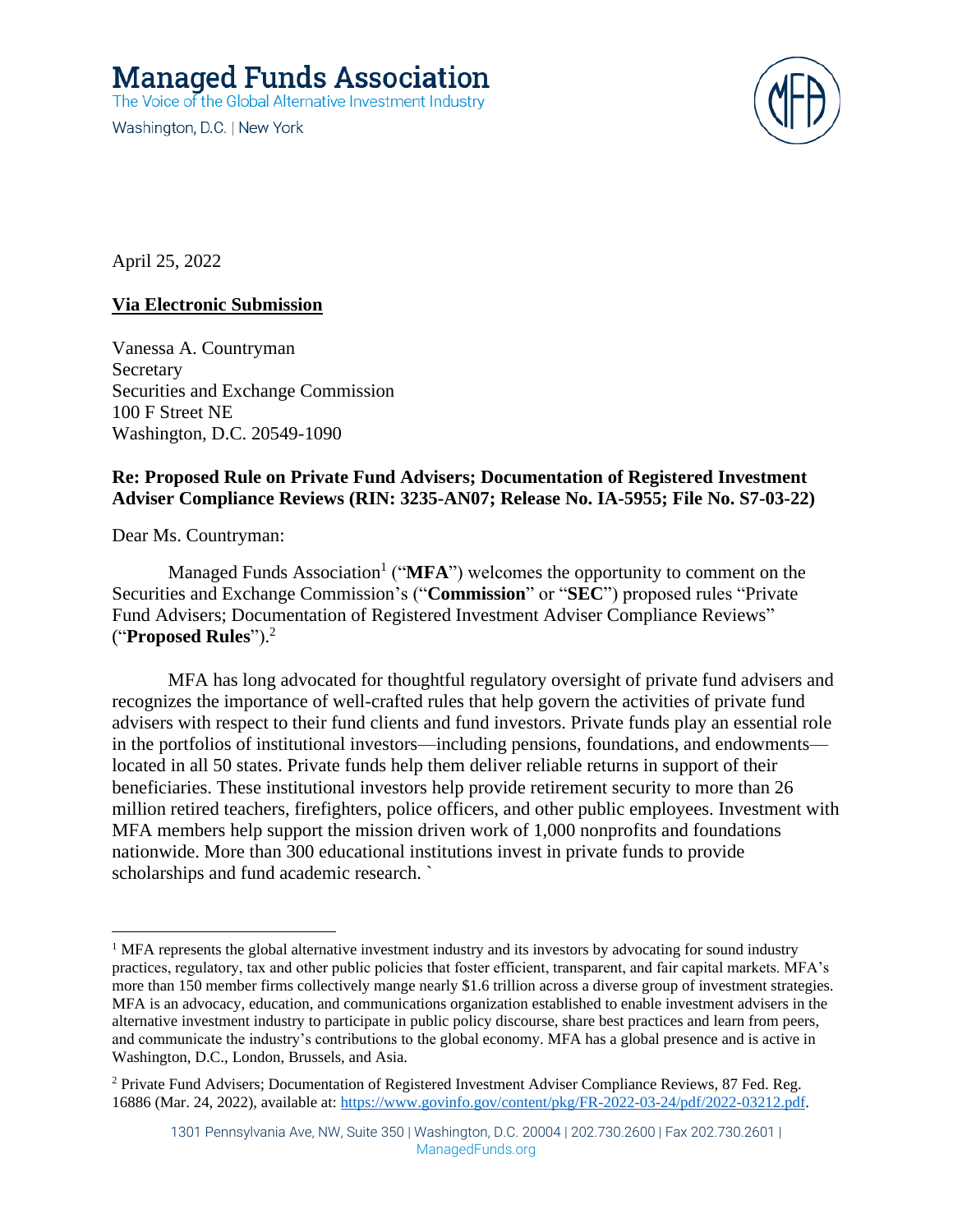Ms. Countryman April 25, 2022 Page 2 of 54

However, the Proposed Rules will fundamentally alter the fruitful, longstanding relationships between private funds and their sophisticated investors. An MFA-commissioned assessment of the Commission's economic analysis (discussed below) found that it did not make a sound case for the Proposed Rules and that it failed to fully consider the unintended costs associated with the proposals. Contrary to indications in the release accompanying the Proposed Rules ("**Release**") that the Proposed Rules may lower fees and increase competition,<sup>3</sup> we are concerned that in practice the Proposed Rules will have the opposite effect, much to the detriment of investors and the industry. Not only do the Proposed Rules fail to address the Commission's stated objectives, but they harm—rather than protect—investors in numerous ways and will significantly increase legal, regulatory, compliance, operational, and other costs, which will, among other things, create steep barriers to entry for new advisers, as well as lead to consolidation in the industry, thereby reducing competition and the investment choices available to investors. In turn, the Proposed Rules may impair the ability of investors to deliver for their beneficiaries, including retirees, students, and individuals who rely on charities.

Further, we believe the Proposed Rules have a number of fundamental flaws from the perspective of the Administrative Procedure Act ("**APA**") and plainly exceed the Commission's authority under the Investment Advisers Act of 1940 ("**Advisers Act**") and other applicable law. As explained further below, we believe the Proposed Rules fail to give adequate consideration to less costly alternatives and, consequently, will needlessly upset the carefully constructed commercial relationships that private fund advisers and their sophisticated investors have negotiated over many years.

# **I. Executive Summary**

MFA respectfully urges the Commission to withdraw the Proposed Rules, which we believe have several fundamental flaws that raise significant concerns, both with respect to the Commission's authority and with respect to unintended, adverse consequences for investors. In that regard, we urge the Commission to consider the key concerns and recommendations summarized below and discussed in depth throughout this letter:

#### *Key Concerns*

- Contrary to the Advisers Act's longstanding approach to regulating investment advisers, the Proposed Rules needlessly limit the right of private fund advisers and their clients/investors to shape their relationship by agreement through full and fair disclosure and informed consent.
- The Commission overreaches in proposing prohibitions and other restrictions on certain private fund adviser activities that go beyond the authority granted to the Commission by Congress when it adopted Section 211(h) of the Advisers Act.

<sup>&</sup>lt;sup>3</sup> See, e.g., Release at 16956 ("Enhanced competition from additional transparency may lead to lower fees or may direct investor assets to different funds, fund advisers, or other investments").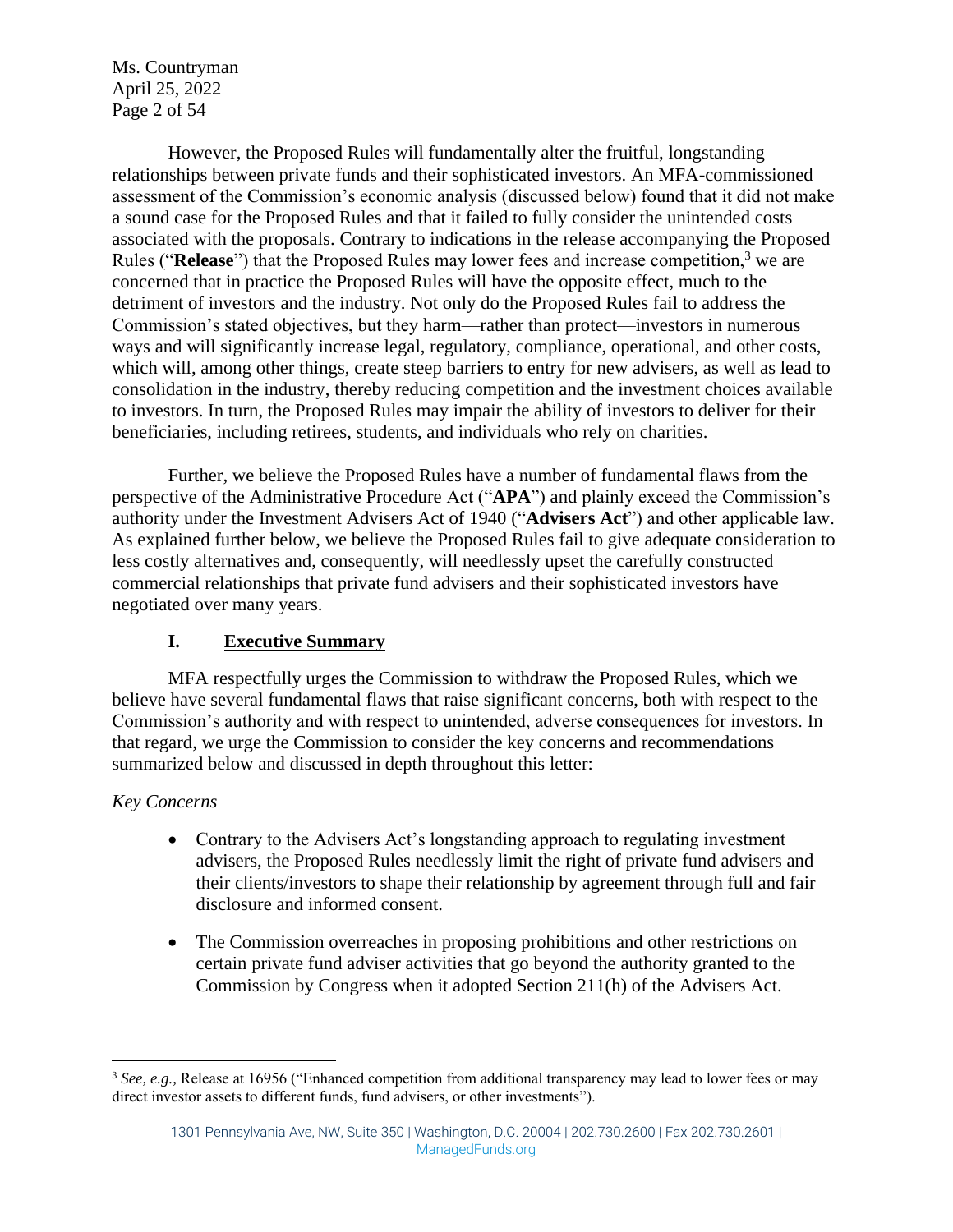Ms. Countryman April 25, 2022 Page 3 of 54

- The Proposed Rules are arbitrary or capricious because, for among other reasons, they include provisions that are targeted only at private fund advisers, while excluding other types of client relationships, including client relationships with retail investors.
- The Proposed Rules will have numerous and significant adverse consequences on investors, with limited offsetting benefits, which the Commission failed to adequately consider in conducting its cost-benefit analysis.
- The Proposed Rules are likely to have disproportionate adverse effects on, and to create significant barriers to entry for, smaller and newly-formed investment advisers because such advisers have less ability to increase their management or similar fees, are likely to be unable to bear the additional costs that the Proposed Rules would impose, and require significant flexibility regarding the terms that they negotiate with seed, anchor, and other investors.

# *Recommendations*

- Because of the fundamental concerns discussed above, we urge the Commission to withdraw the Proposed Rules.
- If the Commission desires to better understand the questions and potential concerns it raises in the Release, it should conduct an in-depth research effort, with round tables, an advanced notice of proposed rulemaking, concept release or similar efforts to explore the hundreds of questions included in the Release and to provide a meaningful opportunity for market participants to provide the Commission with sufficient evidence to conduct informed rulemaking, as it has done when considering significant rules in the past.
- Rather than developing prescriptive restrictions and prohibitions that severely impair the right of private fund advisers and their sophisticated investors to define the terms of their advisory relationship, the Commission should, through the many existing tools available: (i) ensure that advisers provide investors with full and fair disclosure of material terms, risks, and conflicts of interest so that investors are able to make informed investment decisions, and (ii) take appropriate remedial action in circumstances in which individual advisers fail to make such disclosures or, more generally, fail to comply with their fiduciary duties or other obligations under the Advisers Act.
- The Proposed Rules should not ban advisers from charging fees and expenses to clients when the fact that such fees and expenses are charged to clients has been fully disclosed and the client has consented to bearing those charges.
- The Commission should permit advisers to allocate fees and expenses when they reasonably believe those allocations are fair and equitable to clients.
- The Proposed Rules should not impose a standard of care on private fund advisers in addition to the one that already applies under the Advisers Act. Doing so in the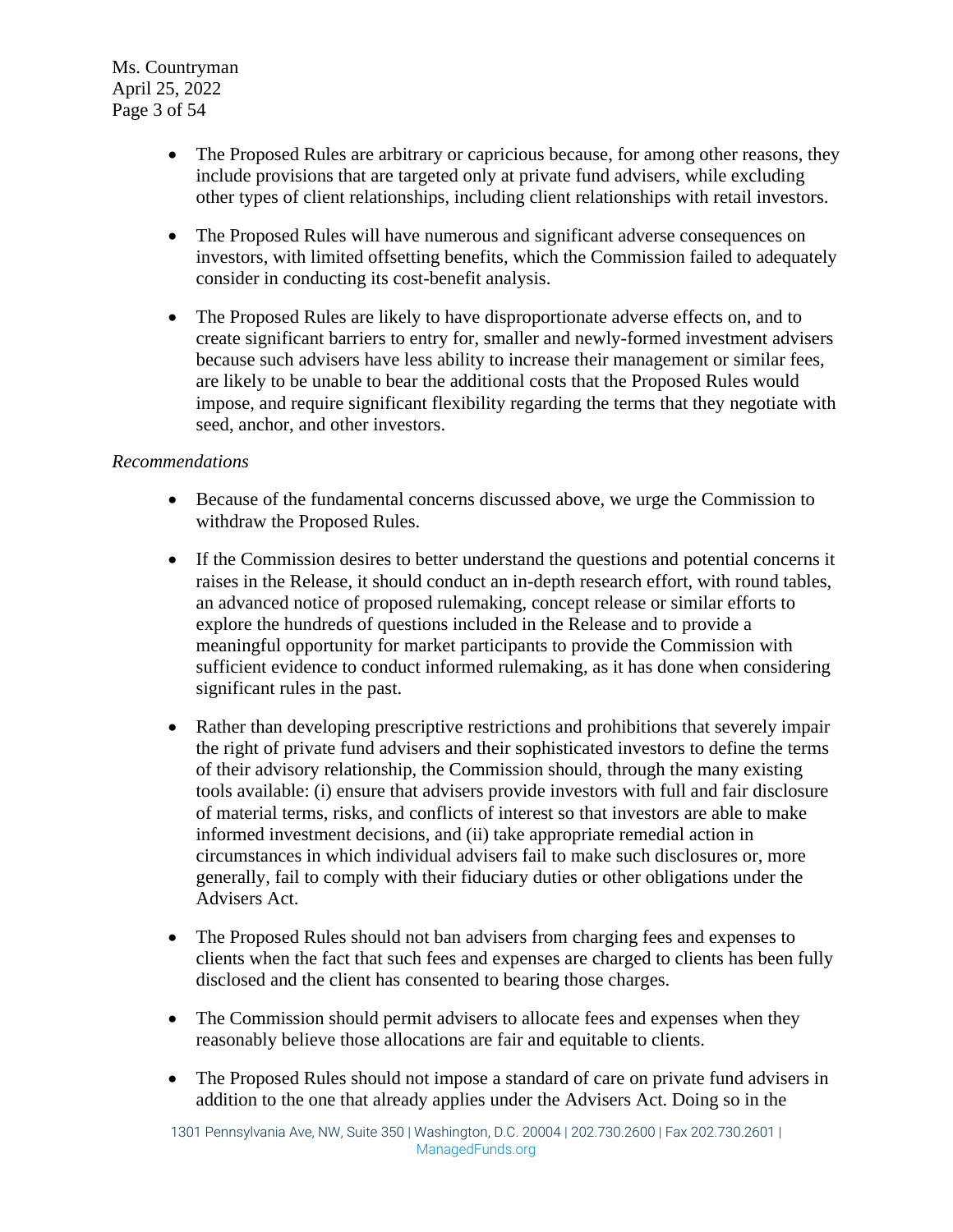Ms. Countryman April 25, 2022 Page 4 of 54

> manner set forth in the Proposed Rules will impose (i) a higher standard for private fund advisers than the one applicable to registered investment company advisers and (ii) significant costs on advisers that ultimately will be passed on to investors.

#### <span id="page-3-0"></span>**II. Key Concerns**

While we provide specific comments on the Proposed Rules below, we first want to address what we believe to be several fundamental issues with the Proposed Rules taken as a whole, particularly with respect to the proposed prohibitions on private fund advisers' and sophisticated private fund investors' ability to define the terms of their commercial relationship. The right to "shape that [adviser-client/investor] relationship by agreement, provided that there is full and fair disclosure and informed consent,"<sup>4</sup> is the decades-long hallmark of the Commission's regulatory approach to an investment adviser's fiduciary duty to its clients, including for private fund advisers and private funds. However, the Proposed Rules would needlessly discard that time-tested principle in favor of a series of prohibitions and prescriptive requirements, many of which the Commission has chosen to apply only to private funds advisers, despite the fact that investors in private funds are limited to sophisticated investors that the federal securities laws recognize as having the requisite skill, knowledge, and expertise both to understand and, if desired, to negotiate the terms on which they are willing to invest in private funds. $5$ 

The Commission's striking departure from its well-established approach to the regulation of private funds and private fund advisers is particularly troubling because of several fundamental Commission failures in issuing the Proposed Rules. To begin with, the Commission overreaches in proposing prohibitions and other restrictions on certain private fund adviser activities that go beyond the authority granted to the Commission by Congress when it adopted Section 211(h) of the Advisers Act. The Commission also fails to provide evidence of significant investor harm that would justify the imposition of draconian rules that are unreasonably targeted at private fund advisers, and instead relies for support on speculative statements and citations to just a handful of academic articles (some of which are only vaguely related to the Proposed

<sup>4</sup> *See* Commission Interpretation Regarding Standard of Conduct for Investment Advisers, 84 Fed. Reg. 33669, 33671 (July 12, 2019), available at: [https://www.govinfo.gov/content/pkg/FR-2019-07-12/pdf/2019-12208.pdf.](https://www.govinfo.gov/content/pkg/FR-2019-07-12/pdf/2019-12208.pdf)

<sup>5</sup> As the Commission is aware, the National Securities Markets Improvements Act of 1996 ("**NSMIA**") amended Section  $3(c)(1)$  and enacted Section  $3(c)(7)$  of the Investment Company Act of 1940, reflecting recommendations made by the Commission and its staff. In proposing changes to the Section 3 exclusions from the definition of an "investment company" the Division of Investment Management recommended "an amendment to the Investment Company Act to create a new exception for funds whose securities are held exclusively by "qualified purchasers" as defined by rule. The new exception would be premised on the theory that "qualified purchasers" do not need the Act's protections because they are able to monitor such matters as management fees, transactions with affiliates, corporate governance, and leverage." *See Protecting Investors: A Half Century of Investment Company Regulation*, report of the Division of Investment Management at 104, 105 (May 1992). The legislative history to NSMIA indicates that Congress agreed with the Division's view "the Commission is given flexible authority to establish various definitions of qualified purchasers. In all cases, however, the Committee intends that the Commission's definition be rooted in the belief that ''qualified'' purchasers are sophisticated investors, capable of protecting themselves" H.R. Rep. No. 622, 104th Cong., 2d Sess. 51 (1996).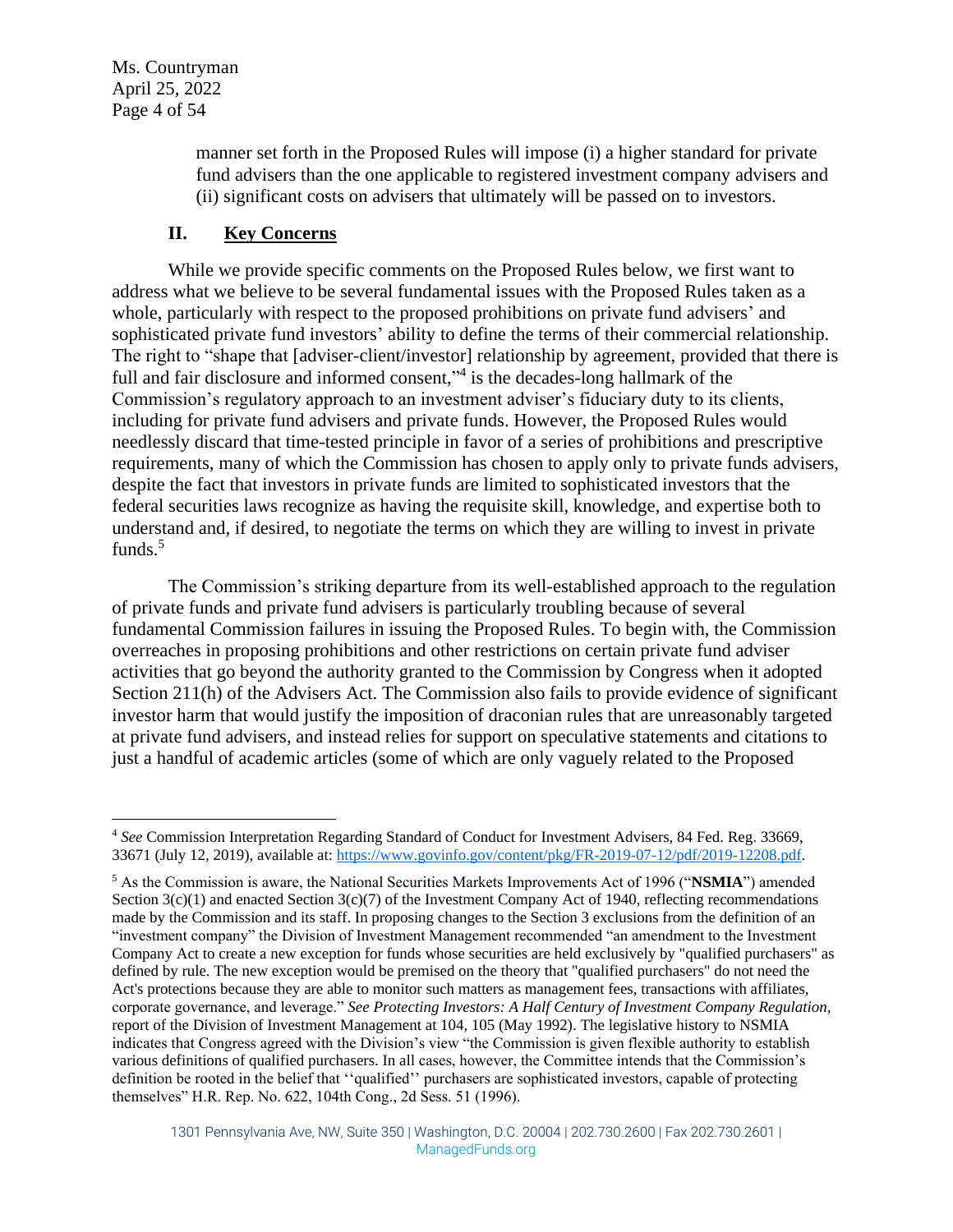Ms. Countryman April 25, 2022 Page 5 of 54

Rules). Further, the Commission fails to acknowledge or consider the wide range of costs and harms that the Proposed Rules are likely to impose on private fund investors.

The fundamental shortcomings of the Commission's approach are demonstrated by the following discussion of the illogical and unjustified consequences of its proposals. The Proposed Rules would effectively mandate a higher standard of care for private fund advisers than the standard of care applicable to registered investment company advisers. The Proposed Rules would prohibit private fund advisers from allocating certain expenses to clients, likely resulting in less transparency and higher costs to investors. The Proposed Rules also would prohibit private fund advisers from choosing fair and equitable methodologies to allocate expenses among clients unless those methodologies meet an undefined, vague requirement that the expenses be allocated on a pro rata basis. Other provisions of the Proposed Rules would prohibit private fund advisers from providing preferential liquidity terms or information rights to investors, or impose substantial costs to providing preferential terms, which will have the effect of:

- limiting the ability of investors to negotiate terms that are in their best interest;
- imposing additional costs on investors generally;
- chilling the types of direct, tailored communications on which investors rely in their initial and ongoing due diligence related to their investments; and
- limiting product design options of related fund structures that are offered to sophisticated investors (which may vary in liquidity terms).

We also submit for the Commission's consideration, as Appendix A, a report from Professor Craig M. Lewis ("**Lewis Report**"), the Madison S. Wigginton Professor of Finance at Vanderbilt University's Owen Graduate School of Management and a former SEC Chief Economist and Director of the Division of Economic and Risk Analysis. The Lewis Report focuses on the economic analysis and discussion of efficiency, competition, and capital formation contained in the Release. The Lewis Report identifies fundamental flaws in the Commission's assessment of the Proposed Rules on these topics. Further, the Lewis Report clearly demonstrates that the Proposed Rules will have an overall negative impact on private fund investors, contrary to the Commission's stated objectives. It also clearly demonstrates that the Proposed Rules will have wide ranging and distortive effects on the efficient allocation of capital and the competitiveness of the asset management industry.

In light of the serious concerns regarding the process involved in issuing the Proposed Rules and the significant adverse consequences that the Proposed Rules would have on investors, we strongly encourage the Commission to withdraw the Proposed Rules, particularly those Proposed Rules that would impose prohibitions, unfounded restrictions, or prescriptive requirements on the activities of private fund advisers.

In the following, we describe specific concerns with the Proposed Rules.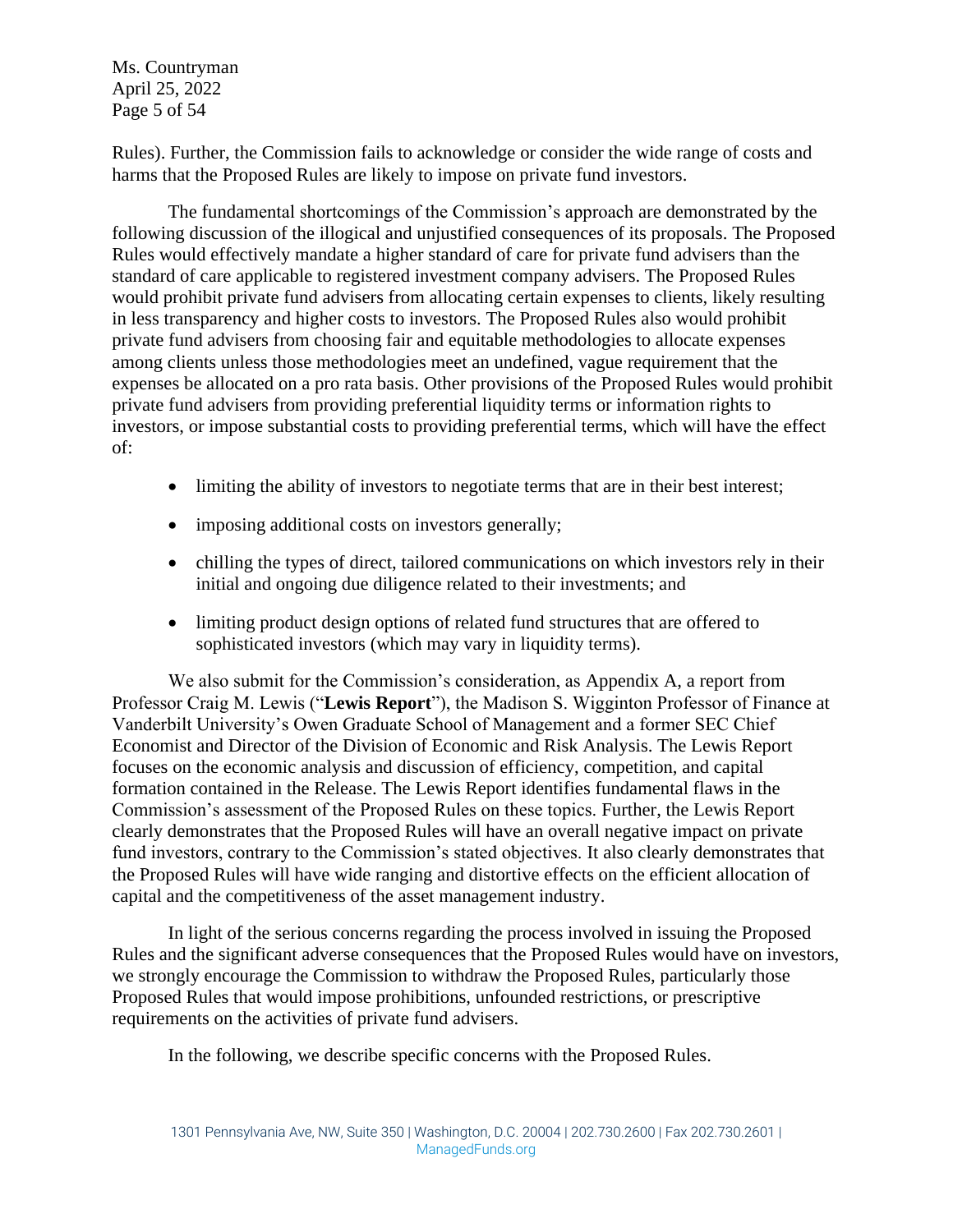## A. The Proposed Rules Will Have Significant, Adverse Consequences on Investors

The Proposed Rules will have numerous and significant adverse consequences on investors, with limited offsetting benefits that are not meaningful to investors. Among other things, these negative consequences for investors will include:

- fundamental changes to, and/or the elimination of, certain key fund terms and practices that benefit investors, including redemption provisions designed to meet investor needs;
- inhibiting the ability of investors to conduct robust initial and ongoing due diligence on their investments;
- less effective disclosure that reduces the ability of investors to understand and manage their portfolios as investor reporting is homogenized to provide less useful and/or misleading information instead of the tailored information that investors rely on and expect;
- potential proliferation of opportunistic and frivolous lawsuits under state or foreign law, and increased fees as advisers necessarily make adjustments to account for this potential additional expense;
- reduction or elimination of agreements between advisers and investors (*i.e.*, side letters) that contain terms relevant to a particular investor that are unrelated to other investors' investments in a fund, as well as other beneficial accommodations provided by advisers to their investors, including routine information sharing and communication at the investor's request;
- disclosure of potentially sensitive commercial information in mandated reports (e.g., itemized reporting of trading commissions, financing costs, data and research costs, and other investment-related expenses) and other mandated disclosures (*e.g.,* terms of private contracts with other clients or investors);
- potential conflicts between the prescriptive performance information required to be provided to investors by the Proposed Rules and other performance information frequently requested by investors, including to comply with investors' internal requirements (*e.g.*, Global Investment Performance Standards ("**GIPS**") promulgated by the CFA Institute) or to facilitate comparisons across advisers with which an organization is invested, likely resulting in investor confusion; and
- reduced alignment of interest among advisers and their clients (*e.g*., through the prohibitions related to clawbacks and certain tax and other advances by private funds as well as the disincentives for advisers to incur compliance-related costs that would otherwise be borne by private funds with appropriate disclosures).

Alternative investment strategies by their nature require more independent research and other data, more investment staff, and often more complex technology to support them than a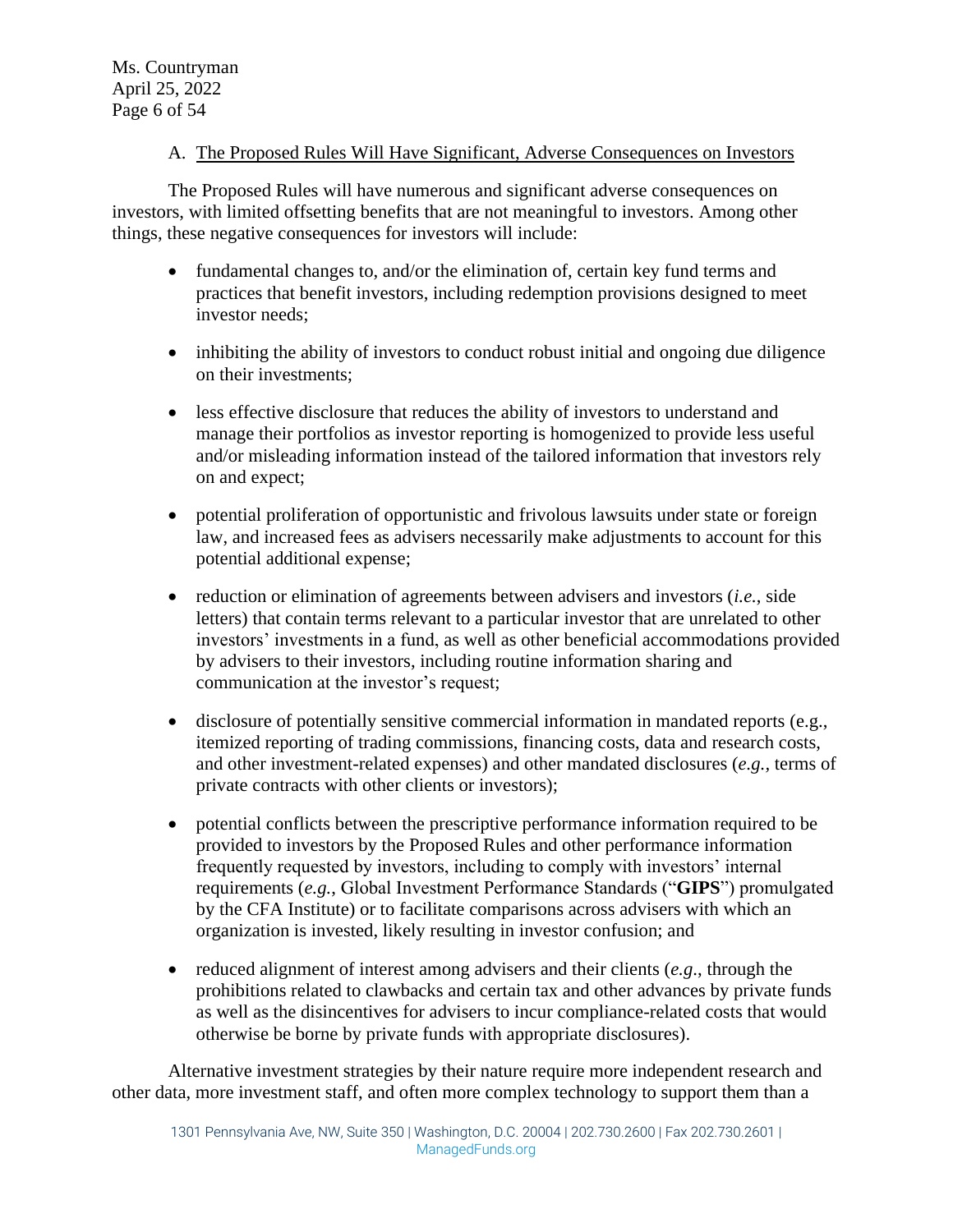Ms. Countryman April 25, 2022 Page 7 of 54

typical retail investment product. The likely result of the prohibitions and other rules included in the Release, including but not limited to those related to expenses, is that advisers will charge higher fees, limit the options available to investors, and provide less transparency into the actual costs such fees are meant to offset. There is also a significant risk that advisers could be forced to allocate investment-related expenses among investors in required ways when the adviser believes those expenses could be more fairly and equitably allocated based on the particular facts or circumstances surrounding the resource being allocated or, alternatively, discourage advisers from devoting resources to investment-related research and development because they cannot allocate the costs associated with those items in a manner that they believe to be most appropriate under the circumstances. Ultimately, all of these outcomes are likely to lead to a reduction in the number and quality of investment opportunities made available to investors, which, in turn, will increase costs to investors and financial markets.

The Proposed Rules fail to consider and quantify such consequences or, in many cases, even to acknowledge their existence. In fact, the Commission itself admits that it cannot estimate either the benefit to investors resulting from these far-reaching proposals or the very real costs that will be borne by them as a result.<sup>6</sup> We therefore urge the Commission to suspend this rulemaking process and instead to conduct an in-depth research effort, with round tables, an advanced notice of proposed rulemaking, concept release or similar efforts to explore the hundreds of questions included in the Release and to provide a meaningful opportunity for market participants to provide the Commission with sufficient evidence to conduct informed rulemaking, as it has done with other potential rules in the past.<sup>7</sup> MFA and its members stand ready to be constructive participants in such a process.

## B. The Proposed Rules Will Disproportionately Impact Smaller and Newer Firms, thereby Reducing Competition and Diversity in the Private Fund Industry

The Proposed Rules are likely to have disproportionate adverse effects on, and to create significant barriers to entry for, smaller and newly-formed investment advisers. Such advisers have less ability to increase their management or similar fees, are likely to be unable to bear the additional costs that the Proposed Rules will impose, and require significant flexibility regarding the terms that they negotiate with seed, anchor, and other investors to attract investors. These

<sup>6</sup> Release at 16948 ("For example, there is a lack of data on the extent to which advisers engage in certain of the activities that would be prohibited under the proposed rules, as well as their significance to the businesses of such advisers. It is, therefore, difficult to quantify how costly it would be to comply with the prohibitions. Similarly, it is difficult to quantify the benefits of these prohibitions, because there is a lack of data regarding how and to what extent the changed business practices of advisers would affect investors, and how advisers may change their behavior in response to these prohibitions.").

<sup>7</sup> To cite just two examples, we note that the Commission's December 2021 proposed rules on money market funds cited to, among other things, a December 2020 report on money market funds from the President's Working Group on Financial Markets (available at: [https://home.treasury.gov/system/files/136/PWG-MMF-report-final-Dec-](https://home.treasury.gov/system/files/136/PWG-MMF-report-final-Dec-2020.pdf)[2020.pdf\)](https://home.treasury.gov/system/files/136/PWG-MMF-report-final-Dec-2020.pdf). In addition to contributing to that report, the SEC solicited and received 55 comments on the potential options for money market fund reform discussed in the report. Similarly, prior to proposing rules regarding market data infrastructure (available at: [https://www.sec.gov/rules/proposed/2020/34-88216.pdf\)](https://www.sec.gov/rules/proposed/2020/34-88216.pdf), the SEC hosted a public roundtable and solicited public comments (available at: [https://www.sec.gov/spotlight/equity-market-structure](https://www.sec.gov/spotlight/equity-market-structure-roundtables)[roundtables\)](https://www.sec.gov/spotlight/equity-market-structure-roundtables), which helped inform the Commission's rulemaking.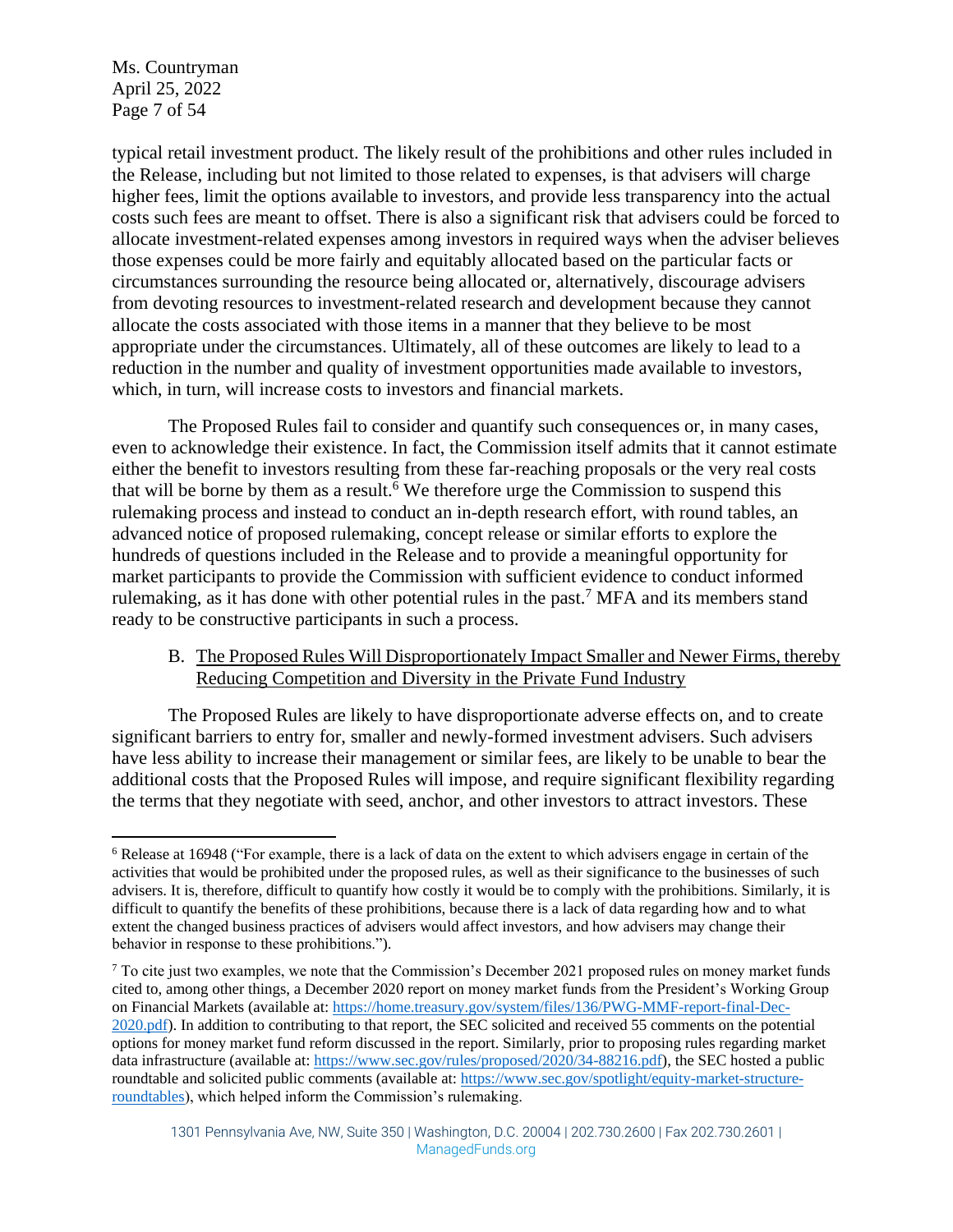Ms. Countryman April 25, 2022 Page 8 of 54

barriers to entry are anti-competitive, stifle innovation, act to limit investor choice, and potentially impede other efforts by the Commission and President Biden's administration to promote greater diversity within the asset management industry. Further, not only will the Proposed Rules create steep barriers to entry for new advisers, but they will lead to consolidation in the industry, thereby reducing competition and the investment choices available to investors.

The alternative investment industry thrives on new entrants, entrepreneurship, and competition. Imposing significant costs and eliminating long-standing industry practices that enable smaller and newer firms to incent early investors and tailor fund terms appropriately will make it harder to launch new firms and harder for new managers to succeed, thereby harming investors' ability to generate returns on behalf of their ultimate beneficiaries. The Proposed Rules, however, do not address these consequences. In fact, the discussion in the Release of the effects on efficiency, competition, and capital formation does not appear to address the effects of this prohibition on competition at all.<sup>8</sup> While the negative impact to the private funds industry in this context speaks for itself, this outcome will necessarily result in harm to investors, who will be left with lesser investment options as a result.

#### <span id="page-7-0"></span>C. Discriminatory Treatment of Private Fund Advisers Lacks Justification

Agency rulemaking must not only provide an evidentiary record as support for rule proposals, but proposed rules also must not be arbitrary or capricious.<sup>9</sup> The Proposed Rules include a number of provisions that are targeted only at private fund advisers, while excluding other types of client relationships, including client relationships with retail investors. The Commission's decision to apply more onerous restrictions on private fund advisers than other advisory relationships, such as advisers to registered investment companies, where the level of investor sophistication and negotiating power is considerably lower, together with the lack of justification in the Proposed Rules or Release for the discriminatory treatment of private fund clients relative to other advisory clients, particularly without meaningful demonstration of a market failure or harm unique to the private fund context, strongly indicates that the Proposed Rules draw distinctions that are arbitrary and capricious in nature.

The disparate treatment of different types of private fund advisers is similarly arbitrary and capricious. For example, the Release specifically states that the proposed prohibited activities would not apply to a *registered* offshore adviser's private funds that are organized outside of the United States, regardless of whether the private funds have U.S. investors. The Release does not include a similar exclusion for an *unregistered* offshore adviser's private funds that are organized outside of the United States. While offshore funds with no U.S. investors may not meet the definition of "private fund" in the first instance, to the extent such funds are private funds for purposes of the Proposed Rules, the Release fails to provide a justification for treating unregistered offshore advisers differently than registered offshore advisers with respect to private funds that are organized outside of the United States. Indeed, the same rationale set out in the Release for excluding offshore private funds of registered offshore advisers from the substantive

<sup>8</sup> *See* Release, Section V.D.2, at 16956.

<sup>9</sup> *See Susquehana Int'l Grp., LLP v. SEC*, 866 F. 3d 442 (D.C. Cir. 2017), citing 5 U.S.C. §706(2)(A). *See also Goldstein v. SEC*, 451 F. 3d 873 (D.C. Cir. 2006).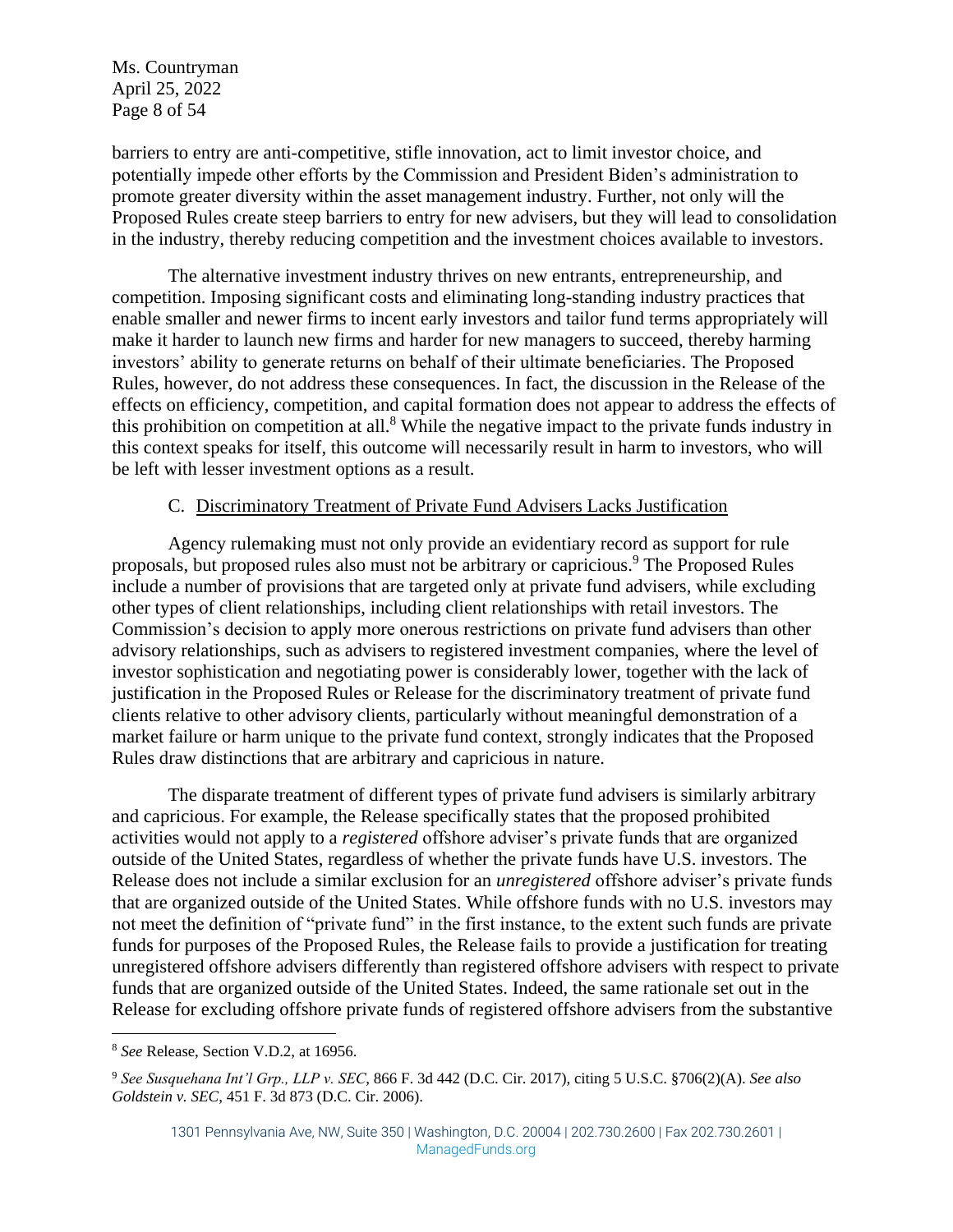Ms. Countryman April 25, 2022 Page 9 of 54

provisions of the Advisers Act should apply to offshore private funds of unregistered offshore advisers.

#### D. The Proposed Rules Exceed the Commission's Authority under the Advisers Act

The Proposed Rules include a number of provisions that go beyond the Commission's authority under the Advisers Act and, as such, should not be adopted. The prohibitions in Proposed Rules  $211(h)(2)$ -1 and  $211(h)(2)$ - $3^{10}$  go beyond the disclosure-based framework of the Advisers Act<sup>11</sup> that has existed for over 80 years and beyond the scope of Section 211(h) of the Advisers Act, enacted as part of Section 913 of Dodd-Frank Wall Street Reform and Consumer Protection Act of 2010 ("**Dodd-Frank**"). The substance of Section 211(h), as enacted in the final Dodd-Frank legislation, was initially included in Section 913 of President Obama's administration's proposed regulatory reform package.<sup>12</sup> Section 913 of the administration's regulatory reform proposal and Section 913 of Dodd-Frank generally dealt with (i) harmonizing the standards of conduct for broker-dealers and investment advisers with respect to retail clients and customers, (ii) enhancing the standard of conduct applicable to broker-dealers with respect to retail customers, and (iii) providing authority to the Commission regarding the sales practices of broker-dealers and investment advisers. President Obama's administration released a white paper in connection with its proposed legislative language that demonstrates the administration's concerns in proposing Section 913 were in the context of retail customers and clients.<sup>13</sup> The legislative history surrounding Section 211(h), and Section 913 of Dodd-Frank in general, demonstrates that Section 211(h) was clearly intended to address the relationship between retail clients and their advisers. In expanding the authority provided by Section 211(h) to impose prohibitions and other restrictions on the relationship between private fund advisers and their

"(g) OTHER MATTERS.—The Commission shall—

"(1) take steps to facilitate the provision of simple and clear disclosures to investors regarding the terms of their relationships with investment professionals, including consultation with other financial regulators on best practices for consumer disclosures, as appropriate; and

"(2) examine and, where appropriate, promulgate rules prohibiting sales practices, conflicts of interest, and compensation schemes for financial intermediaries (including brokers, dealers, and investment advisers) that it deems contrary to the public interest and the interests of investors."

Available at: [https://www.llsdc.org/assets/DoddFrankdocs/dodd-frank-act\\_admn-reg-reform-bill.pdf.](https://www.llsdc.org/assets/DoddFrankdocs/dodd-frank-act_admn-reg-reform-bill.pdf)

<sup>13</sup> *See Financial Regulatory Reform A New Foundation: Rebuilding Financial Supervision and Regulation*, at 71 (June 17, 2009) ("**Financial Regulatory Reform White Paper**"), available at:

[https://fraser.stlouisfed.org/title/financial-regulatory-reform-5123.](https://fraser.stlouisfed.org/title/financial-regulatory-reform-5123) The Financial Regulatory Reform White Paper issued by President Obama's Treasury Department and the accompanying proposed legislation from the administration served as a foundation for financial regulatory reform that was ultimately embodied in Dodd-Frank identifies retail investor confusion between brokerage relationships and advisory relationships and compensation arrangements that "encourage intermediaries to put investors into products that are profitable to the intermediary, but are not in investors' best interest" as the primary policy concerns.

<sup>&</sup>lt;sup>10</sup> Rule citations in this letter are to rules proposed or adopted under the Advisers Act, unless stated otherwise.

<sup>11</sup> *See, e.g., SEC v. Capital Gains Research Bureau, Inc.* 375 U.S. 180 (1963).

<sup>&</sup>lt;sup>12</sup> Section 913 of the Obama administration's proposed legislation included adding Section 211(g) to the Advisers Act as follows: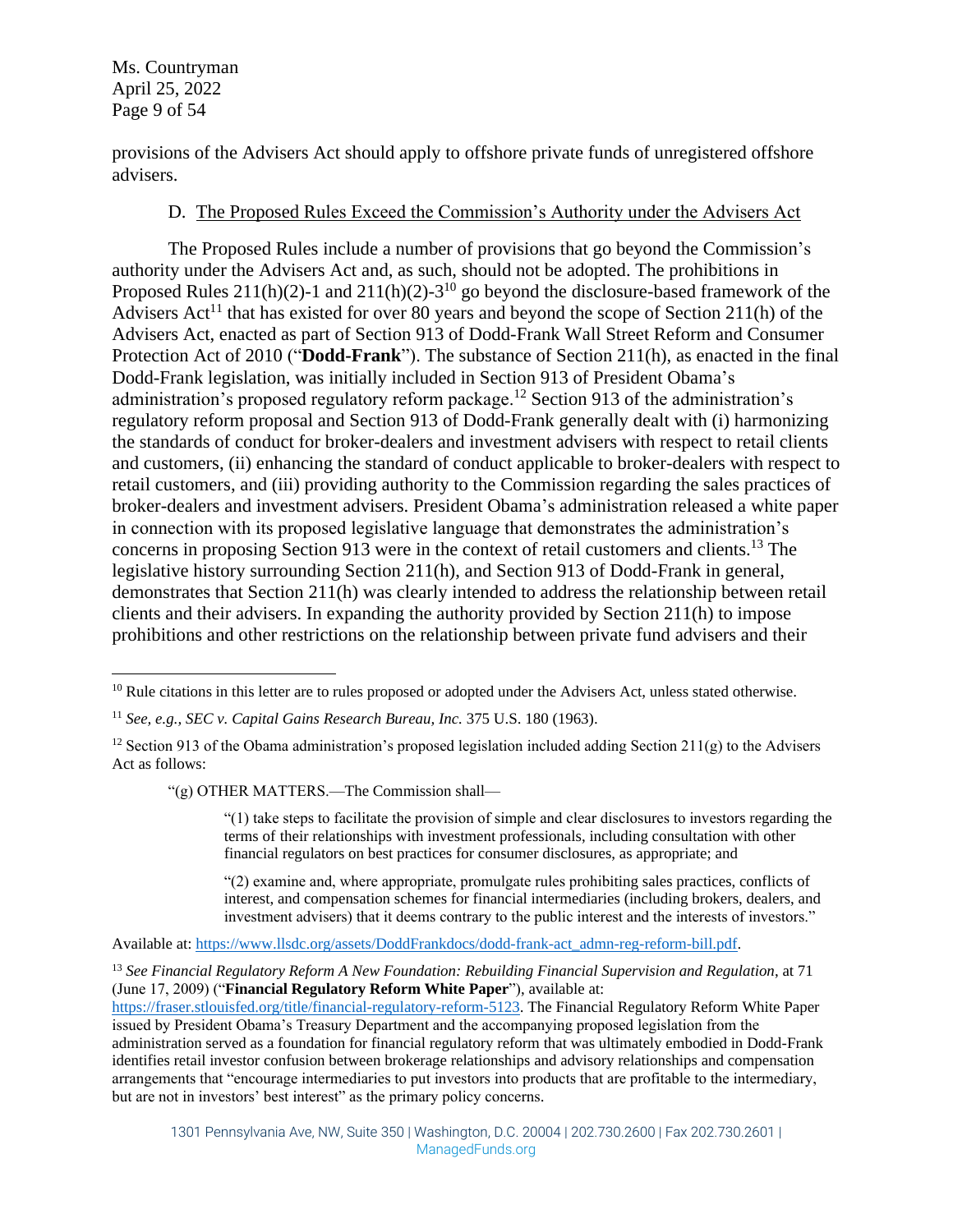Ms. Countryman April 25, 2022 Page 10 of 54

non-retail investors, the Commission has improperly exceeded its authority. By applying the proposed prohibitions to the terms of existing contractual and other commercial arrangements and modifying the standard of care applicable to existing relationships, the Commission also has impermissibly proposed retroactive rules.<sup>14</sup>

Proposed Rule  $211(h)(2)-1(a)(5)$  in particular is inconsistent with the Congressional determination not to create a private right of action under the Advisers Act.<sup>15</sup> By prohibiting private fund advisers from obtaining customary contractual protections with respect to the type of conduct for which advisory clients do not have a private right of action under the Advisers Act, Proposed Rule 211(h)(2)-1(a)(5) effectively creates private litigation rights by regulatory action.

#### E. Lack of Evidentiary Support and Inadequate Cost-Benefit Analysis

A robust evidentiary record, including a cost-benefit analysis, is an integral part of the rulemaking process. As the Commission is aware, courts have held that rulemaking that is "unsupported by substantial evidence" constitutes unlawful agency action.<sup>16</sup> Further, Section 202(c) of the Advisers Act provides:

Whenever pursuant to this subchapter the Commission is engaged in rulemaking and is required to consider or determine whether an action is necessary or appropriate in the public interest, the Commission shall also consider, in addition to the protection of investors, whether the action will promote efficiency, competition, and capital formation.<sup>17</sup>

As discussed in more detail below, the Proposed Rules fail to meet these standards. In lieu of a robust evidentiary record, the Commission seems to base its proposed rules on an assumption that private fund advisers generally (as opposed to a limited number of individual advisers) are failing to act in accordance with their fiduciary and contractual obligations. However, this assumption is inconsistent with the Release's repeated lack of documented harm to investors in private funds; the Release simply fails to justify the fundamental changes proposed by the Commission. It is clear that the Commission has not conducted a robust cost-benefit analysis that demonstrates (i) the need for the Proposed Rules; (ii) a thorough assessment of both the costs and

<sup>14</sup> *See National Min. Ass'n v. Department of Labor*, 292 F.3d 849, 859 (D.C. Cir. 2002). (An agency may not promulgate retroactive rules absent express congressional authority, citing *Bowen v. Georgetown Univ. Hosp*., 488 U.S. 204, 208, 109 S.Ct. 468, 102 L.Ed.2d 493 (1988)).

<sup>15</sup> *See Transamerica Mortgage Advisors, Inc. v. Lewis*, 444 U.S. 11 (1979) (Holding that Section 215 creates a limited private right of action to void an advisory agreement and recover fees paid under the voided agreement, but that there is no private right of action under Section 206).

<sup>16</sup> *See Susquehana Int'l Grp., LLP v. SEC*, *supra* note [9.](#page-7-0)

<sup>17</sup> *See also Business Roundtable v. SEC*, 647 F.3d 1144 (D.C. Cir. 2011) (Finding that the SEC's adoption of Rule 14a-11 under the Exchange Act violated the APA because the "Commission acted arbitrarily and capriciously here because it neglected its statutory responsibility to determine the likely economic consequences of Rule 14a-11 and to connect those consequences to efficiency, competition, and capital formation," requirements similar to those set out in Section 202(c) of the Advisers Act.).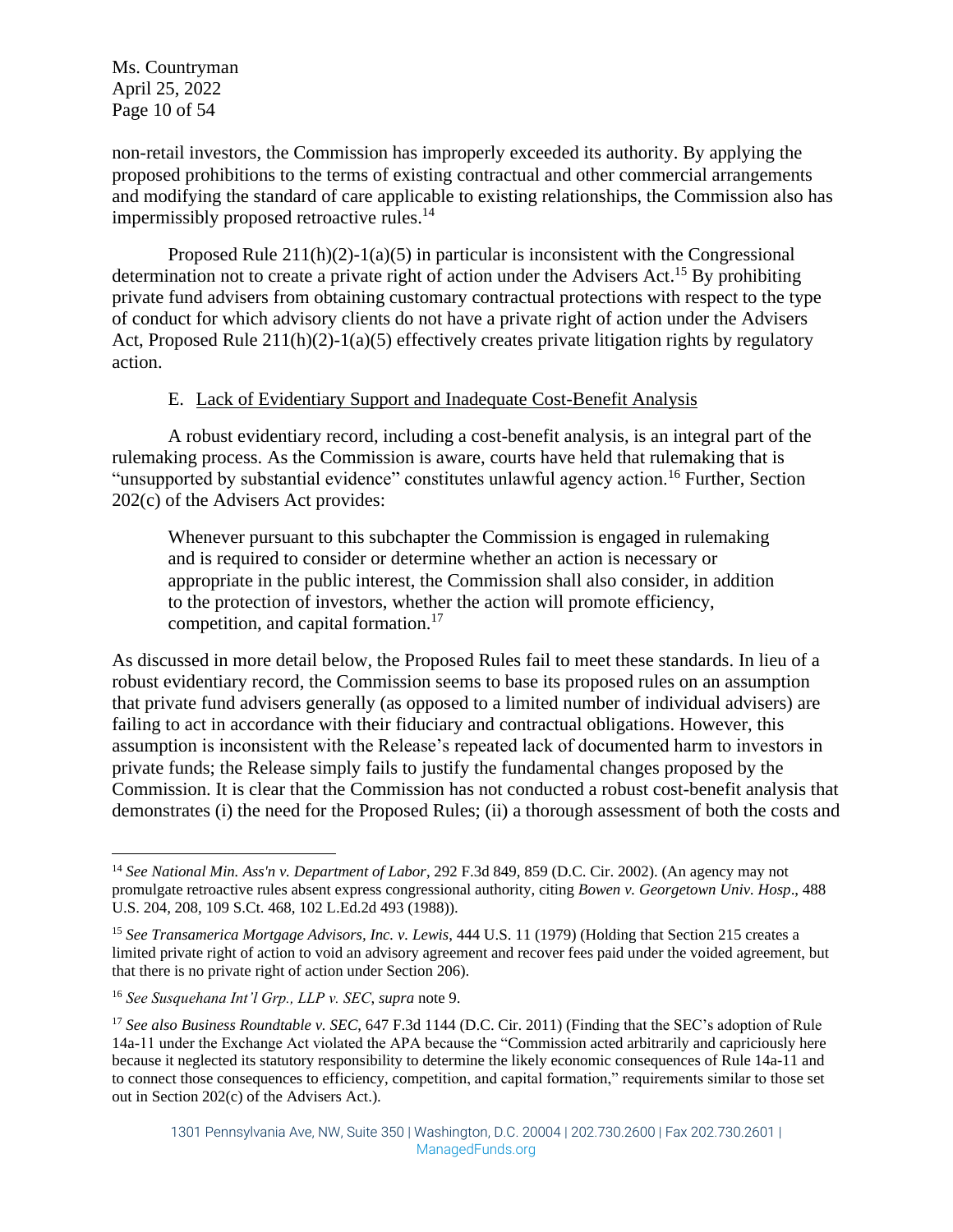the benefits of the Proposed Rules and their effect on investors and capital formation; or (iii) that less costly alternatives are unavailable. Given these significant flaws, the Proposed Rules, and in particular the prohibited activities and preferential treatment rules, fail to meet the requirements of Section 202(c) of the Advisers Act and the requirements of the APA. Accordingly, the Commission should withdraw the Proposed Rules.

# F. The Commission Has Failed to Provide Sufficient Opportunity for Notice and Comment

Given the breadth of the Proposed Rules, the significant departures from the longstanding regulatory framework applicable to private fund advisers, and the legal and practical complexities that would result if the Proposed Rules were to be adopted, the Commission's decision to provide only a 30-day comment period from the date the Proposed Rules were published in the Federal Register does not provide affected market participants sufficient time to review, analyze, and comment on the Proposed Rules. The lack of an adequate period for notice and comment is exacerbated by the volume of recent proposed rulemakings from the Commission affecting the private fund industry that encompass 3,092 pages, all of which provide for a similarly short public comment period.<sup>18</sup> The fact that the Commission has departed significantly from established Commission practice<sup>19</sup> and longstanding Executive Orders<sup>20</sup> regarding comment periods for proposed rulemaking further demonstrates that the comment period for the Proposed Rules is insufficient.

G. The Proposed Rules Depart From Long-Standing Principles Regarding the Regulation of Private Funds and Private Fund Advisers

In proposing rules for private fund advisers, it is critical that the Commission consider the sophisticated nature of investors that are permitted to invest in private funds. Private fund investors are not retail investors. Although the ultimate beneficiaries of many investors in private funds are pensioners and other similar individuals, the entities that invest on their behalf, and the

<sup>&</sup>lt;sup>18</sup> Politico Morning Money Newsletter reported that, on April 13, 2022, forty-seven lawmakers from both parties called on the Commission to provide longer comment periods for its rulemakings, including the private fund adviser proposal. The lawmakers expressed concerned that some of the comment periods "may hamper the ability for the public to provide effective and meaningful input" on the proposals, noting that the APA requires federal agencies to allow the public a meaningful opportunity to participate in the regulatory comment process. *See* [https://www.politico.com/newsletters/morning-money/2022/04/15/biden-picks-barr-as-fed-bank-czar-00025453/.](https://www.politico.com/newsletters/morning-money/2022/04/15/biden-picks-barr-as-fed-bank-czar-00025453/) As of April 25, 2022, the Commission has not yet published this letter in the comment file for this proposal.

<sup>&</sup>lt;sup>19</sup> In 2019 and 2020 combined, 29 out of 33 SEC rule proposals had comment periods of greater than 30 days from the proposed rule's publication in the federal register. In 2015 and 2016 combined, 28 out of 29 SEC rule proposals had comment periods of greater than 30 days from the proposed rule's publication in the Federal Register. *See* March 1, 2022 letter from MFA and 24 other trade associations raising similar concerns regarding the insufficiency of comment periods for recent Commission rulemaking, available at: [https://www.managedfunds.org/wp](https://www.managedfunds.org/wp-content/uploads/2022/04/Extension-Request-File-Nos.-S7-03-22-S7-01-22.pdf)[content/uploads/2022/04/Extension-Request-File-Nos.-S7-03-22-S7-01-22.pdf.](https://www.managedfunds.org/wp-content/uploads/2022/04/Extension-Request-File-Nos.-S7-03-22-S7-01-22.pdf)

<sup>20</sup> *See* Executive Order 12866, Regulatory Planning and Review (Sept. 30, 1993), and Executive Order 13563, Improving Regulation and Regulatory Review (Jan. 18, 2011), each of which calls for agencies to provide a meaningful opportunity to comment with a comment period that should generally be *at least* 60 days.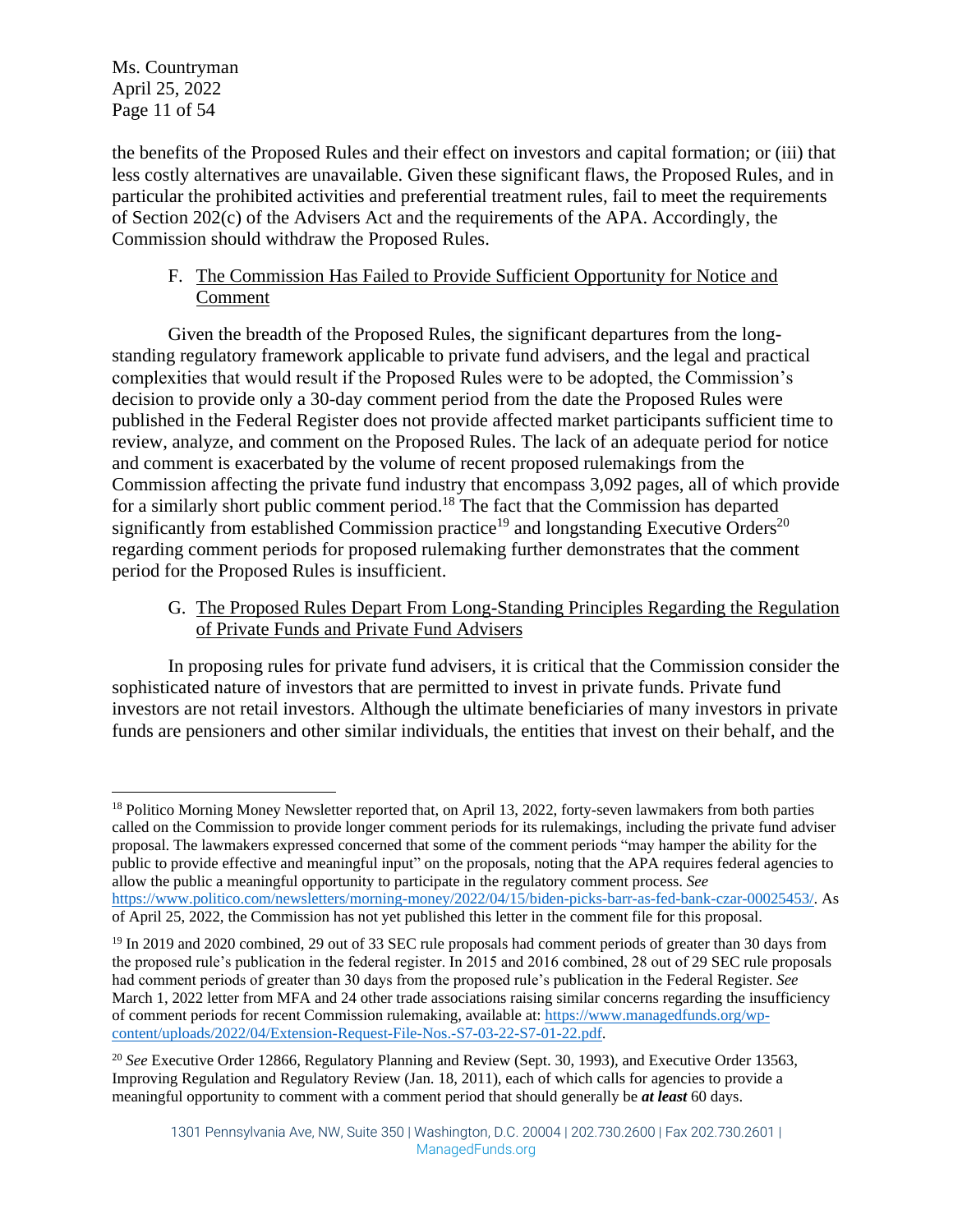Ms. Countryman April 25, 2022 Page 12 of 54

institutional investors that invest in private funds more generally, $^{21}$  are managed or advised by highly sophisticated professional investment staff with access to both internal legal counsel and experienced external commercial, legal, and other advisers. In addition, any direct individual investors in private funds, at a minimum, meet accredited investor standards, though many meet the higher qualified purchaser thresholds. These investors also use or have access to professional advisers to source, review, negotiate, and/or monitor their alternative investments. These intermediaries owe their own fiduciary duties to their clients or beneficiaries in making recommendations or investment decisions on their behalf. All of these sophisticated investors, regardless of size, have the resources internally or through external consultants to conduct initial and ongoing diligence on the advisers to whom they allocate resources. As a result, investors who make the decisions on whether to invest in private funds are well equipped to consider the benefits and risks of any potential investment, to monitor their investments over time, and to make informed decisions about redemptions and other terms of their investment. To do so, however, sophisticated investors need the ability to conduct due diligence on their investments, which requires them to have the ability to ask for and receive the information they deem important to their investment decisions. In addition, because most private fund advisers seek a broad and diversified investor base, a typical private fund negotiation often will include the adviser separately negotiating the overall terms of the private fund—and not just side letters with many, if not substantially all, of the fund's prospective investors and their myriad internal and external advisers. This is not a process in which investors, whether individually or in the aggregate, are in any way lacking in either market power or in understanding of the terms on which they are investing.

It is for this and similar reasons that, historically, a fundamental premise of the federal securities laws has been that these types of investors do not require the same level of oversight, regulation, or mandated disclosures as retail investors. In light of the above, we believe that any Commission rulemaking for private fund advisers must begin with a recognition that private fund investors have the requisite skill, knowledge, and expertise both to understand and, if desired, to negotiate the terms on which they are willing to invest. The Proposed Rules, however, start from a flawed premise that does not appropriately take the sophistication of private fund investors into account, particularly with respect to the proposed prohibitions and preferential treatment rules. Ironically, by needlessly upsetting the carefully balanced arrangements that private fund advisers and their sophisticated investors have developed over many years, we believe that the Proposed Rules will ultimately harm those investors by significantly reducing their ability to negotiate the terms on which they are able to invest in private funds—thereby disrupting the freedom to contract that is a hallmark of the U.S. free market economy and undermining the competitive advantages that U.S. markets have compared to markets in other countries—and reducing the choices of funds that are available to such investors. By encouraging or requiring fundamental changes to certain core private fund terms and practices, the Proposed Rules will have myriad unintended and materially adverse consequences on investors.

<sup>21</sup> *See* Private Fund Statistics Third Quarter 2021, showing private fund beneficial ownership by individuals is only 13.3 percent, available at: [https://www.sec.gov/divisions/investment/private-funds-statistics/private-funds-statistics-](https://www.sec.gov/divisions/investment/private-funds-statistics/private-funds-statistics-2021-q3.pdf)[2021-q3.pdf.](https://www.sec.gov/divisions/investment/private-funds-statistics/private-funds-statistics-2021-q3.pdf)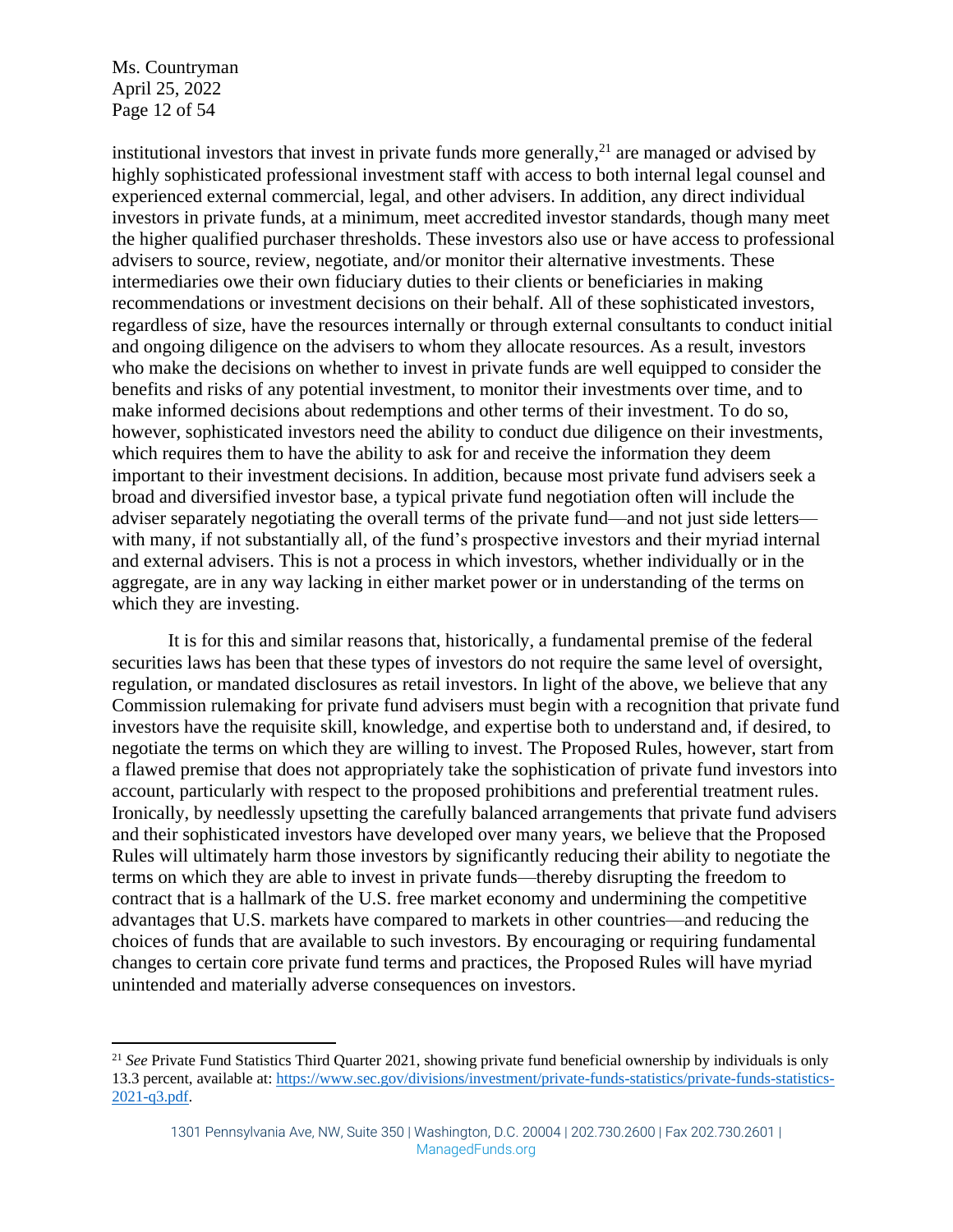Ms. Countryman April 25, 2022 Page 13 of 54

The commercial nature of the contractual relationships between advisers and sophisticated investors means that rules that require or prohibit (or that encourage or discourage) particular contractual terms or particular practices will create economic costs, at least some of which will be borne by investors who would choose to avoid those costs if permitted to negotiate freely in their own interests. In addition, investors will bear costs associated with having to renegotiate terms that would be prohibited under the Proposed Rules or the costs of reallocating their investments, if the investor chooses not to renegotiate or chooses not to accept revised terms. Indeed, given the likelihood that many private fund agreements would need to be modified to come into compliance with the Proposed Rules, all private fund investors are likely to bear costs associated with evaluating those modifications, without receiving any meaningful benefits.

Rather than developing prescriptive rules and prohibitions that severely restrict the ability of private fund advisers and their sophisticated investors to define the terms of their advisory relationship, the Commission should, through the many existing tools available: (i) ensure that advisers provide full and fair disclosure of the material terms, risks, and conflicts of interest associated with the private fund in which an investor is investing so that the investor is able to make an informed decision before investing; and (ii) take appropriate remedial action in circumstances in which individual advisers fail to make such disclosures or, more generally, fail to comply with their fiduciary duties or other obligations under the Advisers Act. Fair and fulsome disclosure, informed consent, and targeted enforcement against bad actors have been, and should continue to be, the bedrock principles on which the Commission's regulation of private fund advisers is built—indeed, these were the guiding principles of the recently enacted amendments to Rule 206(4)-1 ("**Marketing Rule**"), in which the Commission championed a principles-based approach to disclosure and encouraged transparency and a free flow of information from advisers to prospective investors. <sup>22</sup> The Proposed Rules, which replace disclosure and informed consent with absolute prohibitions and other restrictions, stray far from these principles, often without citations to any legal authority or evidentiary support that would support such a seismic shift in regulatory approach. The Proposed Rules also fail to consider the adverse consequences on investors, including the chilling effect the Proposed Rules will have by prohibiting or creating significant disincentives for advisers to provide investors with the kind of thoughtful, tailored discussions that investors seek and that the Marketing Rule was intended to encourage. The Commission's decision to insert itself into the commercial negotiations of highly sophisticated parties, particularly without giving adequate consideration to the harmful effects the Proposed Rules are likely to have on investors, is a deeply troubling development, and clear overreach of its authority.

## **III. Prohibition on Indemnification/Exculpation for Breach of a Fiduciary Duty, Willful Misfeasance, Bad Faith, Negligence, or Recklessness**

Proposed Rule  $211(h)(2)-1(a)(5)$  would prohibit an adviser to a private fund from seeking reimbursement, indemnification, exculpation or a limitation of its liability for a breach of fiduciary duty, willful misfeasance, bad faith, negligence or recklessness in providing services to

<sup>22</sup> *See* Investment Adviser Marketing, 86 Fed. Reg. 13024 (Mar. 5, 2021), available at: [https://www.govinfo.gov/content/pkg/FR-2021-03-05/pdf/2020-28868.pdf.](https://www.govinfo.gov/content/pkg/FR-2021-03-05/pdf/2020-28868.pdf)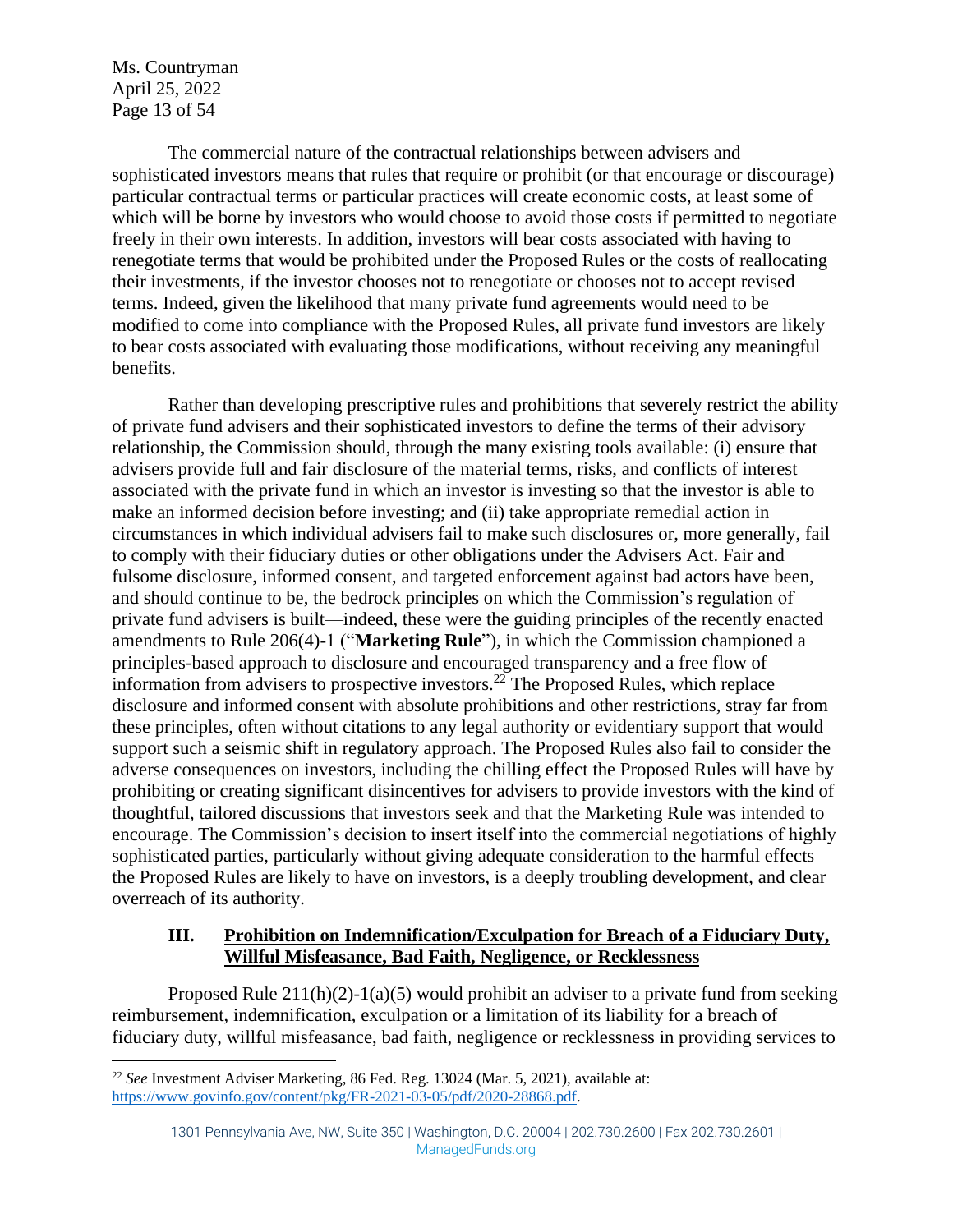a private fund. The consequence of the Proposed Rule would be to effectively create a revised standard of conduct for private fund advisers. We believe that this Proposed Rule would fundamentally change the risk profile of advising private funds and will in turn have numerous, materially adverse consequences for investors.

#### A. The proposed prohibition exceeds the Commission's statutory authority

We believe that establishing a new liability standard for private fund advisers is clearly beyond the scope of authority set out in Section 211(h). Congress specifically addressed the standard of conduct for investment advisers in Section 913 of Dodd-Frank by adding Section  $211(g)$  to the Advisers Act. Section 913 of Dodd-Frank also required the Commission to conduct a study to evaluate the standard of conduct for broker-dealers and investment advisers. Both the study and Section 211(g) specifically focused on the standard of conduct as it pertains to providing advice to retail customers. None of the provisions in Section 913 of Dodd-Frank pertaining to the standard of conduct for investment advisers are directed toward investment advice provided to non-retail clients, and in fact Section 211(g) prohibits the Commission from defining "customer" to include investors in private funds.<sup>23</sup> This language makes clear that Congress did not intend the standard of conduct provisions in Section 913 to apply to private funds or their investors.

Further, unlike Section 211(g), Section 211(h) does not mention the Commission issuing rules to establish a new standard of conduct for investment advisers at all. Given that Congress specifically addressed the standard of conduct applicable to investment advisers in other provisions of Section 913 of Dodd-Frank, but not in enacting new Section 211(h) of the Advisers Act, and given that the discussion of standards of conduct in Section 913 of Dodd-Frank focused exclusively on retail clients, we believe that the Commission is incorrect in asserting authority to issue rules under Section 211(h) to change the standard of conduct applicable to advisers to private fund clients.

Not only does the new liability standard exceed the scope of authority set out in Section 211(h), Proposed Rule 211(h)(2)-1(a)(5) is inconsistent with the Congressional determination not to create a private right of action under the Advisers Act. By prohibiting private fund advisers from obtaining customary contractual protections with respect to the type of conduct for which advisory clients do not have a private right of action under the Advisers Act, the Proposed Rules effectively create private litigation rights by regulatory action. In essence, the Commission appears to be trying to do an end-run around Congressional limitations on private rights of action under the Advisers Act and similar limitations under state law by proposing a rule designed to facilitate the ability of advisory clients or fund investors to bring litigation claims with respect to conduct that cannot be the subject of private litigation under the Advisers Act or under similar state laws (for example, if an adviser's negligence led to a client not receiving best execution for a trade).

<sup>&</sup>lt;sup>23</sup> See Section 211(g) ("The Commission shall not ascribe a meaning to the term 'customer' that would include an investor in a private fund managed by an investment adviser, where such private fund has entered into an advisory contract with such adviser.").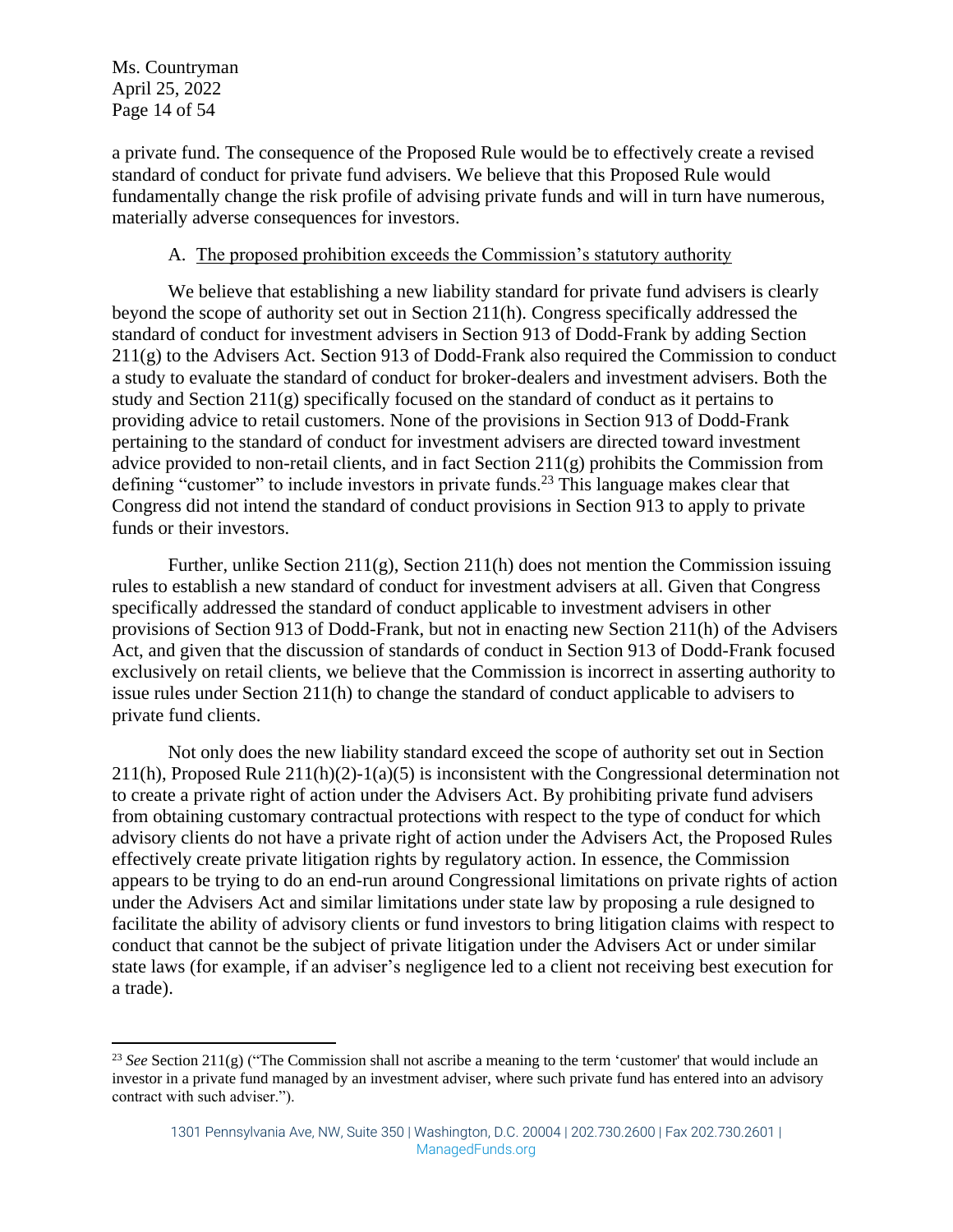B. The proposed prohibition fails to justify subjecting private fund advisers to a higher standard of care than other advisers

The Proposed Rule would create a higher standard of care for private funds and their sophisticated investors than the standard of care applicable to any other type of investment advisory client, including advisers to registered investment companies and their retail investors, which is a completely illogical outcome for which the Release provides no justification. Section 17(i) of the Investment Company Act of 1940 ("**Investment Company Act**") provides limitations on the ability of the adviser of or principal underwriter for a registered investment company, respectively, to limit their liability for certain types of conduct. Section 17(i) of the Investment Company Act prohibits a registered investment company from entering into an advisory agreement that "protects or purports to protect [the adviser] against any liability to such [investment company] or its security holders to which [the adviser] would otherwise be subject by reason of willful misfeasance, bad faith, or gross negligence, in the performance of [the adviser's] duties, or by reason of [the adviser's] reckless disregard of his obligations and duties under such contract or agreement."<sup>24</sup> As such, the Investment Company Act generally permits an investment adviser to a registered investment company to contractually limit its liability for ordinary negligence and shape the nature of its fiduciary duty.

Because advisers to registered investment companies are subject to the same limitation as private fund advisers with respect to seeking a general waiver of their federal fiduciary duties, the Commission's assertion that a contractual waiver for ordinary negligence is invalid under the Advisers Act is inconsistent with a plain reading of Section 17(i) of the Investment Company Act and would result in a practice that is permissible under the Investment Company Act being deemed impermissible under the Commission's new interpretation of the Advisers Act, a result that, because it lacks reasonable justification, is arbitrary and capricious, and clearly beyond the authority of the Commission.

The Release fails to mention this disconnect in the proposed restrictions on private fund advisers compared to registered investment company advisers and, as a result, provides no justification or analysis for why it would be reasonable to subject private fund advisers to a comparatively higher standard of care (especially when the investors in private funds are required to be more sophisticated than retail investors in registered investment companies and the investment strategies operated by advisers to registered investment companies are typically far less complex than the ones operated by private fund advisers). While the Release states the Commission's view that waiver and indemnification agreements have become more aggressive over time, the Release does not cite to any enforcement cases or other examples of actual harm to sophisticated investors as support for imposing such a broad prohibition on private fund advisers.

Similarly, the Release does not explain why private fund advisers should be subject to this prohibition when advisers to other types of advisory clients are not. This lack of explanation is particularly troubling in light of the Commission's statements in the Release regarding the ability of an adviser to seek indemnification, which should not lead to selective application of the

<sup>&</sup>lt;sup>24</sup> 15 U.S.C. §80a-17(i). Section 17(h) of the Investment Company Act has a similar provision regarding contractual limitations on liability of officers and directors of registered investment companies.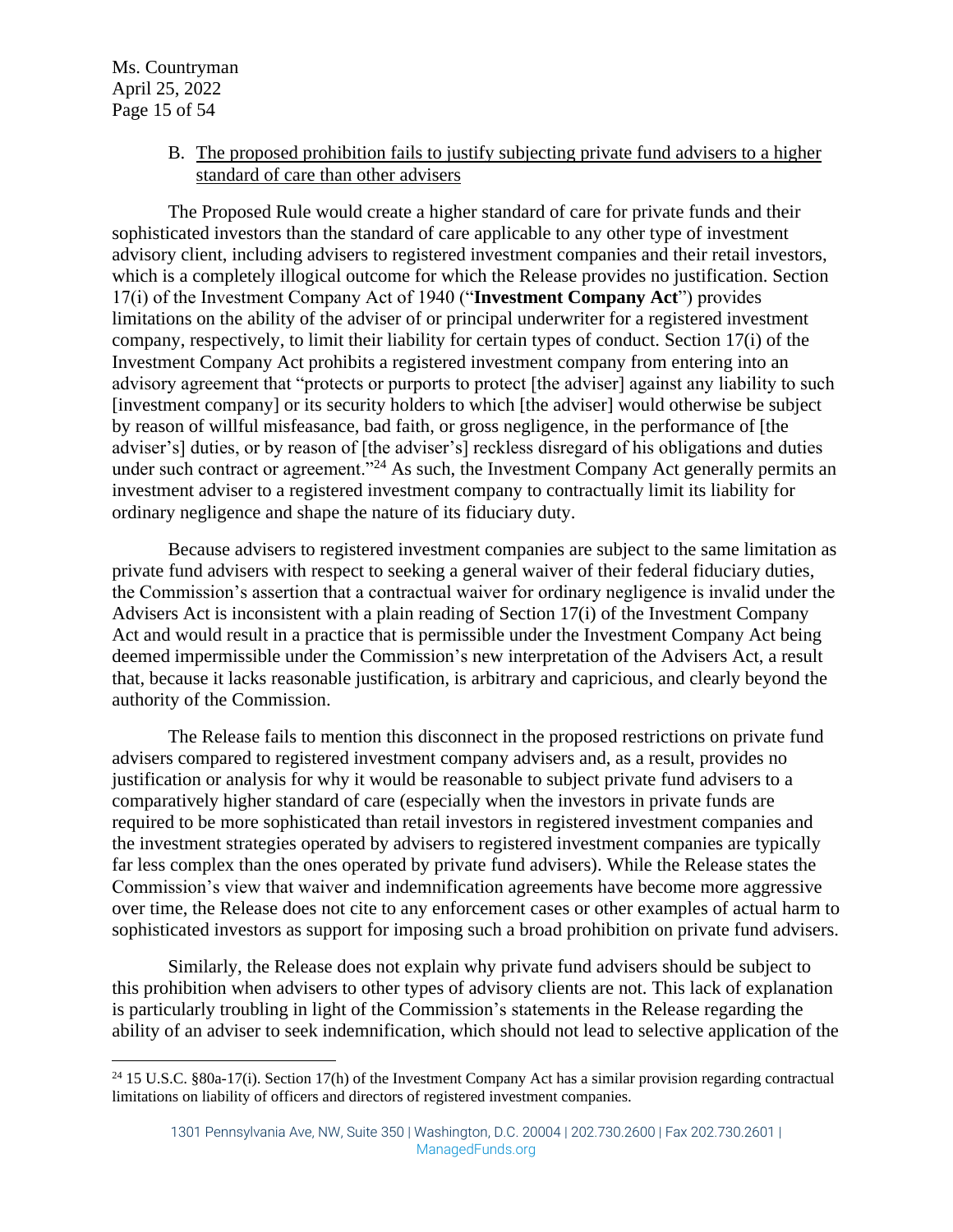Ms. Countryman April 25, 2022 Page 16 of 54

prohibition to only certain types of investment advisory client relationships, especially when the "protected" clients are most able to negotiate effectively for themselves.

## C. The Commission fails to conduct an adequate cost-benefit analysis in support of the proposed prohibition

#### *i. The Release misapplies the standard of care and misapprehends contractual limitations*

The Release begins by observing that many private fund advisers seek to limit their duties and liabilities to investors under state and non-U.S. law and cites such limitations as justification for the adoption of Proposed Rule 211(h)(2)-1(a)(5). The Release also notes that certain advisers attempt to limit their duties under the Advisers Act. Although we cannot express a view as to the prevalence of such provisions, we do agree that an adviser's federal fiduciary duty cannot be waived in general, though the contours of those duties can be shaped by agreement. That is, an adviser cannot seek to obtain a waiver of its status as a fiduciary under the Advisers Act or a blanket waiver of all conflicts of interest but can, through agreement with a client, shape the adviser's particular obligations so long as the adviser does not seek to waive specific obligations under the Advisers Act. Accordingly, we urge the Commission to revise the Proposed Rule such that it would require advisers to provide clear disclosure to investors that, notwithstanding any limitations of liability under state and non-U.S. law, the adviser's duties under the Advisers Act cannot be waived in general. In particular, we note that the problem identified in the Commission's historical guidance with respect to so called "hedge clauses" is primarily a problem of disclosure (at least as it pertains to non-retail investors). It stands to reason then that the optimal solution to the Commission's stated concerns likewise would be disclosure-based rather than the substantive prohibition embodied in Proposed Rule  $211(h)(2)-1(a)(5)$ . The summary dismissal of disclosure in the Release demonstrates that the Commission failed to give reasonable consideration to that as an alternative to the proposed prohibition.

Further, we believe that the Release misapprehends both the purpose and effect of existing contractual limitations and, in so doing, fails to consider the significant negative consequences for investors that are likely to result from this prohibition. Sophisticated investors agree to contractual provisions in which advisers can limit their liability under state and non-U.S. law but remain subject to their federal fiduciary obligations, not because those investors fail to understand their rights or lack market power to insist on an alternative, but because it is in investors' interest to do so. Specifically, the investment strategies offered by private funds are among the most differentiated, highest returning, and most sought-after strategies available; however, these strategies can be very complex and are subject to various risks. Critically, sophisticated parties rationally agree to certain risk and cost trade-offs in the pursuit of such differentiated strategies, as discussed below. Some strategies also involve the fund operating in non-U.S. markets where legal systems may be less developed or reliable. The existing legal framework achieves a critical balance by ensuring that investors can engage advisers that are subject to fiduciary obligations under the Advisers Act while also ensuring that advisers can obtain a reasonable degree of protection from liabilities (including frivolous or opportunistic private lawsuits) as all businesses do. Upsetting this balance, as the Proposed Rule would do, will have numerous unintended and adverse consequences for investors.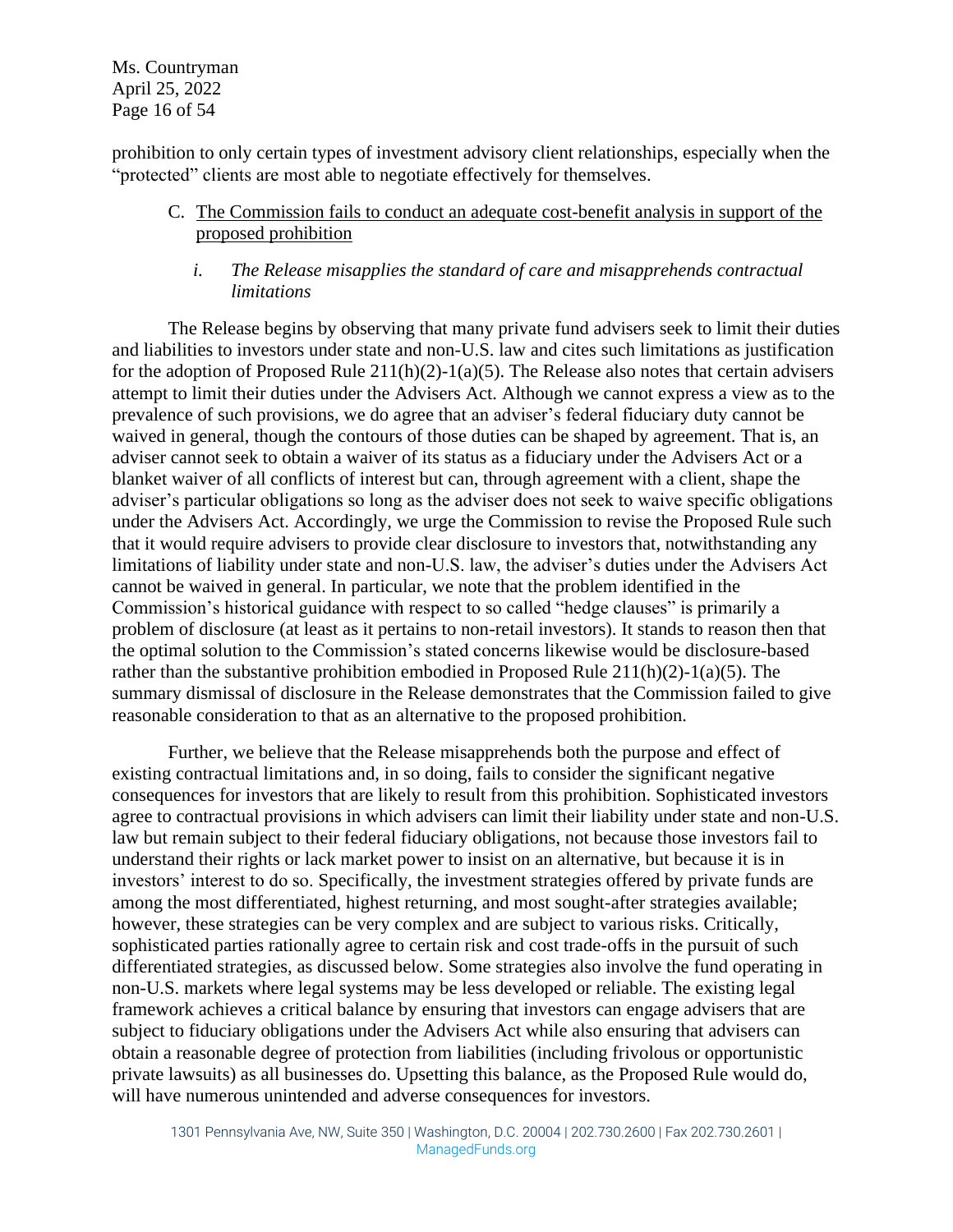Ms. Countryman April 25, 2022 Page 17 of 54

An adviser's status as a fiduciary under the Advisers Act is inviolate and cannot be subject to a blanket or general waiver, and limitations of liability under state and non-U.S. law have no effect on such federal fiduciary duties. However, this restriction under federal law does not provide the Commission with authority to prohibit waivers of duties under state law. Moreover, an adviser's failure to act in accordance with its federal fiduciary duty is very likely to result in a Commission enforcement action with the consequent monetary penalties and reputational damage that can be existential to an adviser's continued operation. As a result, advisers have powerful incentives to act in accordance with such fiduciary duties, even though the Advisers Act does not provide for a private right of action. In addition, investors can take various other actions to protect their interests, including under the private fund's governing documents, pursuant to Rule 10b-5 under the Securities Exchange Act of 1934 ("**Exchange Act**"), and under applicable state anti-fraud laws.

#### *ii. The proposed prohibition would have significant adverse consequences*

The adverse consequences to investors of Proposed Rule 211(h)(2)-1(a)(5) are likely to be myriad and material, and yet the Release provides scant discussion of the potential costs, identifying only the possibility that advisers will obtain alternative compensation from investors to offset their relatively greater liability under the Rule. We believe the significantly increased risk of frivolous lawsuits will cause greater harm than mere increases in insurance costs (although those are likely too). First, the Release does not appear to consider the possibility that the prohibition will significantly increase the incidence and cost of actual or potential litigation related to private funds. Simple negligence and a specific breach of a fiduciary duty are standards that are relatively easy to allege in litigation and cases based on such claims are unlikely to be disposed of quickly before the parties will incur significant costs. As a result, the proposed prohibition creates the very real possibility that private funds will become subject to a dynamic in which any adverse development may result in expensive and distracting lawsuits whether or not the underlying claims have merit. The Release fails to adequately consider those costs or to demonstrate any need to revise the standard of care given the Commission's established interpretation regarding the limitations on an adviser's ability to limit its liability or waive its fiduciary obligations.

In addition to changes resulting from the higher incidence and cost of actual or potential litigation, we believe that private fund advisers are likely to respond to these increased risks in one or more other ways that will adversely affect investors in private funds. The Commission is correct that some advisers will increase their fees to compensate for the risk and costs of private lawsuits and also for potential liability related to trade and other errors that neither violate the applicable standard of care nor industry standard liability provisions in advisory contracts. Although the Release asserts that fee increases will be "limited," it does not cite any evidence for this conclusion.

Moreover, even if an adviser is unwilling or unable to raise its fees, the Proposed Rule creates powerful incentives for such advisers to compensate in other ways, whether through offsetting changes to a private fund's governing documents (including changes to various noneconomic provisions) and/or by engaging in behavior to reduce the risks of liability, but with negative consequences to the private funds and its investors. For example, the changes to the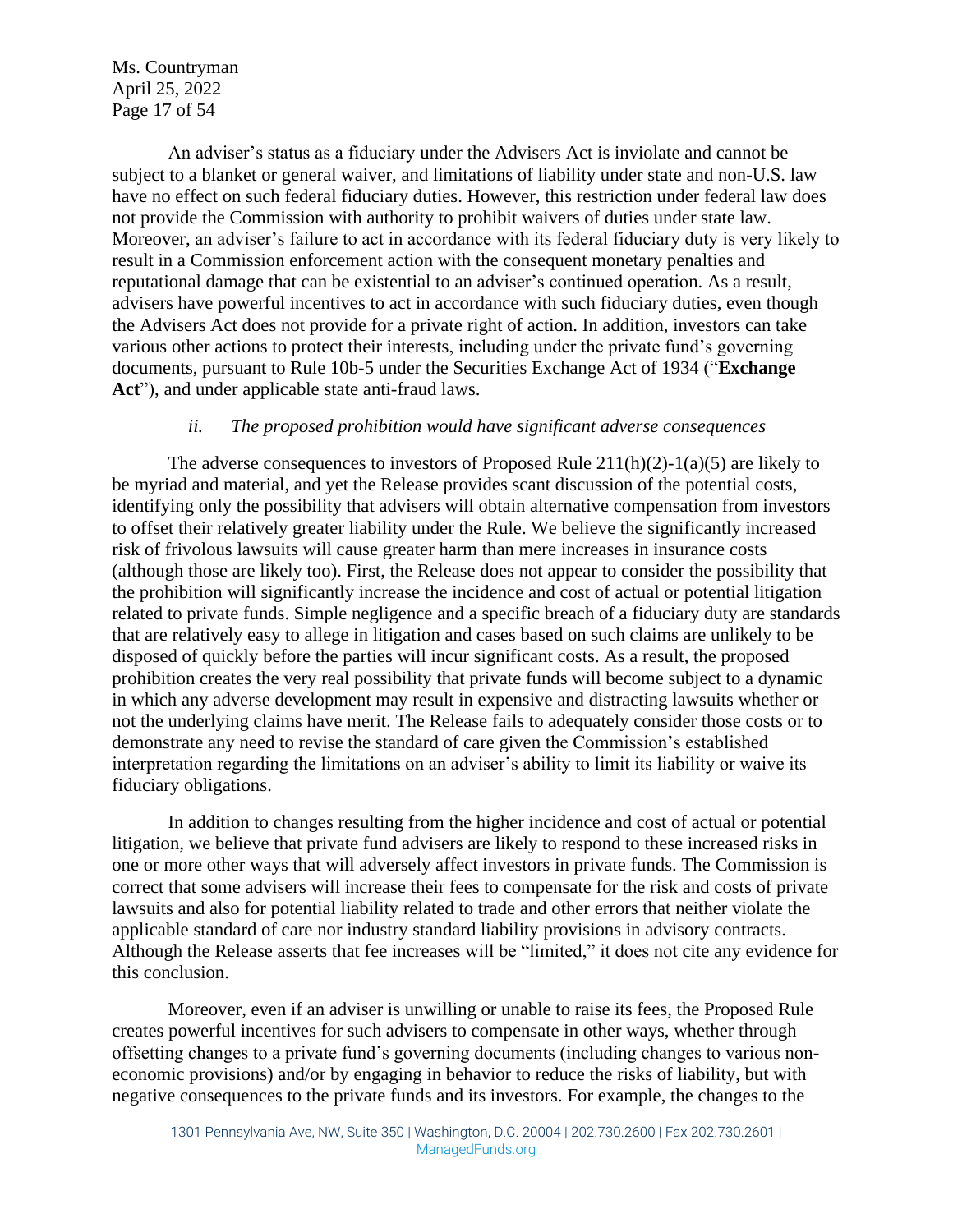Ms. Countryman April 25, 2022 Page 18 of 54

standard of care applicable to private fund advisers will discourage them from engaging in more complex strategies and activities where mistakes are more likely. Under the Proposed Rule, simple errors that produce losses will require reimbursement from the manager, but errors that result in gains will not. This asymmetric risk will serve as a powerful disincentive to managers from making trades that would be in the interest of investors. It also will result in decreased competition and diversification. And this will likely result in industry consolidation as larger asset managers will have the scale and ability to absorb the costs. These unintended consequences are clearly contrary to the interests of private fund investors, who are well aware of such risks and, in fact, often invest in private funds expressly to gain exposure to the investment returns that are enabled by expert management and mitigation of such risks. Nevertheless, the proposed prohibition will deprive sophisticated investors of the ability to pursue such strategies by making their own determination as to risk-reward trade-offs. These consequences would be to the substantial detriment of investors, but the Release fails to adequately consider the costs associated with these likely responses in its economic analysis.

Similarly, if private fund advisers can no longer limit the ability of clients or investors to litigate under a private fund's governing documents for perceived specific instances of negligence or breach of fiduciary duty, private fund advisers are very likely to consider limiting or excluding certain types of investors that are deemed to create heightened risk of initiating lawsuits against advisers under the new proposed standard, which would limit such investors' access to some or all private funds. Investors subject to the Employee Retirement Income Security Act of 1972 ("**ERISA**") are already subject to a similar dynamic in which their access to private funds is limited by many advisers to, in aggregate, 25% or more of any class of equity interests in a fund so that the adviser does not become subject to the requirements of ERISA. The Proposed Rule is likely to have a similar, albeit potentially more dramatic effect on certain categories of investors. This consequence would be to the substantial detriment of investors, but the Release fails to adequately consider the costs associated with these likely responses in its economic analysis.

The Release also fails to consider additional costs on advisers that would result from the proposed prohibition. First, the cost for advisers to obtain directors' and officers' and errors and omissions insurance, which has become increasingly expensive in recent years, is likely to increase significantly, assuming that advisers will be able to obtain adequate coverage for the additional potential liabilities. Many advisers likely will need to self-insure against a potentially significant amount of liability and expenses, which will likely lead to increased fees for investors to compensate for the increased risk being assumed by the adviser with self-insurance. In addition, many service providers retained by investment advisers (such as administrators, custodian, prime brokers, and others) insist on including contractual indemnification and exculpation provisions that have a gross negligence standard. As such, if the Commission's prohibition were adopted as proposed, private fund advisers would face an increased risk of being liable for the negligent acts of service providers, while simultaneously being unable to seek indemnification from such service providers. Advisers could choose to mitigate this risk by performing certain functions in-house rather than outsourcing them, even if third parties could be better suited to perform those functions. This result would be suboptimal from a client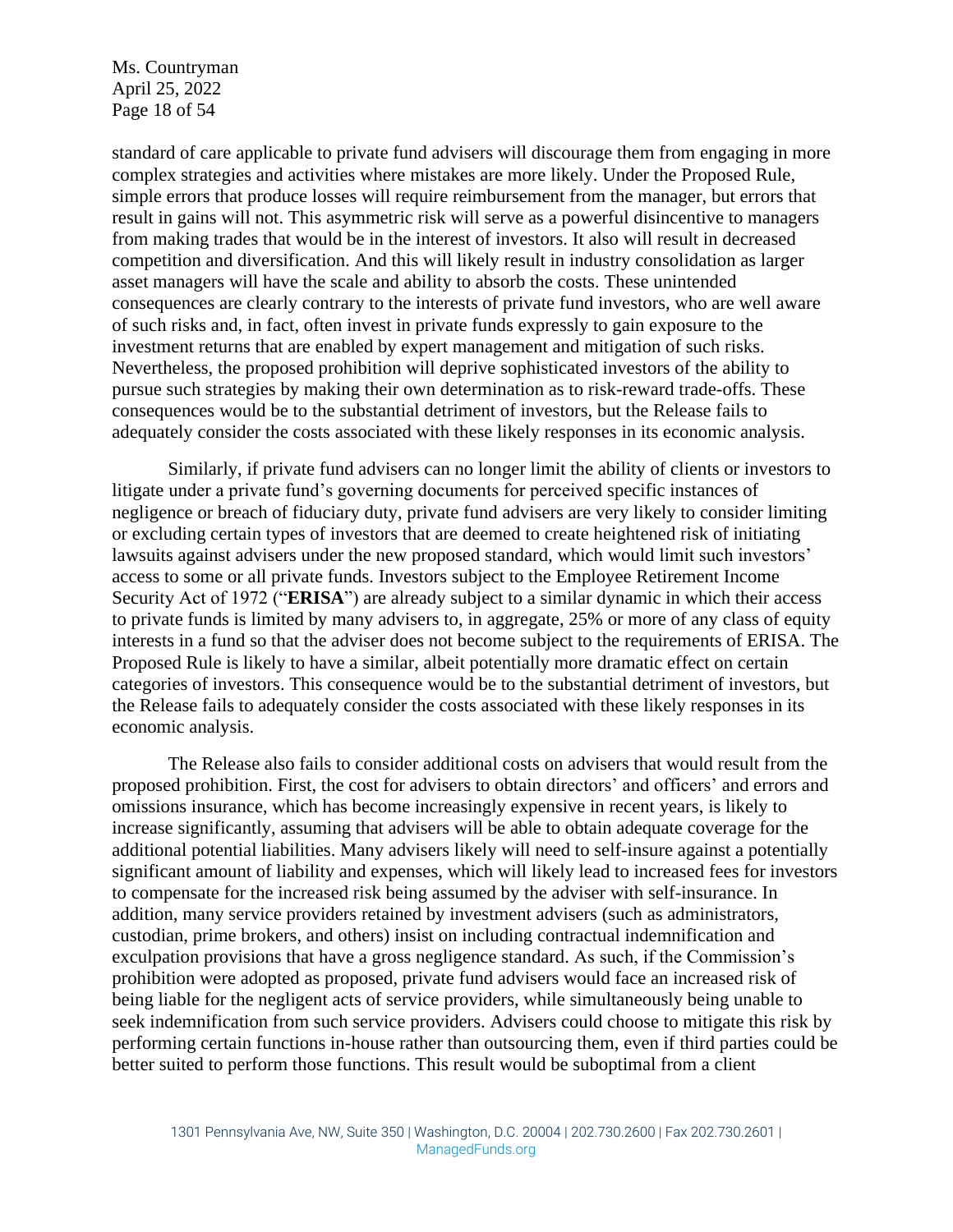Ms. Countryman April 25, 2022 Page 19 of 54

perspective. Smaller advisers would be disproportionately impacted as they have fewer resources to perform additional functions in-house.

# *iii. The Release fails to provide legal authority for the proposed prohibition*

In addition to not accounting for these significant economic and other consequences for investors and advisers, the proposed prohibition also is unsupported in the Release by any citation to legal authority. Instead of citing to legal authorities as support for this Proposed Rule, the Release instead cites principally to a limited number of academic articles for support. Citing to a small number of articles is an insufficient basis for so significant of a change to longstanding legal principles regarding an investment adviser's ability to shape the contours of its relationship with clients.

<span id="page-18-0"></span>It is noteworthy in this regard that one of the articles cited for support by the Commission<sup>25</sup> does not appear to be of particular relevance to contractual agreements between advisers and private fund clients, which are agreed to by sophisticated investors. The Release cites the article for the proposition that "an investor is induced to 'sign away fundamental protections' without understanding the importance of those protections, without understanding the meaning of certain legal terms, and sometimes without reading the documents the investor signs."<sup>26</sup> The Release fails to note, however, the referenced article is discussing limited liability company ("**LLC**") statutes generally, not the Advisers Act or adviser-client relationships, and, immediately preceding the language cited to by the Commission, the article makes clear its concern relates to the lack of sophistication of many investors in LLCs, stating:

LLCs' flexible governance approach has gained significant traction, but it is not without its critics. These critics focus on the negative effects from combining mere default protections with less sophisticated owners who undervalue owner safeguards. There are no minimum standards for who can become an owner of an  $LLC.<sup>27</sup>$ 

An article that discusses concerns related to unsophisticated investors in LLCs bears little, if any, relevance to a proposed rule addressing contractual language agreed to between an investment adviser and sophisticated private fund investors. Reliance on this article underscores the lack of a foundation on which to base this proposed prohibition, particularly in the light of the significant costs associated with the prohibition.

The Release also cites to the Commission's 2019 Interpretation Regarding Standards of Conduct for Investment Advisers ("**Fiduciary Interpretation**") as support for the proposed prohibitions.<sup>28</sup> The Proposed Rule, however, is in direct conflict with the Fiduciary Interpretation, which stated that so-called "hedge clauses" between private fund advisers and

<sup>28</sup> Release at note 171.

<sup>25</sup> *See Protecting LLC Owners While Preserving LLC Flexibility*, University of California, Davis Law Review, 51 U.C. DAVIS L. REV. 2129, 2133, Professor Peter Molk (2018) ("**LLC Article**").

<sup>26</sup> Release at note 170.

<sup>27</sup> LLC Article, *supra* note [25,](#page-18-0) at 2133.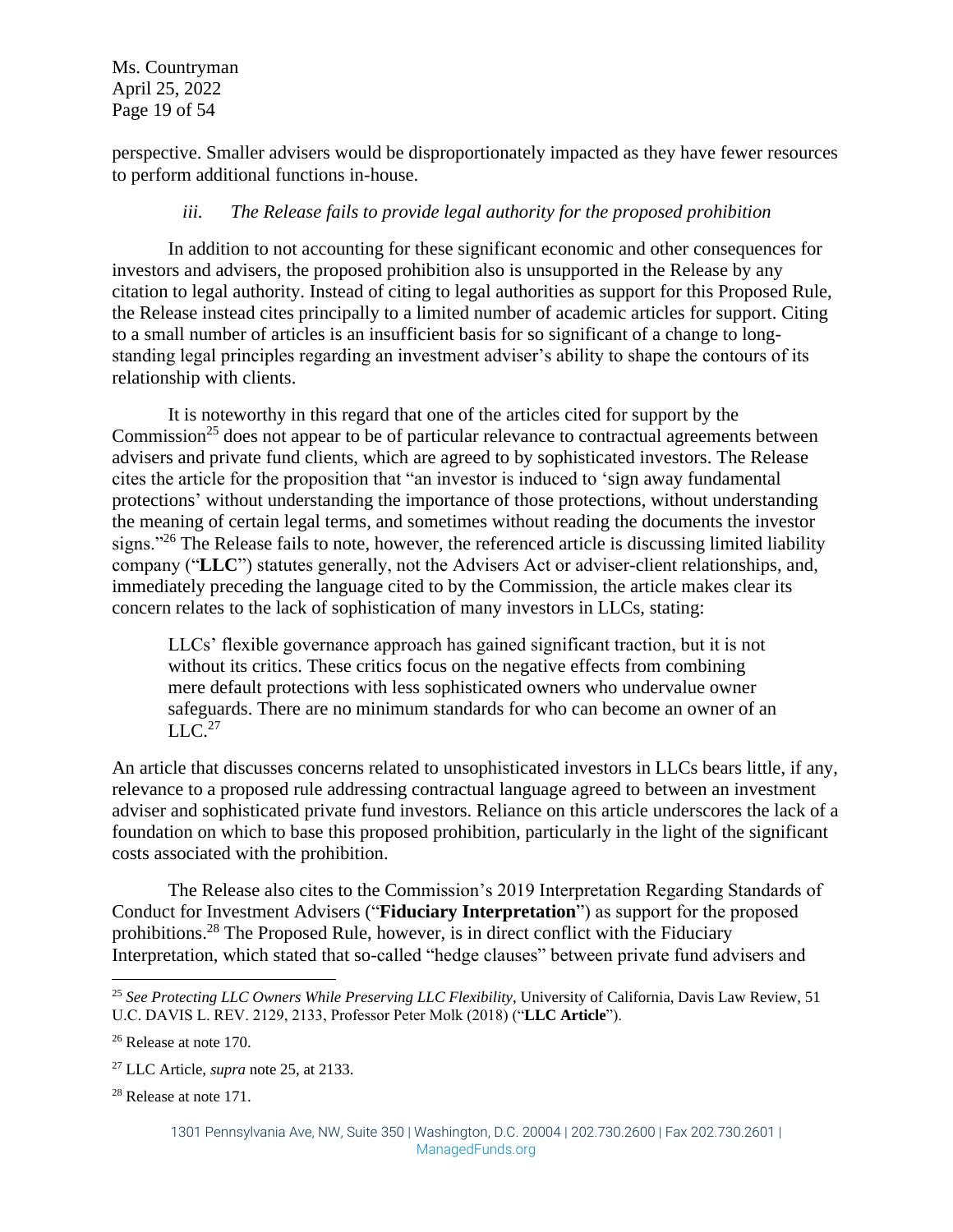Ms. Countryman April 25, 2022 Page 20 of 54

their sophisticated investors may be appropriate, depending on the facts and circumstances. In stating this conclusion, the Commission also noted that the sophistication level of the client is a key factor in determining whether a negotiated indemnification clause is consistent with the Advisers Act. Critically, the Fiduciary Interpretation did not prohibit advisers from seeking to limit their liability under state law or non-U.S. law.

The Commission's proposed Interpretation Regarding Standards of Conduct for Investment Advisers included language regarding an adviser's ability to waive its federal fiduciary duty<sup>29</sup> that commenters indicated was overly broad and encouraged the Commission to clarify to say that an adviser cannot seek a blanket waiver of all conflicts of interest or that the adviser will not act as a fiduciary.<sup>30</sup> In response to those comments, the Commission modified the language in the proposed interpretation, stating in the Fiduciary Interpretation:

A contract provision purporting to waive the adviser's federal fiduciary duty generally, such as (i) a statement that the adviser will not act as a fiduciary; (ii) a blanket waiver of all conflicts of interest; or (iii) a waiver of any specific obligation under the Advisers Act, would be inconsistent with the Advisers Act.<sup>31</sup>

Unlike the Fiduciary Interpretation, Proposed Rule  $211(h)(2)-1(a)(5)$  would prohibit an adviser from seeking reimbursement, indemnification, exculpation, or limitation of its liability for, among other things, a breach of its duty. This statement appears to be even broader than the problematic language in the proposed Fiduciary Interpretation and represents a significant departure from the final Fiduciary Interpretation regarding an adviser's ability to limit its liability based on the particular facts and circumstances (including based on the sophistication of a client), and yet the Release does not provide any legal basis or evidentiary support for such a fundamental change in the Commission's established interpretation of an adviser's ability to shape the contours of its obligations.

#### *iv. Recommendation*

The proposed prohibition suffers from a number of fundamental deficiencies, including the lack of (i) statutory authority; (ii) justification for applying the proposed prohibitions only to private fund advisers; and (iii) an evidentiary record supporting the proposed prohibition and the full range of costs associated with the prohibition. Accordingly, we strongly encourage the Commission to withdraw this proposal.

<sup>&</sup>lt;sup>29</sup> Proposed Commission Interpretation Regarding Standard of Conduct for Investment Advisers; Request for Comment on Enhancing Investment Adviser Regulation, 83 Fed. Reg., 21203, at 21205-21206 (May 9, 2018), available at: [https://www.govinfo.gov/content/pkg/FR-2018-05-09/pdf/2018-08679.pdf.](https://www.govinfo.gov/content/pkg/FR-2018-05-09/pdf/2018-08679.pdf)

<sup>30</sup> *See* Comment Letter of the Hedge Funds Subcommittee of the Federal Regulation of Securities Committee of the Business Law Section of the American Bar Association (Aug. 24, 2018), available at: [https://www.sec.gov/comments/s7-09-18/s70918-4260675-173078.pdf.](https://www.sec.gov/comments/s7-09-18/s70918-4260675-173078.pdf)

<sup>31</sup> Fiduciary Interpretation, *supra* note [4,](#page-3-0) at 33672.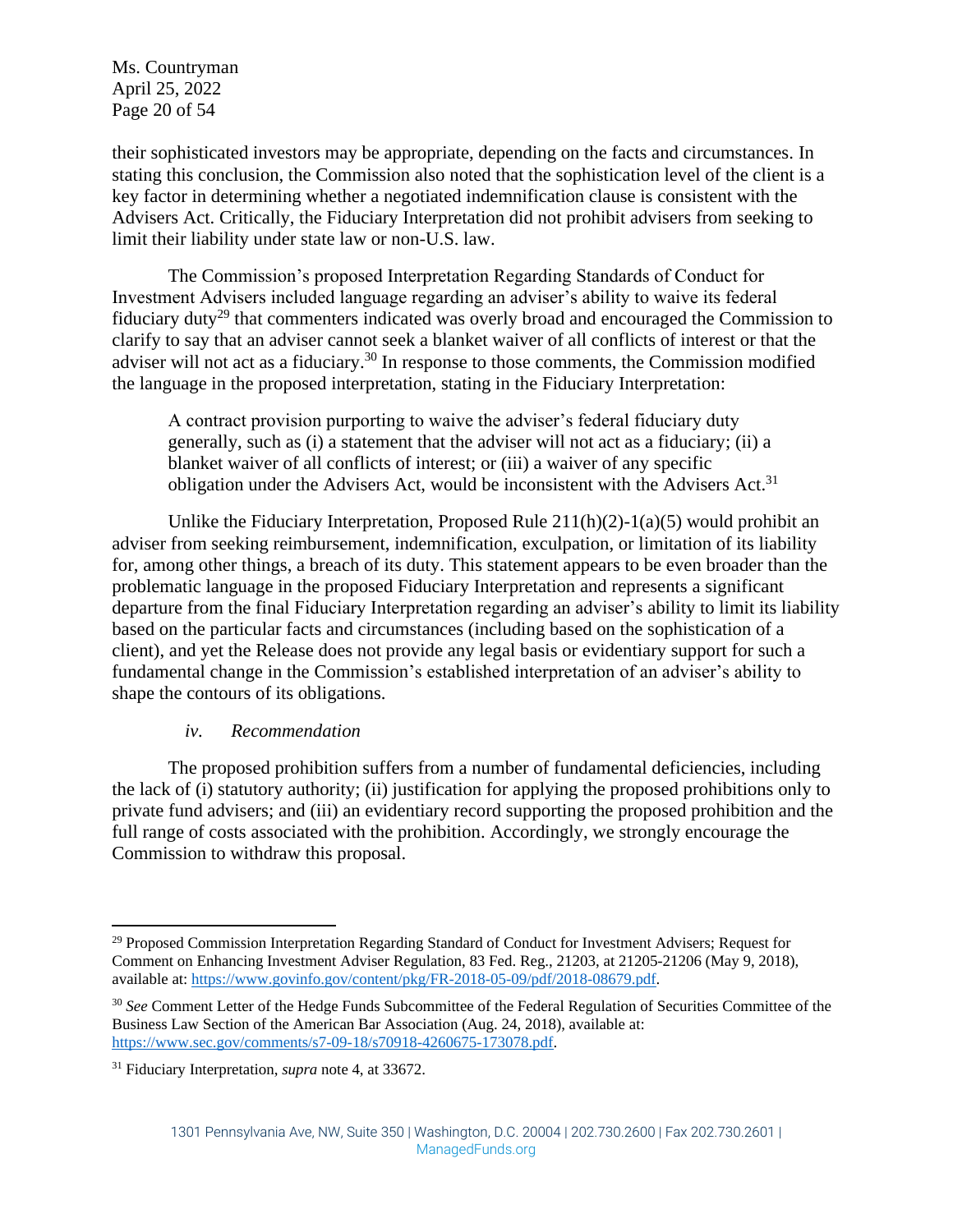## **IV. Prohibition on Charging Private Funds Certain Fees and Expenses**

Proposed Rules  $211(h)(2)-1(a)(2)$  and  $211(h)(2)-1(a)(3)$  would prohibit a private fund adviser from charging a private fund fees or expenses associated with an examination or investigation of the adviser or its related persons by any governmental or regulatory authority. It also would prohibit a private fund adviser from charging regulatory or compliance fees and expenses of the adviser or its related persons to a private fund. The Release highlights that the proposed prohibition would require advisers that use a pass-through expense model to move to an alternate approach, although the Release does not address the fact that moving to an alternate approach is not entirely within an adviser's control, as it would require investors to agree to such a change. Further, the Release fails to adequately consider the additional costs that are likely to be borne by investors if the proposed prohibitions were to be adopted.

#### A. The proposed prohibition exceeds the Commission's statutory authority

The statutory context and legislative history related to Congress enacting Section 211(h) of the Advisers Act make clear that the proposed prohibitions on charging certain fees and expenses is beyond the scope of the Commission's authority under Section 211(h). Section 211(h) provides the Commission with authority to address sales practices, conflicts of interest, and compensation schemes. The Release fails to articulate how an adviser charging private fund clients specific expenses that have been fully disclosed creates a conflict of interest for the adviser, particularly when advisers are permitted to charge clients a management fee that is less transparent and incorporates estimates of the same types of expenses. This lack of discussion is not merely an oversight, it is a result of the fact that charging clients fully disclosed expenses that are related to the operation of an advisory business is not a conflict of interest, it simply is a highly transparent business model that provides clients an alternative to a fee-based model. Clients always pay for some portion of the costs of an adviser's business, and the expense passthrough model does not create new or additional conflicts of interest compared to other models (*e.g*., management fees) that are designed for similar business and economic purposes.

With respect to the other provisions in Section 211(h), as discussed above, Section 211(h) was incorporated into the Advisers Act by Section 913 of Dodd-Frank, in connection with Congressional consideration of the standard of conduct for broker-dealers and a Congressional desire to create a more harmonized standard between brokers and investment advisers with respect to retail customers and clients. The Financial Regulatory Reform White Paper, which served as the basis for many of the provisions in Dodd-Frank, articulates that the policy concerns underlying that provision related to retail investor confusion between brokerage relationships and advisory relationships and compensation arrangements that profit the intermediary, but are not in investors' best interests. While not specified in the White Paper, issues such as selling (i) proprietary investment products that generate additional revenue to the broker or adviser or broker compared to non-proprietary products; (ii) investment products that provide a broker or adviser with additional fees (*e.g.,* revenue sharing from a third party); or (iii) sales incentives that compensate employees for the sale of specific securities are examples of the types of arrangements contemplated by Section 211(h), not an adviser's arrangements to charge a private fund fees and expenses that have been fully disclosed and agreed to by the fund and its sophisticated investors. The Commission's decision to expand the scope of Section 211(h) to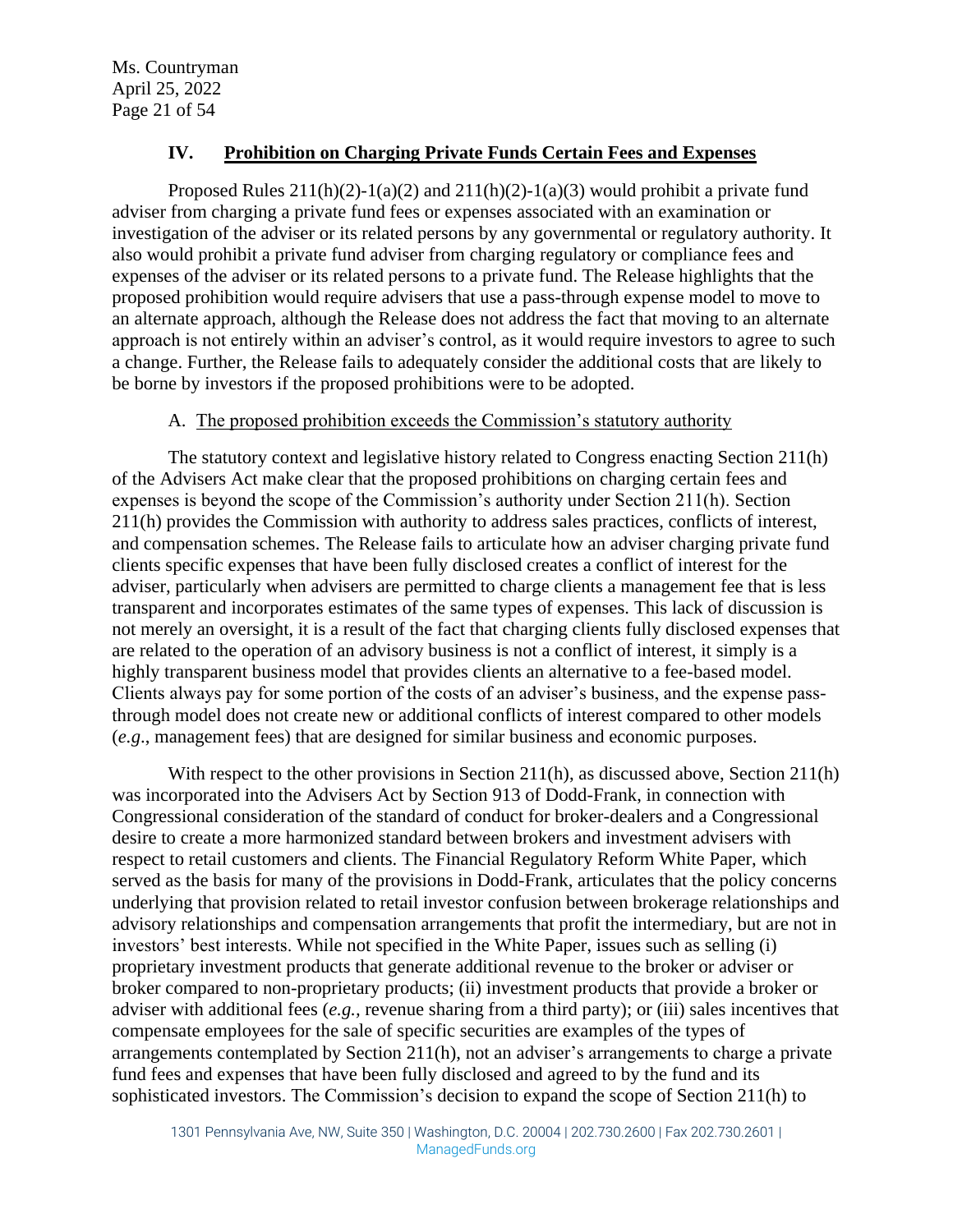Ms. Countryman April 25, 2022 Page 22 of 54

cover expenses that have been disclosed and agreed to by sophisticated investors is not supported by this legislative history or by the clear statutory construct and context of Section 913 of Dodd-Frank.

We note that it was these kinds of issues, not charging a client expenses that the client agreed to pay, in the context of retail customers of broker-dealers that were the focus of the Commission's proposal and adoption of Regulation Best Interest (including the very narrow scope of compensation arrangements that are prohibited under Regulation Best Interest).<sup>32</sup> Regulation Best Interest was based on Section  $15(1)(2)$  of the Exchange Act, which was enacted as part of Section 913 of Dodd-Frank and contained identical language to Section 211(h). The legislative history to Section 913 and the scope of the Commission's rules adopted under Section 15(l)(2) demonstrate that the proposed prohibition on charging private fund clients agreed upon expenses is well beyond the scope of sales practices and conflicts of interest that Congress authorized the Commission to address pursuant to Section 211(h) of the Advisers Act.

Moreover, as drafted, this prohibition would apply well beyond the scope of the federal securities laws and the Commission's authority, indeed it would apply to a wide range of federal, state and local, and non-U.S. agencies, including with respect to regulations, examinations, or investigations that apply to all businesses (*e.g.*, occupational safety or local masking mandates). It is clear from the text of 211(h) and the legislative history of Section 913 of Dodd-Frank that the Commission's delegated authority does not extend to an adviser charging clients for these types of ordinary business costs in the same way that other businesses charge their customers, directly or indirectly, for such costs.

## B. The proposed prohibition fails to justify subjecting private fund advisers to a different standard than other advisers

The Release also fails to provide a basis for applying the prohibition only to private fund clients of an adviser and not to other types of advisory clients. The Release simply makes passing reference to the fact that the activities covered by the rule may relate to other types of client accounts and justifies this discriminatory treatment by referencing what it views as purported opacity in the private fund structure. This passing reference does not provide a meaningful basis on which to distinguish between different client types and, as such, appears to reflect an arbitrary distinction between private fund clients and other advisory clients. In addition, if opacity related to fees and expenses is of primary concern to the Commission, it has failed to demonstrate why requirements for advisers (existing or new) related to transparency and disclosure would *not* be a less costly but still effective alternative to address the Commission's policy concerns. In that regard, the Release does not address the extensive disclosures that private fund advisers already provide to investors, particularly with respect to expenses that the adviser passes through to a fund client. Even if the Commission could demonstrate that existing disclosures do not fully address its policy concerns, the Release fails to address why additional reporting requirements would not adequately address the opacity concerns raised in the Release.

<sup>32</sup> *See* Regulation Best Interest: The Broker-Dealer Standard of Conduct, 84 Fed. Reg. 3318, at 3331 (July 12, 2019), available at: [https://www.govinfo.gov/content/pkg/FR-2019-07-12/pdf/2019-12164.pdf.](https://www.govinfo.gov/content/pkg/FR-2019-07-12/pdf/2019-12164.pdf)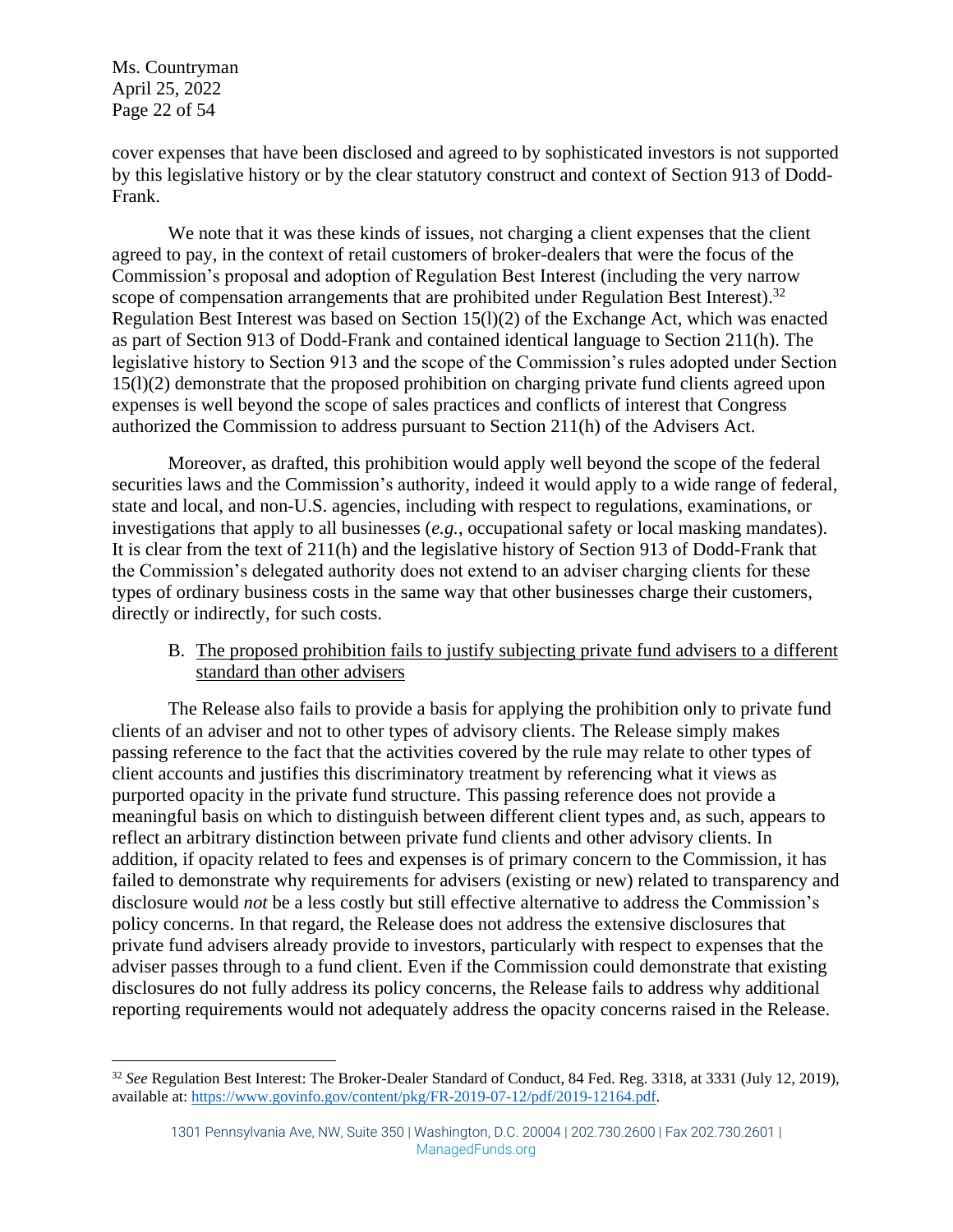## C. The Commission fails to conduct an adequate cost-benefit analysis in support of the proposed prohibition

## *i. The Release fails to provide legal authority for the proposed prohibition*

In proposing this sweeping prohibition, the Release does not cite to any legal authority that supports a ban on advisers charging fees and expenses to clients when the fact that such fees and expenses are charged to clients has been fully disclosed and the client has consented to bearing those charges by agreeing to invest in a fund based on the disclosed terms. Instead, the Release simply cites the Commission's belief that an investment adviser and the owners of the adviser should bear certain costs related to operating an advisory business. The Commission's reasoning is flawed, however, because amounts that clients pay to an adviser, whether structured as a management fee, as an expense pass-through, or some combination thereof, are intended to allow the adviser to pay for the costs of running its business. The Commission's claim that charging clients for certain costs is contrary to the public interest because an adviser has an incentive to place its own interest ahead of the client's interest also is fundamentally inconsistent with the compensation element of the definition of "investment adviser," because compensation from clients is both required for a person to be an investment adviser and an adviser negotiating its compensation structure is always doing so, in part, to pay for its costs of operating an advisory business (*i.e*., the adviser is acting in its own interest). In essence, the Proposed Rule simply reflects the Commission's view that it does not like a particular economic arrangement, which is not sufficient basis for rulemaking.

The Release provides as an example for support of the prohibition that an adviser may charge a fund significant fees and expenses in connection with an investigation that may not be in the fund client's best interest. The Commission provides no color or context for what is meant by this. The Release does not cite to enforcement actions or other evidence of such abuses occurring with any regularity,<sup>33</sup> but instead cites the theoretical concern—that of an adviser charging significant fees and expenses to a fund in connection with an investigation of the adviser—as a basis for a wide-ranging prohibition. While this example may, depending on the particular facts, represent a reasonable policy consideration in the case of examinations or investigations that ultimately result in a settlement or a finding that the adviser has in fact violated its fiduciary or other obligations, most examinations conclude without the Commission bringing an enforcement action and investigations may conclude without any determination of wrongdoing on the part of an adviser. Further, the Commission can enter into settlement agreements with advisers in which the Commission sets an expectation that the adviser will not pass related costs and/or penalties to investors. More fundamentally, a theoretical example in the absence of evidence demonstrating such abuses occur with any regularity simply does not, by itself, provide evidence or sufficient support for the broad proposed prohibition. The Release also fails to justify why disclosure, combined with the Commission's examination and enforcement authority, does not adequately address any policy concerns articulated in the Release, a fact that is highlighted by the lack of enforcement actions cited to in the Release.

<sup>&</sup>lt;sup>33</sup> Footnote 26 in the Release cites to one example of a settled enforcement action related to an adviser charging certain expenses that the Commission determined were not *adequately disclosed* to clients.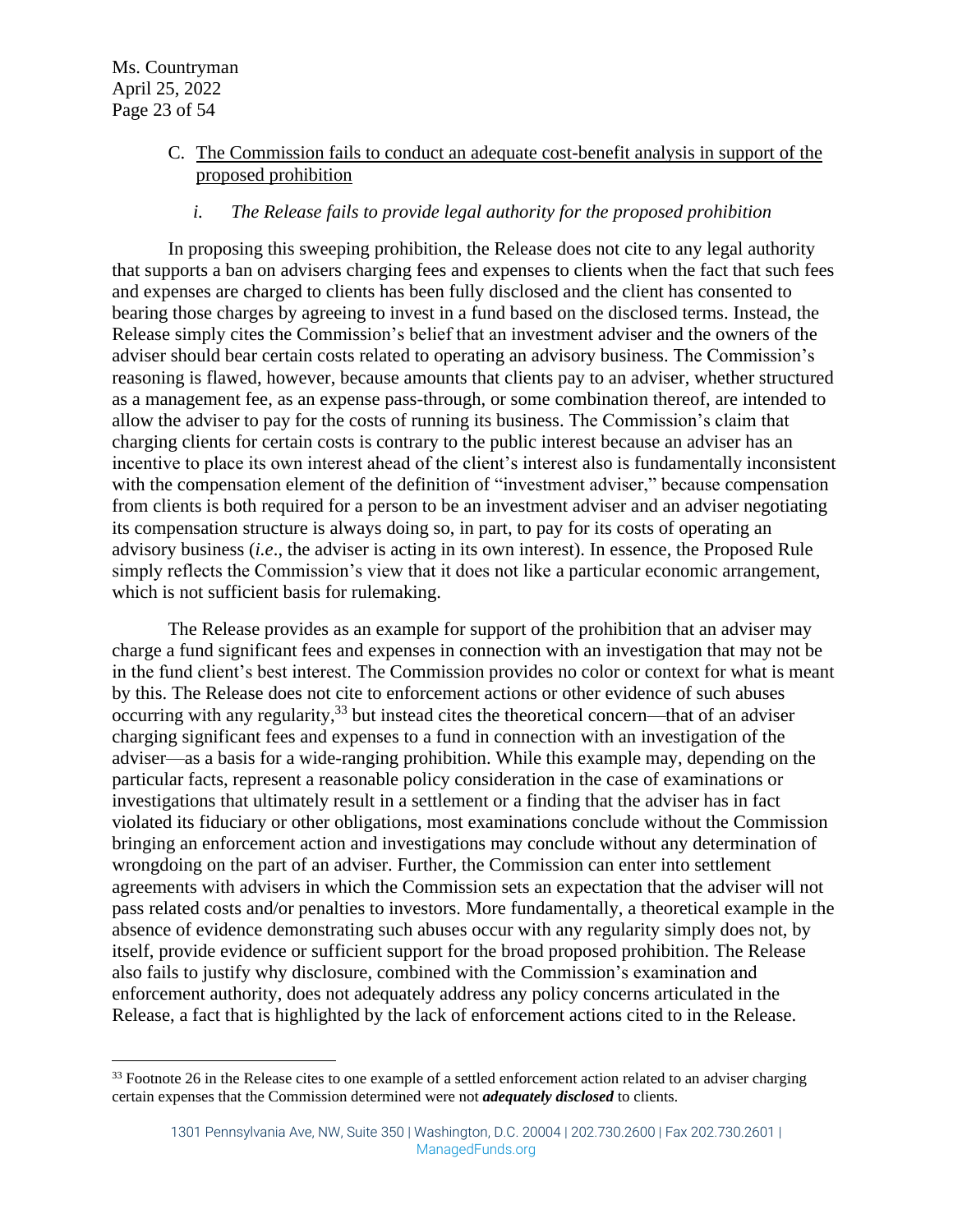#### *ii. The Release fails to adequately consider the nature of the expenses it would prohibit being passed to private fund clients*

Given the highly regulated nature of the private fund industry, investigations and examinations occur in the ordinary course of conducting an investment management business and the existence of an investigation or examination does not mean that a private fund adviser has done anything improper. Such examinations and investigations are, in the first instance, factfinding exercises. For example, the Commission, the National Futures Association ("**NFA**"), and the Financial Industry Regulatory Authority ("**FINRA**") all conduct regular course examinations of registered entities. If, however, the Commission is concerned about advisers passing through costs after an investigation has determined that an adviser should pay a penalty or fine for its conduct, the Commission should continue to address its expectations that certain costs should not be allocated to fund clients as part of the settlement agreement process.

We also want to highlight that, unlike the discussion in the Release in connection with Proposed Rule 211(h)(2)-1(a)(3) regarding regulatory and compliance expenses, the discussion in the Release in connection with Proposed Rule  $211(h)(2)-1(a)(2)$  does not appear to differentiate between examinations and investigations that relate to advisers in their capacity as advisers (*e.g.*, investment adviser examinations routinely conducted by the Commission) and examinations and investigations that involve an adviser but relate to the activities of a private fund (*e.g.*, a tax audit or an examination or investigation conducted by a state or non-U.S. licensing or other similar authority in connection with regulated investment activities, such as direct lending or reinsurance, or an investigation with respect to which the fund or the adviser is a potential witness or victim). Examinations or investigations that are ordinary course investment-related expenses are no different from the costs of retaining outside counsel to perform investment due diligence or to negotiate transaction documents, and the Release provides no justification for why these sorts of investment activities should be disfavored or discouraged relative to investment strategies that do not require the incurrence of such costs.

#### *iii. The Release fails to consider factors that support passing through expenses*

The Release also fails to address the fact that the performance compensation that most private fund advisers can earn already aligns the incentives of the adviser and investors and mitigates the potential conflict identified by the Commission. In particular, such compensation is typically determined net of any expenses borne by the applicable private fund, which means that the adviser bears a portion of the expenses charged to the private fund as a result of its performance compensation (*i.e.,* if an adviser is entitled to receive a performance allocation that is determined net of expenses, the adviser effectively bears a portion of those expenses). Further, passing through expenses creates an incentive for advisers to manage those costs efficiently because investors have significant transparency with respect to those costs.

Prohibiting pass-through expenses, which provide a high degree of transparency, seems inconsistent with the Commission's statements elsewhere in the Release regarding opacity in private fund structures. For example, in proposing quarterly statements, the Commission has focused on increased transparency related to fees and expenses. However, prohibiting the passthrough of certain types of expenses creates incentives for advisers to replace such expenses with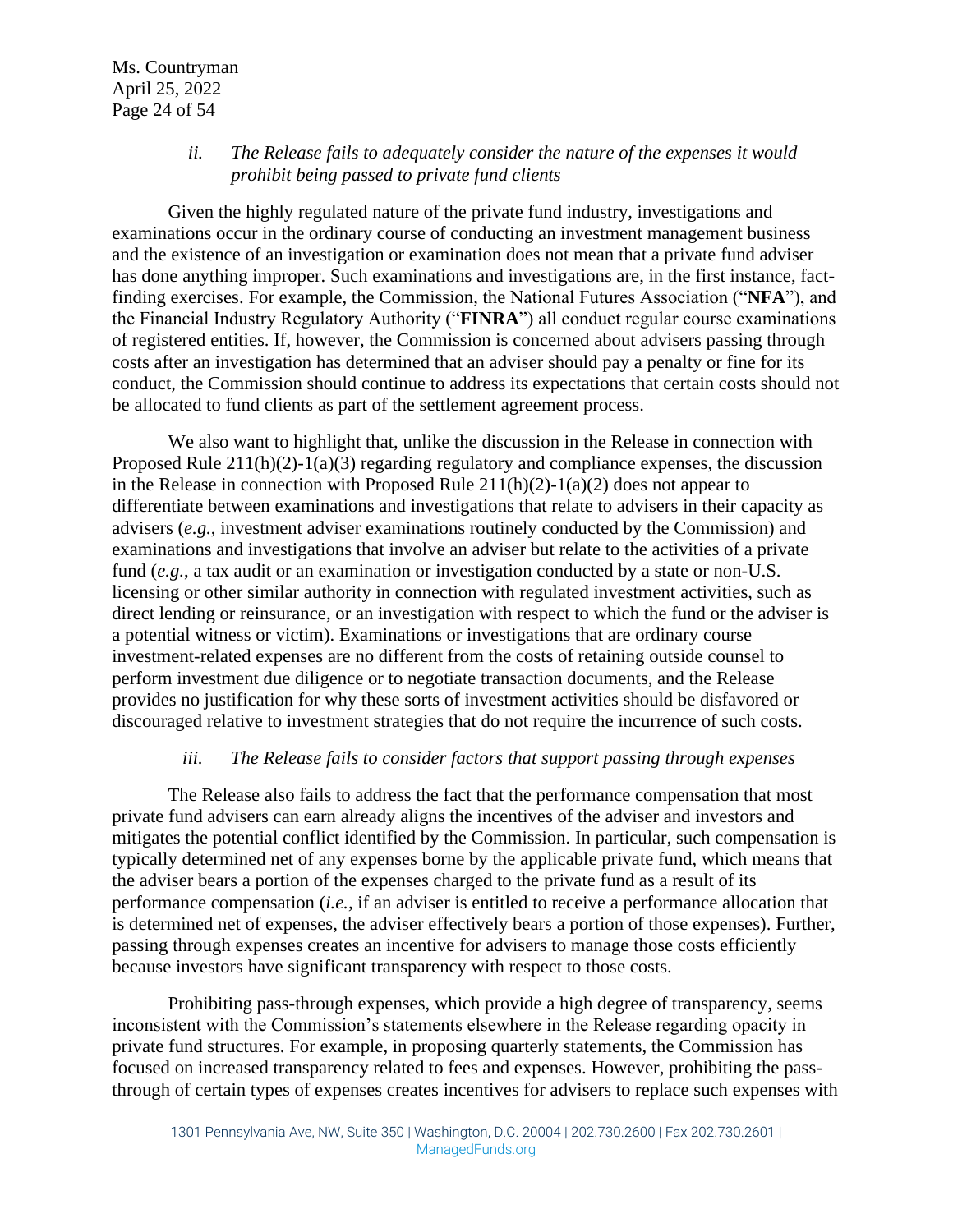Ms. Countryman April 25, 2022 Page 25 of 54

increased management or similar fees, which would reduce rather than promote transparency for investors. Similarly, given the multiple statements in the Release regarding the Commission's concerns about opacity, limiting use of a model that inherently involves transparency of expenses borne by investors is inconsistent with the Commission's underlying objectives.

# *iv. The Release fails to address its proposed inconsistent treatment of different expense and fee models*

The Release also fails to address the inconsistency in prohibiting advisers to private funds from charging certain expenses to private fund clients when an adviser is permitted to charge a management or similar fee that could incorporate estimates of such expenses. As a result, private fund clients are likely to be charged more than the actual cost of such expense since a management fee structure is likely to be less precise insofar as it is based on projected cost estimates, perhaps with a buffer to reflect the potential of cost overruns, which may ultimately prove both inaccurate and larger than necessary. Similarly, the Release fails to adequately consider the likelihood that advisers will simply compensate by charging or increasing management or other new or existing fees to investors, thus likely increasing the overall cost to investors of investing in private funds. While the Release asks about this potential outcome, the Commission does not adequately address it in its economic analysis. This outcome is particularly likely in the context of expenses associated with regulatory examinations and investigations, which can vary significantly from year to year.

The Release fails to demonstrate that a pass-through expense model or the charging of specific expenses to private fund clients with appropriate disclosure, as compared to other types of fee arrangements, are not in the best interest of investors or somehow raise an inherent conflict. This is simply not the case, and the Commission provides no evidence to support this flawed premise. Further, investors agreeing to these terms are sophisticated investors that the Advisers Act and other federal securities laws deem to have the knowledge, expertise and resources to look out for their own interests. Private fund investors have myriad economic arrangements to choose from. If private fund clients were not supportive of a pass-through expense model, they would not invest with private fund advisers who offer such a model and the model would not exist. The Proposed Rule is a significant overreach in prohibiting expense models that are transparent, agreed to by sophisticated investors, and represent a fair method of allocating actual expenses among sophisticated parties, particularly in light of the fact that investors have ample choices in the market to select private fund advisers that use different compensation models. Moreover, the proposed prohibition would require a modification to an advisory business that seeks to use a full expense pass-through model, despite the fact that some investors have specifically chosen to retain a manager that uses such a model, and the Release fails to provide any meaningful justification for such a draconian result.

# *v. The Release does not consider the full scope of economic consequences of the proposed prohibition*

The Release also does not consider the potential impact that the prohibition could have by creating an economic disincentive for advisers to allocate resources to regulatory compliance. Decisions about allocating resources are rarely a bright line test or a matter of legal necessity.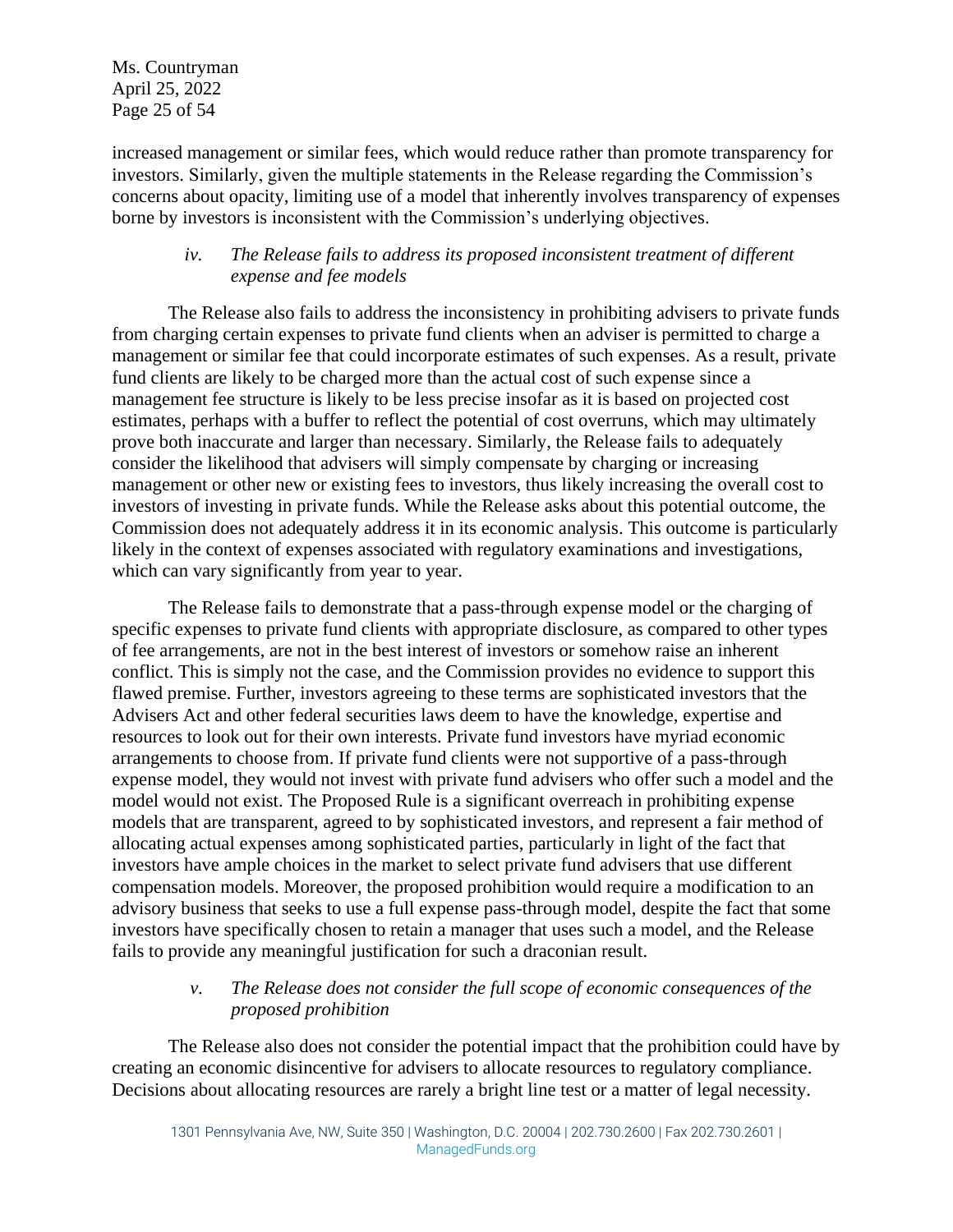Ms. Countryman April 25, 2022 Page 26 of 54

They instead reflect a balancing of business interests, regulatory considerations, and client expectations. In a fundamental failure of the Release's economic analysis, however, the Release does not address this potential unintended consequence nor acknowledge the benefit to investors that can arise from allowing investors to agree to pay certain regulatory or compliance costs, which can help ensure that private fund advisers devote the resources to compliance that investors expect, irrespective of the adviser's assets under management or performance.

Further, the proposed prohibition is likely to create significant barriers to entry for smaller and newly-formed investment advisers, which may have less ability to increase their management or similar fees and are less likely to be able to bear the additional costs that the prohibition would impose. Alternatively, smaller advisers may elect to merge with larger managers that are better able to bear the additional costs, increasing concentration in the asset management industry. These factors act to limit investor choices and potentially impede other efforts by the Commission and President Biden's administration to promote greater diversity within the asset management industry.

The proposed prohibition could also distort adviser choices in ways that harm investors. Advisers could choose, for example, to limit their investor base to a relatively small number of large investors to reduce the costs of providing services to investors. Similarly, non-U.S. advisers could choose to no longer allow U.S. investors into their non-U.S. funds. The proposed prohibition also could create disincentives for advisers to pursue strategies that may give rise to greater regulatory, compliance, and examination costs (for example, strategies that involve more complexity, more counterparties, diversified strategies, or trading in more markets), to the extent that those costs cannot be passed through to clients. This could result in advisers choosing not to create new funds or choosing not to pursue innovative investment opportunities. The Release, however, does not address these effects on efficiency, competition, and capital formation at all.

Moreover, as the Release itself notes, the distinction between fund expenses and adviser expenses may not always be clear. We agree. More pointedly, in the absence of a bright line distinction between fund expenses and adviser expenses, Proposed Rules  $211(h)(2)-1(a)(2)$  and 211(h)(2)-1(a)(3) will create more uncertainty for both private fund advisers and sophisticated investors. Consequently, the proposed prohibition creates a vague standard that would be difficult for advisers to rely on *ex ante* in determining which expenses are subject to the prohibition.

# *vi. Recommendation*

The proposed prohibition suffers from a number of fundamental deficiencies, including the lack of (i) statutory authority; (ii) justification for applying the proposed prohibitions only to private fund advisers; and (iii) an evidentiary record supporting the proposed prohibition and the full range of costs associated with the prohibition. Accordingly, we strongly encourage the Commission to withdraw this proposal.

# **V. Prohibition on Non Pro-Rata Expense Allocations**

Proposed Rule 211(h)(2)-1(a)(6) would prohibit a private fund adviser from charging or allocating fees and expenses related to a portfolio investment (or potential portfolio investment)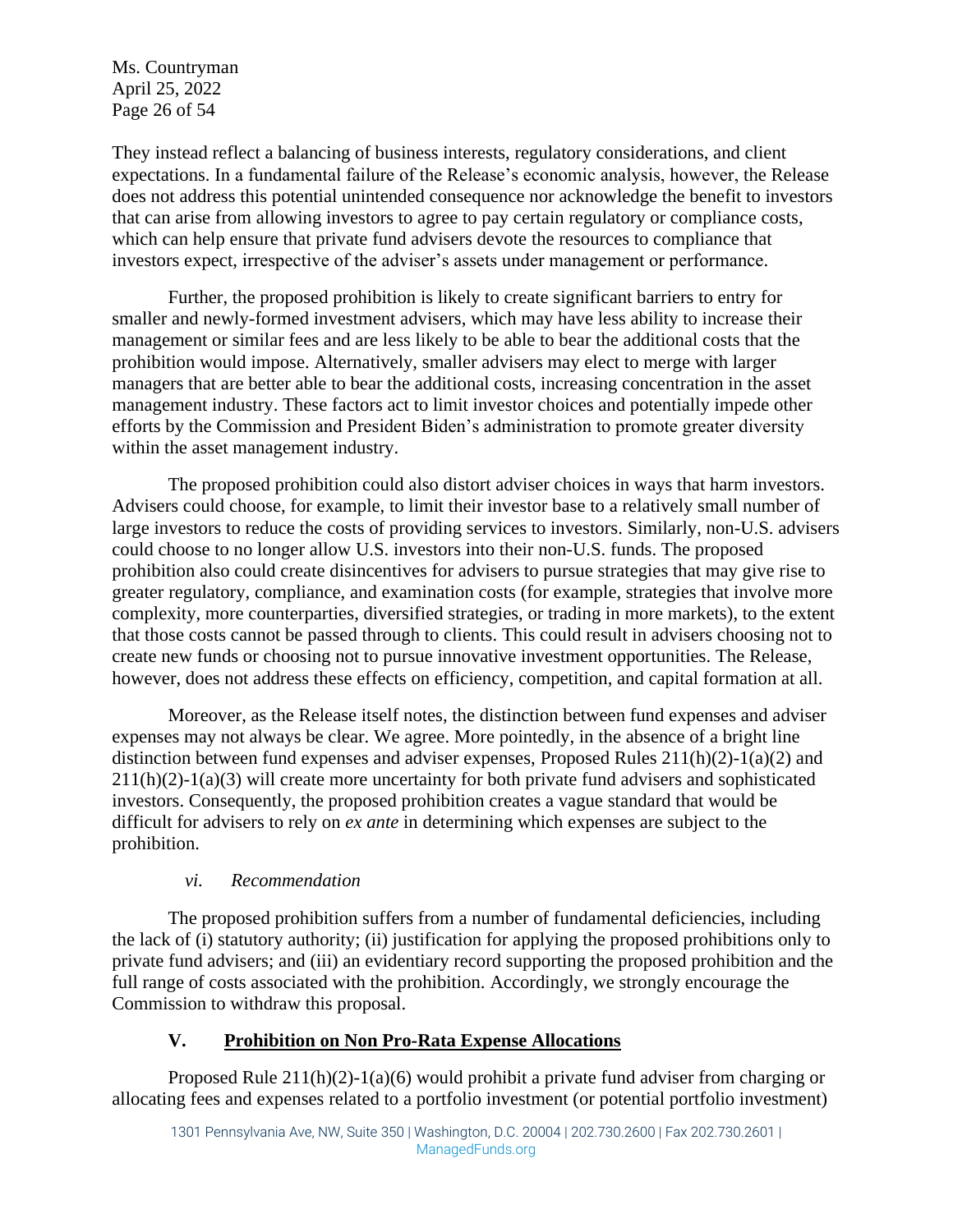Ms. Countryman April 25, 2022 Page 27 of 54

on a non-pro rata basis when multiple private funds and other clients advised by the adviser or its related persons have invested (or propose to invest) in the same portfolio investment. In the Release, the Commission states its belief that "any non-pro rata allocation of fees and expenses under these circumstances is contrary to the protection of investors because it would result in the adviser placing its own interest ahead of another's, including in circumstances where the adviser indirectly benefits by placing the interest of one or more clients or investors ahead of another's."<sup>34</sup>

Generally, we believe that advisers need the ability to allocate fees and expenses on a basis that they reasonably believe to be fair and equitable in light of the circumstances. If the phrase "related to a portfolio investment" were interpreted broadly, there are a range of circumstances in which investment advisers may allocate fees and expenses related to a portfolio investment (or potential portfolio investment) in a fair and equitable manner consistent with disclosure, but which may not be considered to be a pro-rata allocation. We believe that the current requirement for advisers to allocate costs and expenses among clients fairly and equitably already addresses the Commission's stated policy concerns and that the Commission has not provided meaningful evidence that the existing requirements for advisers are insufficient.

#### A. The proposed prohibition exceeds the Commission's statutory authority

The Release does not cite any legal authority for its stated belief that *any* non-pro rata allocation of fees and expenses where multiple clients invest or propose to invest in the same portfolio investment is contrary to the protection of investors. In the section of the Release discussing this proposed prohibition, the Commission cites to only one settled enforcement action and one risk alert from the Commission's Office of Compliance Inspections and Examinations.<sup>35</sup> However, both the enforcement action and the risk alert highlight issues related to adviser's allocating fees and expenses in a manner that was inconsistent with disclosures to investors and, as such, they do not appear to provide meaningful support for the Commission's view that any non-pro rata allocation of fees and expenses among multiple clients should be prohibited.

As discussed above, Section 211(h) was incorporated into the Advisers Act by Section 913 of Dodd-Frank, in connection with Congressional consideration of the standard of conduct for broker-dealers and a Congressional desire to address issues that may arise in the context of a broker-dealer's or investment adviser's relationship with retail customers and clients. Moreover, because the Release fails to demonstrate that any non-pro rata allocation is "contrary to the public interest and the protection of investors," this prohibition thus exceeds the statutory authority granted by Congress in Section 211(h). The Release also fails to demonstrate how allocating expenses in a non-pro rata manner in and of itself is a "sales practice, conflict of interest, or compensation scheme" within the plain meaning of Section 211(h).

<sup>34</sup> Release at 16926.

<sup>&</sup>lt;sup>35</sup> Risk Alert, Office of Compliance Inspections and Examinations, Observations from Examinations of Investment Advisers Managing Private Funds (June 23, 2020), available at: [https://www.sec.gov/files/Private%20Fund%20Risk%20Alert\\_0.pdf.](https://www.sec.gov/files/Private%20Fund%20Risk%20Alert_0.pdf)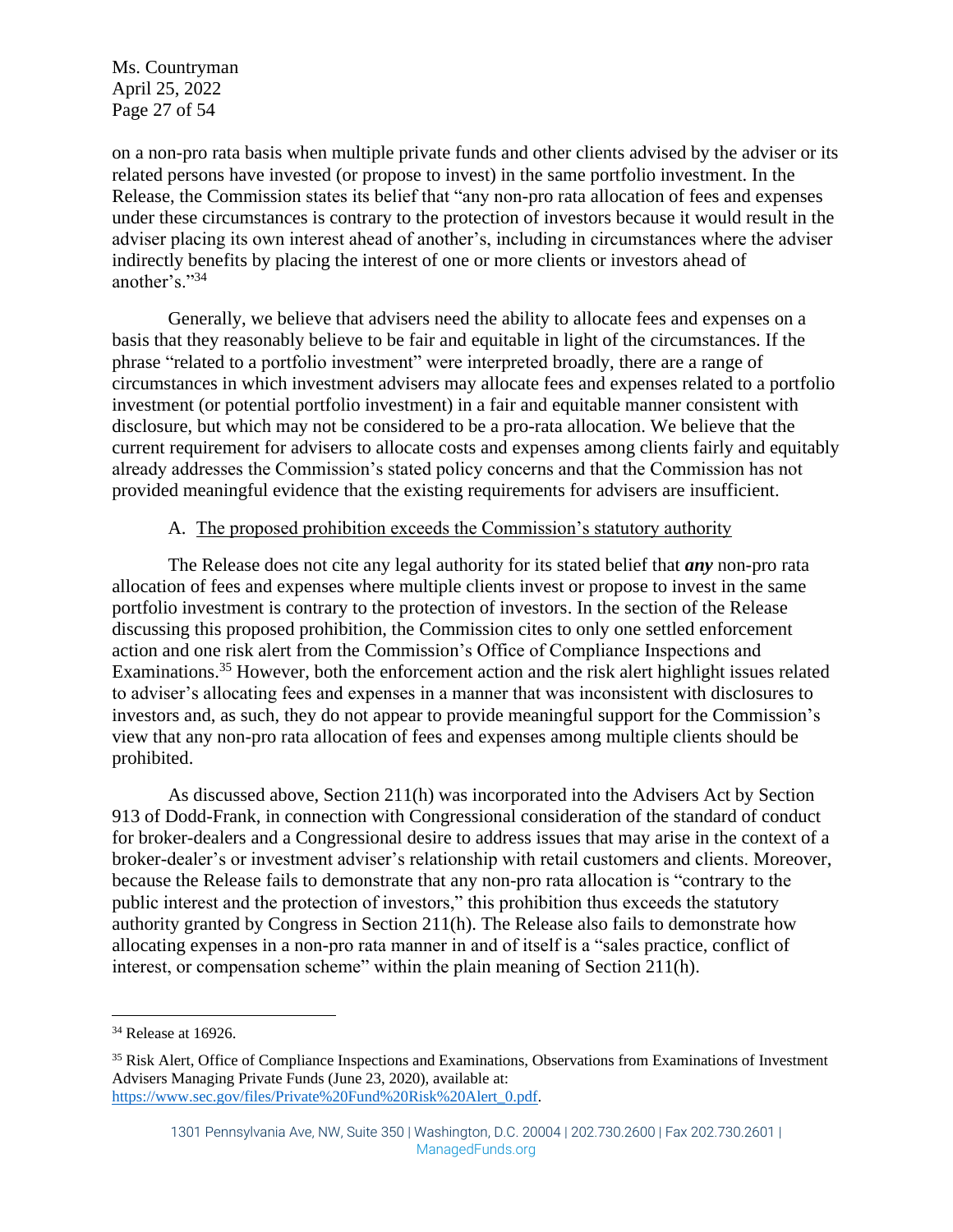## B. The proposed prohibition fails to justify subjecting private fund advisers to different rules than other advisers

Similar to the proposed prohibition on charging private fund clients certain fees and expenses, the Release fails to explain why the proposed prohibition on non-pro rata allocation of fees and expenses related to a portfolio investment should apply only to private fund clients, and not to other types of advisory clients.

C. The Commission fails to conduct an adequate cost-benefit analysis in support of the proposed prohibition

#### *i. The Proposed Rules do not adequately define key terms*

The proposed prohibition does not define key terms that are fundamental to understanding the scope of the proposed prohibition, including what types of allocation methodologies would be deemed "non-pro rata" and what it means for an expense to be "related to a portfolio investment." In light of the fundamental flaws with the proposed prohibition discussed in this section, we encourage the Commission to withdraw the Proposed Rule. If the Commission does not withdraw the Propose Rule, then, at a minimum, the Commission should confirm that fees and expenses "related to a portfolio investment" are limited to costs directly and explicitly related to a specific individual investment (*e.g*., costs of outside counsel to negotiate transaction documents for a specific investment) and do not include costs that are only generally or indirectly related to specific individual investments or that are costs of an adviser's business generally (*e.g.,* software, hardware, data feeds, research, consulting and other expert costs, or deferred compensation).

Instead of defining the term "non-pro rata," the Release discusses a very limited and simple set of examples regarding non-pro rata allocation of fees and expenses, which indicates that the Commission has not fully considered the full range of how advisers can properly allocate actual or potential investment expenses in a manner that is fair and equitable given the particular circumstances. Advisers currently allocate expenses using various methodologies, including allocation based on usage, value provided to a particular client, profits and losses, headcount, amount of time allocated, assets under management, and other methodologies. Accordingly, if the Commission does not withdraw the Proposed Rule, we encourage the Commission to confirm our interpretation that a pro rata allocation can encompass a variety of methodologies and that the use of such methodologies would therefore be permissible, provided that the applicable private fund adviser believes such methodology to be fair and equitable under the circumstances. If the Commission had in fact considered this range of methodologies, it would not (and could not) have issued the Proposed Rule with a narrow understanding of the term "non-pro rata" because prohibiting private fund advisers from selecting an allocation method that they believe fairly and equitably allocates fees and expenses among clients simply because the method does not comport with one specific and particular method of allocating costs would ultimately harm investors.

We also are concerned that, even if unintended, if the phrase "related to a portfolio investment" were interpreted broadly, it could prohibit non-pro rata allocations of expenses in a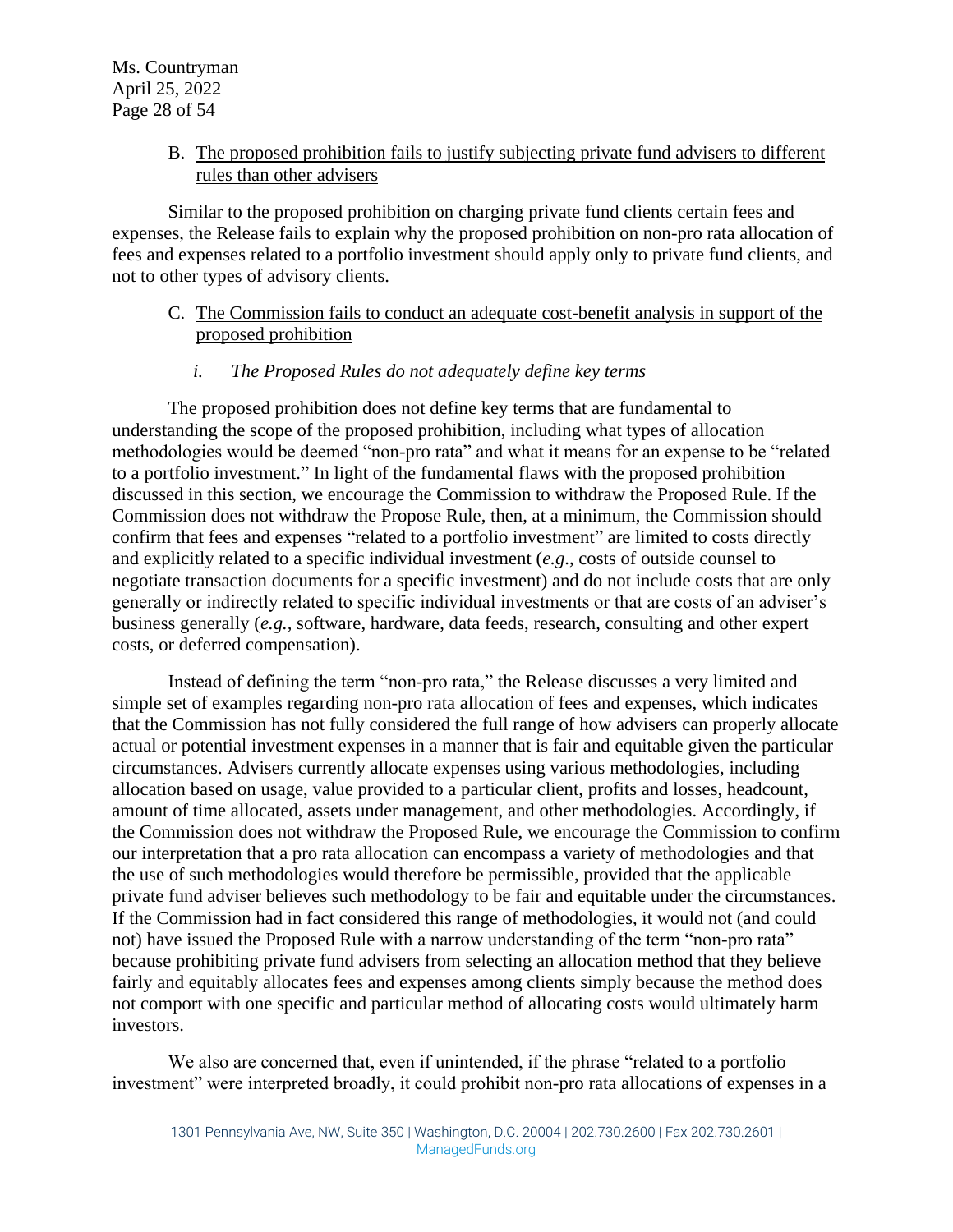Ms. Countryman April 25, 2022 Page 29 of 54

broader set of circumstances in which other methodologies better allocate those expenses fairly and equitably among clients. This result could create risks for private fund advisers, for example, under state law to the extent that a pro rata allocation of expenses was arguably not fair and equitable and, as such, deemed to be inconsistent with the adviser's fiduciary obligations. Perhaps as a result of these oversights, the Release fails to consider less costly alternatives that could achieve the Commission's objectives.

## *ii. The Release does not address key unintended consequences of the proposed prohibition*

To take just one relatively simple example of an instance in which an overly broad application of the Proposed Rule would harm investors, we refer to an investment adviser that uses a data feed as an input for two different forecasts that are used by different fund clients to make investments in the same issuer or issuers. The data feed may be a significant input with respect to the first forecast but a minor input with respect to the second forecast (for example, the second fund client may have subscribed to a number of additional data sources to help inform its forecast). Allocating the costs of that data feed pro rata based on the investments made by these two forecasts would be unfair to investors in a fund that is investing based on the second forecast compared to other possible allocation methodologies. In fact, pro rata allocation would result in an inappropriate subsidy by investors with exposure to the second forecast in favor of investors with exposure to the first forecast. To avoid this result, some advisers may choose, or conclude that they are required as a fiduciary, to no longer use this data feed as an input for the second forecast. As a result, such investors would be harmed by losing the benefit of that data feed simply because the adviser reasonably chose not to allocate costs that are not commensurate with the value provided by the data feed. If the Commission decides to adopt this Proposed Rule, it should confirm that these types of expenses are not subject to the prohibition, so as not to encourage advisers to ignore information they believe to be beneficial to their investment decision-making process.<sup>36</sup>

Moreover, there may be certain costs and expenses for which pro rata allocations (narrowly defined) may be impossible, particularly with respect to advisers to quantitative private funds or other private funds that have a high volume of trading activity. Continuing with the data feed example (though there are others), these private funds may use such feeds to create numerous forecasts and may enter into thousands of trades daily across different funds. It would not be feasible in those circumstances for an adviser to identify which data feeds and which forecasts led to specific trades for purposes of determining a pro rata allocation among funds. The Commission appears to recognize a similar issue in connection with its Proposed Rule requiring quarterly statements,<sup>37</sup> but it fails to account for these concerns in connection with the

<sup>&</sup>lt;sup>36</sup> Such a result would be inconsistent with recent SEC staff statements regarding the importance of advisers conducting reasonable investigations into proposed investments. *See* Risk Alert, Division of Examinations, Observations from Examinations of Private Fund Advisers (Jan. 27, 2022), available at: [https://www.sec.gov/files/private-fund-risk-alert-pt-2.pdf.](https://www.sec.gov/files/private-fund-risk-alert-pt-2.pdf)

<sup>&</sup>lt;sup>37</sup> Release at 16899 ("We recognize that certain private funds, such as quantitative and algorithmic funds and other similar funds, may have thousands of holdings and/or transactions during a quarter and that those funds typically do not receive portfolio investment compensation. While the proposed rule would not require an adviser to include any portfolio investment that did not pay or allocate portfolio-investment compensation to the adviser or its related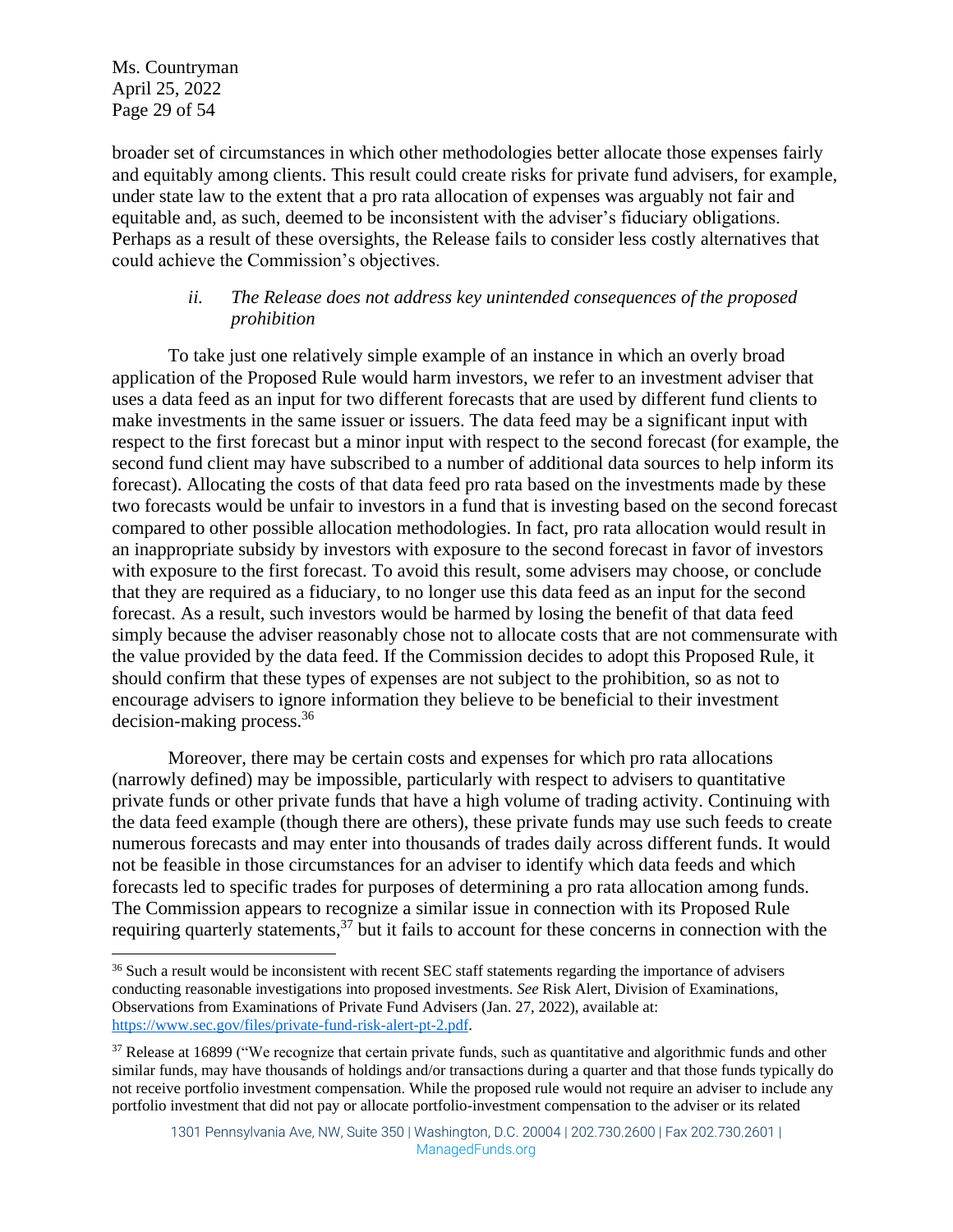Ms. Countryman April 25, 2022 Page 30 of 54

proposed prohibition on allocating fees and expenses on a non-pro rata basis. Finally, the proposed prohibition is likely to create significant barriers to entry for smaller and newly formed investment advisers, which advisers may have less ability to adjust their fee structures and are likely to be unable to bear the additional costs that the prohibition would impose.

## *iii. The Release fails to consider the economic benefits of or the costs of the proposed prohibition with respect to co-investments*

Another circumstance in which advisers do, and should be permitted to, allocate fees and expenses in a fair and equitable, but non-pro rata, manner is co-investment opportunities by multiple clients or by an adviser's private fund client(s) and another investor. The Release fails to consider the benefits to investors that can result from co-investments even when one fund pays more than its pro rata share of the fees and expenses related to the co-investment.

For example, an adviser may offer an opportunity for investors to co-invest with a fund client because the adviser's ability to take a larger allocation of the investment opportunity may provide it with access to additional deals, to negotiate better terms, or arrange more favorable financing with respect to a deal than if the fund client were investing alone. Even if the other investors are not willing to pay the same costs and expenses as the fund client, the benefits to the fund client of increased investment opportunities and/or better terms on its investments can make the co-investment opportunity better than not investing in the opportunity, or investing without the benefit of co-investors. In these circumstances, the Proposed Rule's prohibition on non-pro rata allocation of fees and expenses could have the unintended consequences of reducing the investment opportunities and/or investment returns for fund clients to an extent that investors would be worse off than if the fund client were permitted to participate in the co-investment opportunity with costs and expenses not being allocated on a pro-rata basis.

We recognize that there could be circumstances involving co-investment opportunities when an adviser has an economic incentive to allocate fees and expenses on a non-pro rata basis, however, we believe that the Release fails to consider the benefits that investors can receive from non-pro rata allocations and the costs to investors if non-pro rata allocations of fees and expenses are prohibited. The Release mistakenly assumes that when an adviser co-invests alongside investors, that non pro-rata allocations are based on the adviser's economic interests. For example, the Release fails to consider that co-investment structures that include capital from an adviser (or its related persons) and investors often have different terms to accommodate specific needs of investors (*e.g*., terms to accommodate differences in tax treatment among U.S. taxable investors, U.S. tax-exempt investors, and non-U.S. investors), not to accommodate the adviser's economic interests, and the strict prohibition would make it difficult for advisers to accommodate different investor needs and reasonably allocate the costs associated with those accommodations.

persons during the reporting period in its quarterly statement, these advisers would need to consider how to identify such portfolio investment's payments and allocations for purposes of complying with this disclosure requirement. Should the rule provide any full or partial exceptions for such funds?").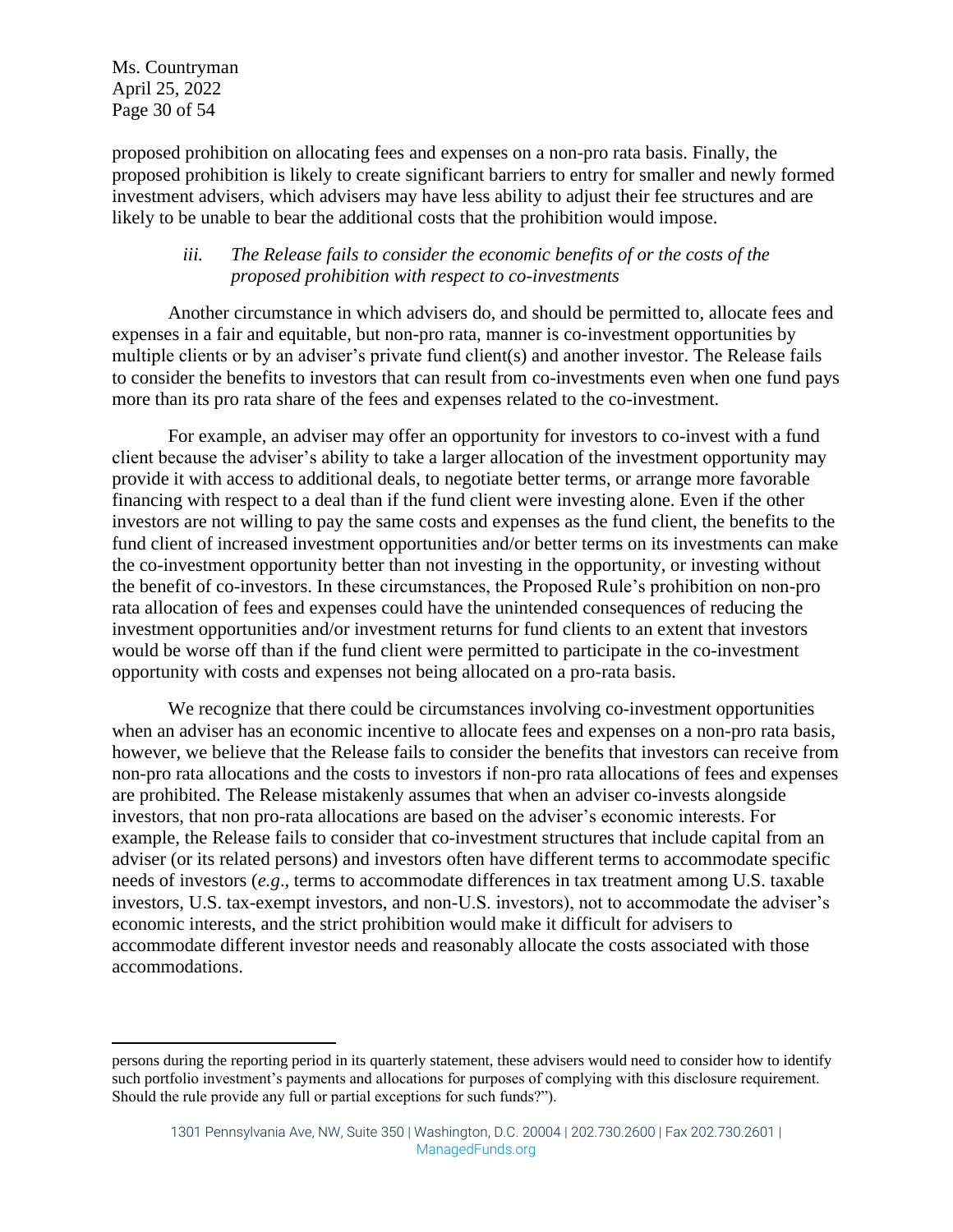Ms. Countryman April 25, 2022 Page 31 of 54

#### *iv. Recommendation*

The proposed prohibition suffers from a number of fundamental deficiencies, including the lack of (i) statutory authority; (ii) justification for applying the proposed prohibitions only to private fund advisers; and (iii) an evidentiary record supporting the proposed prohibition and the full range of costs associated with the prohibition. Accordingly, we strongly encourage the Commission to withdraw this proposal. To the extent that the Commission does provide evidentiary support for some type of additional rulemaking in this regard, we believe that a less costly but still effective alternative to the proposed prohibition would be to require advisers to allocate costs on a fair and equitable basis and to disclose such fact to fund clients and investors.

## **VI. Prohibition on Preferential Treatment Regarding Liquidity Terms**

Proposed Rule 211(h)(2)-3(a) would prohibit all private fund advisers from providing an investor in a private fund or in a substantially similar pool of assets the ability to redeem its interest on terms that the adviser reasonably expects to have a material, negative effect on other investors in that private fund or in a substantially similar pool of assets.

We believe that the Proposed Rule is fundamentally flawed in several respects and, if adopted, would harm rather than protect investors. The Proposed Rule does not define what constitutes preferential treatment; however, the Release's discussion of preferential terms focuses on terms provided through agreements or other formal arrangements other than private fund governing documents.<sup>38</sup> We therefore request the Commission confirm that liquidity terms set out in the governing documents of a private fund (for example, multiple share classes that offer different redemption terms) will not be considered "preferential" terms for purposes of the Proposed Rule. Similarly, we encourage the Commission to confirm that liquidity terms in the governing documents of a substantially similar pool of assets (for example, different funds that have different liquidity terms that reflect different economic arrangements) are not subject to the proposed prohibition. In light of the discussion in the Release that focuses on side letters or other types of similar arrangements, and not provisions in the governing documents for a private fund, it appears the Commission intended to limit the scope of arrangements that are subject to the proposed prohibition to arrangements agreed to with investors outside of the four corners of a private fund's governing documents. However, uncertainty regarding the scope of the Proposed Rule may result in private fund advisers not permitting investors to choose between share classes with different redemption terms, such as a class-level gate and an investor-level gate, or different funds with different redemption terms, thus reducing investors' ability to tailor their investment to their liquidity needs. Confirming that terms set out in a private fund's governing documents is not subject to the proposed prohibition is critically important for market participants to be able to understand the scope of the proposal and its effects and also to honor the terms of governing

<sup>38</sup> *See, e.g.,* Release at note 187 ("The proposed rule would prohibit certain types of preferential treatment and would require an adviser to disclose other types of preferential treatment that the adviser or its related persons (acting on their own behalf and/or on behalf of the fund) provide to investors. Therefore, the proposed rule typically would apply when the adviser's related person is the general partner (or similar control person) and is a party (and/or caused the private fund to be a party, directly or indirectly) to a side letter or other arrangement with an investor, even if the adviser itself (or any related person of the adviser) is not a party to the side letter or other arrangement.").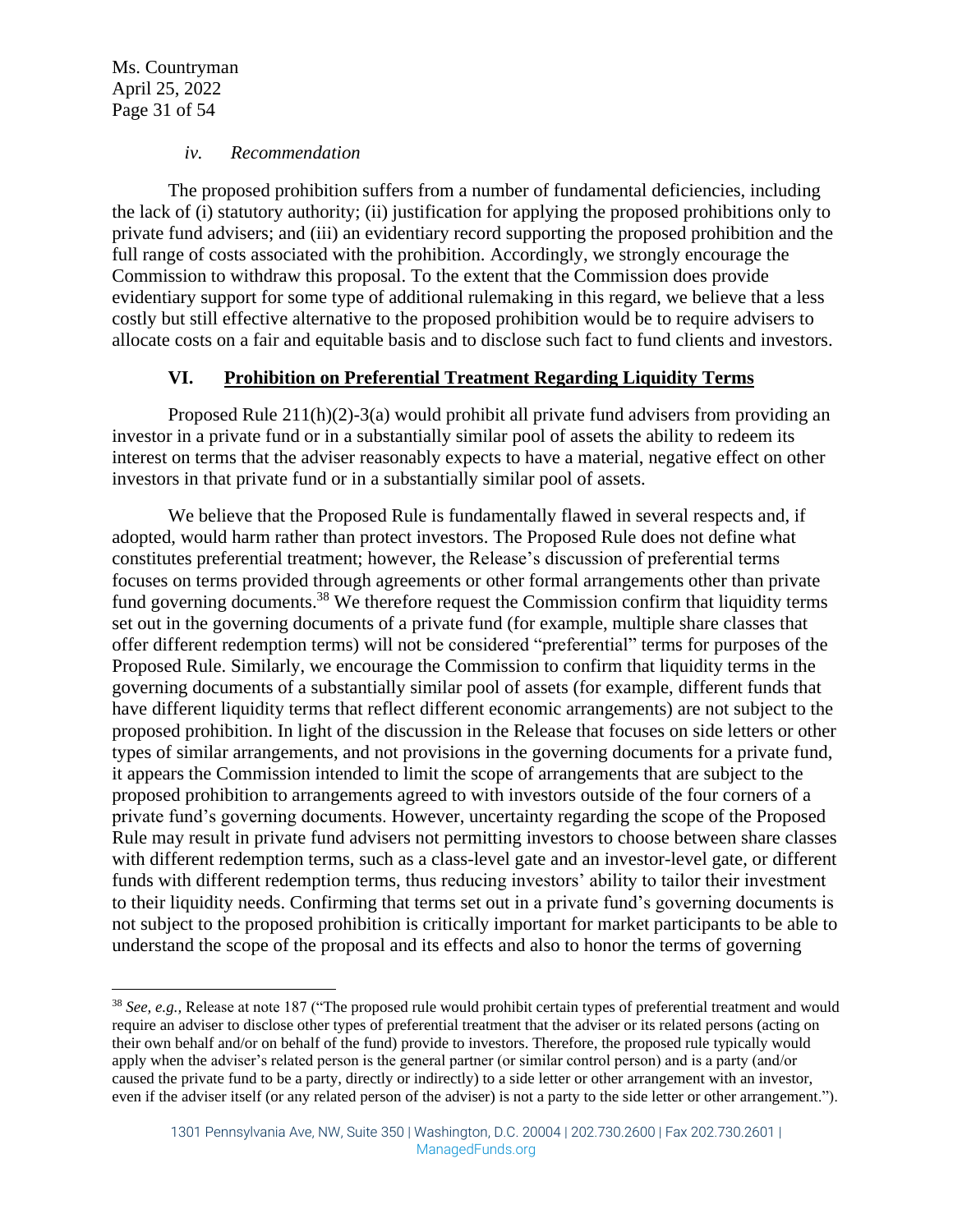Ms. Countryman April 25, 2022 Page 32 of 54

documents already agreed to by investors and advisers. As such, to the extent the Commission adopts the proposed prohibition, we strongly encourage the Commission to confirm this interpretation in its adopting release.

This interpretation is consistent with the fact that the Release does not distinguish "preferential treatment" with respect to: (i) the proposed prohibitions on liquidity terms and portfolio information rights; and (ii) other preferential terms that must be disclosed to other investors. As investors already receive the governing documents of the private fund into which they are investing, there would not appear to be any reason for the Commission to propose a rule to require private fund advisers to provide additional disclosure regarding terms that have been set out in a private fund's governing documents.

We further request that, if the Commission decides to adopt the proposed prohibition, it confirm that the prohibition would not apply in circumstances when an investor elects to receive less liquidity than other investors (for example, in exchange for other rights or terms that are more consequential to that investor than a fund's standard liquidity terms). In such a circumstance, the investor electing to receive less liquidity would not result in material, negative effects on other investors.

## A. The proposed prohibition exceeds the Commission's statutory authority

As discussed above with respect to a number of the Commission's proposed prohibitions, the proposed prohibition of preferential treatment regarding liquidity terms is clearly beyond the scope of activities for which Congress delegated the Commission rulemaking authority in Section 211(h). Section 211(h) was incorporated into the Advisers Act by Section 913 of Dodd-Frank, in connection with Congressional consideration of the standard of conduct for brokerdealers and a Congressional desire to address issues that may arise in the context of a brokerdealer's or investment adviser's relationship with retail customers and clients. Given that statutory intent, the Release fails to demonstrate that providing a sophisticated investor with the contractual terms it seeks in and of itself is the type of "sales practice, conflict of interest, or compensation scheme" that Section 211(h) was intended to address. Further, the Release fails to demonstrate how providing a sophisticated investor with liquidity terms that the investor itself seeks is "contrary to the public interest and the protection of investors," and the standard that would prohibit such terms when "the adviser reasonably expects to have a material, negative effect on other investors" is so vague as to be insufficient to make the prohibited conduct fit within the language of the statute. As such, the proposed prohibition exceeds the statutory authority granted by Congress in Section 211(h).

B. The proposed prohibition fails to justify subjecting private fund advisers to different rules than other advisers

The Proposed Rule also would capture preferential liquidity terms provided to a substantially similar pool of assets.<sup>39</sup> The definition creates uncertainty in several respects. First,

 $39$  Proposed Rule 211(h)(1)-1 defines "substantially similar pool of assets" to mean "a pooled investment vehicle (other than an investment company registered under the Investment Company Act of 1940 or a company that elects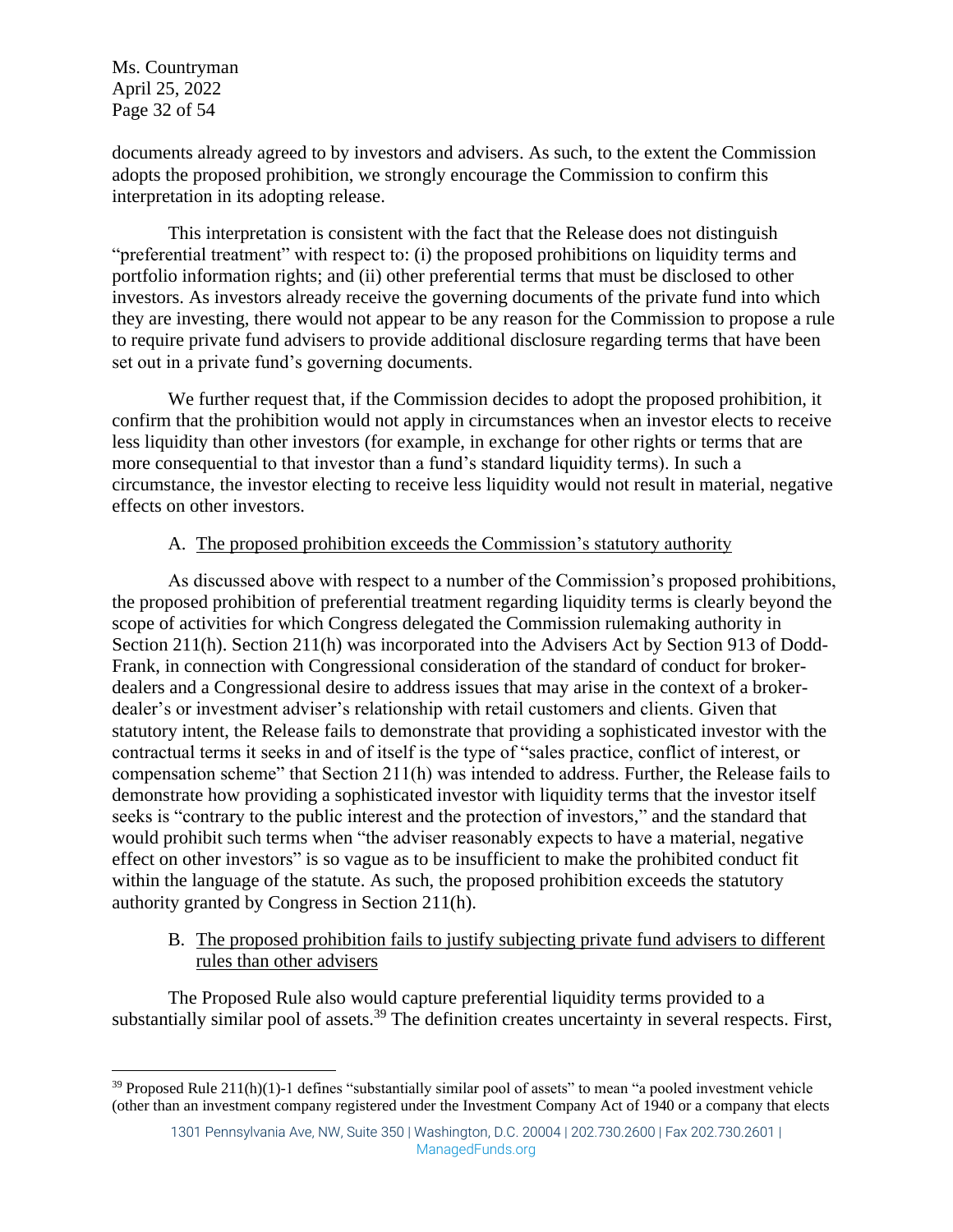Ms. Countryman April 25, 2022 Page 33 of 54

the definition appears to potentially include funds of one as the Release says the term would include a variety of entity types, regardless of the number of investors,  $40$  while also indicating that the proposed prohibition would not apply to other types of advisory clients. While the Release acknowledges that similar concerns may exist in the context of separately managed accounts, the Release fails to provide a basis for applying the prohibition to a fund of one or other pooled vehicle (excluding registered investment companies), but not to other types of advisory clients.

## C. The Commission fails to conduct an adequate cost-benefit analysis in support of the proposed prohibition

In light of the discussion in the Release regarding the scope of the Proposed Rule, the Release fails to provide an explanation for why private fund advisers would be permitted to include differential liquidity terms in a fund's governing documents but prohibited from providing preferential liquidity terms through side letters or other agreements with an investor. We do not believe the Commission has articulated a reasonable basis for permitting substantively similar arrangements in one type of agreement while prohibiting them in another form of agreement, both of which relate to investments in private funds.

## *i. The proposed prohibition establishes an overly vague standard that would be difficult to apply in practice*

While the Proposed Rule only prohibits preferential redemption terms when the adviser "reasonably expects those terms to have a material, negative effect on other investors," this creates a vague standard that would be difficult for advisers to rely on as a basis for concluding *ex ante* that particular liquidity terms are not prohibited by the Proposed Rule (especially when Commission staff determinations regarding compliance with the Rule will be made after the fact and with the benefit of hindsight). Further, because the fund itself is the client of the adviser and investors in a private fund will have differing, often conflicting, interests that private fund advisers are unlikely to be fully aware of, it would be difficult, if not impossible, for an adviser to anticipate when terms might have a material, negative effect on other investors. As such, for many advisers it is likely to have the effect of causing the adviser to cease granting any such arrangements, including ordinary course terms and practices that benefit investors (as discussed further below), even if an adviser believes it is unlikely that such arrangements would have a material, negative effect on other investors (*i.e.,* if such effects are merely reasonably foreseeable). Accordingly, if the Commission is unwilling to withdraw this proposal entirely (as we would encourage it to do), we would urge the Commission to clarify that the only redemption provisions that are prohibited under this rule are ones that the adviser believes will in fact have a material negative effect and not ones where such effect is merely reasonably foreseeable.

to be regulated as such) with substantially similar investment policies, objectives, or strategies to those of the private fund managed by the investment adviser or its related persons."

<sup>40</sup> *See* Release at 16929.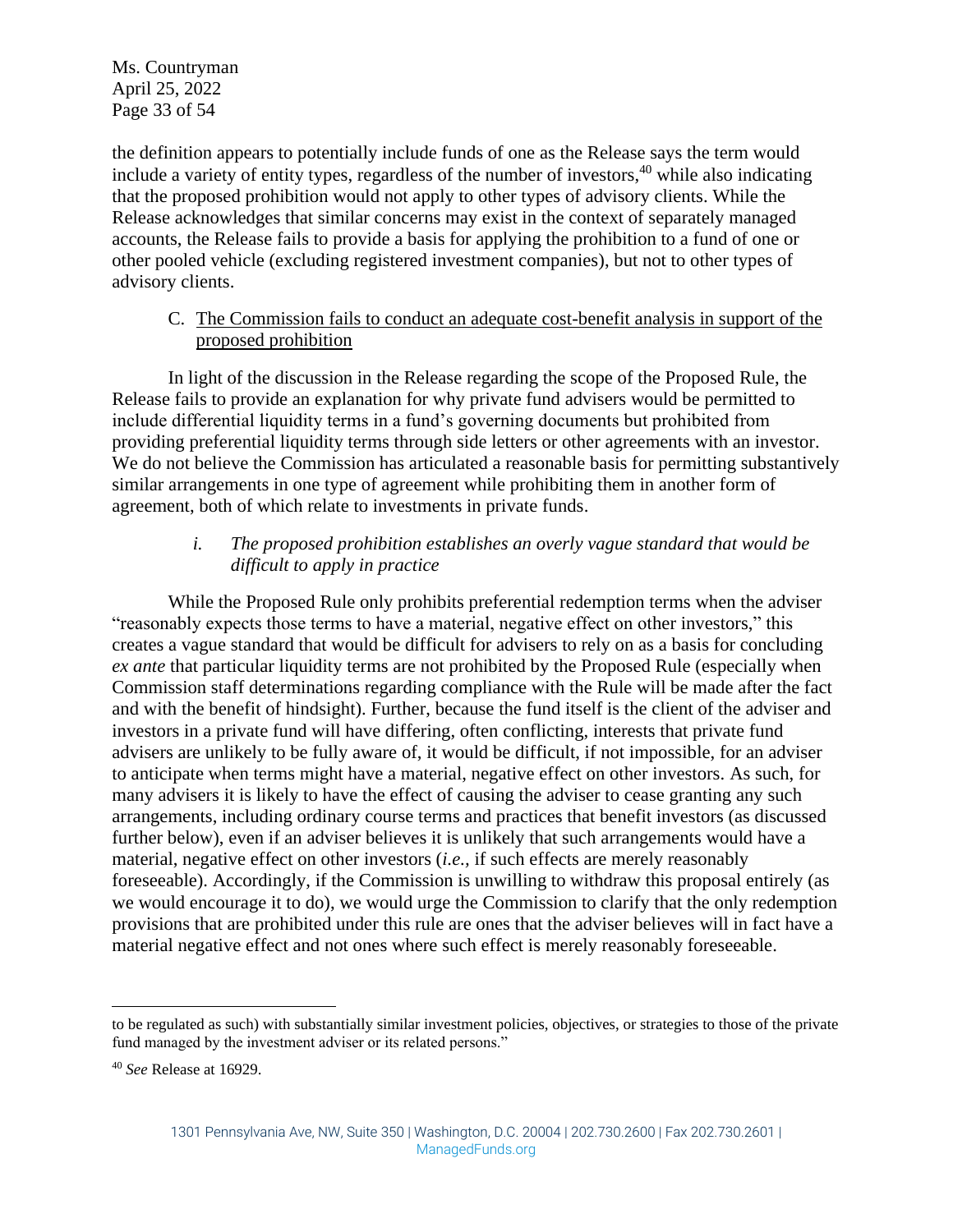Ms. Countryman April 25, 2022 Page 34 of 54

For the reasons outlined above, the Proposed Rule is likely to reduce liquidity and to have other negative effects for investors by *de facto* prohibiting various beneficial terms and practices. For example, as noted in a question in the Release, advisers are able to provide redemption rights that accommodate the legitimate needs or legal requirements of investors, regardless of their size, with special regulatory status (*e.g.,* by providing for an involuntary redemption of an ERISA plan investor so that a fund does not breach the 25% "plan assets" threshold). We encourage the Commission to confirm that providing investors with preferential terms to meet an investor's legal requirements would not be prohibited under the Proposed Rule. In fact, many requests for such accommodations come from pension plans, making those investors among the more likely to be harmed by the proposed prohibition. Under the Proposed Rule, such investors will be precluded from investing in certain funds, subjected to further limits and the amounts of capital they are able to invest, or required to invest without the remedies, protections, or rights they have today.

In addition, the phrase "substantially similar investment policies, objectives, or strategies" is vague and potentially overly broad and could lead to advisers treating different pooled vehicles as "substantially similar pools" even when the portfolios of the pooled vehicles diverge in material respects. For example, advisers currently have the flexibility to offer investors a range of funds whose liquidity terms are well-tailored to different investors' particular investment mandates. In certain cases, the investment strategies and/or opportunities of such funds may overlap to varying degrees, while such funds nevertheless serve as distinct products offering different commercial terms. A possible consequence of the Proposed Rule, however, is that liquidity terms will converge among funds when a fund is deemed to be a "substantially similar pool of assets" relative to the other fund, thereby harming investors by being overly permissive, unnecessarily restrictive, or both. For example, if two funds are "substantially similar pools" and one has a two-year gate while the other has a three-year gate (with such terms being appropriate given differences in such funds' respective mandates), the proposal could result in the applicable adviser adopting a two-year, three-year, or two-and-a-half year gate for both funds, which would be sub-optimal for at least one if not both sets of investors. We request the Commission clarify that different pooled vehicles with different investment strategies, objectives, policies, underlying portfolios, or leverage will not be deemed to be "substantially similar pools" even if there is some overlap between the pools in respect of their portfolios (*i.e.,* substantially similar pools of assets should be substantially similar in *all* of these respects, not simply one or more of these characteristics). We also request the Commission define substantially similar pools of assets based on the different pools having identical, or substantially similar terms (such as fees) more broadly.

## *ii. The Release fails to adequately consider the benefits of different liquidity arrangements*

The Release acknowledges that private funds and investors of all sizes derive benefits like attracting additional investors and spreading fees and expenses across a larger asset base as a result of having large investors in the private fund, even when a large investor negotiates to obtain preferential liquidity rights. The Release fails to consider, however, the broader range of benefits that investors receive from the ability to negotiate liquidity terms that meet the investor's individual needs, for example, pension mandates that require divestment from funds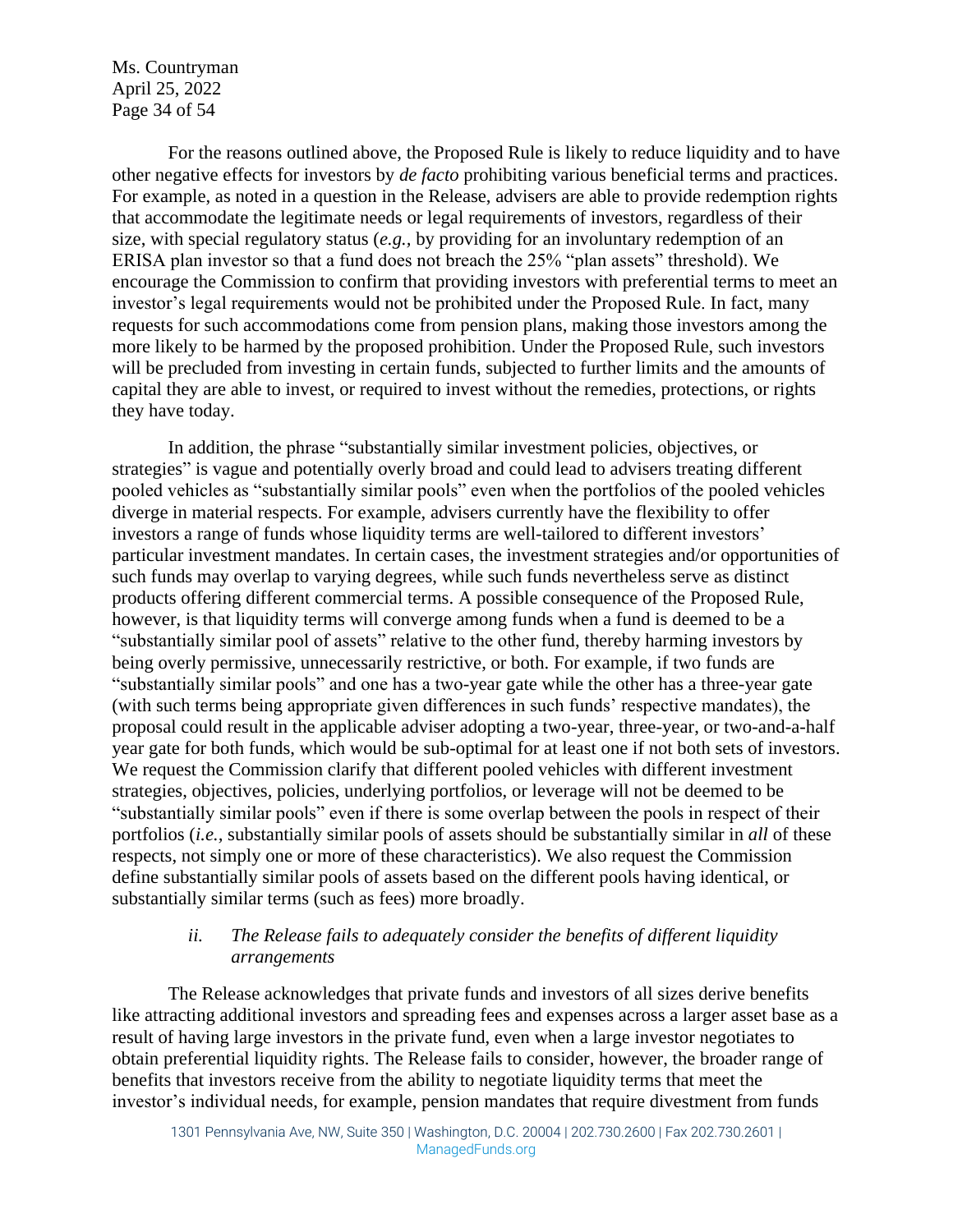Ms. Countryman April 25, 2022 Page 35 of 54

that have certain investments (e.g., environmental, social, and governance mandates at the pension fund level). Further, the Release speculates about the potential harms to investors but does not provide evidence of actual investor harms as support for the need for the Proposed Rule. Finally, the proposed prohibition is likely to create significant barriers to entry for smaller and newly formed investment advisers, which will be significantly impacted by prohibitions that make it harder to initially attract anchor or seed investors.

# *iii. Recommendation*

The proposed prohibition suffers from a number of fundamental deficiencies, including the lack of (i) statutory authority; (ii) justification for applying the proposed prohibitions only to private fund advisers; and (iii) an evidentiary record supporting the proposed prohibition and the full range of costs associated with the prohibition. Accordingly, we strongly encourage the Commission to withdraw this proposal.

# *iv. Additional question asked in the Release*

One open question posed by the Commission in the Release is whether all preferential liquidity terms should be prohibited, rather than just those that the adviser reasonably expects to have a material, negative impact on other investors in that private fund or in a substantially similar pool of assets. The Release also asks whether all types of preferential treatment should be prohibited. Expanding the proposed prohibition would further exacerbate the issues discussed above and, accordingly, the Commission should not expand the Proposed Rule to further prohibit preferential liquidity terms or to prohibit preferential terms more broadly.

# *v. Technical clarification*

While the heading of Proposed Rule 211(h)(2)-3 is "Preferential treatment," as drafted, the text of the Proposed Rule does not include any term or concept of preferential or disparate treatment. As a result, the Proposed Rule would appear on its face to prohibit a private fund adviser from providing an investor *any* ability to redeem its interest, if doing so could have a material, negative effect on other investors, not merely *preferential* rights to redeem its interest that could have a material, negative effect on other investors. We do not believe the Commission intended this Proposed Rule to have such a broad effect. While we strongly encourage the Commission to withdraw the Proposed Rule, if it does not do so, we urge the Commission to clarify that the rule is limited to providing an investor with *preferential* rights to redeem its interest.

# **VII. Prohibition on Preferential Treatment Regarding Information Rights**

Proposed Rule  $211(h)(2)-3(a)(2)$  prohibits a private fund adviser from providing an investor with:

information regarding the portfolio holdings or exposures of the private fund, or of a substantially similar pool of assets, to any investor if the adviser reasonably expects that providing the information would have a material, negative effect on other investors in that private fund or in a substantially similar pool of assets.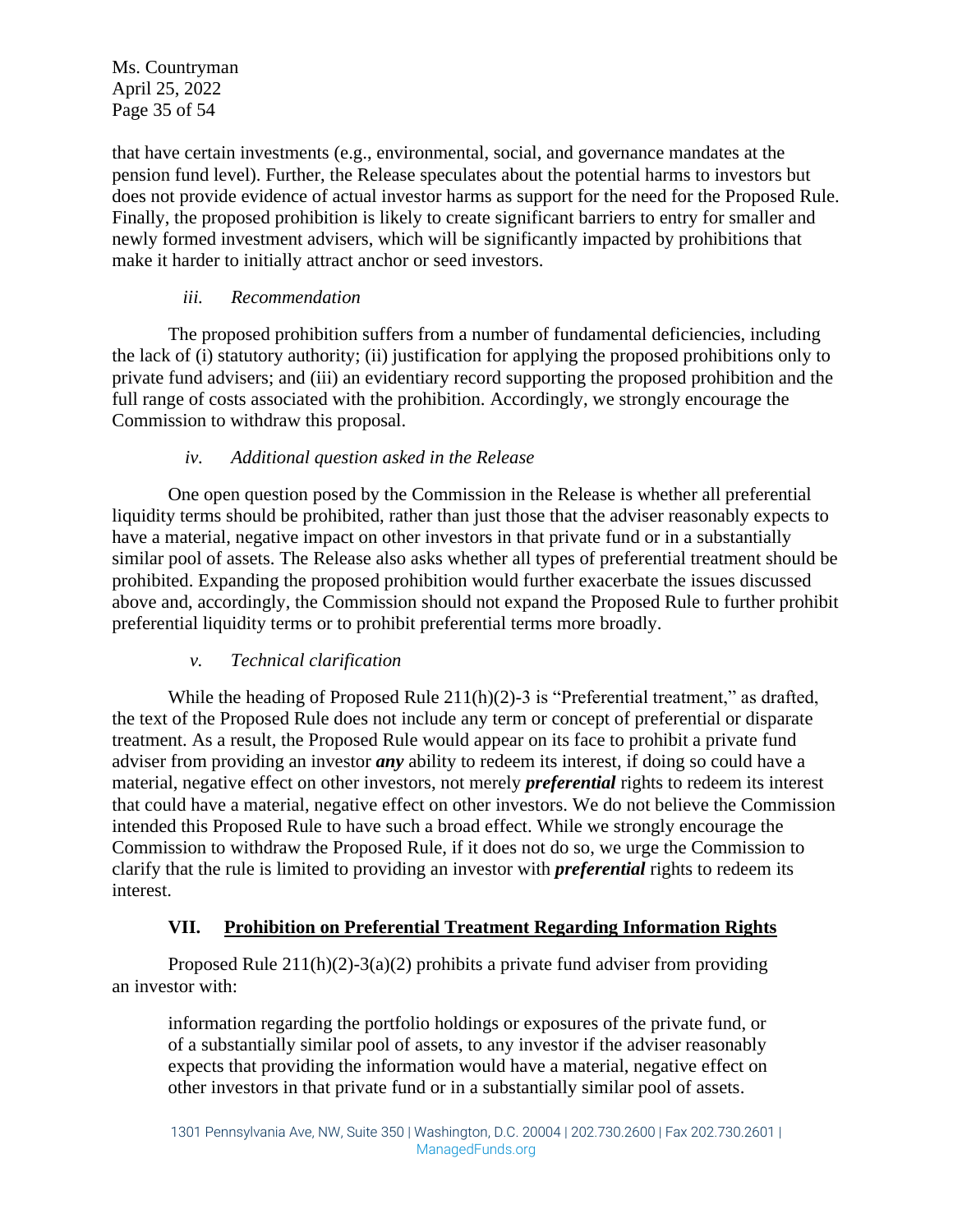Ms. Countryman April 25, 2022 Page 36 of 54

This proposed prohibition raises many of the same issues as the prohibition on preferential liquidity terms. In addition, this proposed prohibition is likely to have significant adverse effects on investor transparency. Large institutional investors often require specialized reporting from advisers. Advisers provide specialized reporting to investors to help meet the needs of those investors, not because the adviser is trying to preclude other investors from receiving information. For example, private fund advisers often provide holdings/exposure information to certain investors on a lag and/or to third-party risk measurement or analysis firms (*e.g.*, RiskMetrics HedgePlatform) at the request of fund investors because those investors find this information to be crucial for their own portfolio management purposes (to look at all of their outside investments in a similar manner or to look for unintended risk exposures across their entire portfolio). Other investors need specific information to meet their compliance and other obligations under state or local laws or regulations. However, while advisers may elect to subsequently provide certain of this information to all other investors, not all investors elect to receive or would even be interested in receiving this type of information. Some investors, for example, may determine that having detailed portfolio or risk information increases their obligation to independently assess the private fund's investments and are unwilling or unable to conduct such analysis. Advisers take into account these and other investor preferences in creating their investor disclosures. But because those advisers would be subject to being questioned in hindsight as to whether they should have expected a negative outcome for other investors, they likely will determine that the prudent course of action is to eliminate investor-specific reports.

While the Proposed Rule only prohibits preferential information rights when the adviser "reasonably expects that providing the information would have a material, negative effect on other investors," this creates a vague standard that would be difficult for advisers to rely on as a basis for concluding *ex ante* that particular information shared with an investor is not prohibited by the Proposed Rule. The proposed prohibition also is unclear whether it applies only to formal arrangements (through side letters or otherwise) or also would include informal communications that investors often request to have with private fund advisers. As a result, the proposed prohibition is likely to have a chilling effect on ordinary-course communications between investors and advisers.

#### A. The proposed prohibition exceeds the Commission's statutory authority

As discussed above with respect to a number of the Commission's proposed prohibitions, the proposed prohibition of preferential treatment regarding information rights is clearly beyond the scope of activities for which Congress delegated the Commission rulemaking authority in Section 211(h). Section 211(h) was incorporated into the Advisers Act by Section 913 of Dodd-Frank, in connection with Congressional consideration of the standard of conduct for brokerdealers and a Congressional desire to address issues that may arise in the context of a brokerdealer's or investment adviser's relationship with retail customers and clients.

Given that statutory intent, the Release fails to demonstrate that simply providing information about a private fund's portfolio in and of itself is a "sales practice, conflict of interest, or compensation scheme" within the plain meaning of Section 211(h). Further, the Release fails to demonstrate how providing a sophisticated investor with information that the investor seeks regarding the portfolio holdings of a private fund by itself is "contrary to the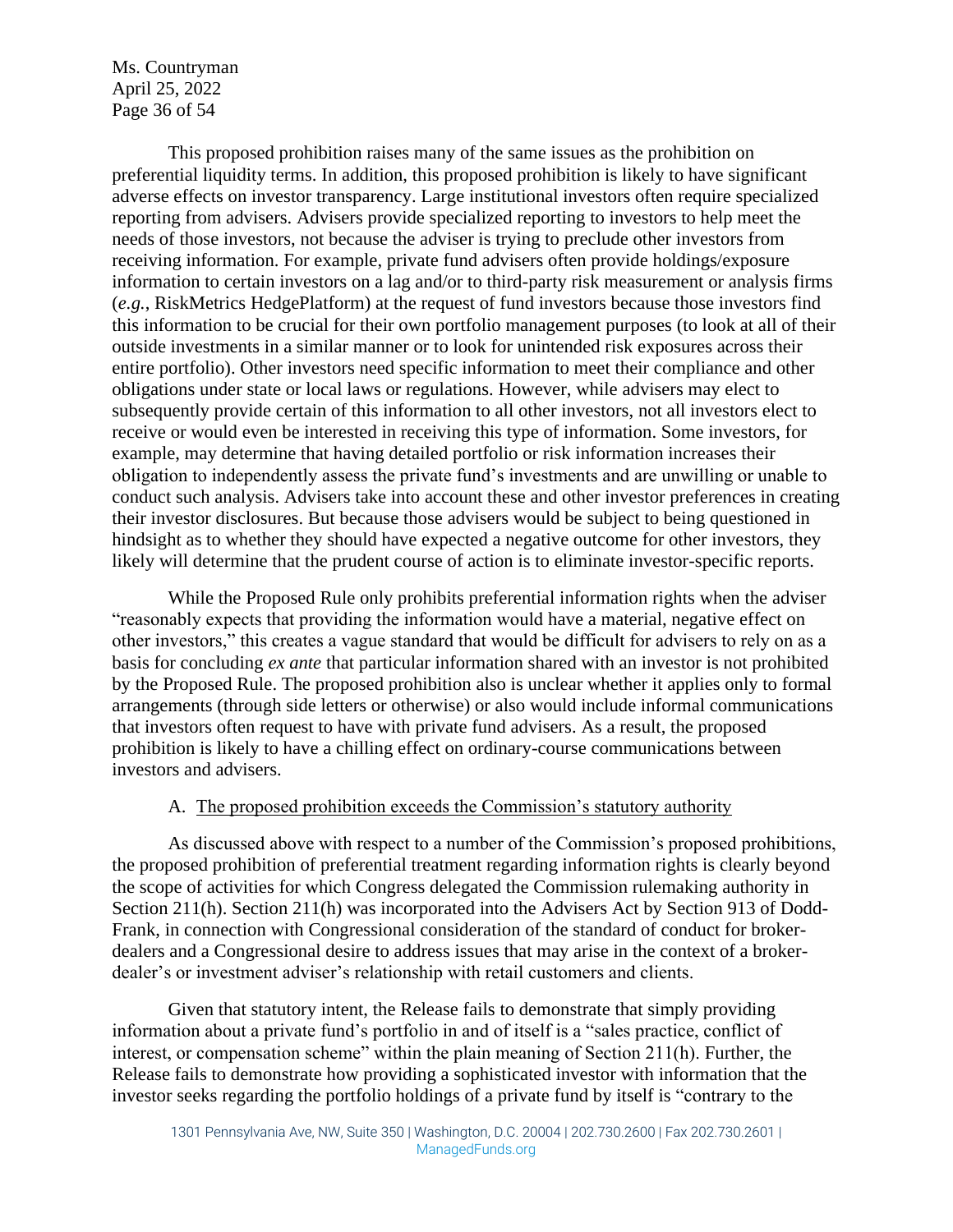Ms. Countryman April 25, 2022 Page 37 of 54

public interest and the protection of investors," and the standard that would prohibit such terms when "the adviser reasonably expects to have a material, negative effect on other investors" is so vague as to be insufficient to make the prohibited conduct fit within the language of the statute. As such, the proposed prohibition exceeds the statutory authority granted by Congress in Section  $211(h)$ .

B. The proposed prohibition fails to justify subjecting private fund advisers to different rules than other advisers

Also similar to other provisions in the Proposed Rules that prohibit certain activities, the Commission fails to articulate why the prohibition against sharing portfolio information should only apply to private fund advisers.

- C. The Commission fails to conduct an adequate cost-benefit analysis in support of the proposed prohibition
	- *i. The proposed prohibition will harm investors by limiting information sharing and is inconsistent with the Marketing Rule*

As with Proposed Rule  $211(h)(2)-3(a)$ , it is highly unlikely that disclosures of the type described in the preceding paragraph would have a material, negative effect on investors in reality. However, as drafted, the Proposed Rules will create an unnecessary disincentive to sharing information with investors. Sophisticated investors need the ability to conduct due diligence on their investments, which requires them to have the ability to ask for and receive the information they deem important to their investment decisions. The likely result of the proposed prohibition is to eliminate, or significantly reduce, the types of tailored communications that sophisticated investors seek and are able to obtain in making their investment decisions. In particular, if private fund advisers will limit or no longer accommodate these types of information requests, those investors who desire and/or rely on increased visibility into their portfolios would be needlessly harmed. This stands in stark contrast to the Commission's expressed desire to improve investors' ability to assess and compare their private fund investments with their other investments.

We further note that the Commission spent more than a year developing the recently adopted Marketing Rule to modernize the rules for private fund advisers with respect to marketing to potential and current investors. One hallmark of the new rule—in the Commission's own words—is its principles-based approach and the flexibility that it accords advisers to share valuable portfolio insights with sophisticated investors, particularly those who request specific information.<sup>41</sup> Notably, the Marketing Rule and the adopting release for the Marketing Rule explicitly exclude certain communications with private fund investors from the scope of the definition of "advertisement," including information provided by an adviser in response to an unsolicited request from a prospective private fund investor or that is provided to an investor in a one-on-one communication. Thus, in adopting the Marketing Rule, the Commission not only acknowledged that private fund investors often seek tailored information in their

<sup>41</sup> *See* Investment Adviser Marketing, *supra* note [22.](#page-12-0)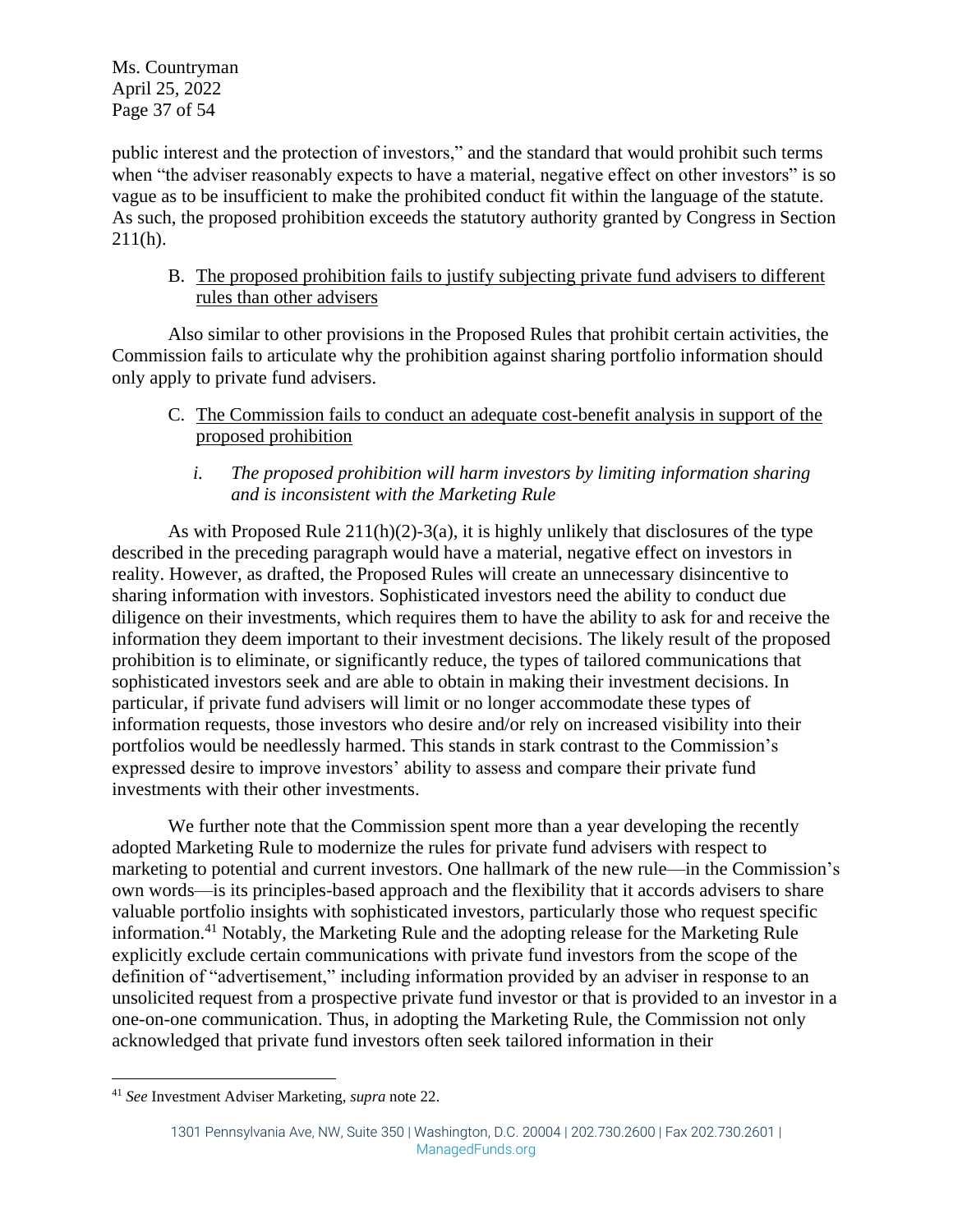Ms. Countryman April 25, 2022 Page 38 of 54

communications with private fund advisers, but also chose to promulgate a rule that facilitates those communications and tailored information sharing by reducing regulatory compliance costs that otherwise would apply to those communications. The Proposed Rule includes no explanation for the difference in approach, which is particularly troubling because the Marketing Rule took effect less than one year ago and its 18-month transition period has yet to expire.

#### *ii. The Release fails to provide evidence of actual harm*

As with other provisions in the Proposed Rules, the Release speculates about potential harms to investors that could result from certain investors negotiating for additional information rights. However, the Release does not provide evidence of actual investor harms that have resulted from a common industry practice, including harms resulting from investor use of such information. The Release also does not explain why existing industry practices, such as compliance programs that are designed to address issues related to conflicts of interest, confidentiality agreements designed to mitigate against potential harms resulting from an adviser sharing information with investors, or existing remedial authorities that the Commission has at its disposal in the event information is improperly shared and/or misused, are insufficient to address the stated concern. In the absence of such evidence, the Release does not provide a basis for prohibiting a private fund adviser from sharing tailored information with an investor that requests it. The lack of evidence is particularly noteworthy because the Proposed Rule would prohibit the kinds of information sharing with investors once they have invested in a private fund that the Marketing Rule specifically was intended to facilitate with prospective investors evaluating whether to invest in a private fund.

#### *iii. The Release does not consider the benefits to investors of current practices or practical challenges of the proposed prohibition*

Further, similar to the discussion above regarding preferential liquidity terms, the Release fails to consider that investors may be provided with preferential information rights to accommodate the legitimate needs of investors with special regulatory status (*e.g*., by providing information to an investor that may be subject to restrictions on certain investments or subject to concentration limits in its portfolio). Under the Proposed Rule, such investors will be precluded from investing in certain funds, subjected to further limits and the amounts of capital they are able to invest, or will have to invest without the remedies, protections, or rights they have today.

The Release also fails to address the practical difficulties advisers would have in complying with the proposed prohibition, or the costs and complexities associated with such compliance. Adviser employees engage in many forms of communication with investors, including telephone and in-person conversations. The Release fails to consider the practical challenges of applying the proposed prohibitions in these and similar circumstances (for example, whether an adviser would have to preclude its employee from answering investor questions in these circumstances) or the likelihood that addressing such practical challenges will make it more difficult for investors to obtain the information they customarily seek and receive.

The Release also fails to address how the proposed prohibition could apply in practice to a proprietary vehicle that would be deemed a "substantially similar pool of assets," given that an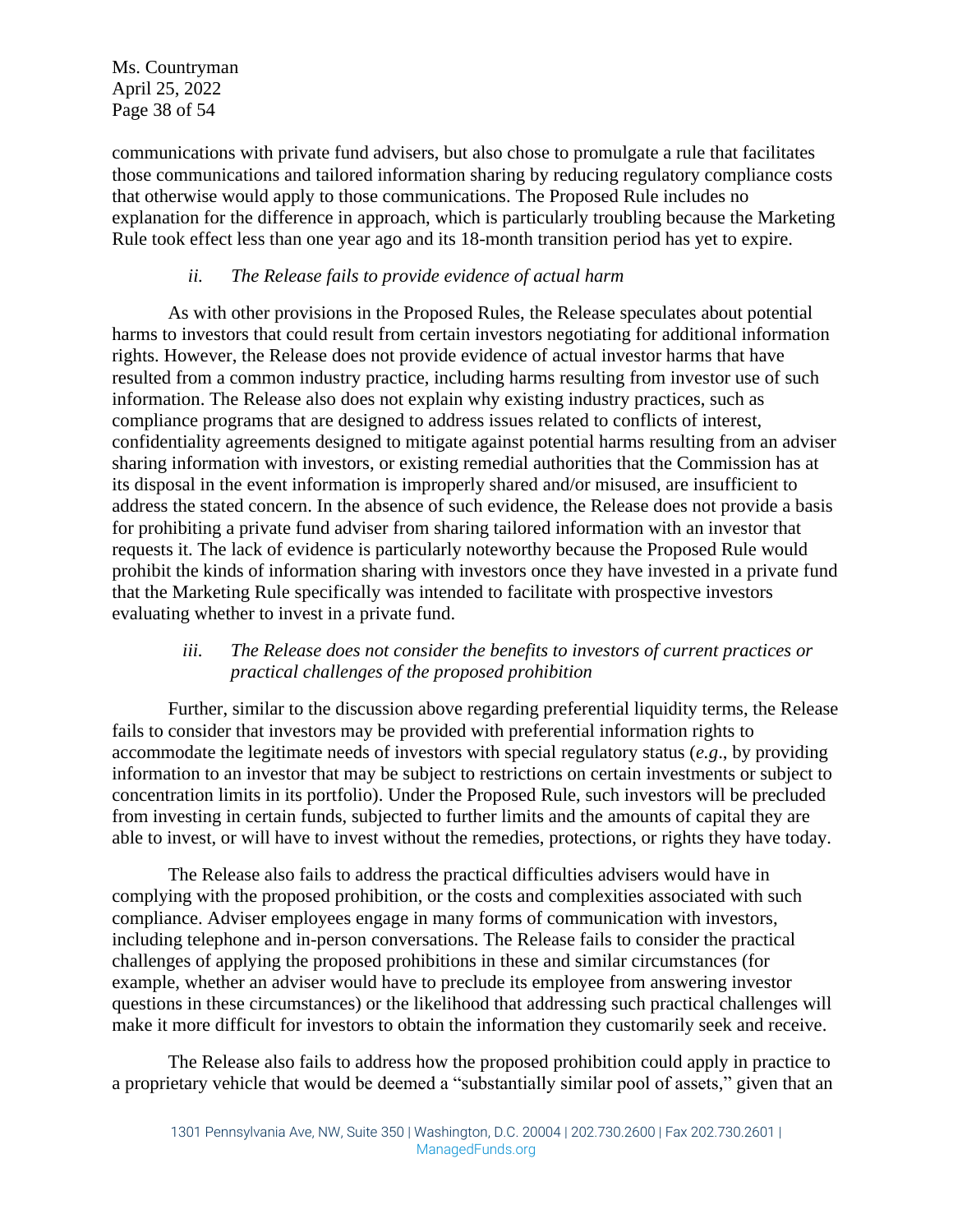Ms. Countryman April 25, 2022 Page 39 of 54

adviser and its related persons that owned such a vehicle would have greater access to information than third-party investors in one of the adviser's private funds. This lack of discussion further demonstrates the inadequacy of the Commission's cost-benefit analysis in the Release.

#### *iv. Recommendation*

The proposed prohibition suffers from a number of fundamental deficiencies, including the lack of (i) statutory authority; (ii) justification for applying the proposed prohibitions only to private fund advisers; and (iii) an evidentiary record supporting the proposed prohibition and the full range of costs associated with the prohibition. Accordingly, we strongly encourage the Commission to withdraw this proposal.

# *v. Additional question asked in the Release*

Finally, the Release asks whether the proposed prohibition should be expanded to include all preferential transparency regarding holdings or exposures (regardless of the effect on other investors). Expanding the proposed prohibition would further exacerbate the issues discussed above and, accordingly, the Commission should not prohibit all preferential transparency regarding holdings or exposures.

# **VIII. Advance and Annual Disclosure of Other Preferential Terms**

Proposed Rule 211(h)(2)-3 would require private fund advisers to provide advance disclosure regarding other preferential terms provided to investors to other current and prospective private fund investors as well as an annual disclosure requirement regarding other preferential terms provided to investors. We believe that the Proposed Rule is overly broad for two primary reasons: (i) the requirement is not subject to a materiality threshold (*i.e*., any accommodation that is given to an investor would potentially be "preferential" if it is not also given to every other investor); and (ii) the requirement would apply not only to side letters, but to any written or unwritten accommodation that a private fund adviser may make, whether or not such accommodation is binding.

#### A. The proposed prohibition exceeds the Commission's statutory authority

As discussed above with respect to a number of the Commission's proposed prohibitions, the proposed requirement for private fund advisers to disclose preferential terms provided to investors to the other investors in the fund is clearly beyond the scope of activities for which Congress delegated the Commission rulemaking authority in Section 211(h). Section 211(h) was incorporated into the Advisers Act by Section 913 of Dodd-Frank, in connection with Congressional consideration of the standard of conduct for broker-dealers and a Congressional desire to address issues that may arise in the context of a broker-dealer's or investment adviser's relationship with retail customers and clients, not the negotiation or disclosure of contractual terms with sophisticated investors in private funds.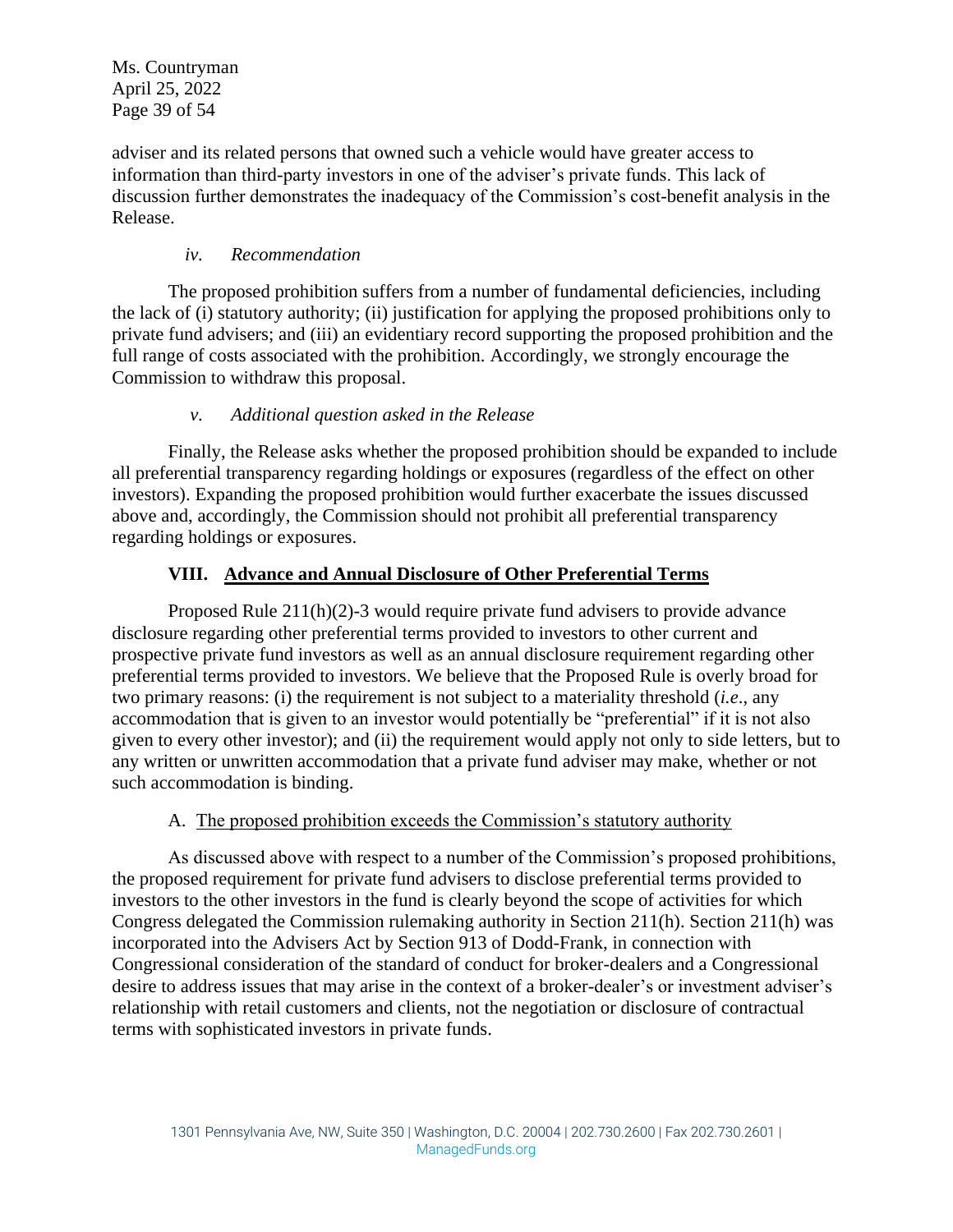#### B. The proposed prohibition fails to justify subjecting private fund advisers to different rules than other advisers

Also similar to other provisions in the Proposed Rules that prohibit certain activities, the Commission fails to articulate why only private fund advisers should be required to disclose the details of their privately negotiated contractual terms with other parties.

#### C. The Commission fails to conduct an adequate cost-benefit analysis in support of the proposed prohibition

*i. The Release does not consider the chilling effect of the proposed rule on investor communications*

The overly broad scope of the Proposed Rule is likely to impede communications with investors and significantly discourage advisers from granting side letter or other investor requests that are immaterial to other investors, thereby needlessly harming investors by reducing transparency to their detriment, contrary to the Commission's objectives. It is a common practice for private fund advisers to provide side letters that accommodate investors with respect to terms are unlikely to materially affect other investors, even if technically "preferential" under the Proposed Rule, in part because such accommodations impose relatively low costs to the adviser and fund. For example, an adviser may grant an investor the right to assign its interest in the fund to an affiliate, may agree to keep an investor's information confidential, or may acknowledge certain state requirements that are relevant to public pension plans. By significantly increasing the costs and potential risks associated with an adviser agreeing to provide investors with additional rights, the Proposed Rule likely will have a chilling effect on side letters generally, particularly with respect to side letters that are important to individual investors but have no material effect on other investors.

In addition, the Proposed Rule should be expected to have a chilling effect on ordinarycourse communications between investors and advisers. Currently, investors routinely ask for and receive information regarding the private funds in which they invest, including answers to general questions about risk and performance, responses to periodic due diligence questionnaires, information obtained during quarterly meetings with an adviser's staff, and updates on current events (*e.g.,* a fund's geographic exposure). To the extent that: (i) an adviser agrees with an investor in advance (whether in a side letter or otherwise) that it will provide such information; and (ii) such information is not also provided to all other investors (*i.e*., the adviser would be agreeing to provide such investor with "preferential treatment," according to the Proposed Rules), this arrangement would be prohibited unless it was disclosed in advance to other investors. Given that private fund advisers will need to assess whether such additional information or transparency amounts to providing preferential terms, advisers may be inclined to restrict or even eliminate these types of interactions with investors going forward.

The Proposed Rule also will discourage advisers from agreeing to waivers or other ordinary-course accommodations related to fund terms. For example, provided that doing so does not adversely affect other investors, it is common practice for advisers to waive minimum subscription, withdrawal, or account size thresholds, extend contribution deadlines in capital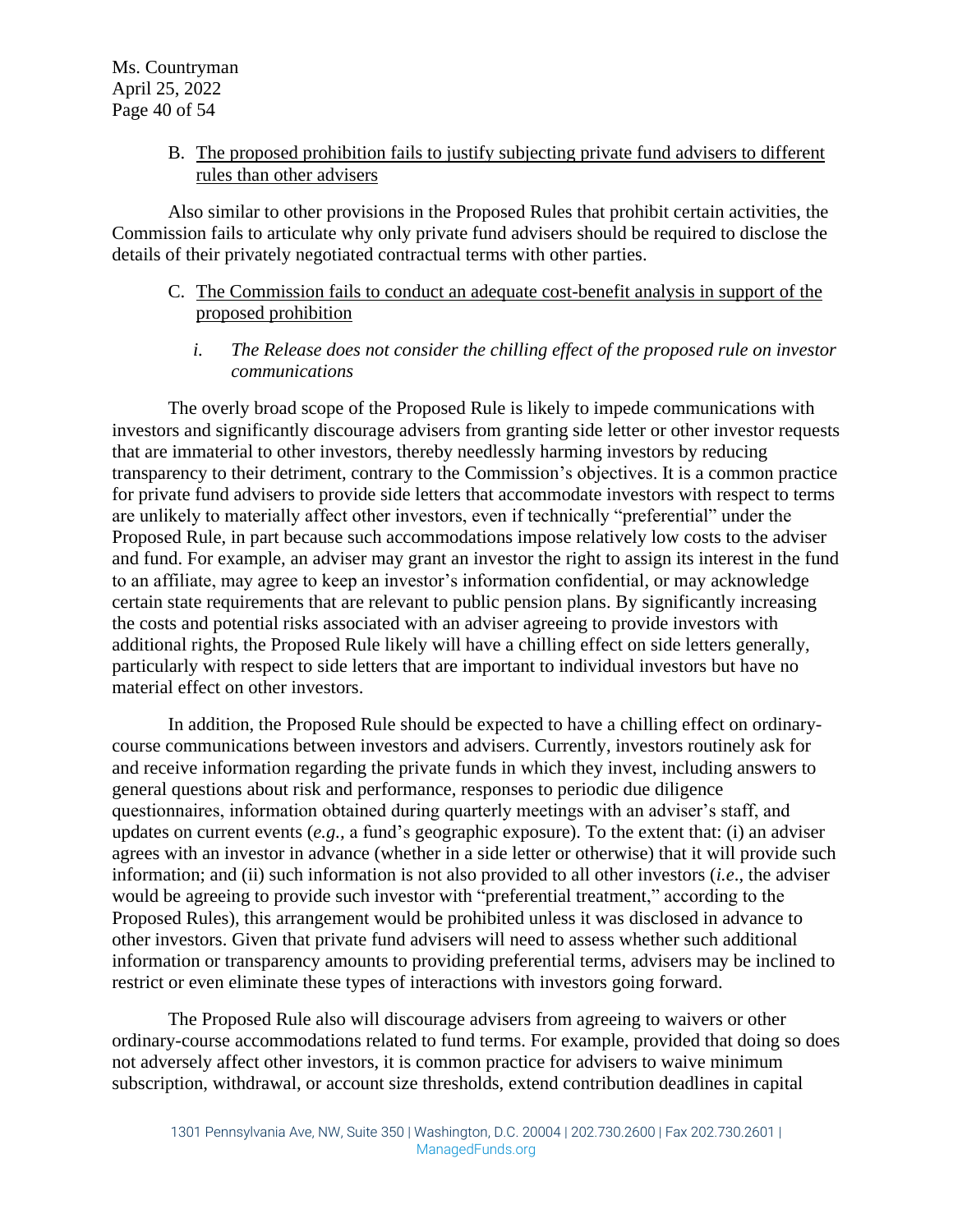Ms. Countryman April 25, 2022 Page 41 of 54

commitment funds, or allow investors to make or receive in-kind contributions or distributions, respectively, in private funds, depending on the strategy of the fund, among other considerations. These and other similar accommodations provide important benefits to investors; however, because of the additional costs and risks associated with such arrangements under the Proposed Rule, it is likely that many advisers will curtail them.

#### *ii. The Release fails to provide evidence of the need for the proposed rule or evidence of actual harm*

The Release also does not clearly articulate why, from a policy perspective, investors need to know the specific details of arrangements that other investors have with an adviser and why it would not be sufficient for investors to know that an adviser has agreed to preferential terms with other investors as a general matter or with respect to particular categories (such as fees or liquidity). Providing investors with less granular information would put them on notice that the adviser has agreed to other arrangements with other investors and would provide any new investor with the opportunity to negotiate the terms of its investment or decide that it is unwilling to invest in a fund when other investors have different rights. The specific terms agreed upon with investors reflect privately negotiated contracts; requiring private fund advisers to disclose the results of such negotiations to any future counterparty unfairly interferes with the right of an adviser to negotiate contractual terms. It also unfairly singles out private fund advisers from other investment advisers, which do not have to disclose to clients the terms on which they agree with other clients.

The Release does not consider the likely costs associated with the Proposed Rule. Instead, the Commission speculates that increased transparency regarding preferential terms will allow other investors to negotiate better deals with private fund advisers. For the reasons discussed above, we believe it is likely that the Proposed Rule will have the opposite effect in many cases, *i.e.,* fewer investors will be able to negotiate additional rights or receive increased transparency and substantive interactions between advisers and investors will decrease. This clearly would be a bad result for investors, with the negative effects being compounded by the retroactive nature of the Proposed Rules, which would require investors to spend resources to work with advisers to unwind existing agreements.

The Release also does not provide evidence of investor harms as the basis for the Proposed Rule. Instead, much of the discussion in the Release focuses on why the Commission believes the Proposed Rule will provide private fund investors the ability to negotiate better contractual terms with advisers. The Release does not provide evidentiary support for why it believes an investor simply knowing more information about terms other investors have negotiated will provide that investor with the ability to negotiate similar terms for itself. Indeed, we believe a more likely consequence of the Proposed Rule will be that advisers will be less willing to negotiate terms with investors, thereby decreasing, not increasing, the ability of investors to negotiate terms for their investment. For this and the other reasons discussed above, we question whether the Commission's assumptions in this regard are correct. More fundamentally, we also believe that attempting to provide sophisticated institutional and other similar investors with additional bargaining power is not an appropriate basis for Commission rulemaking.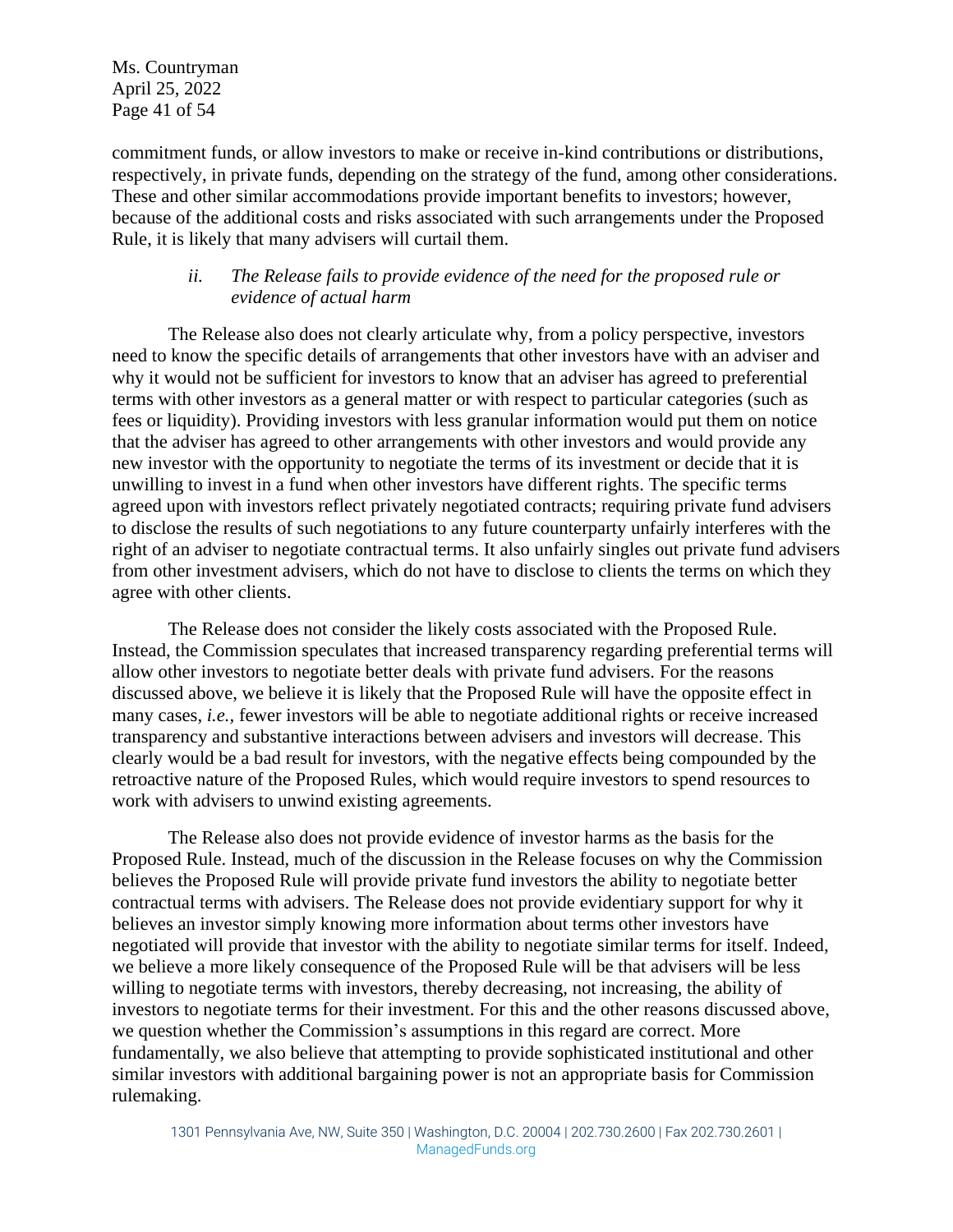Ms. Countryman April 25, 2022 Page 42 of 54

#### *iii. The Release fails to consider the practical challenges of the Proposed Rule*

We also are concerned that the Proposed Rule is likely to present significant practical difficulties for advisers and investors from both a timing and logistical perspective. For example, advisers and investors often do not finalize terms for an investment until close to the subscription deadline. Moreover, advisers often negotiate with multiple investors at the same time, and often while simultaneously marketing to other investors. The nature of these negotiations means it often will be impractical for an adviser to provide advance written notice of preferential terms to other prospective investors as it would lead to a repeated cycle of disclosure, discussion, potential renegotiation, and further disclosure to start the cycle anew. The result would be significant costs for investors, both direct costs related to the negotiations and discussions and potentially significant opportunity and other costs if the cycle described above leads to delays in when the investor can actually invest in a private fund. With respect to annual reporting, the burdens of identifying and tracking all communications over the course of a year that could be subject to the disclosure requirement will also impose significant operational costs to be borne by investors and will create significant risk of "foot fault" violations.

#### *iv. Recommendation*

The proposed disclosure requirement suffers from a number of fundamental deficiencies, including the lack of (i) statutory authority; (ii) justification for applying the proposed requirement only to private fund advisers; and (iii) an evidentiary record supporting the proposed requirement and the full range of costs associated with the requirement. Accordingly, we strongly encourage the Commission to withdraw this proposal.

#### **IX. Prohibition on Adviser Clawbacks Net of Taxes**

Proposed Rule  $211(h)(2)-1(a)(4)$  would prohibit an adviser from reducing the amount of any adviser clawback by actual, potential, or hypothetical taxes applicable to the adviser, its related persons, or their respective owners or interest holders. We believe that the likely effect of the Proposed Rule is to create a disincentive for advisers to offer clawbacks at all, to the detriment of investors. We also are concerned that the Commission may be relying on a mistaken view of the tax treatment of performance compensation and adviser clawbacks and, in particular, may have an inaccurate view of an adviser's ability to control when tax liabilities arise with respect to allocations of carried interest or the imposition of taxes on so-called "phantom income" that has not actually been received by an adviser in a particular year. We also are concerned with the Commission's treatment of a fully disclosed compensation arrangement that includes adjustments to adviser clawbacks, which is agreed to by sophisticated investors, as a *per se* violation of the Advisers Act, an assertion for which the Commission cites no legal authority.

#### A. The proposed prohibition exceeds the Commission's statutory authority

As discussed above with respect to a number of the Commission's proposed prohibitions, the proposed prohibition an adviser clawbacks that are net of taxes is clearly beyond the scope of activities for which Congress delegated the Commission rulemaking authority in Section 211(h). Section 211(h) was incorporated into the Advisers Act by Section 913 of Dodd-Frank, in connection with Congressional consideration of the standard of conduct for broker-dealers and a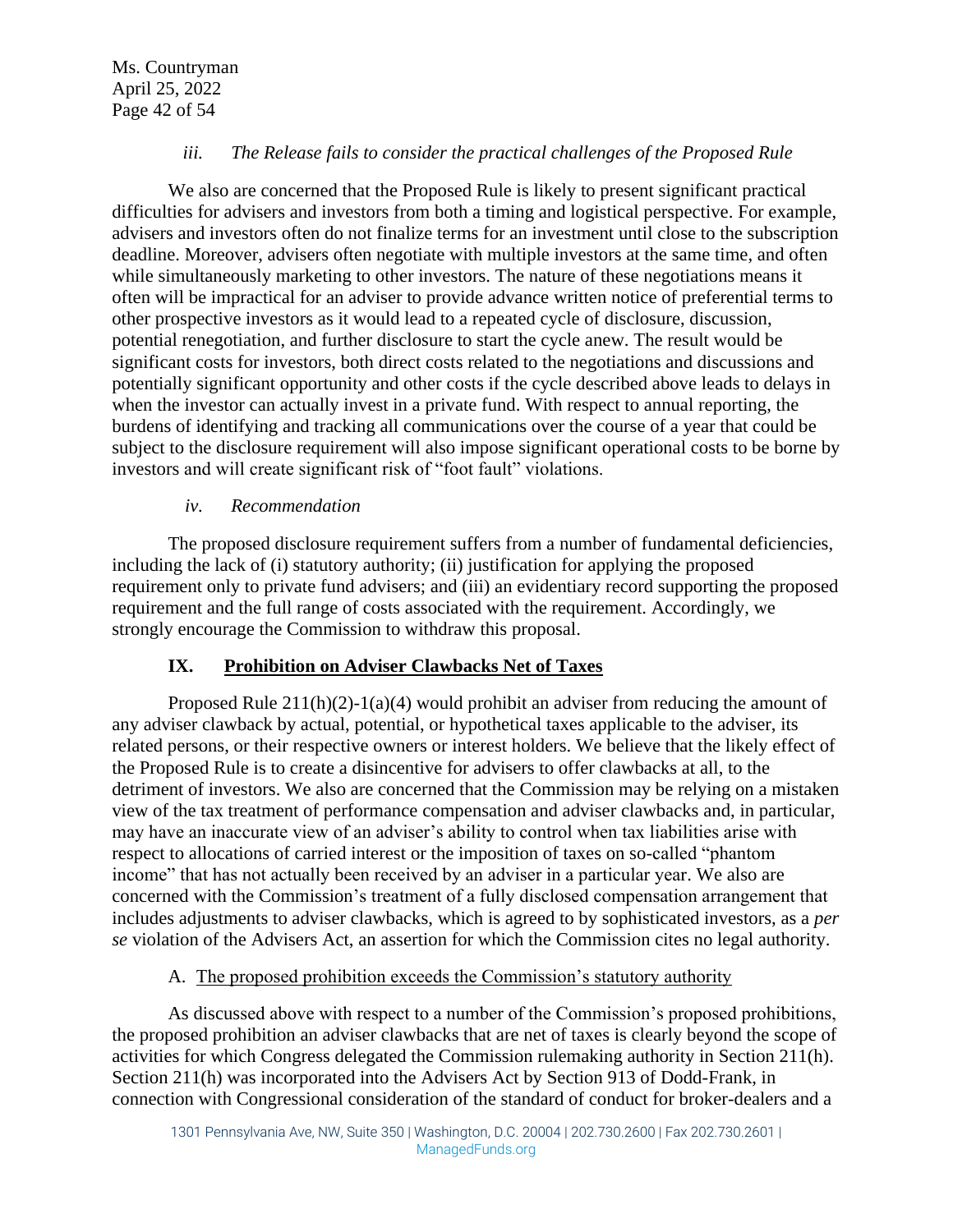Ms. Countryman April 25, 2022 Page 43 of 54

Congressional desire to address issues that may arise in the context of a broker-dealer's or investment adviser's relationship with retail customers and clients. The Release further fails to demonstrate how an adviser clawback mechanism, which is a beneficial feature for investors, can be "contrary to the public interest and the protection of investors" simply because the clawback mechanism allocates some of the tax risk of the mechanism to investors. Given that a private fund with a clawback mechanism that provides for netting of taxes applicable to the adviser provides investors with greater rights than a private fund that does not have an adviser clawback at all, it is an overreach of the Commission's authority under Section 211(h) to prohibit clawbacks that are net of taxes simply because there exists a clawback mechanism that would be even more favorable to investors.

#### B. The Commission fails to conduct an adequate cost-benefit analysis in support of the proposed prohibition

We believe that the likely outcome of the Proposed Rule is that fewer advisers will agree to clawbacks, particularly with respect to hedge funds, which already are less likely to have adviser clawback mechanisms than other private funds. However, the Release does not identify or analyze the costs to investors if fewer investors were able to negotiate adviser clawbacks, or if advisers were to make other changes to performance compensation arrangements, because of the increased costs and tax risks the Proposed Rule would impose.

Further, as discussed above, we believe that the Commission may be relying on a mistaken view of the tax treatment of performance compensation and adviser clawbacks. While advisers have the ability to negotiate the economics of how performance allocations or fees will be determined, they have very limited control over the timing of tax liabilities arising from the compensation the adviser is entitled to. Under commonly utilized methodologies for allocating taxable income with respect to carried interest in funds where a clawback may be relevant, advisers generally are not able to defer the inclusion of taxable income from the carried interest until the performance compensation is actually earned or paid, or otherwise dictate the timing of taxable income inclusions (and, in fact, applicable tax rules generally seek to *prevent* deferral and a taxpayer's ability to control the timing of taxable income allocations).

In addition, advisers face significant obstacles in reversing the tax consequences of performance compensation that is paid in one year and then repaid later as a clawback.<sup>42</sup> As a matter of applicable tax law, advisers may not be able to amend tax returns to claim a refund for the year in which the performance compensation was initially paid (on the basis that the original taxable income allocations were proper), and such amended tax returns, if they can be filed, could also affect investors (many of whom often negotiate side letter provisions prohibiting

 $42$  In addition, it is common for some of the larger asset managers to share carried interest with employees via notional bonus plans. When clawbacks happen in subsequent years in a bonus plan, there is significant uncertainty under Section 1341 of the Internal Revenue Code of 1986 ("**Internal Revenue Code**") regarding the ability to claim a deduction, and participants may have to fund a clawback gross of taxes despite already being taxed at ~50% on bonus payments. Further, in certain jurisdictions outside of the United States such as the United Kingdom, there is no ability to reverse prior taxation on carried interest. Thus, this rule would force participants in these scenarios to lose money on the management of these funds, despite significant services having been rendered over the life of the fund.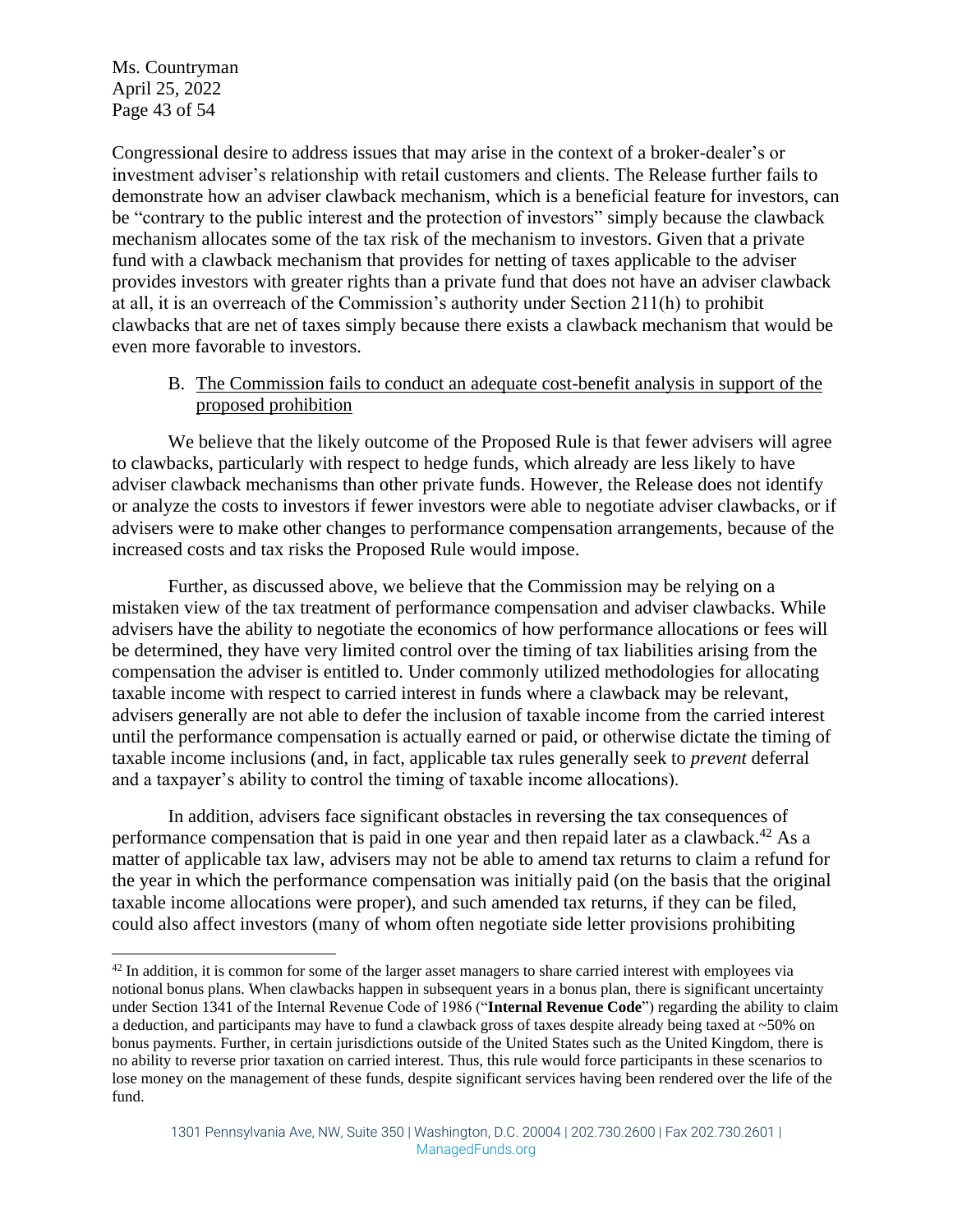Ms. Countryman April 25, 2022 Page 44 of 54

amendments to prior year tax returns, unless required by law or pursuant to settlement of a tax audit). Advisers also may not be able to claim, or use, a current year tax benefit (*i.e.*, a taxable loss) that offsets the tax paid in the earlier year because the adviser may not have current year taxable income (or income of the appropriate tax character) against which to use the tax benefit (and carrying back of the tax benefit to a prior year generally is not possible). Further, due to tax rate changes, the value of the tax benefit in a subsequent year may not fully compensate for the earlier income inclusion. The consequences of the Proposed Rule may be deviations from the commonly accepted tax allocation methodologies in order to defer allocations of performance compensation to the adviser, which would accelerate allocations and taxes to investors, and an increase in the likelihood that the performance compensation will be structured as a fee (as opposed to an allocation of taxable income), which may not be deductible to certain U.S. taxable investors and which poses significant other issues for managers under the deferred compensation rules under Sections 409A and 457A of the Internal Revenue Code.

Finally, we believe that the Commission's statement that adviser clawbacks that are reduced by the adviser's tax obligation puts the adviser's interest ahead of the interest of investors is overly broad. The goal of having a net of tax clawback is to ensure that managers are not forced to return more cash than they personally received after payment of taxes. It is critical to keep in mind that clawbacks typically happen when a fund has not exceeded a specified hurdle, but it does not mean that the fund has not been profitable. So, these rules potentially end up with scenarios where the funds are profitable, but the managers are coming out of pocket to fund part of investor's returns. Every negotiation with respect to an adviser's compensation necessarily involves the adviser negotiating in its own economic interest, and advisers should not be forced to negotiate for a deal where they will lose money on the management of a fund. Accordingly, we do not believe that the Commission's statement provides a sufficient basis on which to prohibit an adviser from negotiating the economic terms of an adviser clawback, and we strongly encourage the Commission to withdraw this proposal.

#### **X. Quarterly Statements**

Proposed Rule 211(h)(1)-2 would require registered private fund advisers to distribute a quarterly statement to private fund investors within 45 days of the end of each calendar quarter that discloses:

(i) detailed accounting of all fees and expenses paid by the private fund during the reporting period;

(ii) fees and expenses paid by underlying portfolio companies to the adviser and its related persons; and

(iii) performance information based on standardized metrics that are tied to whether the adviser classifies the fund as a liquid or illiquid fund (based on the fund's capital raising, investor withdrawal rights, investment strategy, and nature of investments).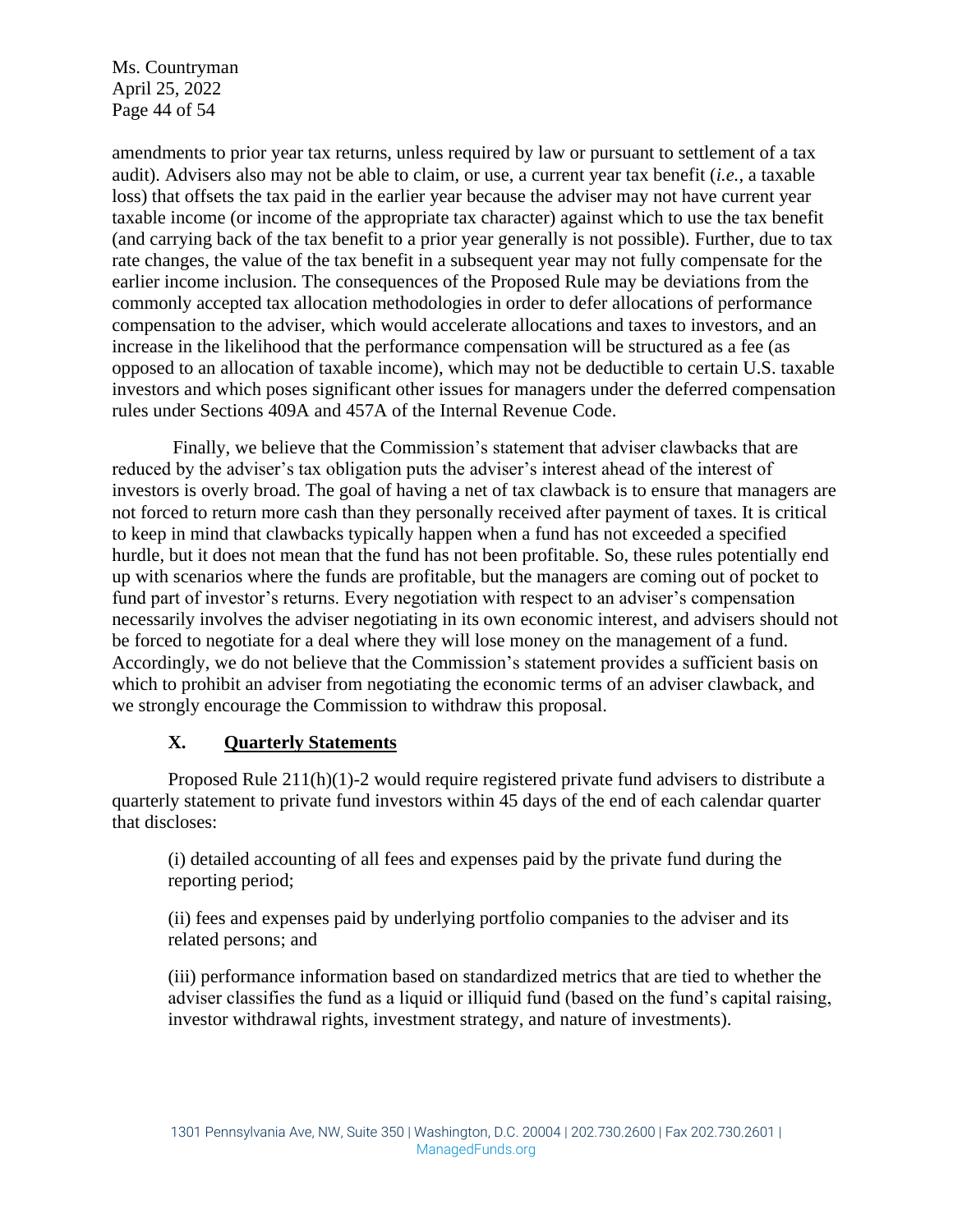#### *i. The Release fails to provide evidence of actual harm*

First, although the Release points to "opacity" in private markets as a basis for the proposed reporting requirements, we do not believe the Release adequately identifies actual harm from existing disclosure requirements or the insufficiency of less prescriptive disclosure requirements. As such, the Release does not provide sufficient evidence to justify the significant costs of the proposed quarterly statements. MFA supports appropriate transparency to investors and we note that private fund advisers already provide substantial amounts of information to investors, including disclosures regarding fees and expenses (such as those required for registered commodity pool operators) and audited financial statements, whether to satisfy existing regulatory requirements (such as Rule 206(4)-2 ("**Custody Rule**"), under which advisers must provide audited financial statements if they do not wish to submit to surprise examinations by auditors or to accommodate requests from investors). We further believe that the proposed reporting requirements are overly granular and will impose excessive costs on advisers without providing sufficient corresponding benefits to investors. We also are concerned that the granular reporting may raise competitive concerns for advisers because of the risk that the detailed information subsequently is disclosed beyond the adviser's investor base. As such, we encourage the Commission to adopt a more principles-based approach that is in harmony with existing Commodity Futures Trading Commission/NFA rules.

#### *ii. The Release fails to consider the practical challenges of the Proposed Rule*

Second, as a process matter, providing these statements within 45 days of each quarterend would be a hardship and potentially even an impossibility for some private fund advisers, particularly for smaller private fund advisers. Not only would the requirement demand substantial internal resources by the adviser, it would also create undue risk of errors and reliance on preliminary estimates in such reporting. The more frequently advisers would need to provide adjusted or corrected versions of quarterly reports to investors after issuing the first version in time to meet the deadline, the less useful these reports will be to investors, who may dismiss them as unreliable and subject to change.

#### *iii. Recommendations*

If the Commission decides to adopt some form of periodic reporting, we strongly encourage the Commission to provide advisers with additional flexibility with respect to the timing and specifics of any required report by requiring such information to be disclosed with 75 days of the end of the applicable reporting period, with an additional 30 days for funds of funds, which rely on reporting from underlying funds to prepare reports for fund of funds investors. We also encourage the Commission to amend the timing of the proposed reporting requirement from quarterly to semi-annually, consistent with the timing of shareholder reports provided by registered investment companies.<sup>43</sup> We believe it would be illogical to require more frequent reporting to sophisticated private fund investors than is required for retail investors in registered investment companies.

<sup>43</sup> *See* Rule 30e-1 under the Investment Company Act.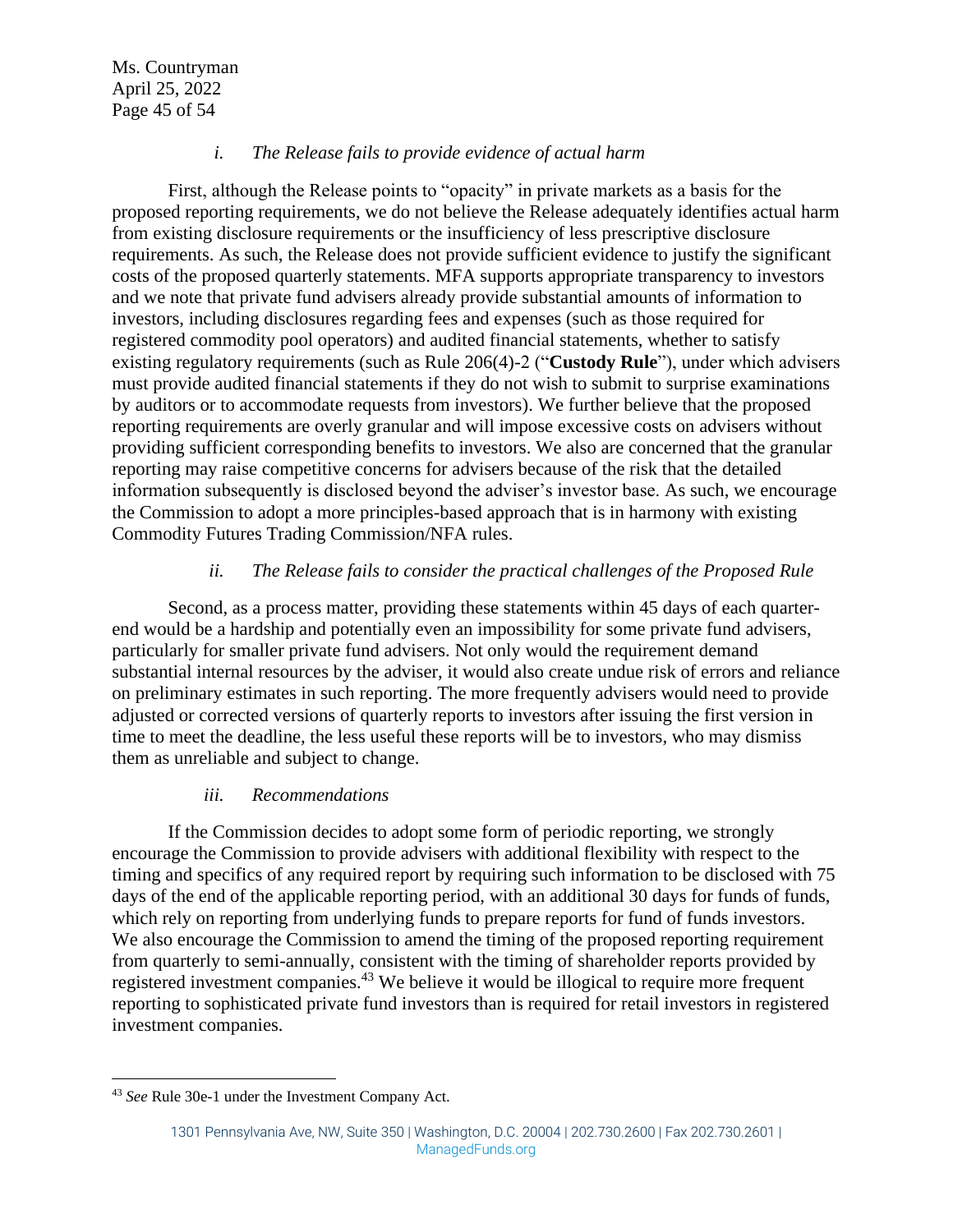Ms. Countryman April 25, 2022 Page 46 of 54

In considering additional reporting by registered private fund advisers, we encourage the Commission to align any such requirements with the annual audited financial statements and periodic unaudited financial statements that most private fund advisers already provide to investors. Aligning any new reporting requirement with U.S. Generally Accepted Accounting Principles ("**GAAP**") (or International Financial Reporting Standards ("**IFRS**") for non-U.S. advisers to the extent they are subject to the rule) would provide private fund investors with greater consistency across the reports they receive from an adviser and would also promote comparisons across advisers, which would better accomplish the Commission's stated objective of enhancing the ability of investors to compare information.

#### *iv. Specific comments on proposed statements*

Our specific comments on the proposed quarterly statements are as follows:

A. Fund Table –

1. Many private fund managers (including commodity pool operators who are members of the NFA) already provide much of the required fee and expense disclosure quarterly on an aggregate basis. The Commission could align its reporting requirements with NFA requirements, thereby easing some of the operational burdens for investors who would otherwise need to reconcile inconsistent reports.

2. Alternatively, the Proposed Rule could be amended to provide that periodic statements should be prepared in accordance with GAAP to better align the information investors receive on these statements with the periodic and annual statements many investors already receive from private fund advisers.

3. Investment-specific expenses may be especially costly to collect (*e.g.,* for investment strategies involving very large numbers of trades across numerous trading and other counterparties), are potentially commercially sensitive, and do not implicate the conflict issues on which the Commission appears focused. Accordingly, we encourage the Commission to delete these expenses from the Fund Table.

4. The Commission also should permit advisers to aggregate expenses, with appropriate footnoting or other disclosure to explain how the adviser has aggregated expenses. Providing advisers with additional discretion on how to aggregate expenses for a periodic report will promote greater consistency between the periodic report required by the Proposed Rules and other reports that the adviser provides to investors. Prescriptive requirements for reporting expenses will cause significant practical challenges for private fund advisers, which typically have an administrator that sends reports, statements, and other information to investors. Such requirements will require administrators to use their judgment in preparing periodic statements, which could present significant challenges for advisers who will then need to monitor their administrators in preparing periodic statements for investors.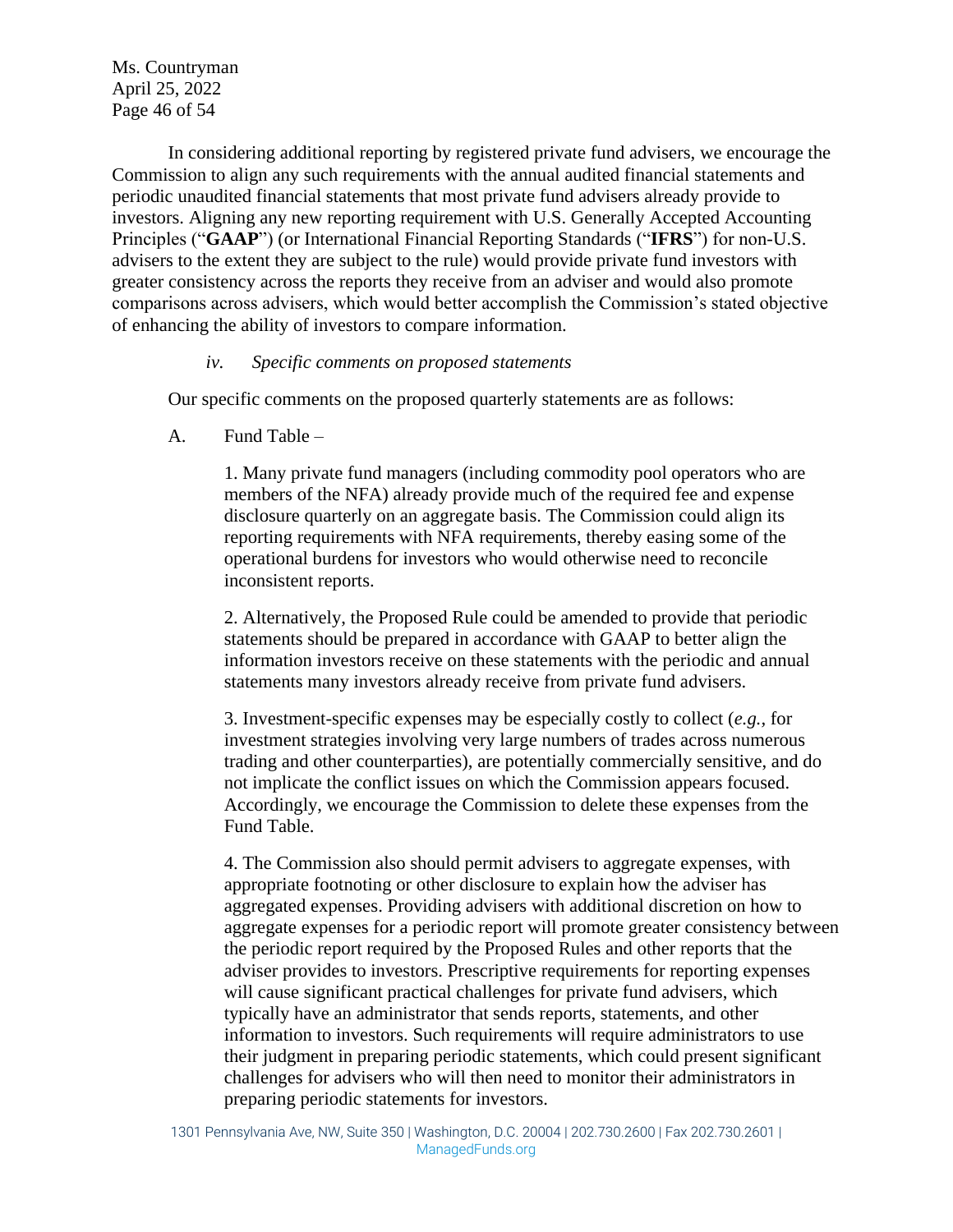5. We also encourage the Commission to consider requiring an adviser to report expense ratios, rather than dollar amounts of particular expenses. We believe that expense ratios would provide investors with better information regarding the impact of expenses on their individual performance and the comparability of different investment products.

#### B. Portfolio Investment Table –

1. "Portfolio investment compensation" includes amounts paid to any "related person," which we believe is an over-inclusive standard that will yield disclosures that are at best not particularly useful and in fact potentially misleading to investors. In addition, a requirement to report such information is likely to have a chilling effect on ordinary course economic activity by creating a disincentive for advisers to operate diversifying businesses.

a. Each private fund is itself a "related person" of the adviser, so any amounts paid to a fund (*e.g.*, dividends on equity investments or interest and fees on debt investments) technically would be reportable under the rule as drafted, even though the fund's investors receive 100% of the benefit.

b. Reporting also would be required for any transactions between (i) a 25%-owned portfolio company of one private fund advised by (or any proprietary businesses of) the adviser and (ii) any issuer in which another of the adviser's private funds invests, even if such other fund owns only a single share. For example, if an adviser or a private fund it manages owns more than 25% of a software firm and that software firm provides services to an S&P 500® company that is traded by one of the advisers' other private funds, the Proposed Rule may unintentionally require reporting of such transaction.

2. We encourage the Commission to address these concerns by providing exclusions from reporting for (a) compensation received by the private fund directly (as opposed to the adviser), (b) transactions involving a public company and/or a company that the adviser does not control, and (c) ordinary course arm's length transactions.

#### C. Performance –

1. The Marketing Rule, which was developed over more than a year after lengthy fact-finding by the Commission and deeply substantive discussions with both investors and advisers, has a compliance date of November 2022. Many advisers are currently in the process of updating their policies and procedures with respect to investor communications that include performance information. The Commission has not provided any evidence to demonstrate that the requirements and prohibitions established by the Marketing Rule are insufficient to protect investors or prospective investors in private funds and that the additional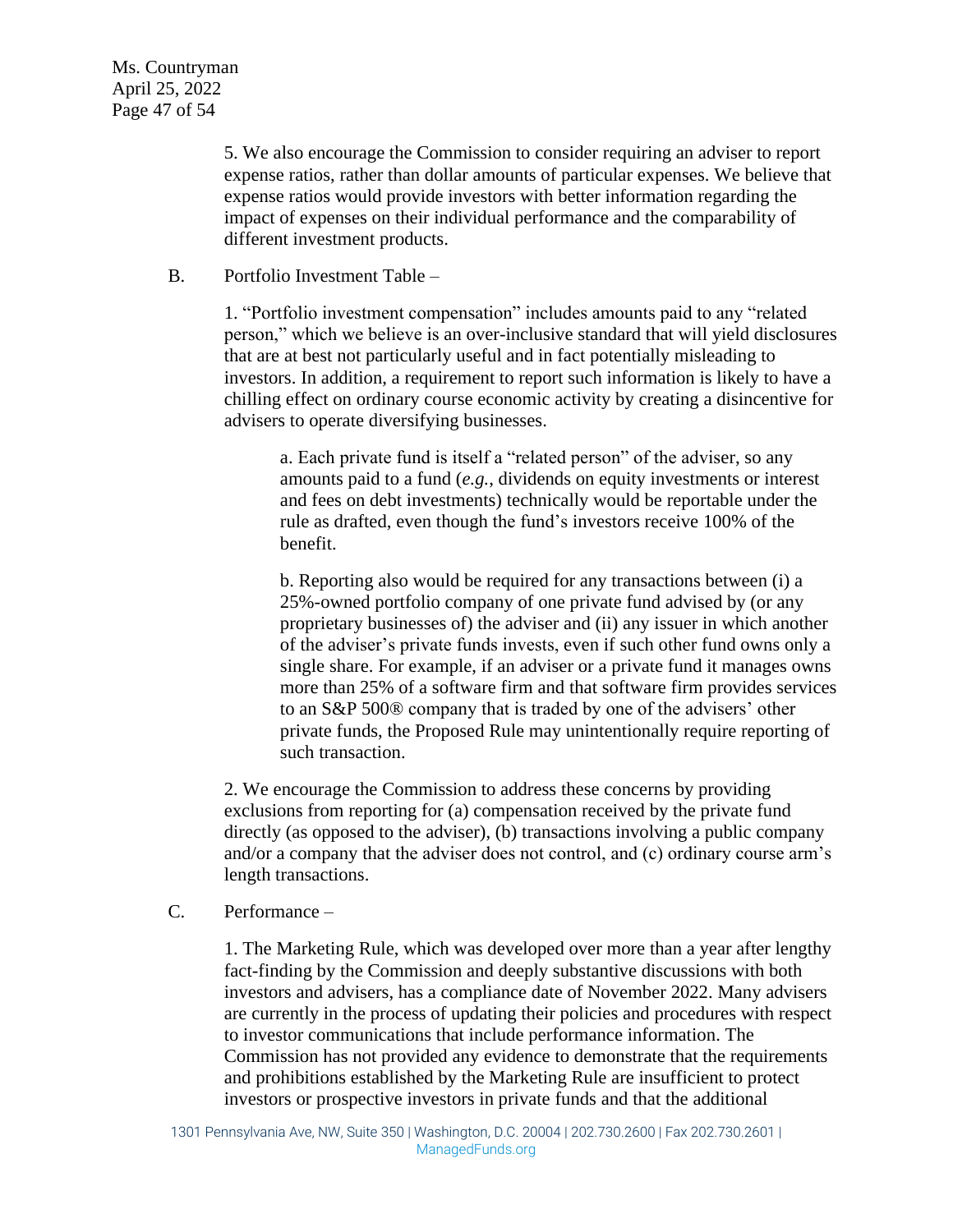Ms. Countryman April 25, 2022 Page 48 of 54

> performance reporting requirements in the Proposed Rule (or the prohibitions on providing of certain information to investors, which would cut directly against the aims of transparency and full disclosure emphasized in the Marketing Rule release) are necessary.

> 2. In addition, we believe that the Proposed Rule would require the provision of metrics that investors are not likely to find useful, such as fund-wide performance for vehicles in which no investor actually experiences such performance. Many funds offer different types of interests to accommodate the needs of different investors, and each such interest will experience different returns; for example, funds may offer new issues and restricted series, classes with different fee terms (such as management fee-only or fee and carry options), or currency classes for non-U.S. investors. Investors expect and need reporting on the returns that their accounts actually experience; the one-size-fits-all metrics required by the Proposed Rule would only obscure this information. Further, even if advisers voluntarily incur the additional cost of providing corrective or clarifying information, the Proposed Rule will create material risk of investor confusion and private litigation by investors. In our members' experience, investors often find it unhelpful and confusing to receive multiple sets of performance returns that are computed differently.

a. These costs and risks will be exacerbated for advisers that have committed to providing alternative performance reporting standards, as an accommodation to certain investors, such as GIPS, which establish opt-in performance reporting standards that many pension and other institutional investors demand. Advisers may be forced to abandon GIPS reporting and compliance due to a lack of sufficient internal resources to devote to anything beyond the proposed SEC regime. This would be a notable loss and costly adverse consequence for investors who have built their portfolio monitoring and evaluation systems around the performance and attribution reporting they currently receive from most if not all of the advisers with whom they invest.

3. The Release asks whether the Proposed Rule should provide required performance metrics on the basis of whether a private fund is liquid or illiquid, or whether the definitions of liquid and illiquid fund should be deleted and provide advisers with discretion to provide the proposed metrics that the adviser believes most accurately portray the fund's returns. We believe that the binary distinction between liquid and illiquid funds is not well suited to the wide range of private funds, which can combine elements of both types of funds. We believe that providing advisers with additional discretion in reporting performance metrics would be preferable and would be more likely to lead to investors receiving more meaningful information.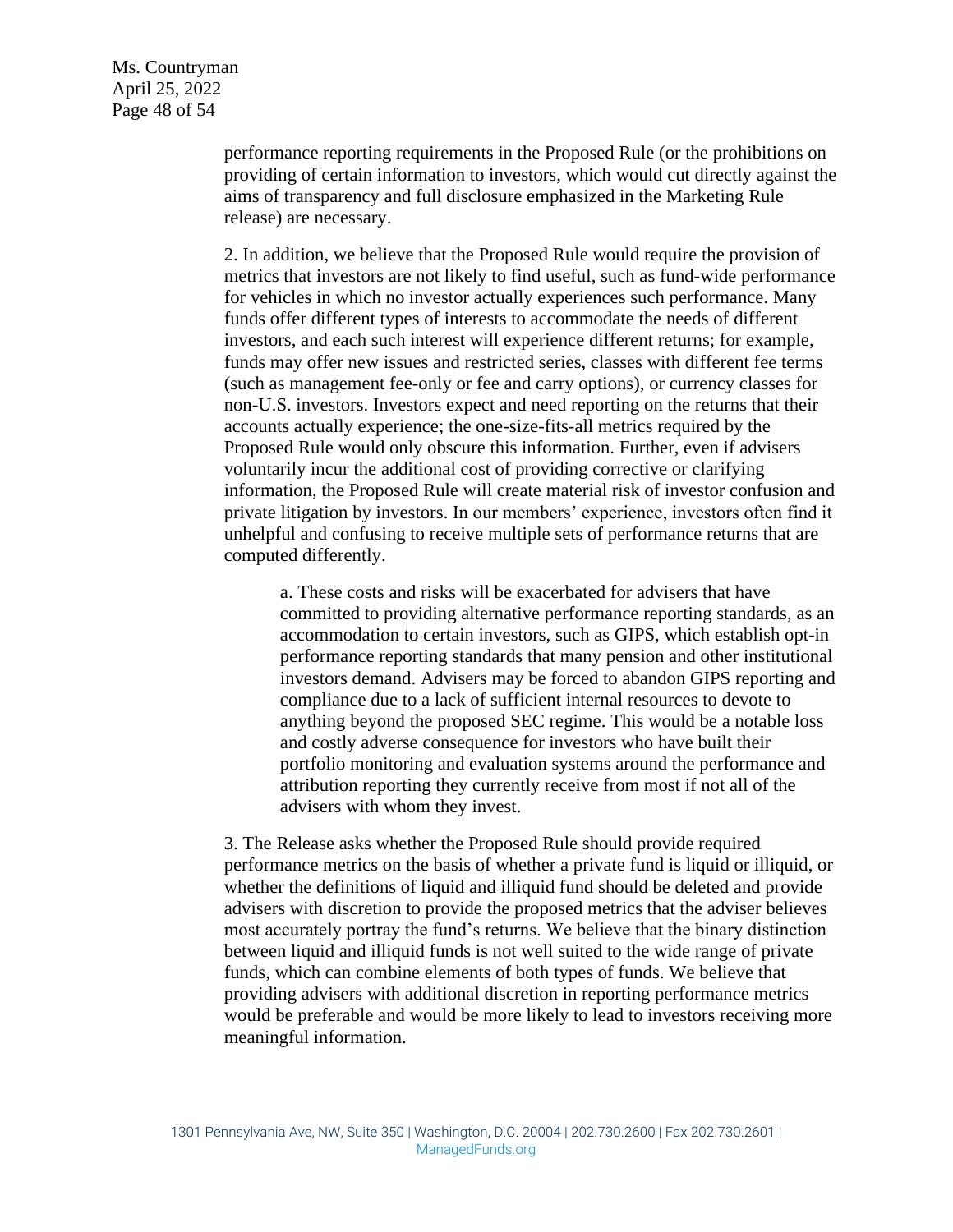Ms. Countryman April 25, 2022 Page 49 of 54

#### D. Cross References –

We encourage the Commission to remove the requirement for advisers to produce separate, additional disclosures regarding investor statements or cross-reference specific sections of fund organizational and offering documents, which likely would impose a costly burden on advisers, particularly with respect to disclosure items that are relevant to multiple funds. This requirement also could create significant risk of "foot fault" violations by advisers, and we believe those costs and risks are not justified by any benefit to investors.

#### **XI. Borrowings**

Proposed Rule  $211(h)(2)-1(a)(7)$  would prohibit a private fund adviser from, directly or indirectly, borrowing money, securities, or other private fund assets, or receiving a loan or an extension of credit, from a private fund client. We are concerned that without additional clarification from the Commission, the inclusion of the phrase "or indirectly" in the Proposed Rule could impair the ability of advisers to manage their funds efficiently. Private fund terms often permit advisers to take advances against their share of the fund's assets, including the accrued performance fees or "carry" that the adviser maintains in the fund, for legitimate operating purposes, including to pay tax obligations and to fund employee compensation (*e.g*., when a payroll provider requires pre-funding but the relevant amounts are invested in the fund in the form of deferred compensation balances or incentive allocations). Moreover, these advances present little risk to investors because the amounts advanced are significantly over-collateralized.

In our experience, such advances materially benefit investors by: (i) preventing premature assets sales by funds needing to raise cash for legitimate business purposes; and (ii) further encouraging alignment of interests among investors and the adviser's investment staff by exposing such staff's deferred compensation to the fund's returns. These benefits are particularly important for smaller and newly formed investment advisers that may have a greater need for the flexibility provided by such arrangements. As such, we believe that the proposed prohibition is likely to have a disproportionate adverse effect on, and to create significant barriers to entry for, smaller and newly formed investment advisers, which advisers may have less ability to increase their management or similar fees to meet their operational needs. These factors act to limit investor choices and potentially impede other efforts by the Commission and President Biden's administration to promote greater diversity within the asset management industry.

#### **XII. Grandfathering and Transition Relief**

For the reasons discussed above, we believe that the Commission has not provided evidentiary support for a number of the Proposed Rules and has not conducted a sufficient economic analysis of the likely costs associated with the Proposed Rules. Further, the Commission has not articulated a basis for imposing restrictions only on private fund advisers, while permitting advisers to other types of clients to continue engaging in similar activities. Finally, we believe that several of the Proposed Rules would impose restrictions that go beyond the Commission's authority under the Advisers Act and Section 211(h) in particular. As such, we encourage the Commission to withdraw the Proposed Rules until such time as the agency can address these fundamental concerns.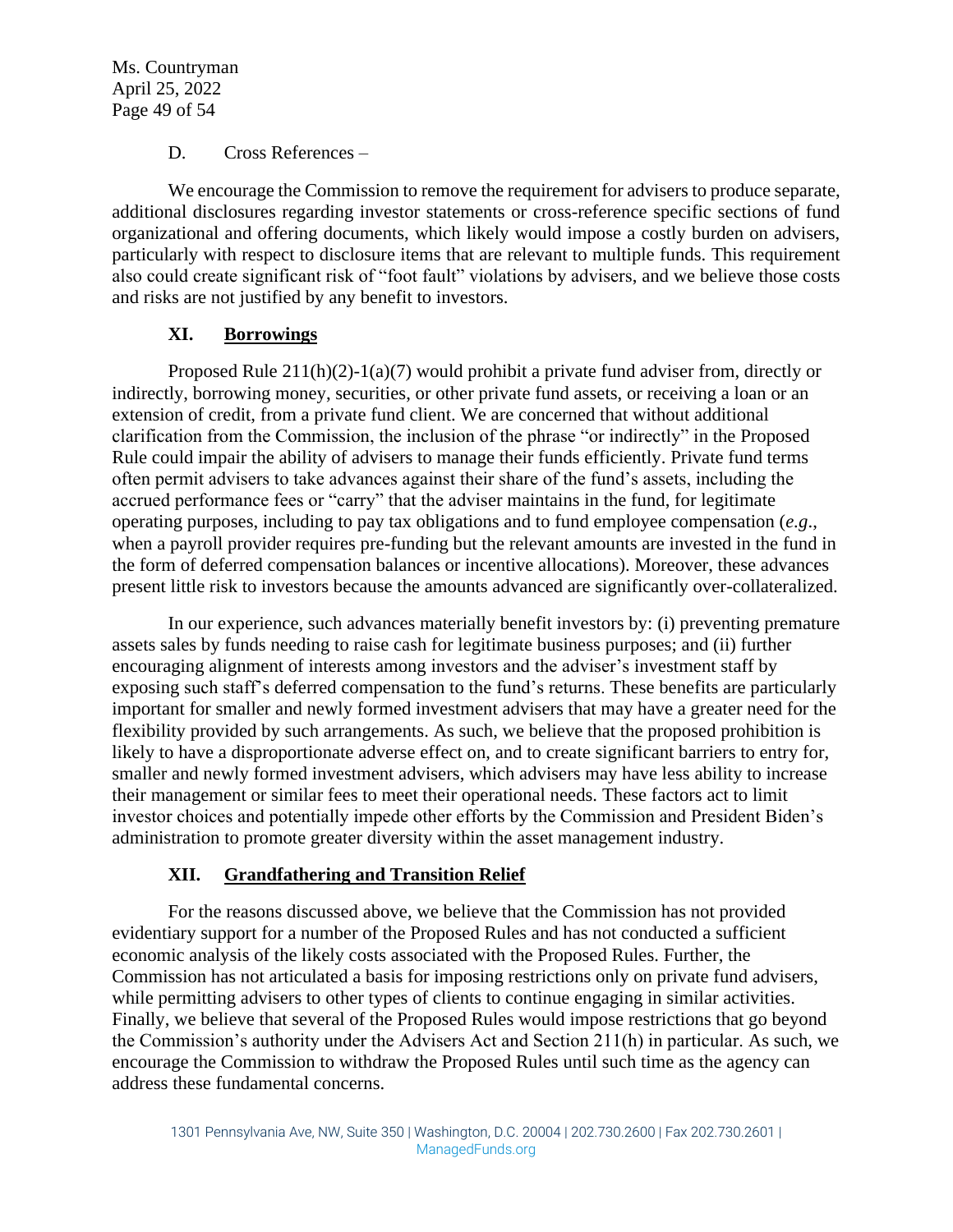Ms. Countryman April 25, 2022 Page 50 of 54

To the extent that the Commission nonetheless decides to move forward in finalizing any of the Proposed Rules, we strongly encourage the Commission to provide both grandfathering of existing arrangements and a sufficient transition period that reflects the time that would be required to implement such sweeping changes. With respect to grandfathering of existing relationships and agreements, we note that many of the proposed changes likely will require advisers to renegotiate agreements with investors, a process that will require investor cooperation and, as such, is not entirely in the adviser's control. In light of the practical challenges associated with getting investor consent to renegotiate existing agreements (which, in many cases, could require investors to agree to give up rights for which they previously negotiated), the Commission should apply any final rules only on a going forward basis and not apply any final rules to existing agreements or arrangements as of the date of any final rule.

Advisers also will need to update their compliance policies given the updates to the books and records rule and the annual certification, implement changes to how private fund advisers compute their track records (including existing track records), and reprogram existing software or obtain new software for tracking and reporting of expenses. Any final rules also should provide for a transition period of not less than 24 months to provide advisers time to develop policies and procedures to comply with any final rules and systems to implement those policies and procedures.

#### **XIII. Audited Financial Statements**

As the Release notes, many private fund advisers already provide audited financial statements to investors annually for purposes of complying with the Custody Rule. The Division of Investment Management has provided guidance under the Custody Rule regarding investment special purpose vehicles ("**SPVs**"), pursuant to which advisers may treat the assets of an SPV as assets of a pooled investment vehicle client, subject to certain conditions (such as the assets of the SPV being included in the audit of the client fund and the SPV being wholly owned by the fund client, the adviser, or the adviser's related persons).<sup>44</sup> If the Commission adopts final rules requiring registered private fund advisers to cause each private fund client to undergo an annual audit, it should confirm that audits that comply with the Custody Rule and are distributed to all private fund investors will be deemed to satisfy the requirements of Rule 206(4)-10 (a)-(d). We further encourage the Commission to consider other situations in which the audit requirement should not apply, for example, when an adviser elects to undergo a surprise audit under the Custody Rule, during stub periods, or when a private fund that holds a single asset is winding down.

#### **XIV. Prohibition on Fees for Services Not Provided**

Proposed Rule  $211(h)(2)-1(a)(1)$  would prohibit a private fund adviser from charging a portfolio investment for fees in respect of any services that the investment adviser does not, or does not reasonably expect to, provide to the portfolio investment. We are concerned that the broad prohibition could create unintended consequences for advisers that contract to provide

<sup>44</sup> *See* Division of Investment Management Guidance Update No. 2014-07 (June 2014), available at [https://www.sec.gov/investment/im-guidance-2014-07.pdf.](https://www.sec.gov/investment/im-guidance-2014-07.pdf)

<sup>1301</sup> Pennsylvania Ave, NW, Suite 350 | Washington, D.C. 20004 | 202.730.2600 | Fax 202.730.2601 | ManagedFunds.org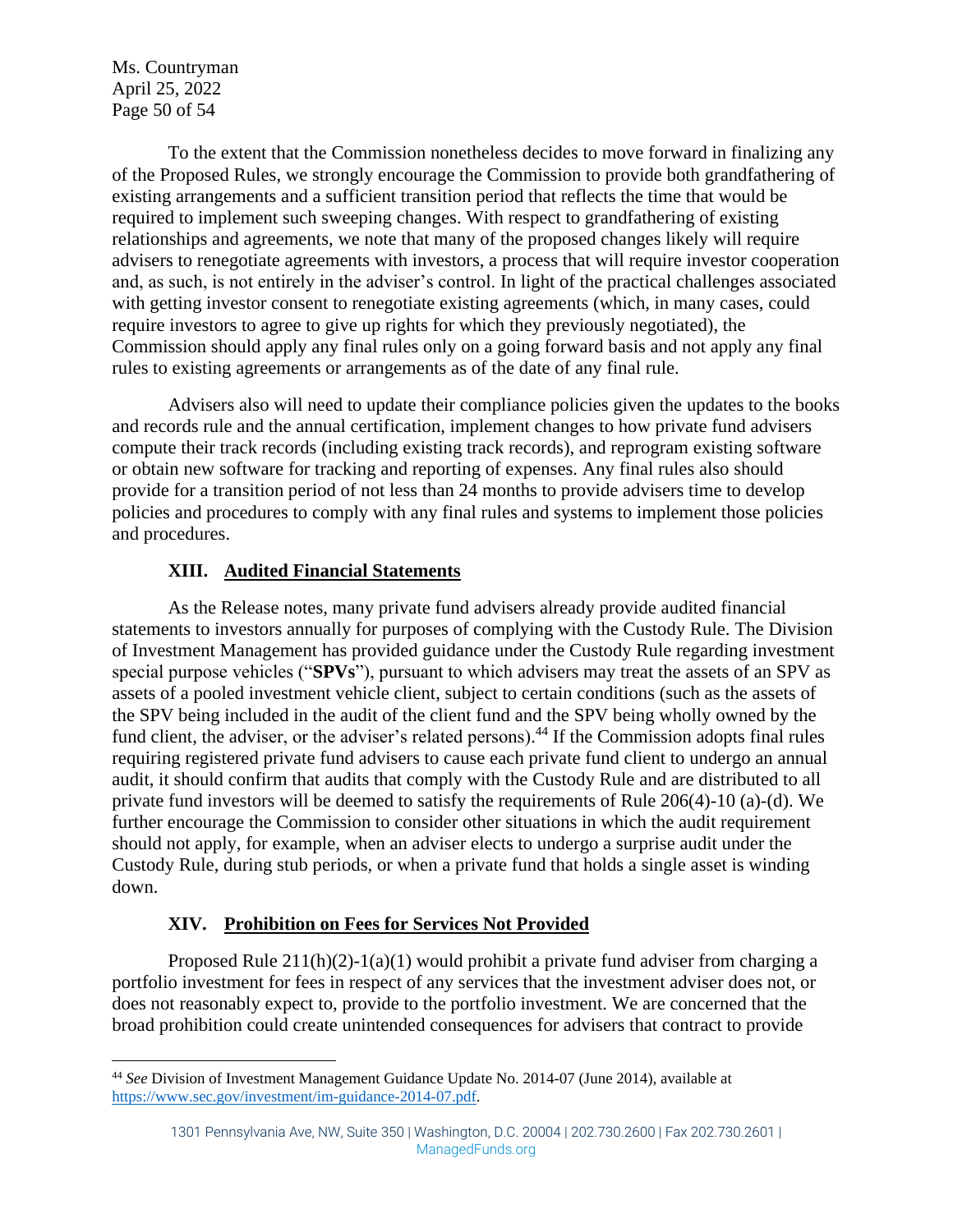Ms. Countryman April 25, 2022 Page 51 of 54

services when those services are discontinued in the future before completion. For example, an adviser may be retained by a portfolio investment to provide information technology services in building out a customer database for the portfolio investment. To the extent the portfolio investment decides for business or other reasons not to complete that work, a broad interpretation, applied in hindsight, could deem some or all of the payments for those services to be prohibited. While the Release cites potential conflicts of interest as the basis for this prohibition, it does not cite evidence that such arrangements have harmed investors nor does the Release articulate why full and fair disclosure of potential conflicts of interest would be insufficient to permit sophisticated investors to protect themselves in deciding whether to invest in private fund that includes such arrangements.

#### **XV. Adviser-Led Secondaries**

Proposed Rule 211(h)(2)-2(a)(1) would prohibit a registered investment adviser from completing an adviser-led secondary transaction with respect to any private fund unless the adviser obtains and distributes to the private fund investors a fairness opinion from an independent opinion provider. We believe that this proposed requirement will simply increase costs for investors in connection with such transactions. The sophisticated investors involved in these transactions can, and already do, require the information with respect to the terms of a transaction (for example, the involvement of a third-party valuation firm) that those investors deem necessary. Requiring a fairness opinion when sophisticated investors have concluded that the costs associated with such an opinion are not justified will serve to harm investors, not protect them.

The Release also asks whether the Commission should require fairness opinions in other contexts, for example certain cross transactions involving private funds. In that regard, we believe that, if the requirement were made applicable to all cross-trades, it would (i) discourage beneficial cross-trades in favor of higher-cost alternatives; (ii) be unnecessary in many cases (*e.g*., for level 1 and 2 assets); and (iii) be very costly for investors (particularly for relatively small cross-trades). We also note that there are numerous alternatives to a fairness opinion that private fund advisers can and frequently do rely on to ensure that the interests of investors are protected (*e.g.,* independent agent consent, auctions, third-party valuations, and various other compliance policies and procedures relating to the mitigation of conflicts of interest).

#### **XVI. Responses to Additional Questions in the Release**

The Release seeks comment on several questions related to an adviser's compensation, including: (i) a possible ban on 2 and 20 performance compensation; (ii) a possible cap on management fees; (iii) a possible ban on "American waterfalls" that calculate performance compensation on a deal-by-deal basis; and (iv) a proposal to address performance-based compensation for open-end private funds. The Commission should not engage in setting compensation limits for advisers and private funds. Rate setting goes well beyond the scope of Section 211 and would go further than the Investment Company Act provisions related to the approval of management agreements.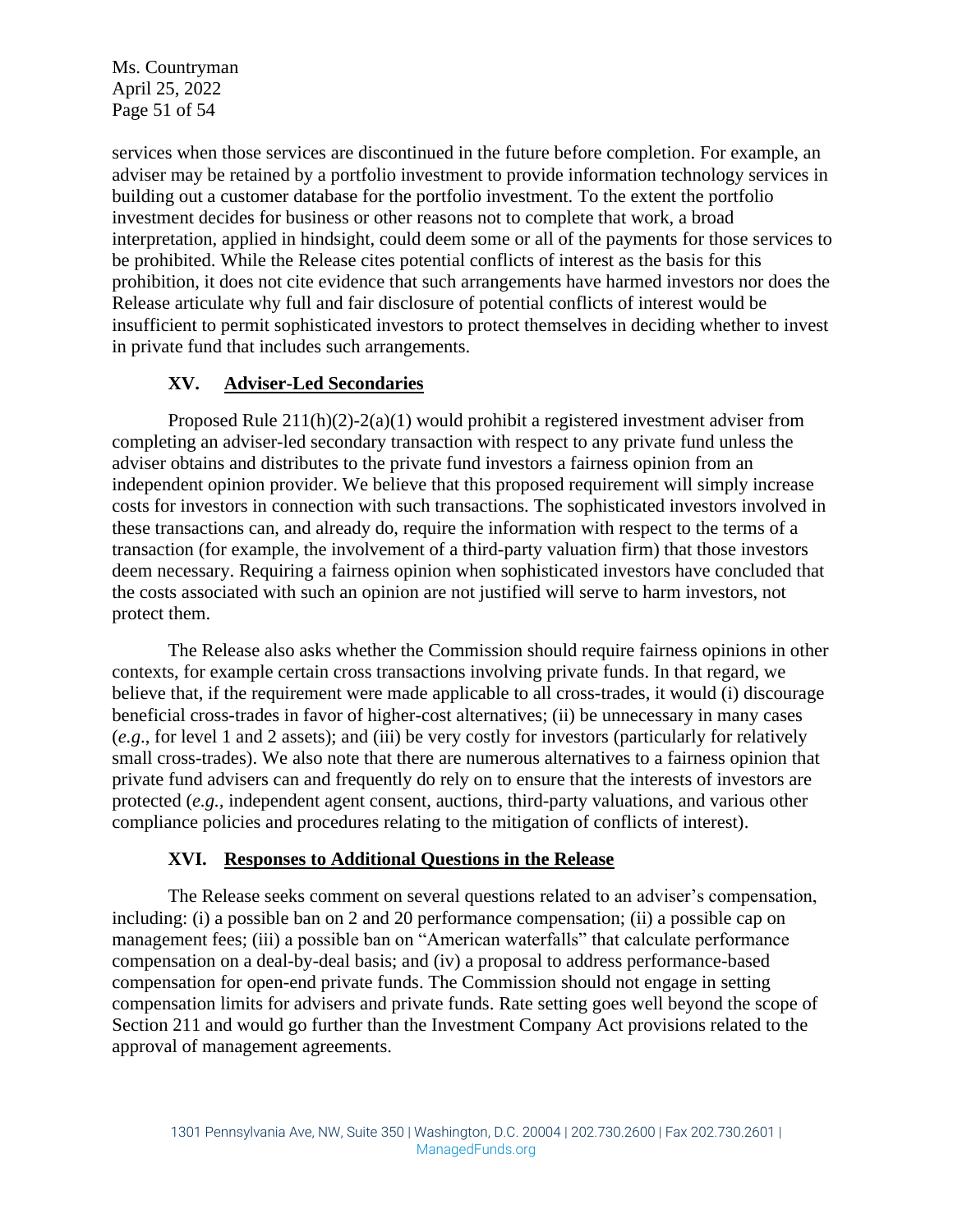Ms. Countryman April 25, 2022 Page 52 of 54

Private fund advisers structure their fees to provide sufficient resources to manage their advisory business and structure their performance compensation to provide the opportunity to generate profits for the firm in a manner that aligns the interest of the adviser with the interest of investors. Given the wide range of business models and investment strategies, it is critical that private fund advisers have flexibility in structuring their compensation arrangements. Banning or restricting particular types of management fees and performance compensation arrangements, or the use of such fees or arrangements generally, would fundamentally disrupt the private funds industry and the alignment of interests on which it is based.

Placing a cap on management fees also would have a number of unintended consequences. An adviser's management fee provides it with a reasonably reliable stream of revenue to pay for the costs associated with running its business. Those costs vary significantly from firm to firm and from year to year. Accordingly, imposing such caps could be both extremely disruptive to private fund advisers' ability to manage their costs and spend the resources they believe appropriate (including compliance and operational costs) to operate their business as well as highly destabilizing for such advisers and the funds they manage. This could have significant adverse consequences on investors.

The use of so-called "American waterfalls" helps ensure that both investors in a fund and the general partner of the fund can receive distributions during the operation of the fund, which can reduce the risk for managers associated with operating for long periods of time without generating revenue. Because funds structured with this type of distribution typically provide a clawback feature designed to ensure that the total performance compensation paid to the fund's general partner does not exceed the amount set out in the fund's offering documents, investors are protected from overpayment risk. The distribution schedule reflects a negotiated agreement between sophisticated investors and private fund advisers that is designed to address the business needs of the adviser and protect the investor from overpayment of performance compensation.

As stated above, the performance compensation in private funds is intended to align the interests of the private fund adviser and investors in the fund. This alignment of interest provides valuable benefits to investors. Given the wide range of fund strategies, investor liquidity rights, and nature of fund assets and a common desire for managers to further align the interests of the adviser and investors through compensation of adviser employees that relates to the performance compensation, it is critical for advisers to have flexibility in structuring their performance compensation. Prescriptive rules related to compensation arrangements are likely to have significant unintended consequences and are likely to disrupt the alignment of interests that advisers and investors seek to achieve through their negotiation of economic terms.

Accordingly, we strongly encourage the Commission not to consider restrictions on the form or amount of compensation that advisers and private fund investors are permitted to agree to through contractual negotiations.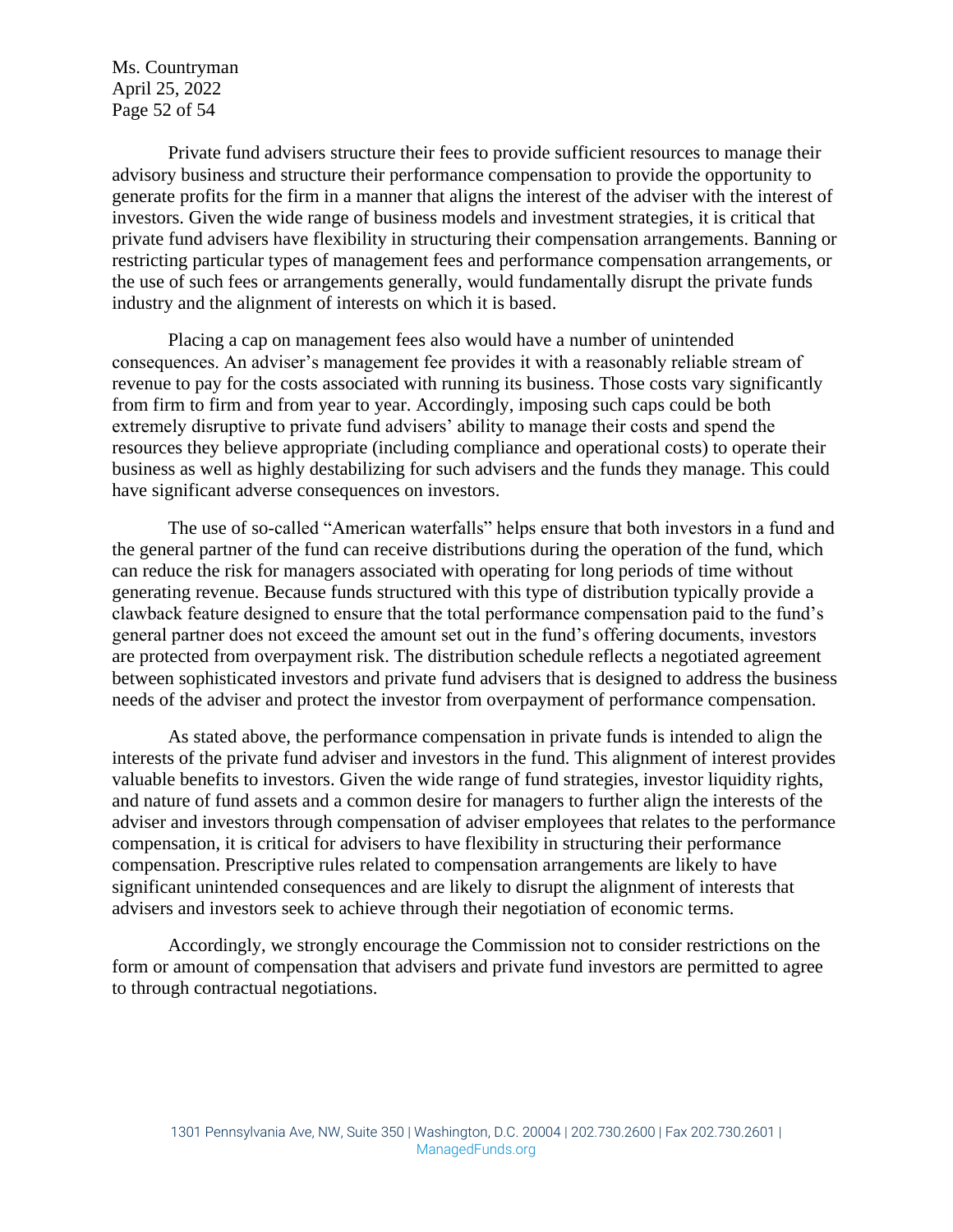Ms. Countryman April 25, 2022 Page 53 of 54

#### **XVII. Conclusion**

MFA appreciates the opportunity to provide comments to the Commission on the Proposed Rules. We welcome the opportunity to discuss our views with you in greater detail. Please do not hesitate to contact Matthew Daigler, Vice President & Senior Counsel, or the undersigned, at (202) 730-2600, with any questions that you, your respective staffs, or the Commission staff might have regarding this letter.

Very truly yours,

 $*$   $*$ 

/S/ Jennifer W. Han

Jennifer W. Han Executive Vice President Chief Counsel & Head of Global Regulatory Affairs

cc: The Hon. Gary Gensler, SEC Chairman The Hon. Hester M. Peirce, SEC Commissioner The Hon. Allison Herren Lee, SEC Commissioner The Hon. Caroline A. Crenshaw, SEC Commissioner Mr. William Birdthistle, Director, Division of Investment Management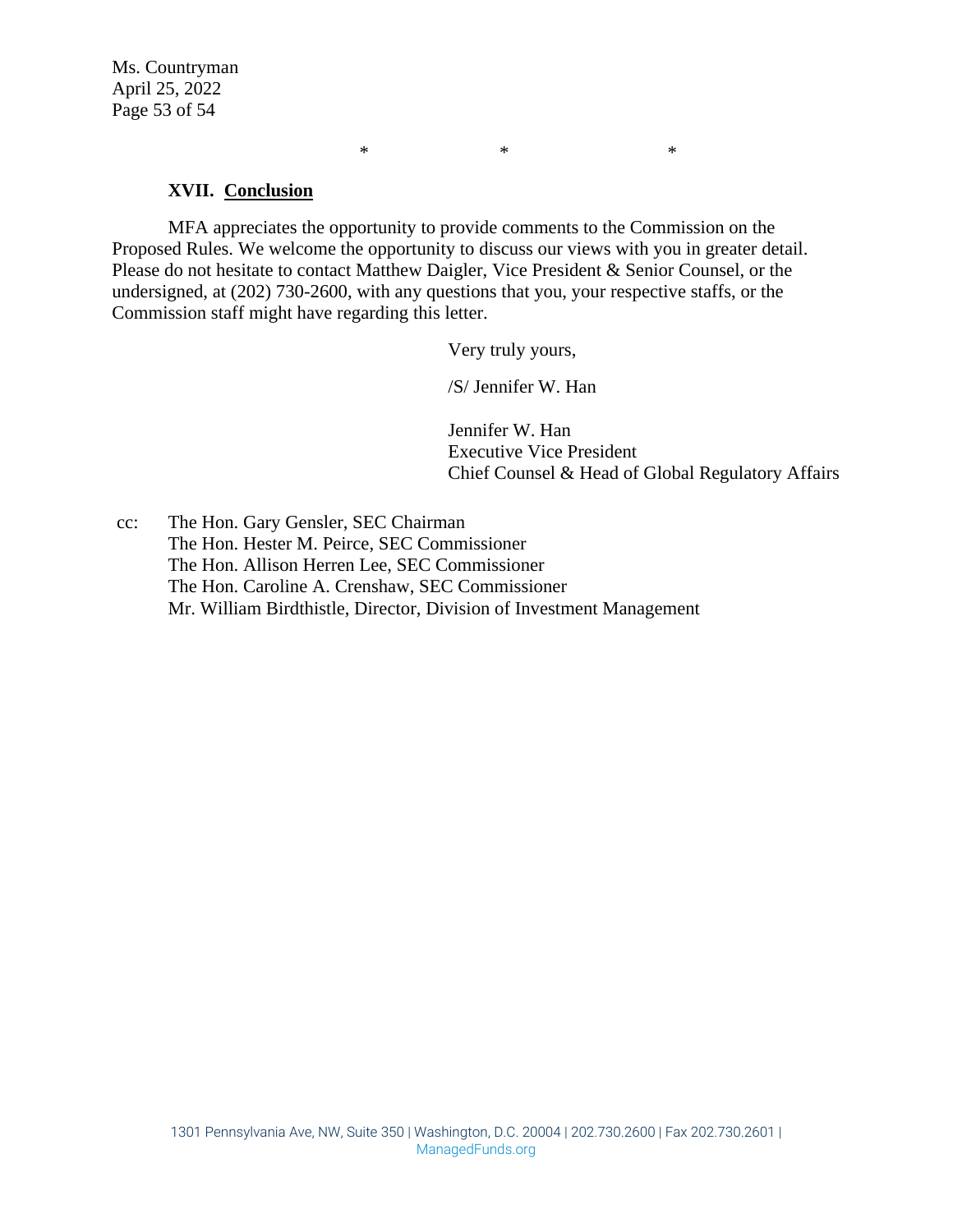Ms. Countryman April 25, 2022 Page 54 of 54

# **Appendix A**

#### **The SEC's Proposed Rules for Private Fund Advisers**

#### **Craig M. Lewis, Ph.D.\***

**April 25, 2022**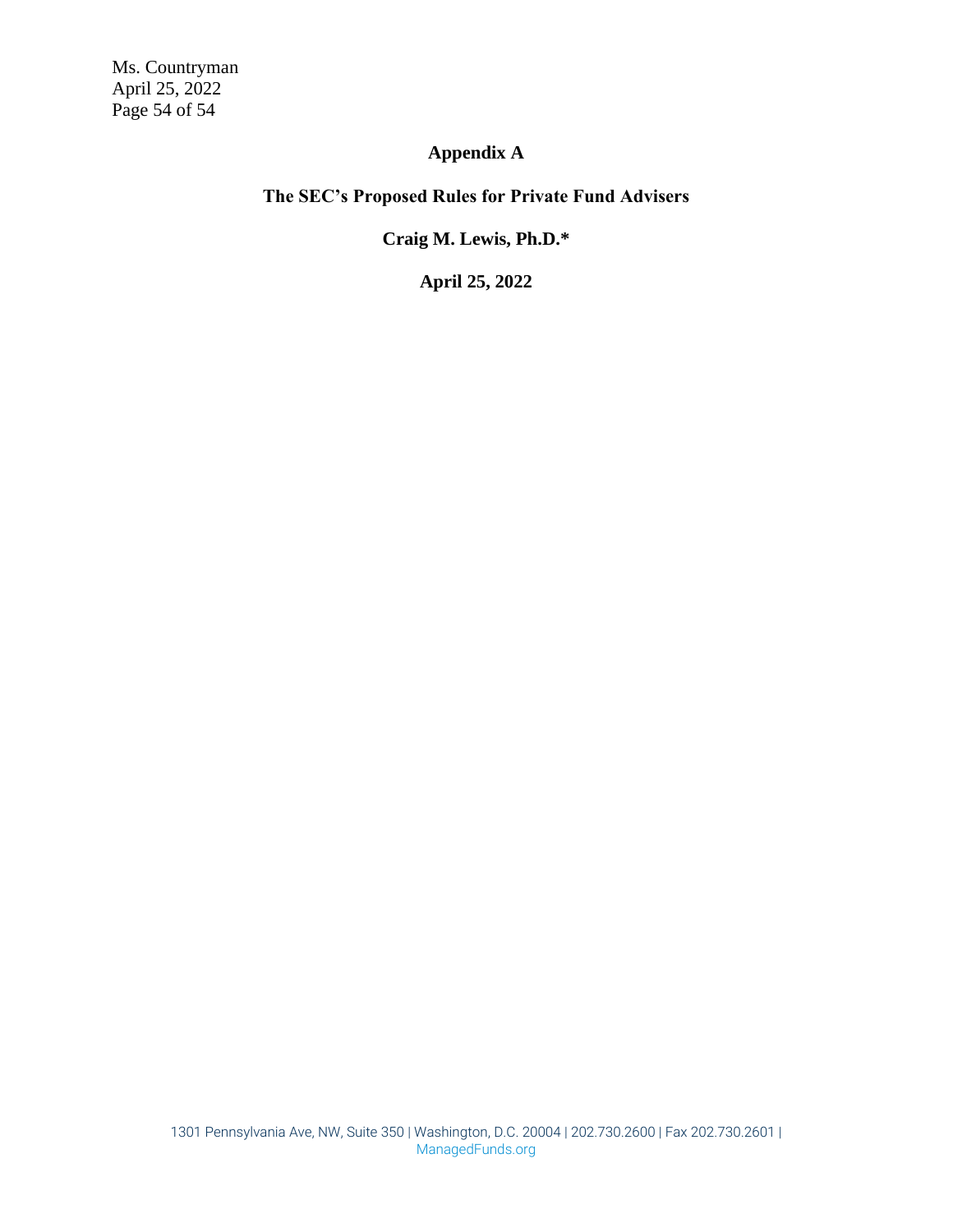# *The SEC's Proposed Rules for Private Fund Advisers*

Craig M. Lewis, Ph.D.\*

April 25, 2022

\* I am the Madison S. Wigginton Professor of Finance and Professor of Law at Vanderbilt University. From June 2011 to May 2014, I was Chief Economist and Director of the Division of Economic and Risk Analysis at the U.S. Securities and Exchange Commission.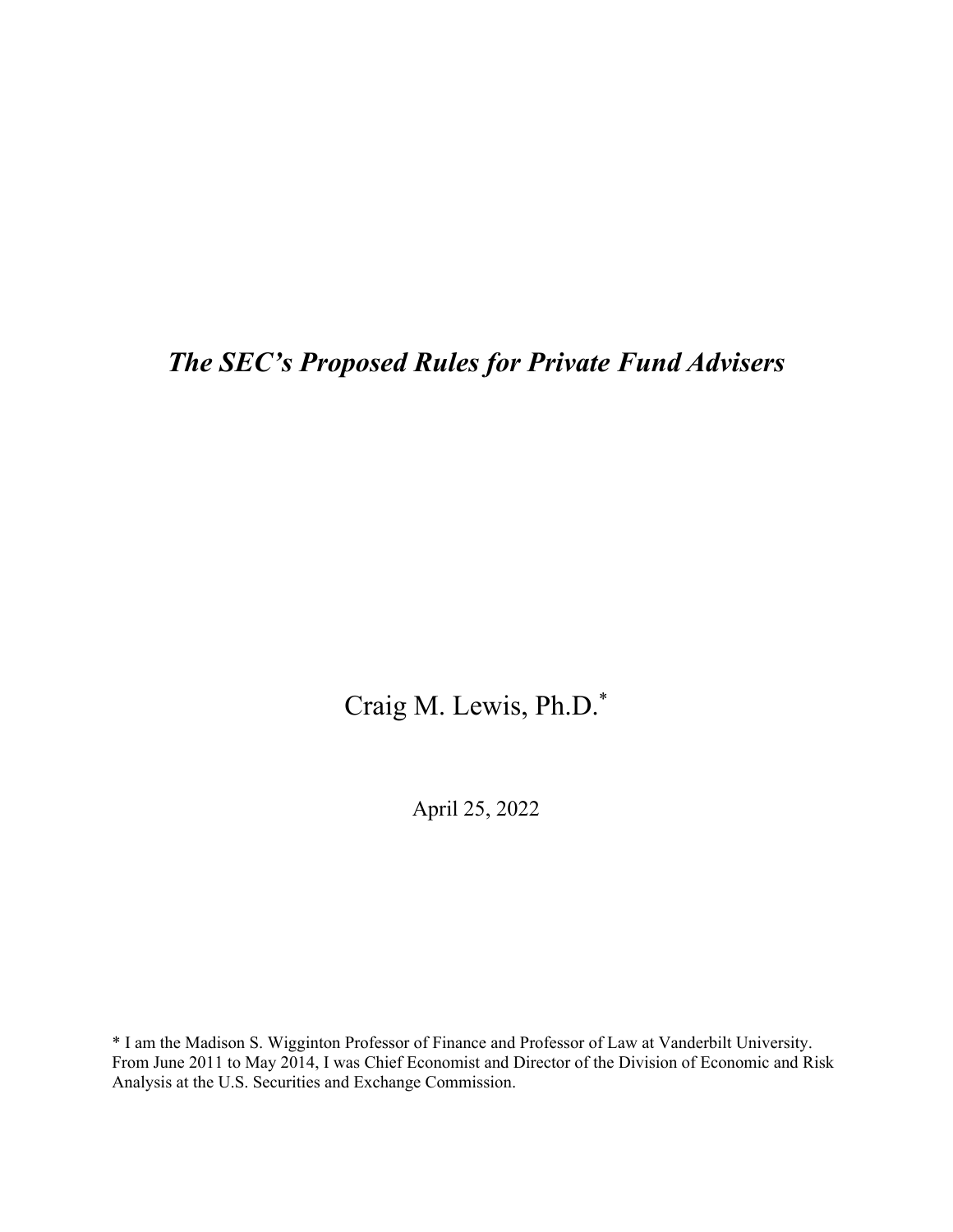# Table of Contents

| I.   |                                                                          |                                                                                                                                                                 |                                                                        |  |
|------|--------------------------------------------------------------------------|-----------------------------------------------------------------------------------------------------------------------------------------------------------------|------------------------------------------------------------------------|--|
| II.  |                                                                          |                                                                                                                                                                 |                                                                        |  |
| III. |                                                                          |                                                                                                                                                                 |                                                                        |  |
|      | $\mathsf{A}$ .                                                           | The SEC Does Not Provide Sufficient Evidence of a Market Failure or an Unmet                                                                                    |                                                                        |  |
|      |                                                                          | 1.                                                                                                                                                              | The Enforcement Cases Cited by the Commission are Inadequate to        |  |
|      |                                                                          | 2.                                                                                                                                                              | The Growth in Private Funds Demonstrates a Lack of Evidence of a       |  |
|      | <b>B.</b>                                                                |                                                                                                                                                                 | The Commission Does Not Establish an Adequate Economic Baseline  9     |  |
|      | $\mathcal{C}$ .                                                          | The Commission Does Not Provide Evidence that the Private Funds Proposal<br>Will Result in the Purported Benefits nor Does It Adequately Consider All Potential |                                                                        |  |
|      |                                                                          | 1.                                                                                                                                                              | The Proposed Rules Do Not Adequately Consider the Costs of Prohibition |  |
|      |                                                                          | 2.                                                                                                                                                              | The Proposed Rules Will Likely Disadvantage Small Fund Advisers  17    |  |
|      |                                                                          | 3.                                                                                                                                                              | The Proposed Rules Do Not Consider the Sophistication of Private Fund  |  |
|      |                                                                          | 4.                                                                                                                                                              | The Proposed Rules Do Not Consider the Negative Effects of the Higher  |  |
|      |                                                                          | 5.                                                                                                                                                              |                                                                        |  |
|      | The Commission Neglects to Consider Reasonable and Less Burdensome<br>D. |                                                                                                                                                                 |                                                                        |  |
| IV.  |                                                                          |                                                                                                                                                                 |                                                                        |  |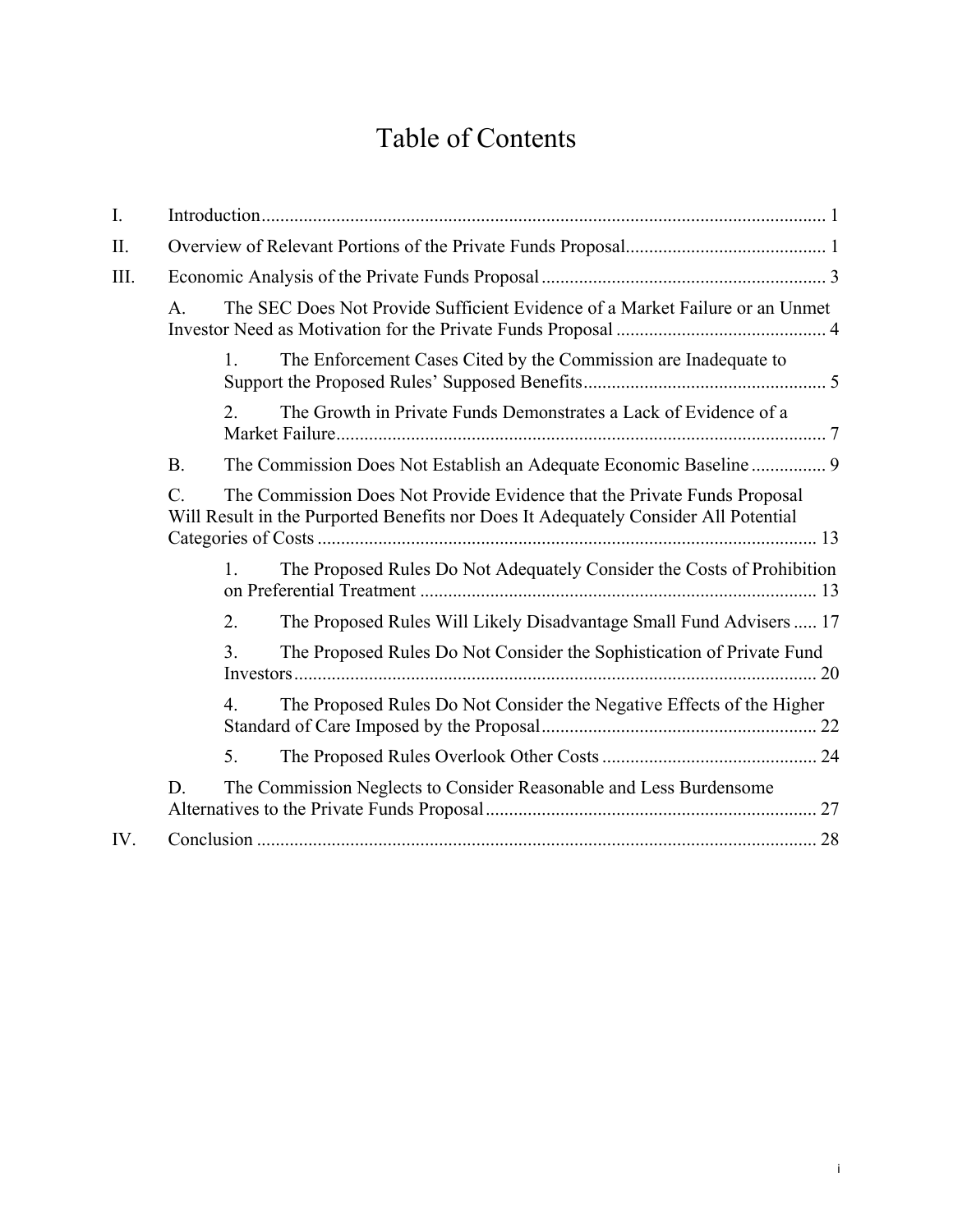#### **I. Introduction**

 $\overline{a}$ 

1. I was commissioned by Managed Funds Association ("MFA") to assess the soundness of the economic analysis included in the Commission's proposed Rules for Private Fund Advisers: Documentation of Registered Investment Adviser Compliance Reviews, which was published in the Federal Register as part of the Commission's Release No. IA-5955 on March 24, 2022 ("Proposal" or "Proposed Rules"). Specifically, I compare the Commission's analysis to what is required by statute or otherwise acknowledged by the Commission as a practice it follows to maintain consistency with executive orders on regulatory economic analysis.

2. I find that the Commission has not shown an unmet investor need as a motivation for the Proposal, nor has it adequately demonstrated that investors would benefit. I also find that the Commission has not fully considered the costs of the Proposal and has omitted discussion of entire categories of potential new costs. Rather than lowering fees, the Proposal is likely to disproportionately reduce the ability of smaller funds to compete and, in turn, harm investors. Lastly, I find that the SEC's Proposal neglects to consider reasonable alternatives that could address the SEC's purported concerns but would be less burdensome to implement.

#### **II. Overview of Relevant Portions of the Private Funds Proposal**

3. The Proposal targets new regulations for the activities of private fund advisers. Although the Commission has previously pursued enforcement action against certain individual private fund advisers for their lack of compliance with existing legal obligations and related matters, it maintains that "these activities [evidencing lack of compliance] persist."1 Accordingly, the Commission proposes a number of additional rules for all private funds. These proposals are outlined in detail below.

4. The Proposal would prohibit certain activities by the investment adviser, including "charging certain fees and expenses to a private fund or portfolio investment," reducing the amount of adviser clawback by the amount of certain taxes, seeking indemnification or other

<sup>&</sup>lt;sup>1</sup> "Private Fund Advisers; Documentation of Registered Adviser Compliance Reviews," Securities and Exchange Commission, 17 CFR Part 275, Release Nos. IA-5955; File No. S7-03-22, March 24, 2022, available at

https://www.sec.gov/rules/proposed/2022/ia-5955.pdf ("Proposal or Proposed Rules"), p. 9.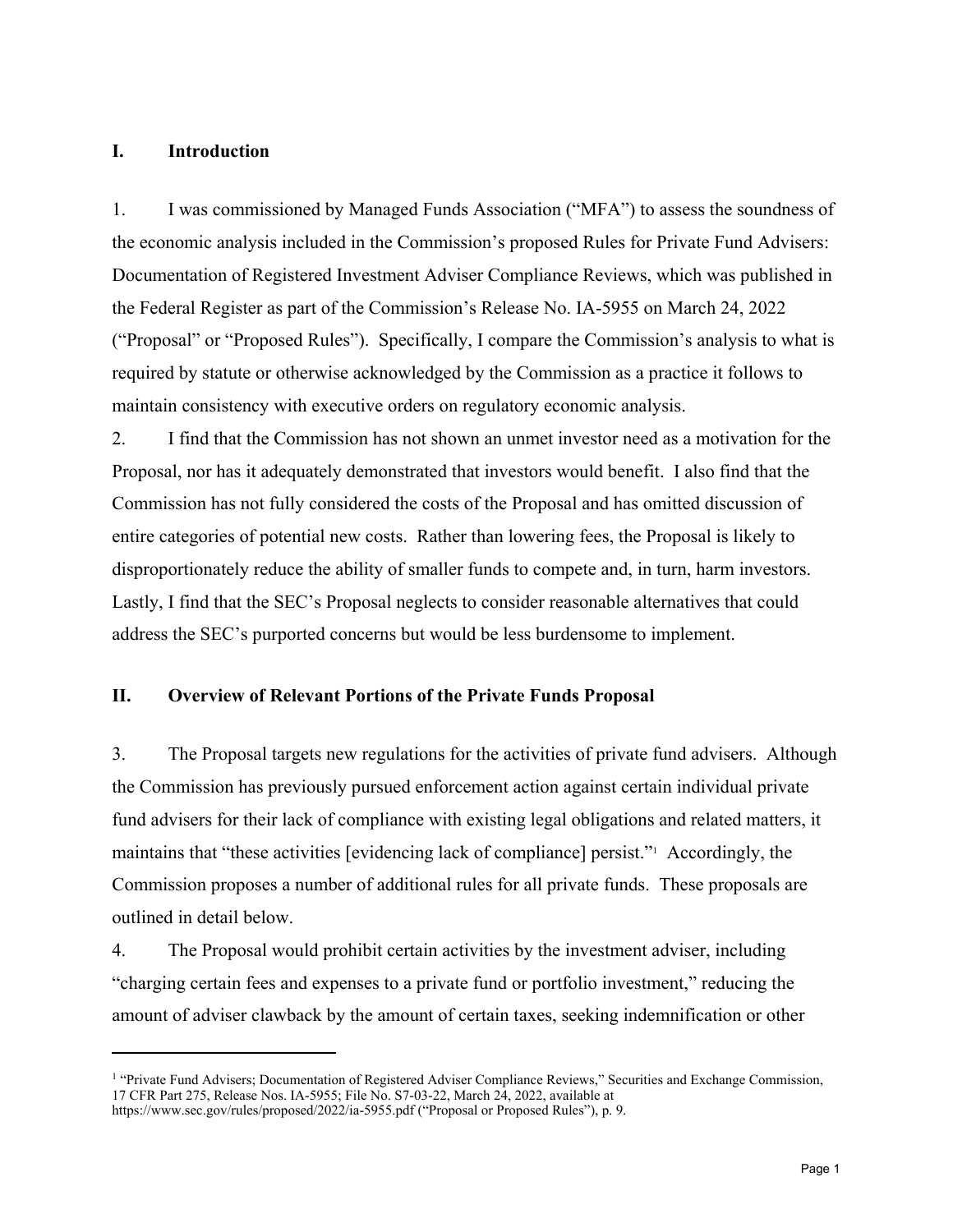limitation of liability by the private fund or its investors for a breach of fiduciary duty and related matters, and borrowing money, securities, or other assets from a client.<sup>2</sup>

5. The Proposal sets forth specific prohibitions on preferential treatment. The release states, "we also propose to prohibit all private fund advisers, regardless of whether they are registered with the Commission, from providing preferential terms to certain investors regarding redemption or information about portfolio holdings or exposures."3 Other types of preferential treatment would also be prohibited "unless the adviser provides written disclosures to prospective and current investors in a private fund regarding all preferential treatment the adviser or its related persons are providing to other investors in the same fund."4

6. The Proposal "would require an investment adviser that is registered or required to be registered with the Commission to prepare a quarterly statement that includes certain information regarding fees, expenses, and performance for any private fund that it advises and distribute the quarterly statement to the private fund's investors within 45 days after each calendar quarter end, unless a quarterly statement that complies with the Proposed Rules is prepared and distributed by another person."5

7. The quarterly statement disclosures would require advisers to include "certain information regarding fees and expenses, including fees and expenses paid by underlying portfolio investments to the adviser or its related persons."6 These disclosures would include information about adviser compensation, fund expenses (other than adviser compensation), and any amount of offsets or rebates carried forward during the reporting period.7 Adviser compensation would include "all compensation, fees, and other amounts allocated or paid to the investment adviser."8 Fund expenses would include "separate line items for each category of fee or expense reflecting the total dollar amount."9 The Proposal would also require portfolio investment-level disclosure covering all investments "in which the private fund has invested

1

<sup>2</sup> Proposed Rules, pp. 133–134.

<sup>&</sup>lt;sup>3</sup> Proposed Rules, p. 162.

<sup>4</sup> Proposed Rules, p. 162.

<sup>5</sup> Proposed Rules, pp. 17–18.

<sup>6</sup> Proposed Rules, p. 24.

<sup>7</sup> Proposed Rules, p. 27–28.

<sup>8</sup> Proposed Rules, p. 28.

<sup>9</sup> Proposed Rules, pp. 30–31.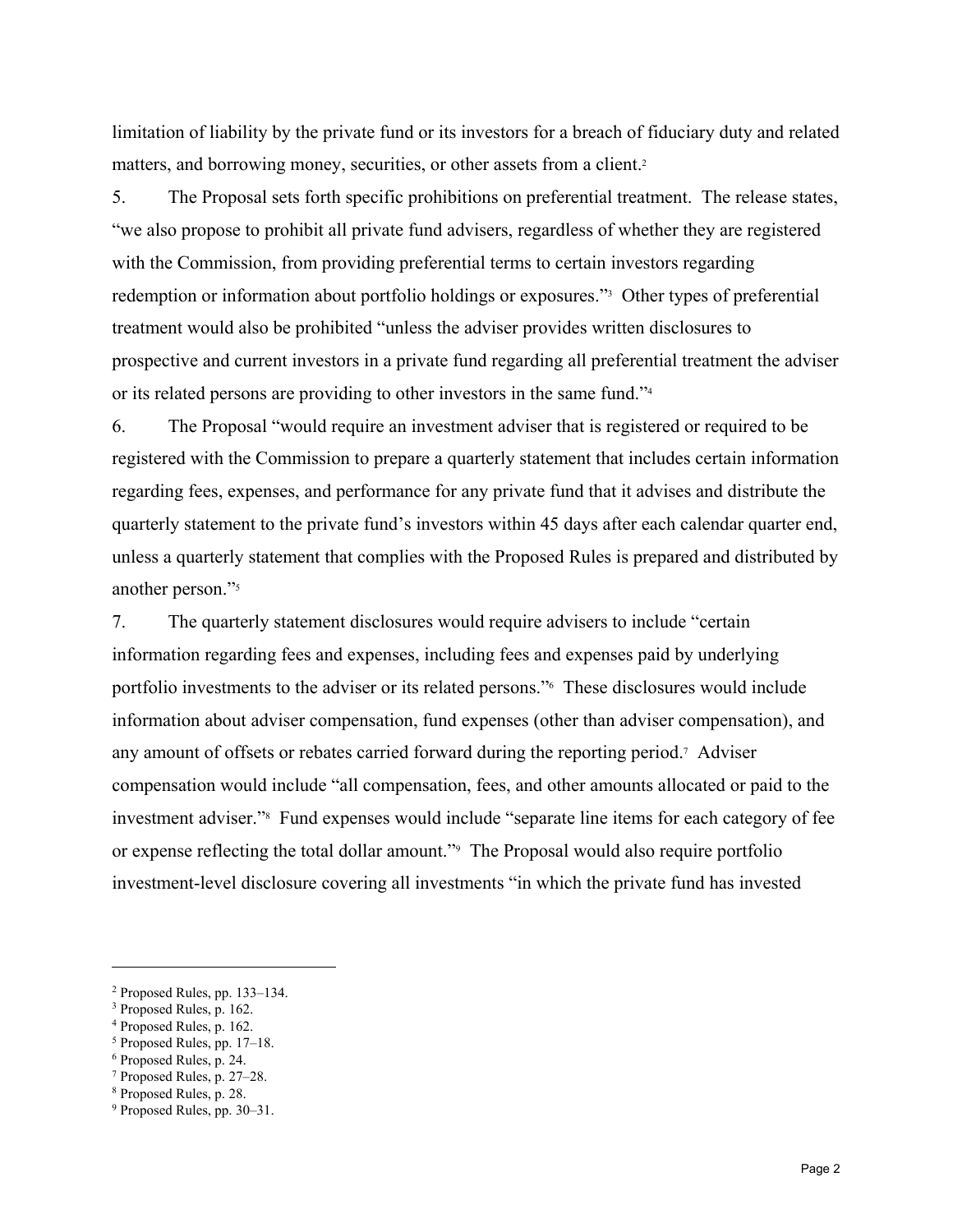directly or indirectly."10 For all amounts presented, the proposed quarterly statement rule "would require each statement to include prominent disclosure regarding the manner in which expenses, payments, allocations, rebates, waivers, and offsets are calculated."11

8. Advisers would also be required to "include standardized fund performance information" in each quarterly statement for investors.12 Advisers would need to include "prominent disclosure of the criteria used and assumptions made in calculating the performance."13 In the Proposed Rules, the SEC lists specific metrics that would need to be included for liquid and illiquid funds.<sup>14</sup>

9. The Proposal also would "require private fund advisers to obtain an annual audit of the financial statements of the private funds they manage."15 The audit would need to be prepared in compliance with U.S. GAAP.16

10. Finally, the Proposal would "require an adviser to obtain a fairness opinion in connection with certain adviser-led secondary transactions where an adviser offers fund investors the option to sell their interests in the private fund, or to exchange them for new interests in another vehicle advised by the adviser."<sup>17</sup>

11. The SEC proposes a one-year transition period following the rules' effective dates.18

#### **III. Economic Analysis of the Private Funds Proposal**

12. The "Current Guidance on Economic Analysis in SEC Rulemakings" ("Guidance") articulates the SEC's approach to conducting high-quality economic analysis in rulemakings.19 It contains four substantive components that must be addressed:

1

<sup>10</sup> Proposed Rules, pp. 40–41.

<sup>11</sup> Proposed Rules, p. 53.

<sup>12</sup> Proposed Rules, pp. 55.

<sup>13</sup> Proposed Rules, p. 83.

<sup>14</sup> Proposed Rules, p. 63–67.

<sup>15</sup> Proposed Rules, p. 99.

<sup>16</sup> Proposed Rules, p. 106.

<sup>17</sup> Proposed Rules, p. 121–122.

<sup>18</sup> Proposed Rules, p. 182.

<sup>&</sup>lt;sup>19</sup> Memorandum Re: "Current Guidance on Economic Analysis in SEC Rulemakings," Division of Risk, Strategy and Financial Innovation (RSFI) and the Office of the General Counsel (OGC), Securities and Exchange Commission, March 16, 2012, available at https://www.sec.gov/divisions/riskfin/rsfi\_guidance\_econ\_analy\_secrulemaking.pdf ("Guidance on Economic Analysis in Rulemakings"), p. 1.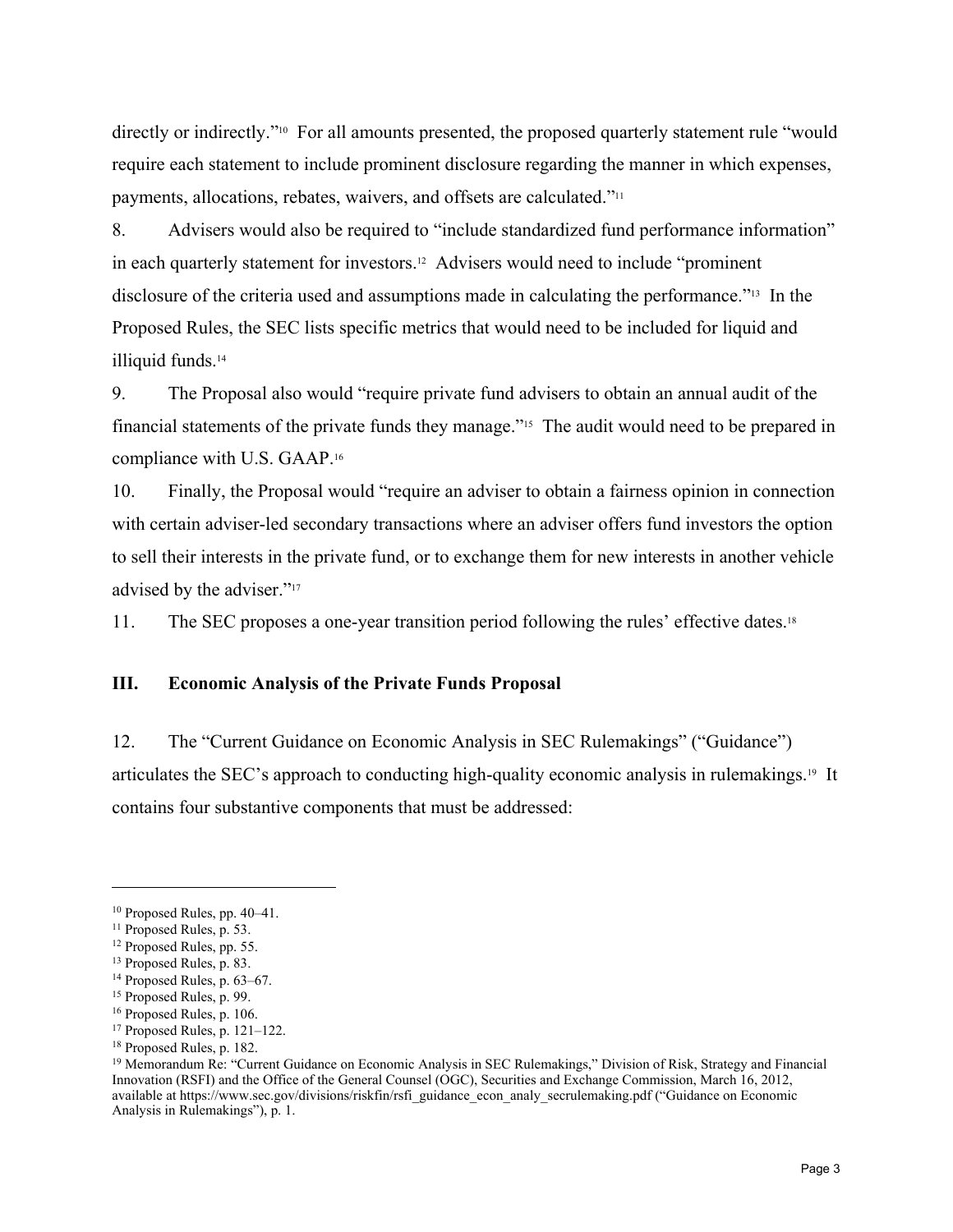- i. the clear identification of a need for the rulemaking—the so-called "market failure"— and an explanation of how the proposed rule will meet that need;<sup>20</sup>
- ii. the characterization of an appropriate economic baseline against which to measure the proposed rule's likely economic impact ("in terms of potential benefits and costs, including effects on efficiency, competition and capital formation in the market(s) the rule would affect"); $21$
- iii. the identification and evaluation of reasonable alternatives to the proposed regulatory approach;22 and
- iv. an assessment of the potential economic impact of the proposed rule and reasonable alternatives "by seeking and considering the best available evidence of the likely quantitative and qualitative cost and benefits of each."23

13. In addition, the SEC has a statutory obligation to evaluate the impacts of its rulemaking on several broad economic factors, including efficiency, competition and capital formation.24 These provisions impose on the SEC a "'statutory obligation to determine as best it can the economic implications of the rule,'" and caution that failure to do so may result in a finding that the rule is "arbitrary and capricious."25

14. In this section, I discuss the various provisions in the Proposal and evaluate whether the economic analysis conforms with the four substantive components of the Guidance.

# **A. The SEC Does Not Provide Sufficient Evidence of a Market Failure or an Unmet Investor Need as Motivation for the Private Funds Proposal**

15. The Guidance lists a number of potential justifications for rules the Commission chooses to propose. These include responding to market failures that market participants cannot solve, such as "market power, externalities, principal agent-problems… and asymmetric information."26 The Guidance lists other potential justifications which include "improving government processes, interpreting provisions in statutes the Commission administers, and providing exemptive relief from statutory prohibitions."27

<sup>&</sup>lt;sup>20</sup> Guidance on Economic Analysis in Rulemakings, p. 5.<br>
<sup>21</sup> Guidance on Economic Analysis in Rulemakings, p. 1.<br>
<sup>22</sup> Guidance on Economic Analysis in Rulemakings, p. 1.<br>
<sup>23</sup> Guidance on Economic Analysis in Rulemakin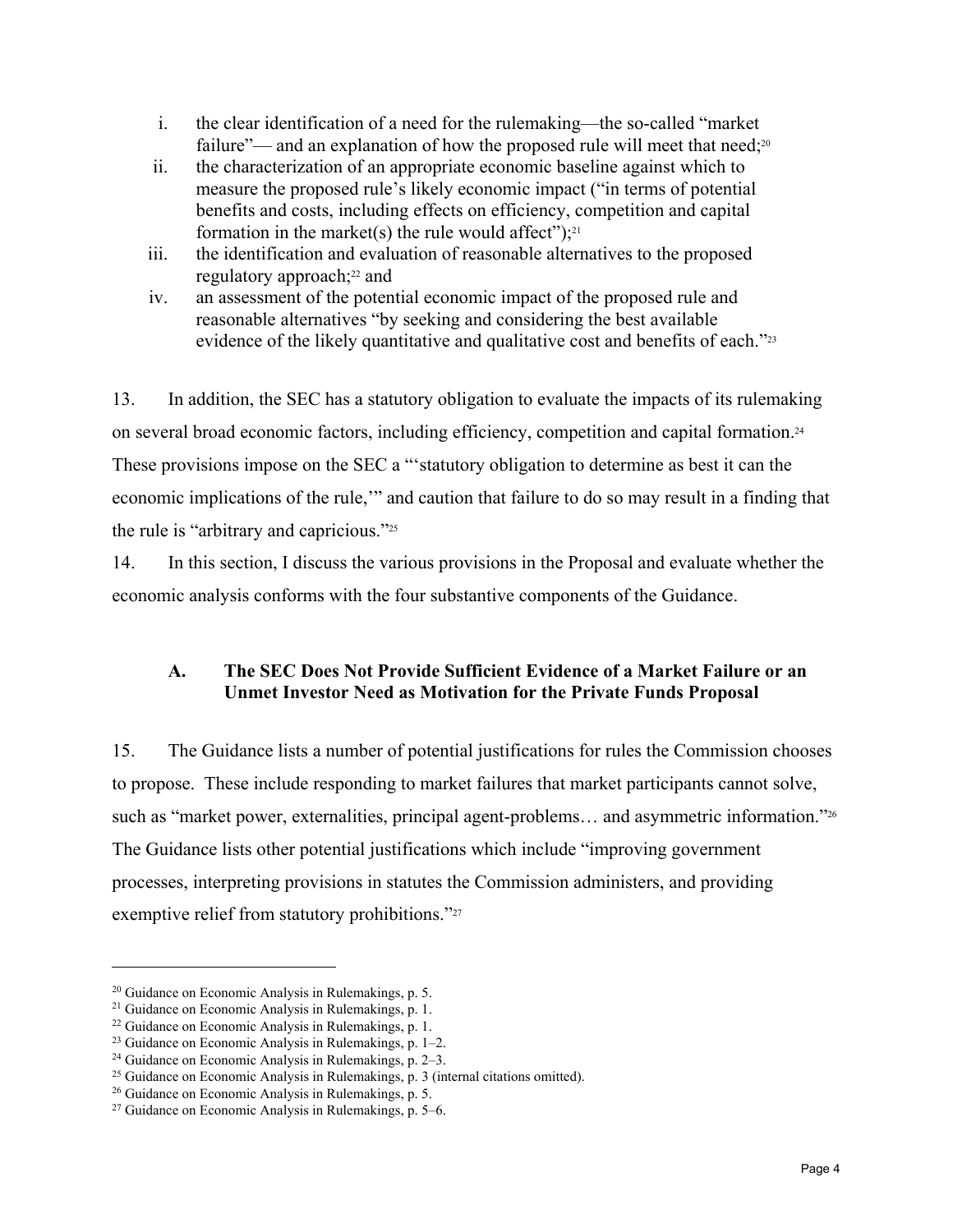The Commission asserts that the Proposal will result in a number of benefits:28

"*In analyzing the effects of the [P]roposed [R]ules, we recognize that investors may benefit from access to more useful information about the fees, expenses, and performance of private funds. They also may benefit from more intensive monitoring of funds and fund advisers by third parties, including auditors and persons who prepare assessments of secondary transactions. Finally, investors may benefit from the prohibition of certain sales practices, conflicts of interest, and compensation schemes that result in investor harm. We recognize that the specific provisions of the [P]roposed [R]ules would benefit investors through each of these basic effects*."

#### **1. The Enforcement Cases Cited by the Commission are Inadequate to Support the Proposed Rules' Supposed Benefits**

16. To support these claims, the Proposal cites to a number of enforcement cases dating back over a decade that demonstrate situations where the Commission pursued wrongdoing against private funds. By definition, enforcement actions involve conduct that the SEC already has the authority to regulate. These cases provide weak justification for the Proposal because they either predate the significant regulations recently required by the Dodd-Frank Act and amendments to Form PF, or the Commission failed to obtain an admission of wrongdoing.

17. The Commission cites to instances of alleged inappropriate conduct that occurred prior to the enactment of the Dodd-Frank Act and amendments to Form PF in 2011.29 Of the thirteen unique cases cited in the "Background and Need for Reform" section of the Proposal, eight concern conduct that either partially or wholly predates the enactment of these regulations.30 Further, it is not unusual for the SEC to bring hundreds of enforcement action in a given year from 2011–2021, the SEC filed 8,424 total enforcement actions.<sup>31</sup> Against this backdrop,

 $\overline{a}$ 

https://online.wsj.com/public/resources/documents/2016\_0109\_sec\_companies.pdf.

<sup>28</sup> Proposed Rules, p. 216.

<sup>&</sup>lt;sup>29</sup> Proposed Rules, p. 7, citing to "Reporting by Investment Advisers to Private Funds and Certain Commodity Pool Operators and Commodity Trading Advisers on Form PF," Securities and Exchange Commission, 17 CFR Part 4, Release No. IA-3308; File No. S7-05-11, October 31, 2011, available at https://www.sec.gov/rules/final/2011/ia-3308.pdf ("2011 Form PF Adopting Release").

<sup>30</sup> These cases include the following matters: *In the Matter of Kohlberg Kravis Roberts & Co. L.P.*; *In the Matter of Blackstone Management Partners L.L.C.*; *In the Matter of NB Alternatives Advisers, LLC*; *In the Matter of Global Infrastructure* 

*Management LLC*; *SEC v. Phillip A. Falcone, et al.*; *In the Matter of Bluecrest Capital Management Limited*; *SEC v. Joseph W. Daniel*; *In the Matter of Joseph W. Daniel*; *In the Matter of Lincolnshire Management, Inc.* 

<sup>31 &</sup>quot;SEC Announces Enforcement Results for FY 2021," Securities and Exchange Commission, November 18, 2021, available at https://www.sec.gov/news/press-release/2021-238; "2020 Annual Report," Securities and Exchange Commission, November 2, 2020, p. 14, available at https://www.sec.gov/files/enforcement-annual-report-2020.pdf; "SEC Enforcement Activity Against Public Company Defendants," Fiscal Years 2010–2015, Cornerstone Research, p. 3, available at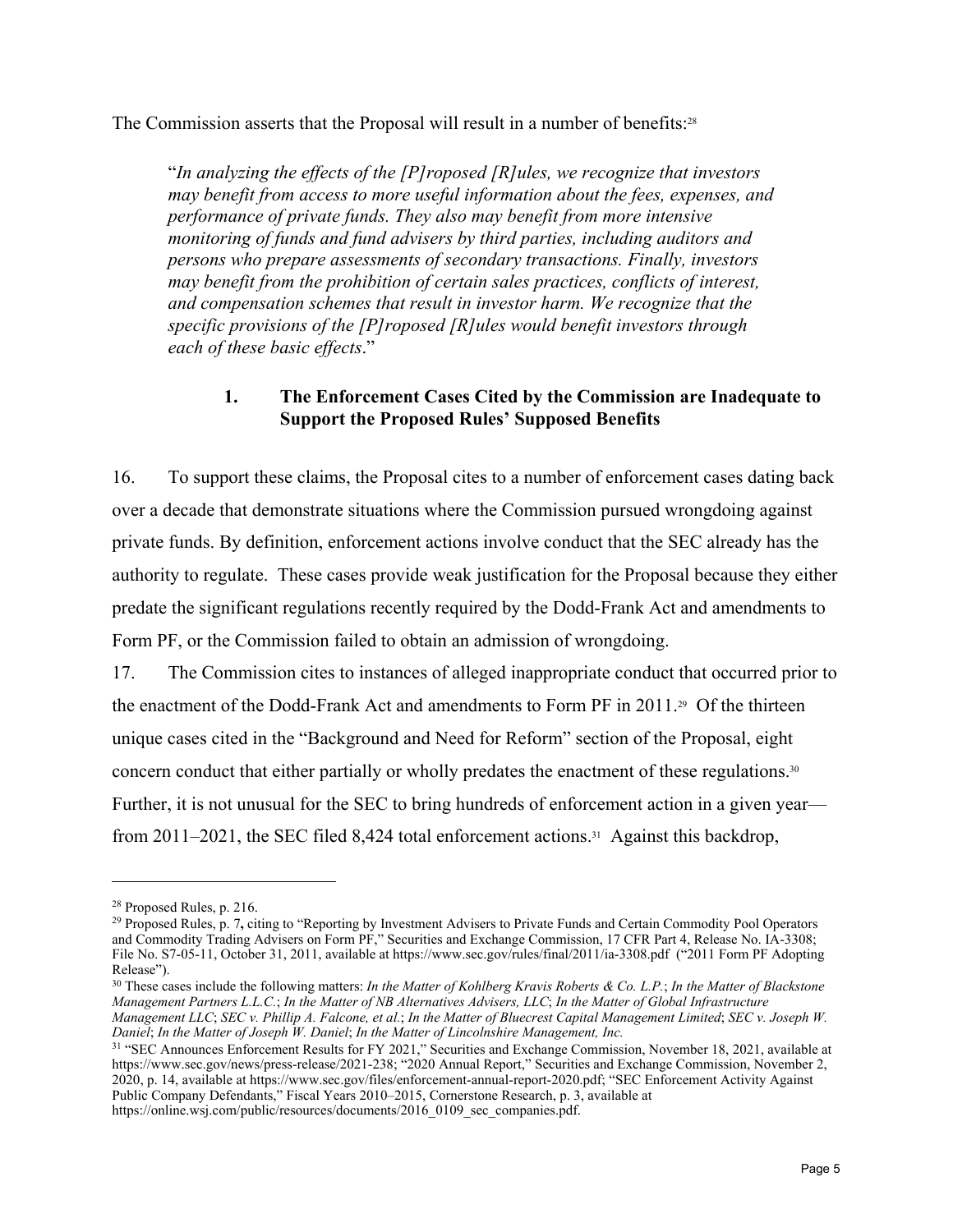thirteen enforcement actions represent less than 0.2% of the total enforcement actions filed over the last decade. This percentage would be even smaller if measured from the start of the earliest action.

18. If prior enforcement actions were to provide sufficient support to establish a market failure, one would expect to observe admissions of wrongdoing, particularly given the SEC's criteria for obtaining such admissions. In September 2013, then-SEC Chair Mary Jo White announced that the SEC would require admissions of wrongdoing in cases where there was "a special need for public accountability and acceptance of responsibility."32 In particular, Chair White identified four categories of enforcement circumstances in which admissions might be appropriate:

- a. Cases where a large number of investors have been harmed or the conduct was otherwise egregious.
- b. Cases where the conduct posed a significant risk to the market or investors.
- c. Cases where admissions would aid investors in deciding whether to deal with a particular party in the future; and
- d. Cases where reciting unambiguous facts would send an important message to the market about a particular case.33

19. A review of the cases cited in the Proposal indicates that of 13 cases cited in the "Background and Need for Reform" section, only one settlement included an admission of wrongdoing.34 Since the Commission apparently did not believe that the conduct posed a significant risk to the market or investors, or harmed a large number of investors, it is disingenuous to use these cases as justification for additional rulemaking. These enforcement actions also illustrate that the Commission already has the authority to challenge the types of behavior identified in these cases. Notwithstanding that the Commission has coupled this

<sup>&</sup>lt;sup>32</sup> Mary Jo White, Chair, "Deploying the Full Enforcement Arsenal," Securities and Exchange Commission, September 26, 2013,

available at https://www.sec.gov/news/speech/spch092613mjw.<br><sup>33</sup> Mary Jo White, Chair, "Deploying the Full Enforcement Arsenal," Securities and Exchange Commission, September 26, 2013, available at https://www.sec.gov/news

<sup>&</sup>lt;sup>34</sup> Proposed Rules, fn. 12, citing to the matter *Securities and Exchange Commission v. Philip A. Falcone, Harbinger Capital Partners Offshore Manager, L.L.C. and Harbinger Capital Partners Special Situations GP, L.L.C., Civil Action No. 12 Civ. 5027 (PAC) (S.D.N.Y.) and Securities and Exchange Commission v. and (sic) Harbinger Capital Partners LLC, Philip A. Falcone and Peter A. Jenson, Civil Action No. 12 Civ. 5028 (PAC) (S.D.N.Y.), Civil Action No. 12 Civ. 5027 (PAC) (S.D.N.Y.)*.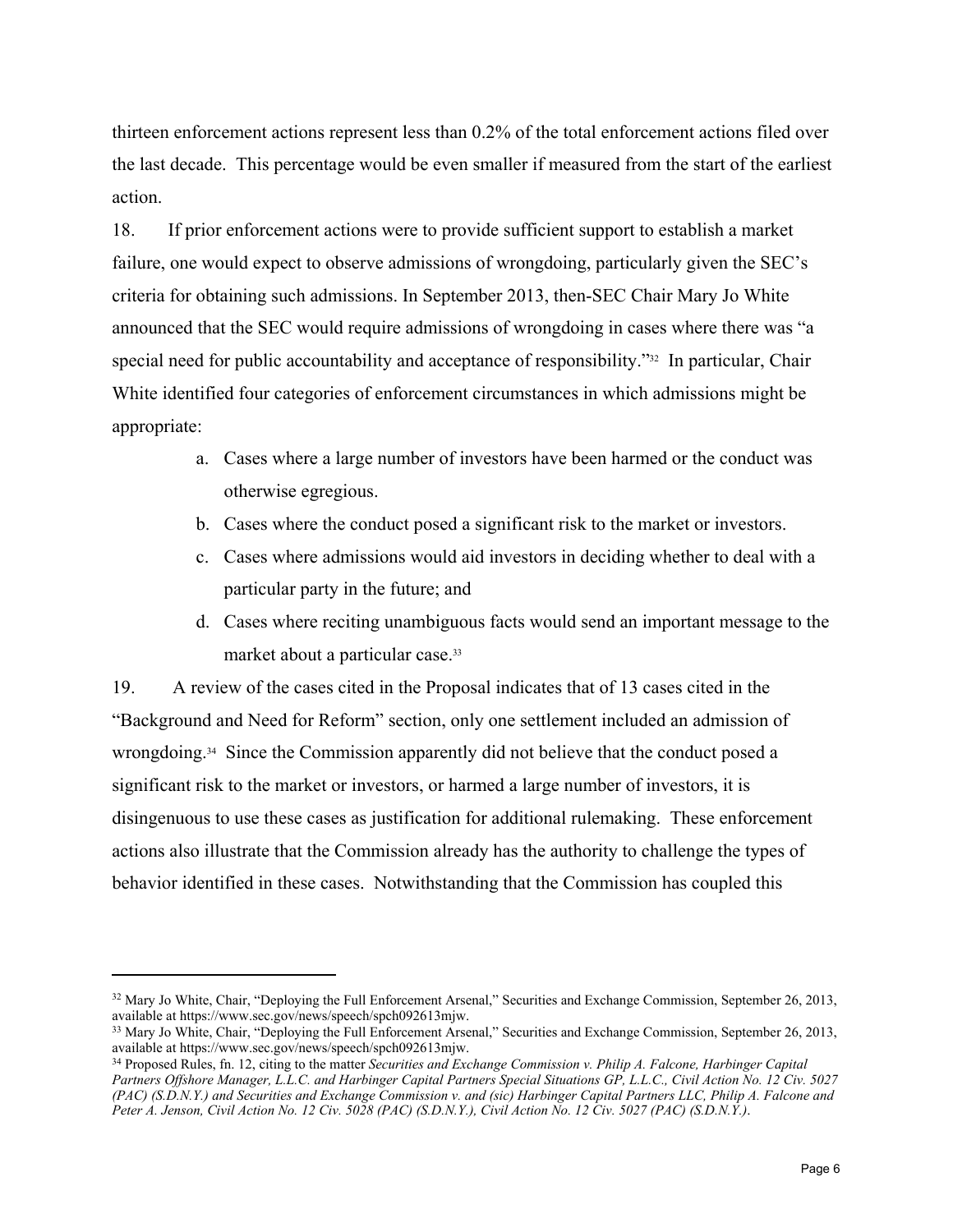authority with a small number of anecdotal examples, it has failed to establish a reasonable basis for the numerous new proposed regulations.

#### **2. The Growth in Private Funds Demonstrates a Lack of Evidence of a Market Failure**

20. The growth in private funds over the years is direct evidence that the existing regime has provided an effective mechanism for channeling investor capital to companies and improving stock market efficiency. Academic literature has found that hedge funds contribute to efficiency of equity prices more than other types of institutional investors such as mutual funds or banks.35 Given the role of private equity funds and venture capital funds in providing financing for nonpublic companies, including smaller and start-up companies, the efficiency of the regulatory regime for these funds can have a direct effect on the capital formation process. Rather than producing benefits as the Commissions asserts in the Proposal, the regulations are more likely to impose unnecessary costs. Unnecessary restrictions on private funds will make these channels less efficient and on the margin will likely have a deleterious impact on capital formation. This is why if the Commission is considering rulemaking in this area, it must carefully consider whether there is any evidence of a market failure that is preventing efficient capital formation through the private fund channel and, if so, whether the Proposed Rules would help ameliorate the market failure.

21. In fact, evidence suggests that the private funds market has evolved over time, in part due to the demands of investors. Private equity funds have diversified their investments and hedge funds have shifted their asset allocations. For example, CalPERS stated in 2009 that "it would no longer invest in hedge funds in which manager compensation was perceived as a misaligning incentive."36 The evolution in the strategies of private investment funds reflects a market in which participants are sensitive to investors' preferences and demands.

22. Data also suggest that the private funds industry has grown in size while delivering quality services to investors, and as discussed below, coinciding with a reduction in fees. As

<sup>35</sup> The authors note that the hedge fund ownership effect can be negative during liquidity crises. *See* Charles Cao et al., "Hedge Fund Holdings and Stock Market Efficiency," *Review of Asset Pricing Studies, Forthcoming*, June 14, 2016 (Revised April 20, 2017), pp. 1–63 at 39–40, available at https://papers.ssrn.com/sol3/papers.cfm?abstract\_id=279351

<sup>&</sup>lt;sup>36</sup> Houman B. Shadab, "Hedge Fund Governance," Stanford Journal of Law, Business, and Finance 19 (1), 2013, pp. 143–204 at 175.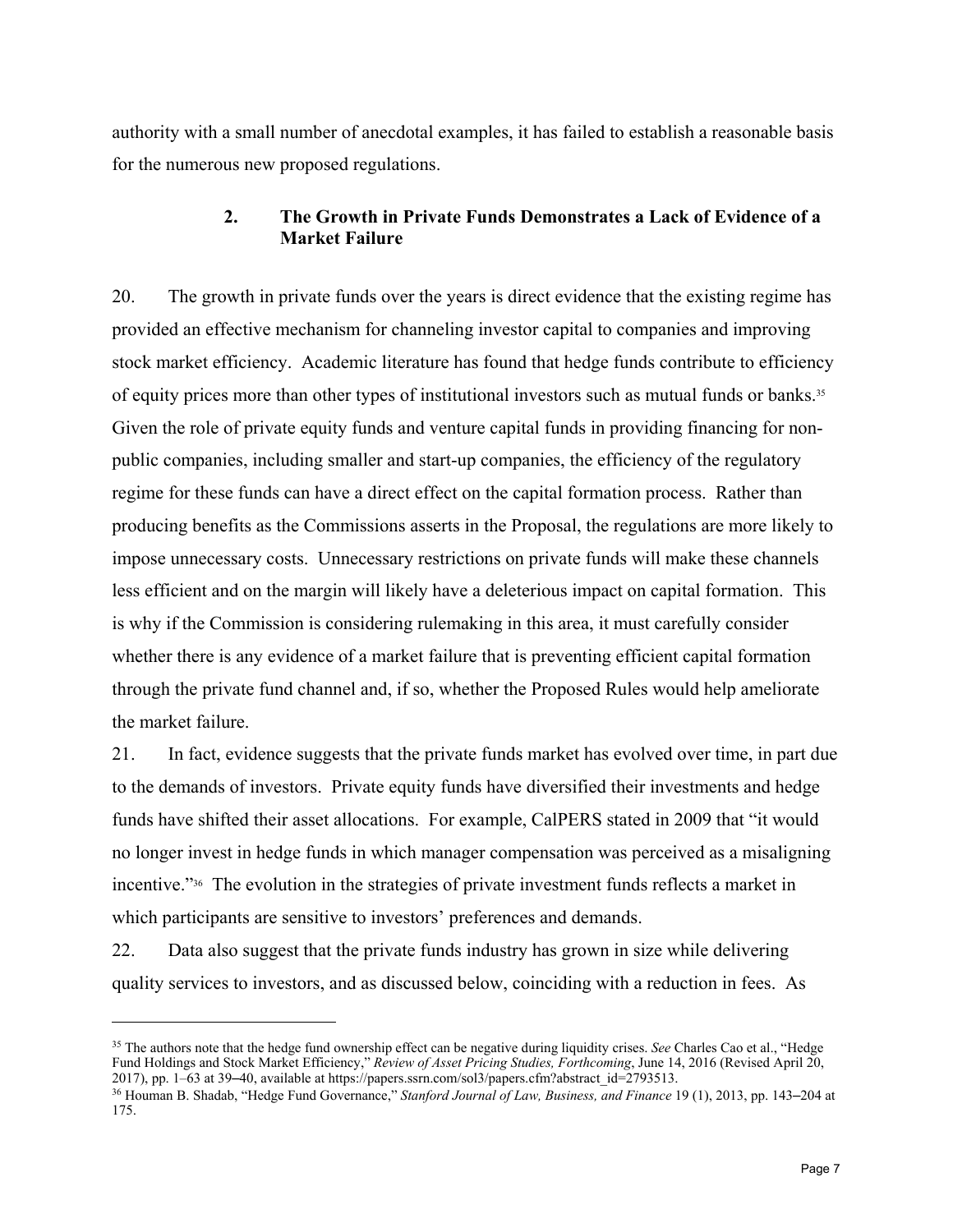shown in Figure 1, from 2013 to 2021, the private funds industry in aggregate saw an increase in net asset value (NAV) of over \$6.5 trillion.37

**Figure 1** 



#### **Aggregate Private Fund Net Asset Value (NAV) by Fund Type[1]**  $Q4$  2013 –  $Q4$  2020<sup>[2]</sup>

 $\overline{a}$ 

[1] The fund categories in this analysis are a subset of those included in the SEC's *Private Fund Statistics* report, and represent the largest three categories by net asset value excluding subcategories of hedge funds and private equity funds.

[2] The SEC defines the fourth quarter to include reports filed from November 15<sup>th</sup> of a given year to February 15<sup>th</sup> of the following year.

https://www sec.gov/divisions/investment/private-funds-statistics.shtml.

23. With this growth has also come impressive returns to private fund investors.The HFRI 500 Index "consist[s] of the largest 500 funds that report to the [Hedge Fund Research] Database, are open to new investments and offer quarterly liquidity or better. The indices are equal weighted and rebalanced on a quarterly basis." The top decile of HFRI 500 index constituents returned an annual average of 45.1 percent in returns to investors.<sup>38</sup> Investors also reported high levels of satisfaction with their hedge fund allocations – 80% said they believe

<sup>37</sup> Private Funds Statistics: Fourth Calendar Quarter 2014, Division of Investment Management, Risk and Examinations Office, Securities and Exchange Commission, December 30, 2015, p. 5; *Private Funds Statistics: Second Calendar Quarter 2021*, *Division of Investment Management, Analytics Office, Securities and Exchange Commission, January 14, 2* 

<sup>38</sup> See "HFRI 500 Hedge Fund Index Methodology," available at https://www.hfr.com/hfri-500-index-methodology; Hedge Fund Research*,* "New hedge fund launches rise as industry capital surpasses historic milestone," March 25, 2022, available at https://www hfr.com/news/new-hedge-fund-launches-rise-as-industry-capital-surpasses-historic-

Note: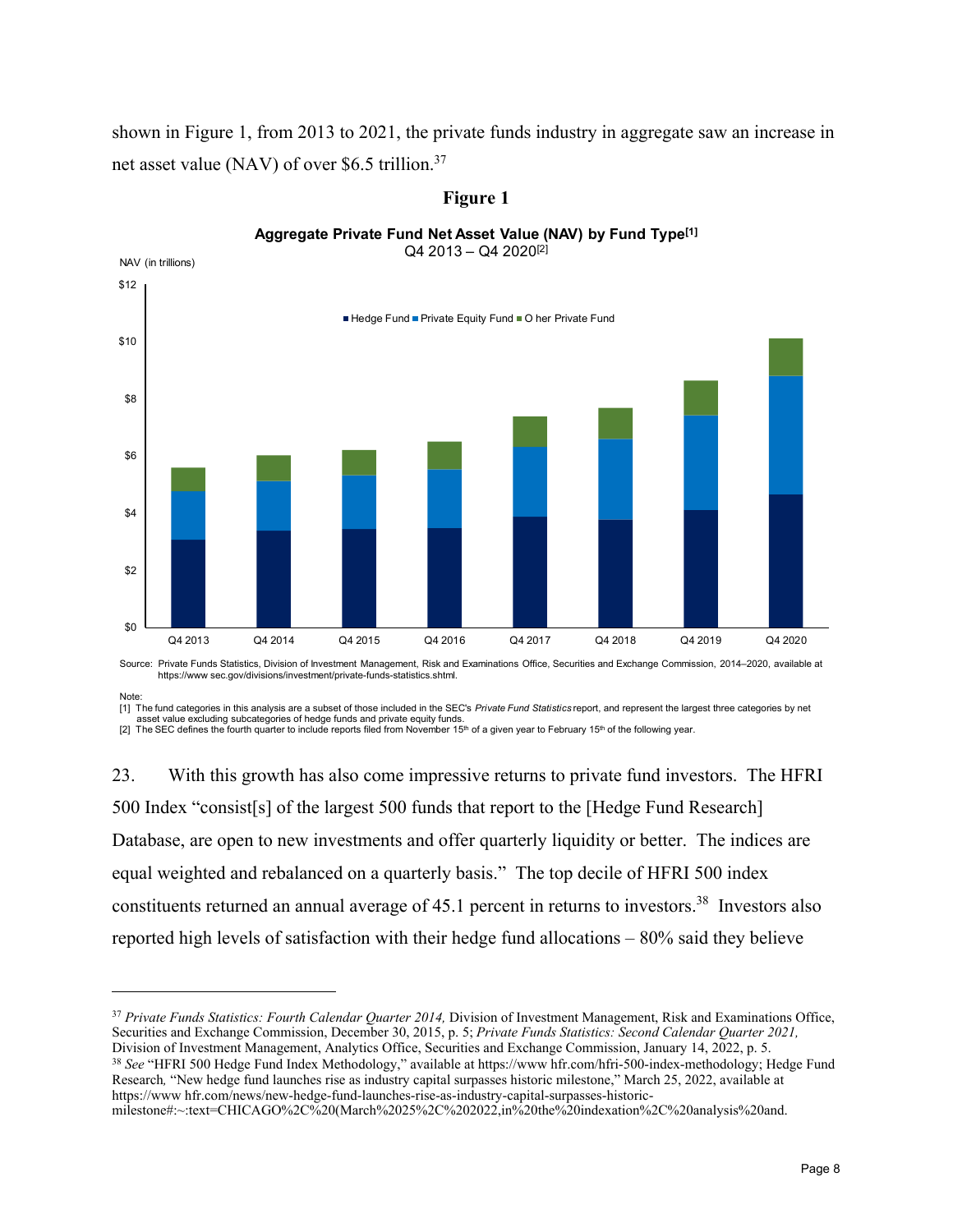their portfolio risk would increase without hedge funds.<sup>39</sup> Similarly, Bain reports that "[b]uyout funds on average have generated stronger pooled net IRR than public markets across multiple time periods," and the gap has widened over time. $40$  A survey conducted by Preqin in 2021 revealed investors' apparent satisfaction with their private equity allocations: 95% of respondents reported that the performance of their private equity portfolio met or exceeded their expectations in the past year.<sup>41</sup>

24. Despite the industry's growth and high performance, fee percentages paid by investors in hedge funds have actually declined over time. Hedge Fund Research ("HFR") reports that the "average industry-wide management fee [for a hedge fund] decreased by one basis point from 1.37 percent to 1.36 percent over the year, while the average incentive fee declined from 16.35 percent to 16.1 percent in 2021. Both estimated fees represent the lowest level since HFR began publishing these estimates in 2008."42 In that timeframe, average management fees have fallen from 1.55 percent to 1.36 percent, while incentive fees have fallen from 19.25 percent to 16.07 percent, demonstrating the dynamics in a highly competitive marketplace.43 In fact, academic literature cited by the SEC in the Proposed Rules also concludes "investors consistently select or are offered the best fee structure in their respective funds, at least in terms of ex-post performance."44 These data suggest that investors are able to extract value from their investments, and that competitive market forces already allow for reduced fees without the need for additional regulation.

#### **B. The Commission Does Not Establish an Adequate Economic Baseline**

25. Closely related with the need to identify and fully characterize the justification for rulemaking, the Commission is required to characterize the economic baseline against which to

<sup>40</sup> Bain & Company, "The Private Equity Market in 2021: The Allure of Growth," March 7, 2022, p. 24, available at https://www.bain.com/insights/private-equity-market-in-2021-global-private-equity-report-2022/.

<sup>41</sup> Bain & Company, "The Private Equity Market in 2021: The Allure of Growth," March 2022, p. 25, available at https://www.bain.com/insights/private-equity-market-in-2021-global-private-equity-report-2022/.

1

<sup>42</sup> Hedge Fund Research, "New hedge fund launches rise as industry capital surpasses historic milestone," March 25, 2022, available at https://www hfr.com/news/new-hedge-fund-launches-rise-as-industry-capital-surpasses-historic-<br>milestone#:~:text=CHICAGO%2C%20(March%2025%2C%202022,in%20the%20indexation%2C%20analysis%20and.

<sup>43</sup> Hedge Fund Research, "HFR Microstructure Hedge Fund Industry Report – Year End 2021," March 25, 2022, p. 65.<br><sup>44</sup> Proposed Rules, fn. 196, citing to Juliane Begenau and Emil Siriwardane, "How Do Private Equity Fees Va Pensions?", Harvard Business School Working Paper, No. 20-073, January 2020 (Revised March 2022), p. 4.

<sup>&</sup>lt;sup>39</sup> Managed Funds Association, "The Role of Alternative Investments in Today's Capital Markets," April 8, 2018, p. 5, available at https://www.managedfunds.org/research/the-role-of-alternative-investments-in-todays-capita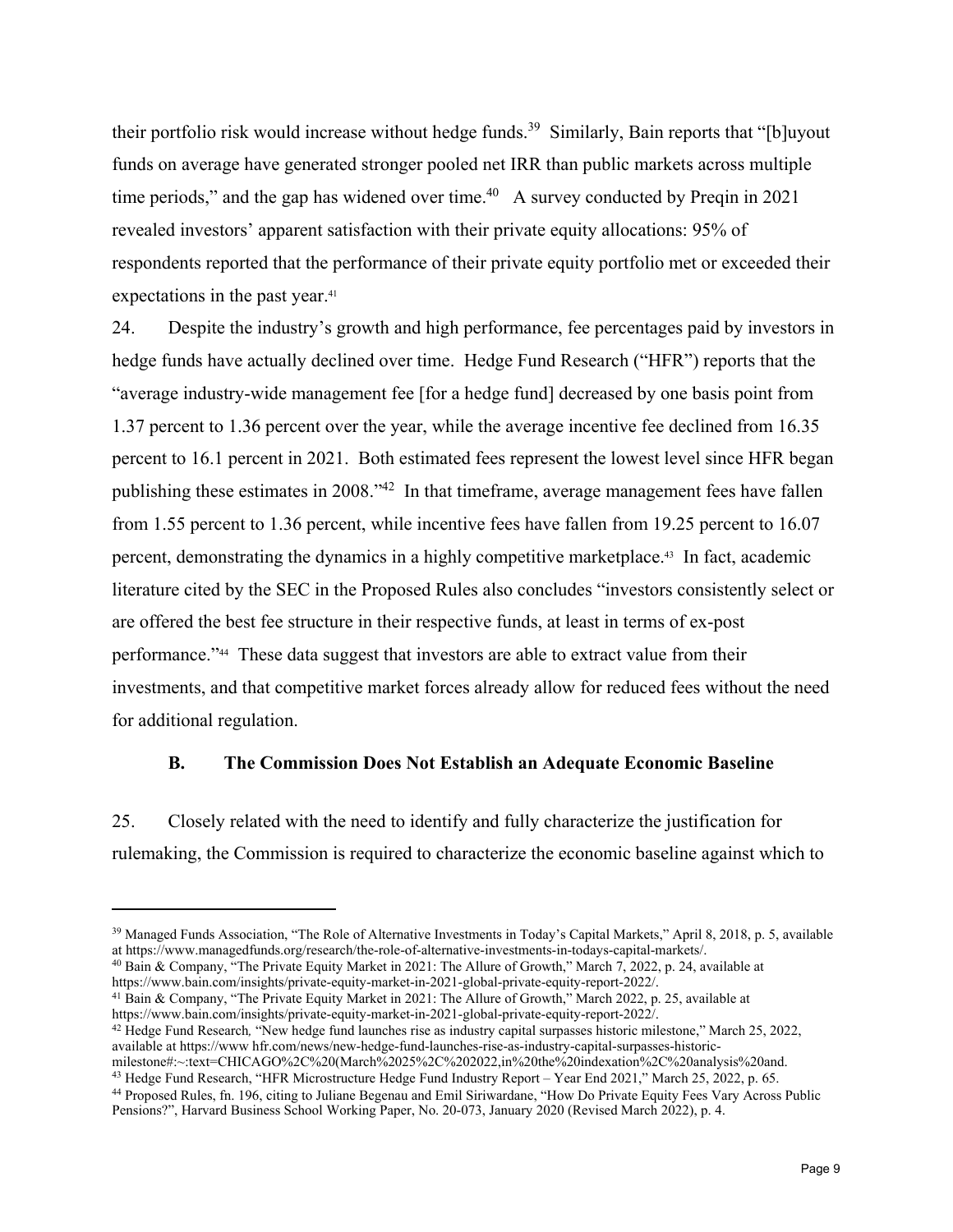measure the impact of their Proposed Rules. The Guidance establishes that the economic baseline should characterize a baseline for all market participants:45

> "*In articulating the appropriate economic baseline for a rulemaking, rulewriting staff should work with the [DERA] economists to describe the state of the world in the absence of the proposed rule, including the existing state of efficiency, competition, and capital formation, against which to measure the likely impact of the proposed rule and the principal alternative regulatory approaches. It is important to clearly describe the assumptions that underlie the description of the relevant baseline and to detail those aspects of the baseline specification that are uncertain. Defining the baseline typically involves identifying and describing the market(s) and participants affected by the proposed rule. Most SEC rules affect one or more markets directly but it may also be appropriate to consider additional markets or participants that may be indirectly affected by the proposed rule*."

26. The Proposal provides very little discussion of the baseline. It briefly summarizes the size of the industry and the trends in private fund growth over the past five years, and references abstract examples of arrangements in which private fund advisers engaged in behaviors that conflict with the Proposed Rules, such as charging fees for services that are not performed. While this type of broad summary information should be included in the baseline discussion, it does little to advance the public's understanding of how the market functions and the types and frequency of arrangements that exist between private funds and their investors.46

27. In addition, the baseline discussion does not adequately detail relevant regulatory gaps arising from the existing regime, and, more importantly, why the current regulations are inadequate to protect sophisticated investors. In certain sections of the Proposal, the Commission even acknowledges that advisers generally follow elements of the Proposed Rules, such as providing investors with quarterly reporting, obtaining annual audits, and certain recordkeeping practices.47 However, the Proposal would also impose substantial new

<sup>&</sup>lt;sup>45</sup> Guidance on Economic Analysis in Rulemakings, p. 7.<br><sup>46</sup> Proposed Rules, p. 185. In fact, as noted below, the SEC admits that it "is unable to quantify certain economic effects because it lacks the information necessary to provide estimates or ranges of costs."

 $47$  For example, the Commission concedes that "[w]e recognize that many advisers already provide audited financial statements to fund investors in connection with the adviser's alternative compliance with the custody rule." Proposed Rules, p. 254. *See also* Proposed Rules, p. 154 ("We recognize that many advisers do not charge all their clients or potential co-investors for fees and expenses relating to unconsummated investments."); Proposed Rules, p. 250 ("We recognize that many advisers already provide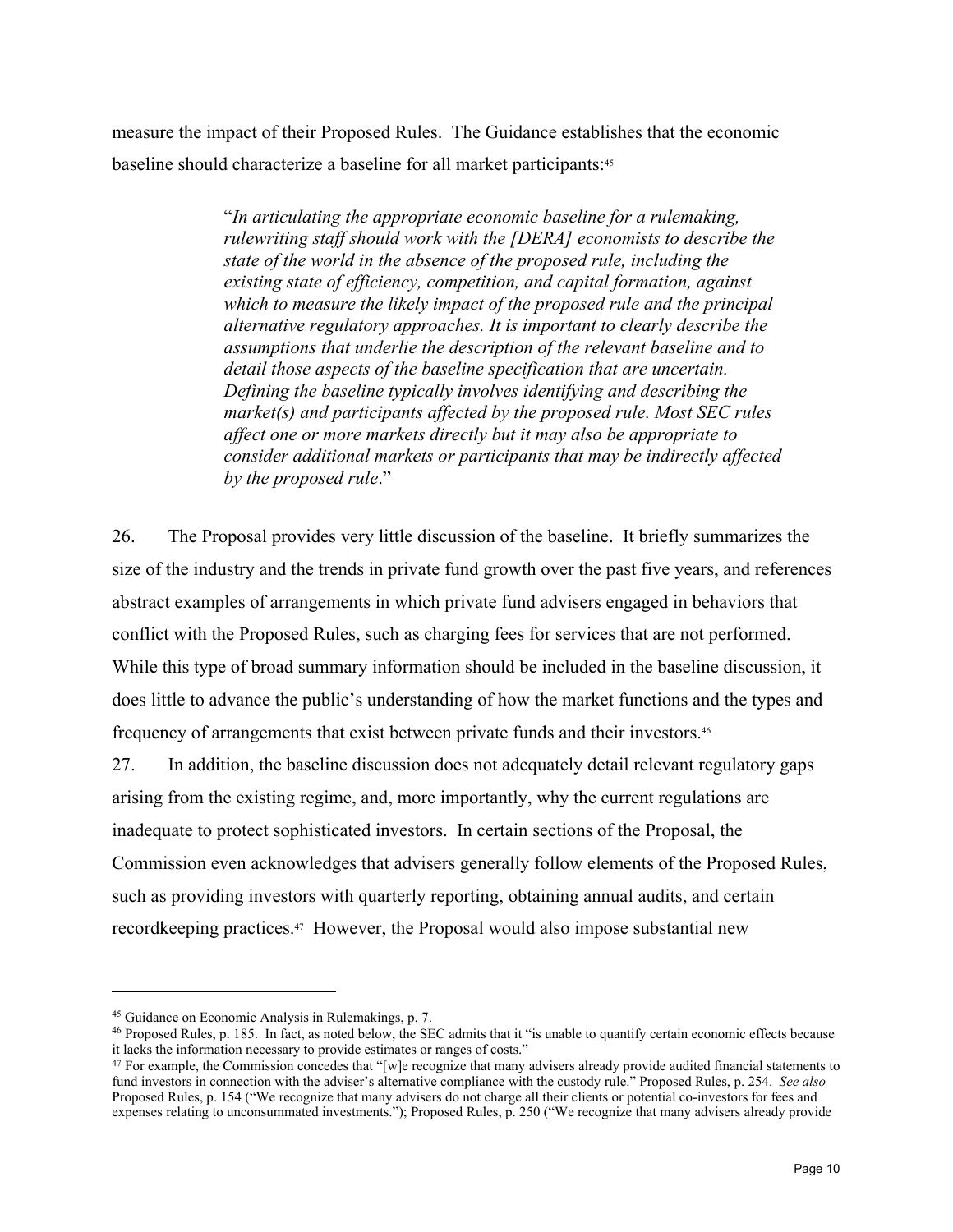requirements on private fund managers—requirements that reflect a fundamental change in the regulatory framework.

28. In recent years, the SEC has adopted several regulations that have impacted investment advisers. For example, in 2011 the SEC adopted amendments to the Investment Adviser Act pursuant to the Dodd-Frank Act.48 Previously, advisers to private funds were exempt from registration requirements if they had fewer than 15 clients, where a fund was counted as one client. Among other things, the Dodd-Frank Act Amendments eliminated this private adviser exemption, thereby requiring that these investors be subject to the same registration requirements and oversight as other SEC-registered investment advisers.<sup>49</sup> The SEC also amended Form ADV in 2010 to adopt new disclosure requirements for investment advisers, and adopted new reporting requirements on Form PF in 2011 for certain advisers to hedge funds and other funds.<sup>50</sup> In 2019, the SEC released the "Commission Interpretation Regarding Standard of Conduct for Investment Advisers" to "reaffirm—and in some instances clarify—certain aspects of the fiduciary duty that an investment adviser owes to its clients under section 206 of the Advisers Act."51 Further, throughout this period the SEC's Division of Examinations issued risk alerts highlighting issues concerning investment advisers identified by the Office of Compliance Inspections and Examinations.<sup>52</sup> However, the Commission has not fully evaluated the impact of these recent rules and whether they are sufficient to bring enforcement actions in the areas the SEC is trying to address with the Proposal.

29. In contrast to their cited justifications in the Proposal, prior SEC rulemaking acknowledges that the benefits of additional disclosure do not always outweigh the costs. For example, in Release No. IA-3308 entitled "Reporting by Investment Advisers to Private Funds

<sup>48</sup> *See* "Rules Implementing Amendments to the Investment Advisers Act of 1940," Securities and Exchange Commission, 17 CFR Parts 275 and 279, Release No. IA-3221; File No. S7-36-10, September 19, 2011, available at https://www.sec.gov/rules/final/2011/ia-3221.pdf ("Investment Advisers Act Amendments").

<sup>49</sup> See "SEC Adopts Dodd-Frank Act Amendments to Investment Advisers Act," Securities and Exchange Commission, June 22,

https://www federalregister.gov/documents/2010/08/12/2010-19617/amendments-to-form-adv; 2011 Form PF Adopting Release. <sup>51</sup> *See* "Commission Interpretation Regarding Standard of Conduct for Investment Advisers," Securities and Exchange

audited fund financial statements to fund investors in connection with the adviser's alternative compliance with the custody rule.").

<sup>2011,</sup> available at https://www.sec.gov/news/press/2011/2011-<br>133 htm#:~:text=Washington%2C%20D.C.%2C%20June%2022%2C,and%20reallocate%20regulatory%20responsibility%20for. <sup>50</sup> See Investment Advisers Act Amendments; "Amendments to Form ADV," Securities and Exchange Commission, 17 CFR Parts 275 and 279, Release No. IA-3060; File No. S7-10-00, 75 FR 49233, August 12, 2010, available at

Commission, 17 CFR Part 276, Release No. IA-5248; File No. S7-07-18, effective July 12, 2019, pp. 3–4. 52 *See e.g.,* risk alerts enumerated at https://www.sec.gov/exams.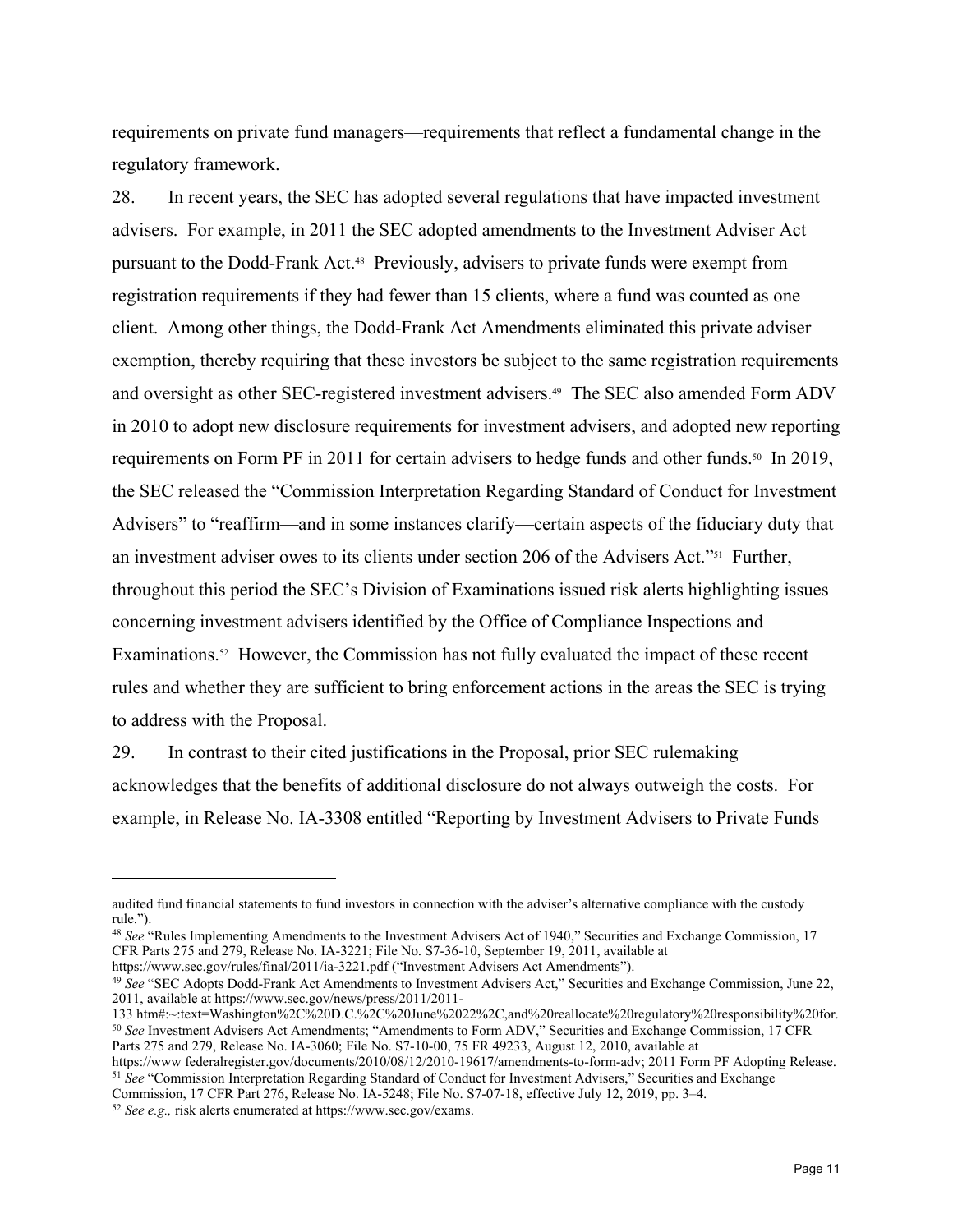and Certain Commodity Pool Operators and Commodity Trading Advisers on Form PF," the Commission specifically noted the costs and alternatives of requiring advisers to disclose more standardized information to help regulators.<sup>53</sup> Ultimately, the Commission concluded: "Obtaining more standardized information from more advisers more often and more quickly would likely improve the value of the Form PF data to FSOC and other regulators, and several commenters supported alternatives along one or more of these dimensions. The Commissions are concerned, however, that the costs of such changes may, in general, increase more quickly than the benefits."54 The same logic applies to these Proposed Rules. Although disclosure of more standardized information would likely help regulators, the Commission has not demonstrated that the benefits to investors and regulators outweigh the costs suffered by advisers and, ultimately, their investors.

30. The Proposal also characterizes certain proposed requirements as an already existing "best practice" for the private funds industry without providing empirical evidence that they are in fact widely used by private funds.55 Based on discussions with industry experts, current best practices include annual audits.<sup>56</sup> By contrast, proposed requirements like required disclosures, a prohibition on indemnification, and fairness opinions cannot be characterized as current best practice. Rather, they reflect aspirational requirements the Commission believes should be made available to all fund investors regardless of whether they actually need such assurances, the cost of which will be passed through to investors in the form of higher fees.

<sup>53 2011</sup> Form PF Adopting Release.

<sup>54 2011</sup> Form PF Adopting Release, p. 144.

<sup>55</sup> Proposed Rules, fn. 247 ("Additionally, although advisers are not required to deliver the Form ADV Part 2A brochure to private fund investors, many private fund advisers choose to provide the brochure to investors as a best practice."). *See also*

<sup>&</sup>lt;sup>56</sup> Letter from Jennifer W. Han, Executive Vice President, Chief Counsel & Head of Global Regulatory Affairs, Managed Funds Association, to Vanessa A. Countryman, Secretary, Securities and Exchange Commission, "Re: Proposed Rule on Private Fund Advisers; Documentation of Registered Investment Adviser Compliance Reviews (RIN: 3235-AN07; Release No. IA-5955; File No. S7-03-22)," April 25, 2022 ("MFA Comment Letter"), Section XI.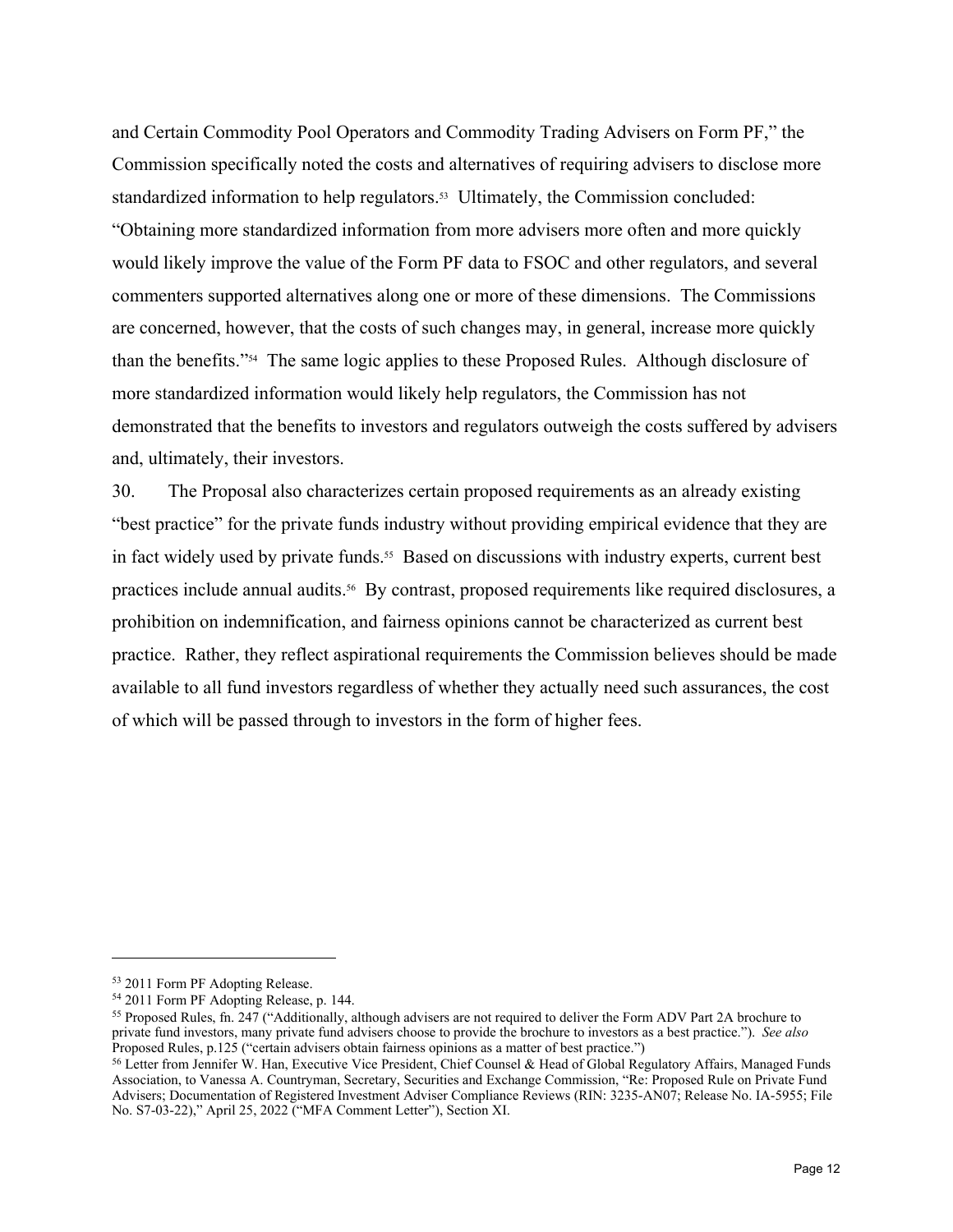#### **C. The Commission Does Not Provide Evidence that the Private Funds Proposal Will Result in the Purported Benefits nor Does It Adequately Consider All Potential Categories of Costs**

31. The Guidance provides specific criteria for what constitutes a rigorous evaluation of the benefits and costs of a proposed rule. According to the Guidance, an economic analysis should:57

*"(1) identify and describe the most likely economic benefits and costs of the proposed rule and alternatives; (2) quantify those expected benefits and costs to the extent possible; (3) for those elements of benefits and costs that are quantified, identify the source or method of quantification and discuss any uncertainties underlying the estimates; and (4) for those elements that are not quantified, explain why they cannot be quantified*."

Below, I analyze the Proposal in the context of this criteria.

# **1. The Proposed Rules Do Not Adequately Consider the Costs of Prohibition on Preferential Treatment**

32. According to the SEC's guidance on rule-making, the economic efficiency benefits of a rule may consist of reduced incentive misalignment/reduced monitoring costs, lower cost of capital, reduced transition costs, better information sharing, and others.<sup>58</sup> However, the SEC has not shown the Proposed Rules will offer these efficiency benefits without increasing the costs involved.

33. To illustrate this point, consider the Proposal's prohibition on preferential treatment where the Commission asserts:<sup>59</sup>

*"[I]nvestors may not have information regarding the preferred terms granted to certain investors (e.g., seed investors, strategic investors, those with large commitments, and employees, friends, and family). Advisers frequently grant preferred terms to certain investors that often are not attainable for smaller institutional investors or individual investors. In some cases, these terms materially disadvantage other investors in the private fund."*

<sup>&</sup>lt;sup>57</sup> Guidance on Economic Analysis in Rulemakings, pp. 9–10.<br><sup>58</sup> Guidance on Economic Analysis in Rulemakings, pp. 10–11.<br><sup>59</sup> Proposed Rules, p. 11.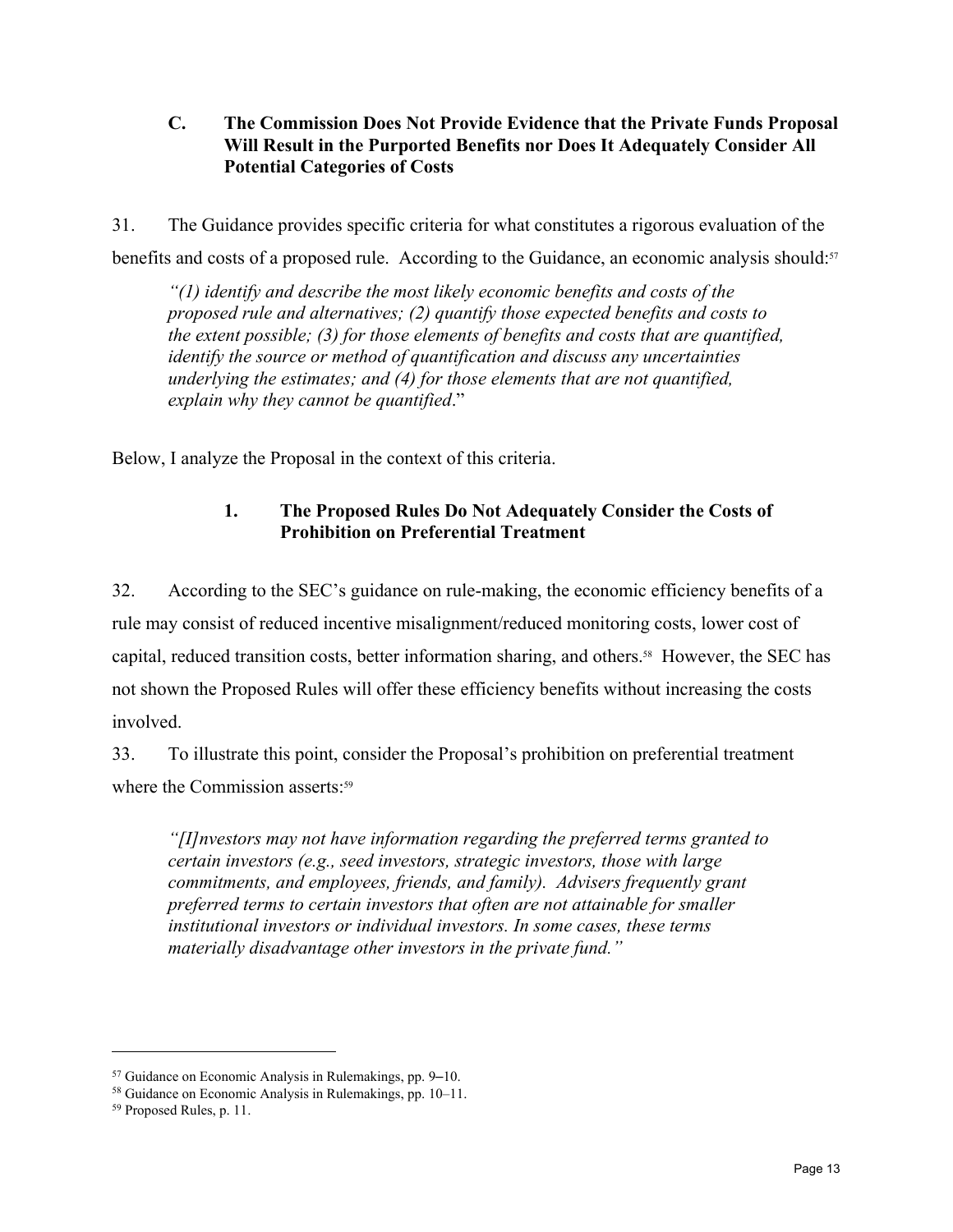34. The SEC appears to be adapting a "one-size-fits-all" paradigm with this aspect of the Proposal. The Proposed Rules would in many instances override negotiated contract provisions and would fundamentally change the nature of how the private fund industry operates. However, even public markets in which retail investors invest, do not operate with this same level of uniformity. For example, firms use a wide variety of contracting arrangements when designing their capital structures, such as senior debt, convertible debt, and subordinate debt.60 Senior debtholders are provided preferential treatment in bankruptcy relative to existing debt.<sup>61</sup> The specific terms of these deals are opaque to shareholders as shareholders only learn of significant changes after these arrangements have been made, and even then, they are not privy to all details of the arrangements. $\mathfrak{a}$  While public issuers are required to make regular periodic disclosures (in Forms 10-Q and 10-K), these filings do not disclose all of the complexities associated with different aspects of firms' capital structures.63

35. By imposing a "one-size-fits-all" approach, the SEC has not considered that the Proposed Rules will not affect all investors beneficially, and will likely even harm certain investors. Different investors with different preferences and regulatory constraints may care about different dimensions of the advisory contract and their position vis-à-vis the fund.64 These different dimensions may include fees, access to information about the portfolio, information enabling them to perform due diligence or monitor the adviser, being involved in advisory committees,

 $60$  In an analysis of a random sample of firms with an issuer credit rating, it was observed that the "grand majority of firms in the sample simultaneously use more than one type of debt financing." Joshua D. Rauh and Amir Sufi, "Capital Structure and Debt Structure," The Review of Financial Studies 23(12), December 2010, pp. 42–43.

<sup>&</sup>lt;sup>61</sup> David Kravitz, "The Outer Fringes of Chapter 11: Nonconsenting Senior Lenders' Rights Under Subordination Agreements in Bankruptcy," *Michigan Law Review* 91(2), 1992, pp. 281–317 at 284 ("The basic concept behind subordinated debt is simple: the subordinated creditor agrees that under certain circumstances, the claims of specified senior creditors must be paid in full before any payment may be made to, and retained by, the subordinated creditor.").

 $62$  Financial disclosures are often too complex for investors to interpret the information, and to utilize the information for trading decisions. *See* Brian P. Miller, 2010, "The Effects of Reporting Complexity on Small and Large Investor Trading," *The Accounting Review* 85(6), November 2010, pp. 2107–2143 at 2108 ("[M]ore complex reports are associated with lower levels of aggregate trading volume; and the relationship between report complexity and trade activity appears to be driven by a reduction in small investor trade volume."); Judson Caskey, Kanyuan Huang, and Daniel Saavedra, "Noncompliance with SEC regulations: evidence from timely loan disclosures," Review of Accounting Studies, September 22, 2021, Section 2.2 ("[T]he SEC requires that firms file a Form 8-K disclosure within four business days of entering into a material debt contract…The borrower can, however, request that the SEC allow it to redact proprietary information contained within the contract. By redacting data, firms are able to avoid disclosing information that they deem proprietary, thereby reducing the overall amount of information that is disclosed to the public.").

 $63$  For example, firms in the United States only report the net of pension assets and pension liabilities instead of reporting both funded and unfunded pension liabilities. Raghuram G. Rajan and Luigi Zingales, "What Do We Know about Capital Structure?<br>Some Evidence from International Data," *The Journal of Finance* 50(5), December 1995, pp.1421–1460 a

<sup>&</sup>lt;sup>64</sup> For example, a seed investor might still be subject to the terms of a lock-up period, while an ordinary investor could withdraw their funds. *See* Christian-Oliver Ewald and Hai Zhang, "Hedge fund seeding via fees-for-seed swaps under idiosyncratic risk," *Journal of Economic Dynamics & Control* 71, August 5, 2016, pp. 45–59 at 46.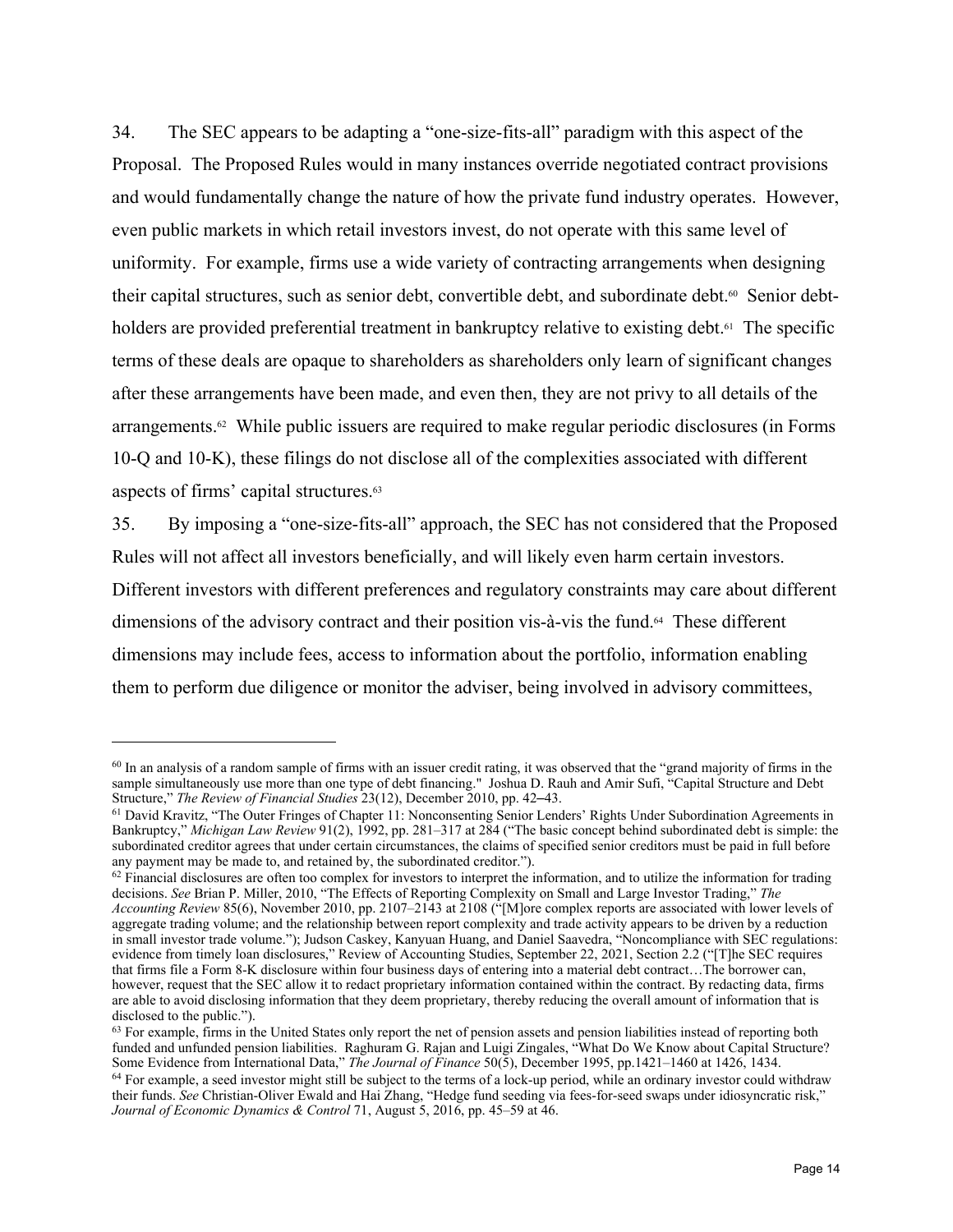having transfer rights, liquidation rights, timing of investor withdrawals, and others.<sup>65</sup> Investors in mutual funds similarly choose among share classes depending on a variety of individual factors. For example, one investor may choose to pay the front-end sales charge imposed by Class A shares to benefit over time from their relatively low annual fees. Another investor might choose Class C shares despite their higher annual expenses, due to their lack of front-end sales charges and their relatively short window of time (compared to Class B) during which a backend sales charge applies.<sup>66</sup> Providing a particular investor "preferential treatment" along these dimensions does not necessarily disadvantage other investors. In fact, this type of preferential treatment potentially increases costs for the adviser. For example, some funds might allow large investors to interview the portfolio managers, or to examine the fund's current portfolio, which may involve the time and attention of portfolio managers, or provide customized reports. These are all examples of "preferential treatment" that the SEC is proposing to prohibit, although this prohibition would not benefit all investors.

36. Under the current regime, funds can negotiate the terms of the advisory contract with each investor, allowing each investor to optimize the contracts in ways that reflect what each investor values the most. In the same negotiation, the adviser can consider cost in deciding what "preferential treatment" it is willing to offer. Based on well-established principles of economics, allowing such free contracting generally allows for more efficient allocations, because the contracts will reflect the dimensions each investor cares about (barring specific types of market failure, none of which the release has articulated). Imposing restrictions on the flexibility of the adviser to give differential treatment to different investors almost certainly reduces economic efficiency.

<sup>65</sup> Michael F.E. Akkawi, Amy C. Johnson-Spina, Shannon Gotfrit, and Batya Nadler, "Hot Topics in Private Fund Negotiations," Torys, available at https://www.torys.com/Our%20Latest%20Thinking/Publications//2017/01/hot-topics-in-private-fundnegotiations/ ("Investors "want access to investment opportunities, insight into sponsors' strategies and business plans, and transparency and disclosure that reflects the long-term nature of their relationships with sponsors," and "The list of fees and expenses that offset a sponsor's management fee is significant to investors, who want to understand how fees will be allocated among the sponsors various investment vehicles and any carve-outs.")*; See also* Osborne Clarke, "The liquidation preference clause in venture capital transactions," April 24, 2018, available at https://www.osborneclarke.com/insights/the-liquidationpreference-clause-in-venture-capital-transactions (*"*The liquidation preference clause is of particular importance in the frame of venture capital transactions, because it determines the return that each investor will receive upon an exit of the company."); *See also* Christopher Gardner, Nathalie Sadler, Mikhaelle Schiappacasse, and David A. Vaughan, "Private fund side letters: common terms, themes and practical considerations," *JDSupra*, September 2018, available at https://www.jdsupra.com/legalnews/privatefund-side-letters-common-terms-45939/ ("Transferability is particularly important to certain investors, for example certain German pension funds, who may need to be able to demonstrate free transferability (or as near to free transferability as the fund can practically offer) for regulatory reasons.").

<sup>66</sup> FINRA, "Mutual Funds: Share Classes," available at https://www finra.org/investors/learn-to-invest/typesinvestments/investment-funds/mutual-funds/share-classes.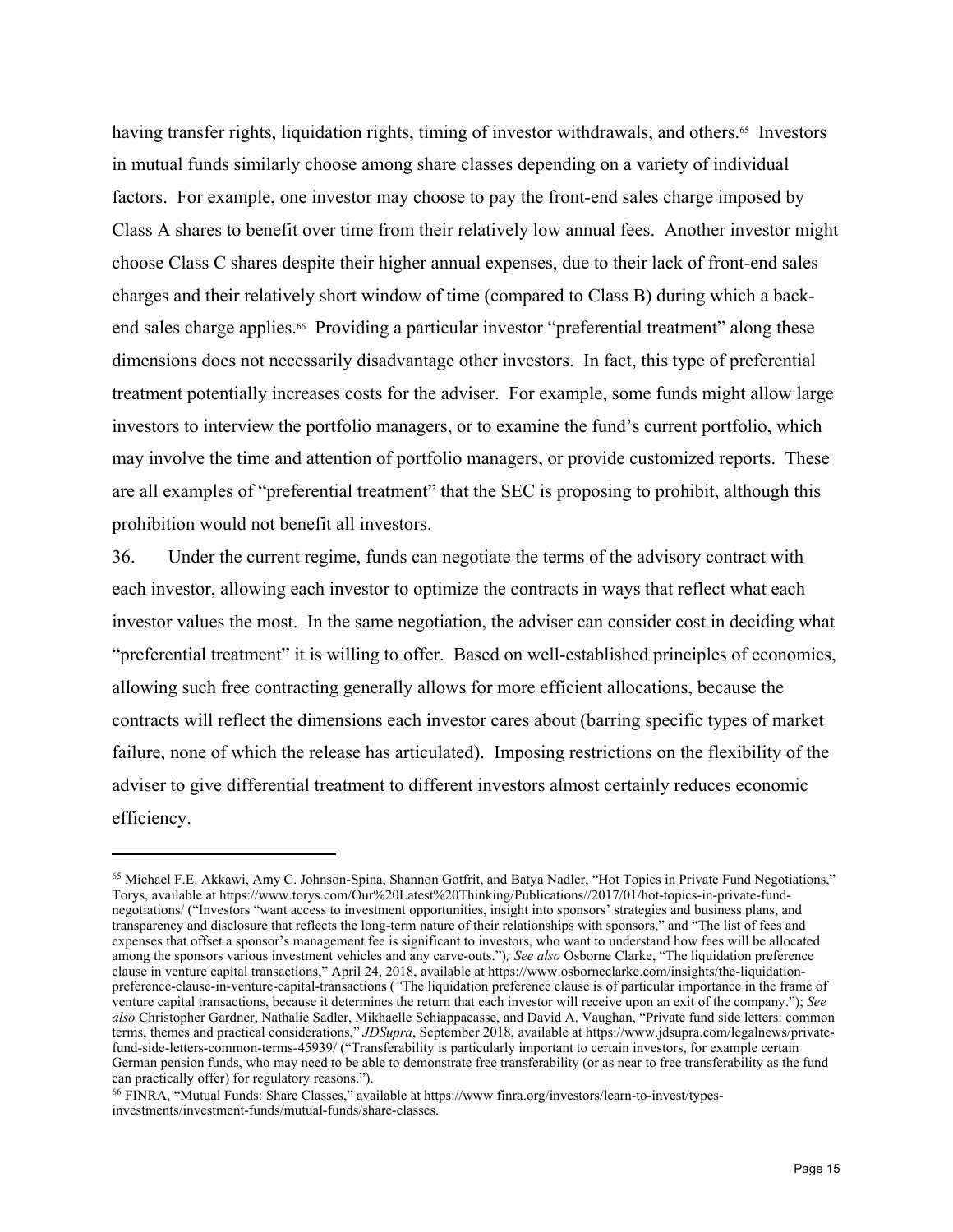37. In this sense, the Proposed Rules interfere with the rights of advisers and clients to shape the nature of their relationship through contractual provisions. The SEC has failed to establish that preferential treatment allowing separate negotiation of fees and expenses could not be adequately requested by investors and disclosed accordingly. Instead, the Proposed Rules may harm investors by limiting certain investment opportunities due to the inability to structure different fee arrangements. I note that the SEC has recently loosened protections for retail investors with certain rulemakings such as the JOBS Act, and also allowed more investors to be defined as "accredited investors" that may invest in private capital markets. $67$  This is at odds with the type of protections proposed in these Proposed Rules.

38. The prohibitions of preferential terms will harm investors who currently benefit from bespoke terms. The specific terms agreed to are included in privately negotiated contracts and the Commission has not demonstrated why private fund investors should be given the specific contractual arrangements of other investors. Requiring private fund advisers to disclose the specific terms they have agreed to with a particular investor unfairly interferes with the right of an adviser to negotiate economic terms with investors and unfairly singles out private fund advisers from other investment advisers, which do not have to disclose to other clients the economic terms they agree to with one client. Moreover, I note the Proposed Rules do not include any discussion indicating that existing arrangements would not be affected. This would cause disruption and reduce economic efficiency for pre-existing investor and adviser relationships.

39. Additionally, the prohibition of preferential terms will harm investors that have the ability to provide access to capital that may not be available if preferential treatment is prohibited. There are valid reasons an adviser may offer more favorable terms to a particular investor.<sup>68</sup> For example, seed investors provide funds when the cost of capital is higher than it

<sup>67 &</sup>quot;SEC Adopts Amendments to Implement JOBS Act and FAST Act Changes for Exchange Act Registration Requirements," Securities and Exchange Commission, May 3, 2016, available at https://www.sec.gov/news/pressrelease/2016-81 html; Jay Clayton, Chairman, "Statement on Modernization of the Accredited Investor Definition," Securities and Exchange Commission, <sup>68</sup> Christian-Oliver Ewald and Hai Zhang, "Hedge fund seeding via fees-for-seed swaps under idiosyncratic risk," Journal of *Economic Dynamics & Control* 71, August 5, 2016, pp. 45–59 at 46 ("This is an arrangement to which we refer as fees-for-seed swap that specifies that a seed investor (or seeder) commonly commits to providing a remarkable amount of seed capital to an ESFs manager as an 'anchor investor' in a new fund in exchange for a share of 'enhanced economics' which is usually the fees that the ESFs manager generates from the entire pool of assets in the fund. If structured properly, the seeding approach can be highly beneficial to the ESFs manager and to investors who provide the seed capital. It is not uncommon that the hedge fund seeder receives a portion of the hedge fund's revenue stream to get greater return potential than an ordinary investor.").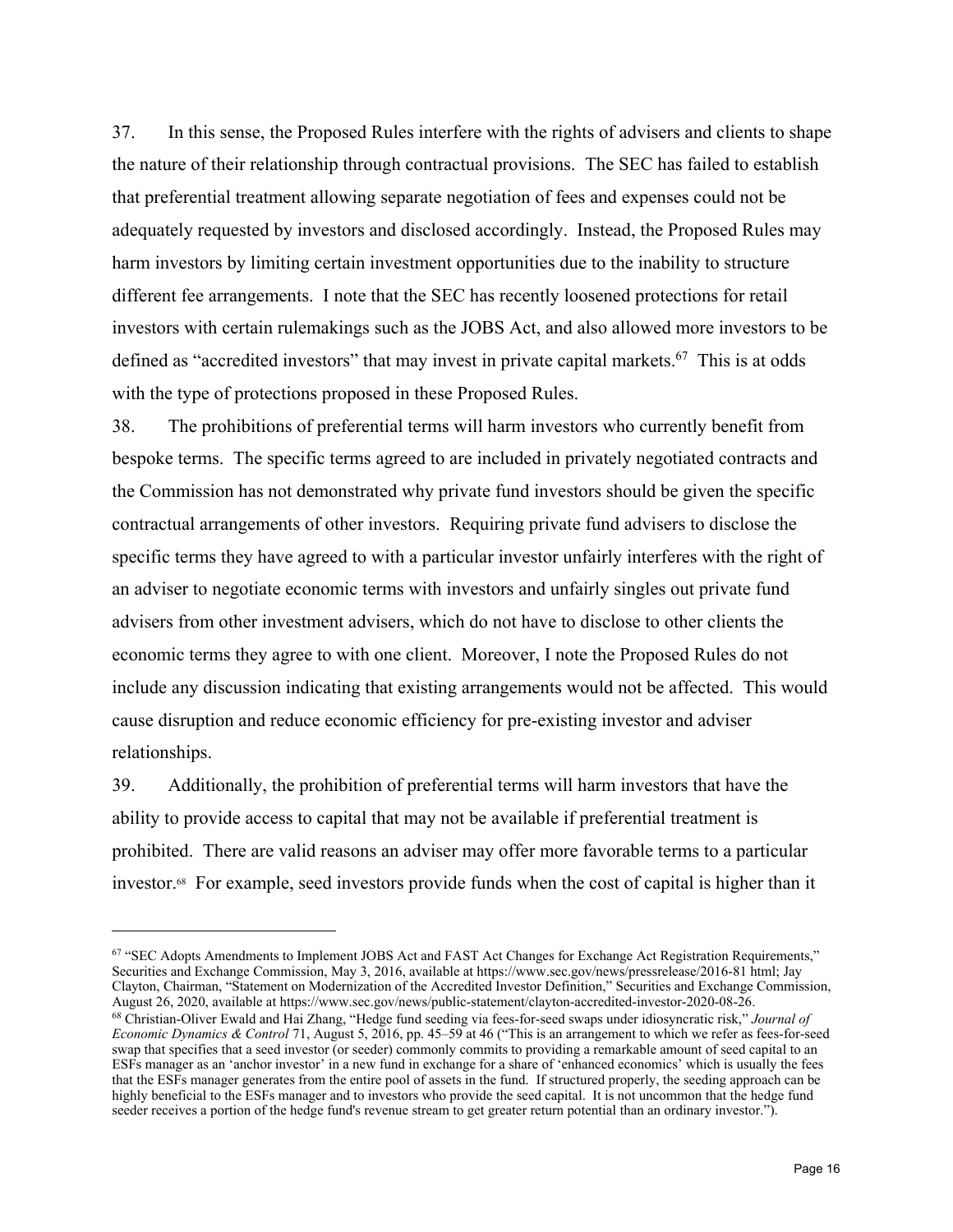would be for subsequent investors that provide funding after the investment manager has established a successful track record. For this reason, investors that provide seed capital generally take on greater risk, and thus may want lower fees and/or more information with their investment. 69 In turn, seed investment helps start a new business venture and, if successful, subsequently benefits all future investors by creating an additional investment opportunity, which has the additional benefit of enhancing capital formation in the market.

40. Another important aspect of the private funds market which is undiscussed in the Proposal is that larger investors have strong incentives to actively monitor and communicate with their investment manager. This type of fund governance benefits all investors. The limitation on certain types of preferential treatment will likely result in weaker fund governance that cannot be replaced by quarterly disclosures to investors due to an inherent free-rider problem that is created when all investors have the same legal status.<sup>70</sup> Due to the limits on preferential treatment, all investors will have equal, or no incentive, to monitor their investments.

41. In addition, the SEC's Division of Examinations is not subject to the same limitations as investors, whom the Proposed Rules purport to be helping. The Division of Examinations can request information about a fund's or adviser's financial statements whenever desired. Therefore, it is unnecessary and inefficient to place a costly burden on funds to regularly automatically report additional information to the SEC.

#### **2. The Proposed Rules Will Likely Disadvantage Small Fund Advisers**

42. The Proposed Rules will have a negative impact on competition, which will likely disproportionately affect small fund advisers. For example, the Proposed Rules claim that

<sup>69</sup> Christian-Oliver Ewald and Hai Zhang, "Hedge fund seeding via fees-for-seed swaps under idiosyncratic risk," *Journal of Economic Dynamics & Control* 71, August 5, 2016, pp. 45–59 at 56–57; *see also* "What Are Investors Looking For? Size and Track Record Requirements," *Preqin*, March 2014, available at

https://docs.preqin.com/newsletters/hf/Preqin\_HFSL\_Mar\_14\_Investor\_Preferences\_Size\_Track\_Record.pdf ("Investors are becoming more demanding when selecting hedge fund managers and, as a result, they want to see a significant track record before investing…The most common minimum track record requirement is three years, with 45% of investors having this policy.")

<sup>70</sup> Andrei Shleifer and Robert W. Vishny, "A Survey of Corporate Governance", *The Journal of Finance* 52(2), 1997, pp.737– 783 at 754. ("The most direct way to align cash flow and control rights of outside investors is to concentrate share holdings. This can mean that one or several investors in the firm have substantial minority ownership stakes, such as 10 or 20 percent. A substantial minority shareholder has the incentive to collect information and monitor the management, thereby avoiding the traditional free rider problem"); "Free riding occurs when one firm (or individual) benefits from the actions and efforts of another without paying or sharing the costs," *See* OECD, "Glossary of Statistical Terms," March 5, 2003, available at https://stats.oecd.org/glossary/detail.asp?ID=3222, accessed April 21, 2022.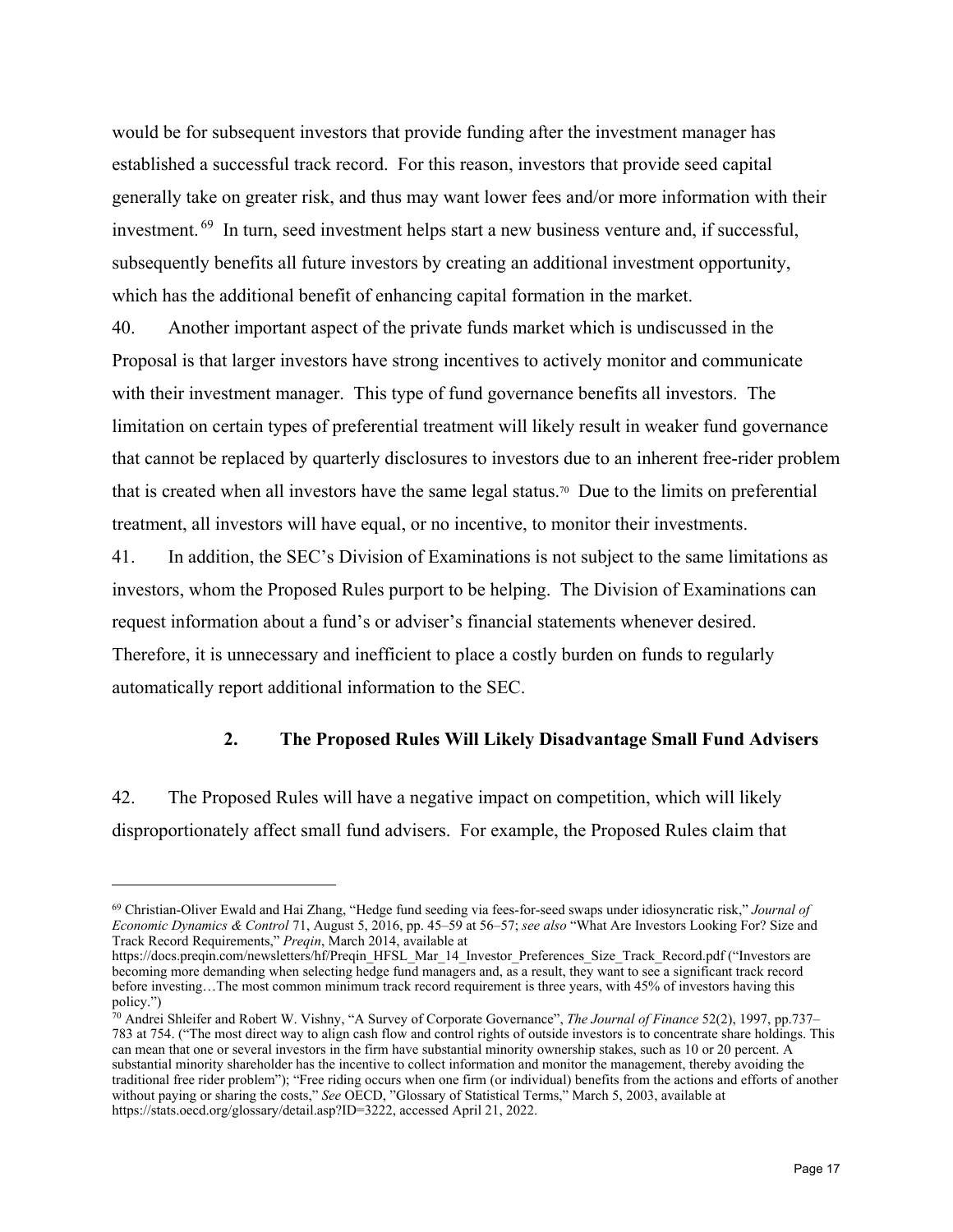providing standardized disclosures may increase competition by reducing search costs and facilitating easier comparison for investors.<sup>71</sup> But such hypothesized benefits are suspect, for many reasons. For one, investors can already obtain such information by requesting it from advisers. Moreover, the proposed new regulations will have a compliance cost and an overhead operational cost that must be borne by all advisers, but for large advisers that already have a robust compliance apparatus in place, the marginal cost will likely be smaller as a percentage of assets under management.72 Higher regulatory costs raise the fixed costs of being a private fund adviser and thus increase the threshold scale at which a fund can be viable.<sup>73</sup> In other words, increasing regulatory costs will likely induce some advisers to exit the industry, decreasing the number of advisers and increasing the barriers to entry.<sup>74</sup> Thus, the proposed new regulations may have an adverse impact on competition, and particularly on the ability of smaller advisers to compete.

43. The Proposal does not adequately address the possibility that these costs will likely disproportionately affect smaller start-up funds, many of whom are likely minority-led advisers. Not only will the Proposed Rules make it harder to attract seed investors but it will require a larger initial capital outlay. A 2021 industry report indicates that non-diverse-owned hedge funds are more than double the size of diverse-owned funds.<sup>75</sup> The average non-diverse-owned hedge fund size is \$338 million in AUM, whereas women-owned and minority-owned funds

<sup>71</sup> Proposed Rules, p. 12. ("Enhanced information about costs, performance, and preferential treatment, would help an investor better decide whether to invest or to remain invested in a particular private fund, how to invest other assets in the investor's portfolio, and whether to invest in private funds managed by the adviser or its related persons in the future. More standardized information would improve comparability among private funds with similar characteristics... this information would help investors better understand marketplace dynamics and potentially improve efficiency for future investments, for example, by expediting the process for reviewing and negotiating fees and expenses.") 72 MFA Comment Letter, Section V. C.

<sup>73</sup> Christian-Oliver Ewald and Hai Zhang, "Hedge fund seeding via fees-for-seed swaps under idiosyncratic risk," *Journal of Economic Dynamics & Control* 71, 2016, pp. 45–59 at 45, 56. ("…most capital providers or institutional investors increasingly focus on larger established hedge funds whose assets under management (AUM) are usually larger than 1 billion… Worse still, barriers to entry for ESFs are much higher today than in the period before the 2008 financial crisis."; "As traditional approaches to attract the initial AUM and covering of organizational expenses becomes much harder for ESFs managers in a much tighter financial landscape…"); "Launch bad: Breaking into the hedge-fund world is harder than before," The Economist, April 2013, available at https://www.economist.com/finance-and-economics/2013/04/20/launch-bad. ("Gone are the days when two traders with a Bloomberg terminal and some banking contacts could brand themselves as a hedge fund and attract outside money, says Kent Clark of Goldman Sachs Asset Management, the bank's investment arm. Paying for all this box-ticking requires more like \$100m in assets.").

<sup>74</sup> MFA Comment Letter, Section V. C.

<sup>75</sup> Knight Foundation and Bella Private Markets, "Knight Diversity of Asset Managers Research Series: Industry," 2021, p.12, available at https://knightfoundation.org/wp-content/uploads/2021/12/KDAM\_Industry\_2021.pdf.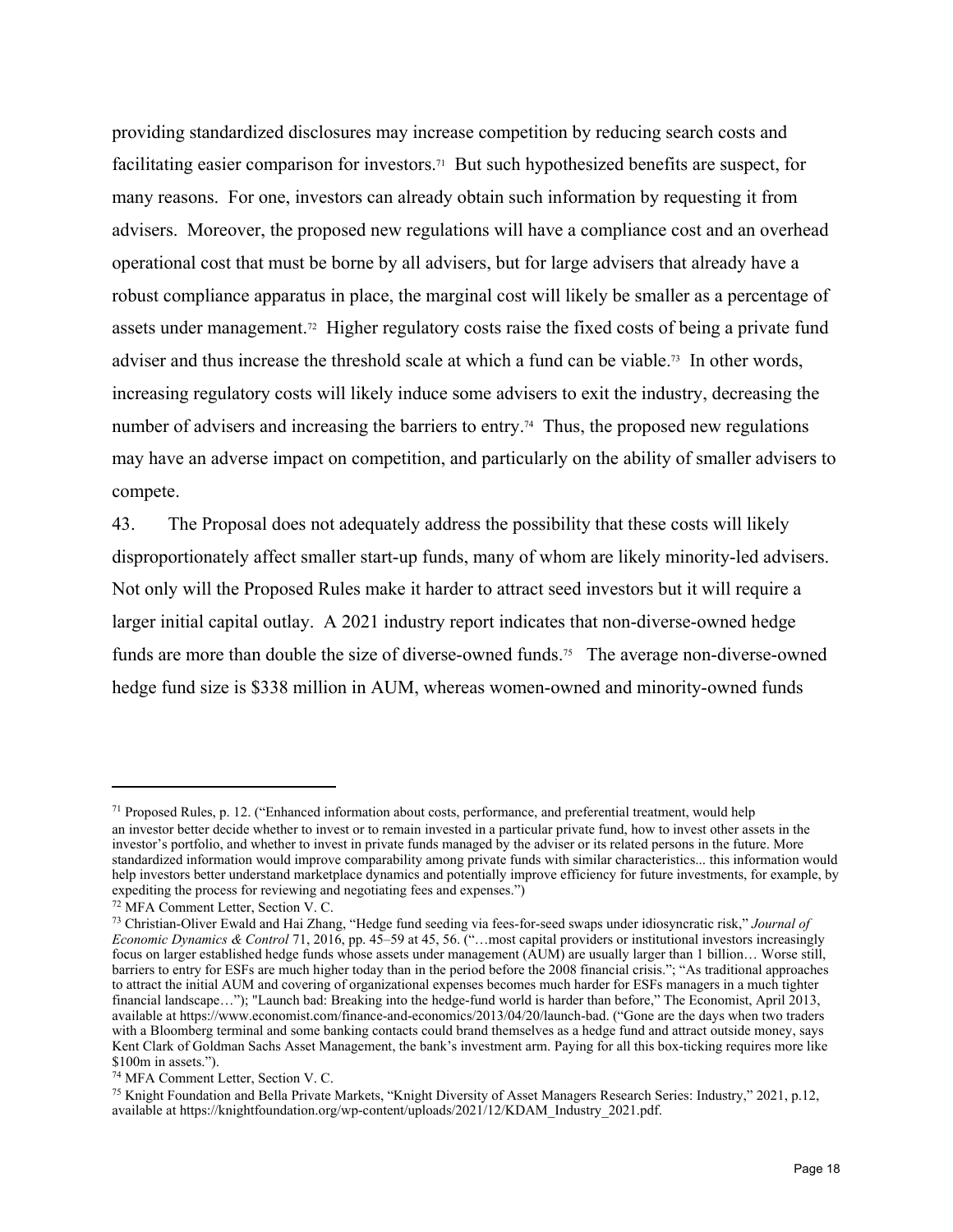hold \$132 million and \$124 million in AUM, respectively.<sup>76</sup> The changes in the Proposal will make it harder for these women-owned and minority-owned funds to gain traction and compete due to the larger initial capital outlay.

44. The Commission states: "Certain fund advisers may also face costs in the form of declining revenue, declining in compensation to fund personnel and a potential resulting loss of employees, or losses of investor capital. However, some of these costs, such as declining compensation to fund personnel, would be a transfer to investors depending on the fund's economic arrangement with the adviser."77 The Commission has not considered that while large funds may be able to absorb these costs, such costs are likely to more significantly impact smaller funds. The Commission also acknowledges that reduced revenues, and in turn reduced compensation for advisers, may make entities less competitive as employers.78 This is again more likely to impact smaller funds, as they may have fewer other sources of revenue to cover this shortfall.

45. Additionally, the Proposal dismisses the large initial capital outlay that adhering to the Proposed Rules would require and does not show that the benefits of this regulation would outweigh the costs. The Commission admits that many of the proposed changes would have a high initial cost to implement but does not consider the magnitude of this cost and how it may disproportionately affect some advisers more than others. For example, the Commission notes that "[d]isclosures of such preferential treatment would impose direct costs on advisers to update their contracting and disclosure practices to bring them into compliance with the new requirements, including by incurring costs for legal services. These direct costs may be particularly high in the short term to the extent that advisers re-negotiate, re-structure and/or revise certain existing deals or existing economic arrangements in response to this prohibition."79 Similarly, the Commission acknowledges that requiring an annual audit with a PCAOBregistered accounting firm for the entire industry may lead to an increase in the cost of obtaining an audit, but does not show that the benefit of this would outweigh the costs.<sup>80</sup>

<sup>76</sup> Knight Foundation and Bella Private Markets, "Knight Diversity of Asset Managers Research Series: Industry," 2021, p.12, available at https://knightfoundation.org/wp-content/uploads/2021/12/KDAM\_Industry\_2021.pdf. 77 Proposed Rules, p. 218.

<sup>78</sup> Proposed Rules, p. 227.

<sup>79</sup> Proposed Rules, p. 248.

<sup>80</sup> Proposed Rules, p. 257.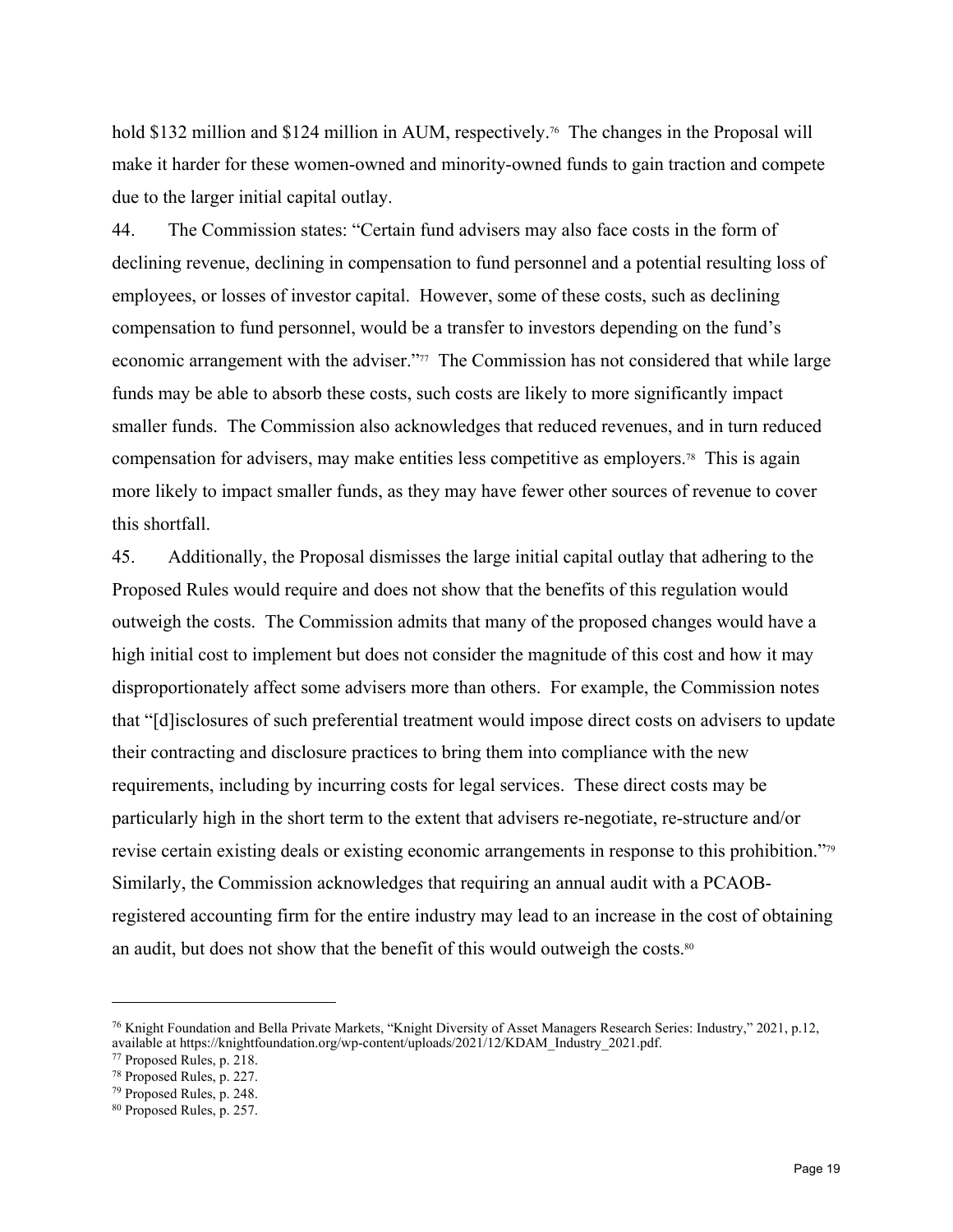# **3. The Proposed Rules Do Not Consider the Sophistication of Private Fund Investors**

46. The Commission fails to consider that sophisticated investors invest in private funds and does not establish that sophisticated investors need the purported protections outlined in the Proposal. Investors in private funds also have evolved over time in terms of their preferences. As investors become more "sophisticated," they increasingly seek more specialized investments.81 This demand for specialized investments reflects that private fund investors are able to distinguish between different investment vehicles and choose the best investment for their needs. Moreover, these sophisticated investors have an obligation to themselves, or in a fiduciary capacity, to become informed about any contracting arrangements between the fund and other investors.

47. Additionally, recent SEC Guidance amending the definition of an Accredited Investor was already intended to ensure only sophisticated investors would qualify to invest in these types of holdings. In that rule, the SEC noted, "[t]he amendments are intended to update and improve the definition to identify more effectively investors that have sufficient knowledge and expertise to participate in investment opportunities that do not have the rigorous disclosure and procedural requirements, and related investor protections, provided by registration under the Securities Act of 1933."82 Similarly, in defining a Qualified Institutional Buyer, the SEC stated the definition is intended to "identify a class of investors that can be conclusively assumed to be sophisticated and in little need of the protections afforded by the Securities Act's registration provisions."<sup>83</sup> For defining both Accredited Investors and Qualified Institutional Buyers, the SEC remarked the final rules "ensure that these entities have sufficient financial sophistication to participate in investment opportunities that do not have the additional protections provided by registration under the Securities Act."84

<sup>&</sup>lt;sup>81</sup> Bain & Company, "The Private Equity Market in 2021: The Allure of Growth," March 7, 2022, p. 5, available at https://www.bain.com/insights/private-equity-market-in-2021-global-private-equity-report-2022/.

<sup>&</sup>lt;sup>82</sup> "Accredited Investor Definition," Securities and Exchange Commission, 17 CFR Parts 230, 240, Release Nos. 33-10824; 34-<br>89669; File No. S7-25-19, December 8, 2020, Section I, available at https://www.sec.gov/rules/fin <sup>83</sup> "Accredited Investor Definition," Securities and Exchange Commission, 17 CFR Parts 230, 240, Release Nos. 33-10824; 34-89669; File No. S7-25-19, December 8, 2020, Section I, available at https://www.sec.gov/rules/fina 84 "Accredited Investor Definition," Securities and Exchange Commission, 17 CFR Parts 230, 240, Release Nos. 33-10824; 34-89669; File No. S7-25-19, December 8, 2020, Section I, available at https://www.sec.gov/rules/final/2020/33-10824.pdf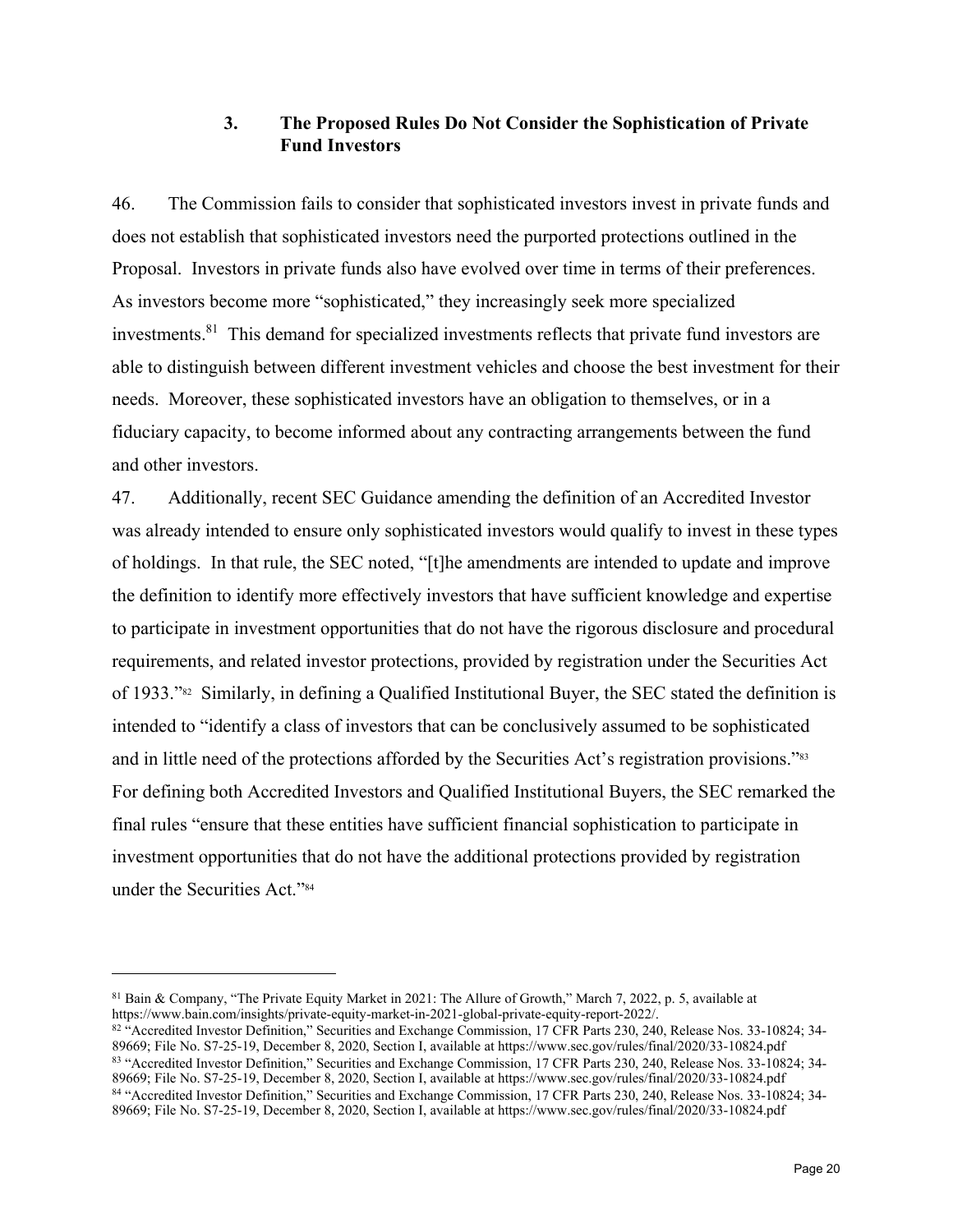48. The Commission has not established why the investments of sophisticated investors should be subject to more stringent disclosure standards. The Proposal provides the following justification for the new mandated disclosure requirements for fees and expenses:<sup>85</sup>

"[*W]e continue to observe that private fund investments are often opaque; advisers frequently do not provide investors with sufficiently detailed information about private fund investments. Without sufficiently clear, comparable information, even sophisticated investors would be unable to protect their interests or make sound investment decisions. For example, some investors do not have sufficient information regarding private fund or portfolio company fees and expenses to make informed investment decisions, given those fees and expenses can be subject to complicated calculation methodologies (that often include the application of offsets, waivers, and other limits); may have varied labels across private funds; and can affect individual investors' returns differently because of alternative fee arrangements set forth in side letter agreements*."

49. The proposed changes require additional disclosures which could limit incentives for investors to monitor fund advisers. Although private fund advisers would be required to disclose significantly more information, "more" disclosure is not necessarily "better" disclosure. Shadab (2013) finds "if investor-friendly governance devices are improperly structured or taken too far, investors run the risk of undermining the unique performance based incentives and other governance mechanisms that enable hedge funds to produce superior returns in the first place. Importantly, investors may benefit from less disclosure, higher fees, and less access to their capital."86 In particular, Shadab notes "[s]ophisticated hedge fund investors already have welldefined preferences regarding what information and level of transparency they seek."<sup>87</sup>

50. Without providing any empirical evidence, the Commission's implicit presumption is that private funds are unwilling to provide detailed fee and expense information to investors who otherwise would have no ability to obtain this information. This argument fails to consider the possibility that an investor who is willing to commit capital to a fund can ask the fund for this information. If the fund is unresponsive or the investor still does not understand the fee

<sup>85</sup> Proposed Rules, pp. 9–10.

<sup>86</sup> Houman B. Shadab, "Hedge Fund Governance," *Stanford Journal of Law, Business, and Finance* 19 (1), 2013, pp. 143–204 at 151. *See also* Sergio Beretta and Saverio Bozzolan, "Quality Versus Quantity: The Case of Forward-Looking Disclosure," *Journal of Accounting, Auditing and Finance 23(3), 2008, p. 333–376 at 371.* ("[R]ichness and quantity of disclosure are two independent dimensions and reveal that quantity is not a good proxy for quality in assessing nar

<sup>87</sup> Houman B. Shadab, "Hedge Fund Governance," Stanford Journal of Law, Business, and Finance 19 (1), 2013, pp. 143-204 at 197.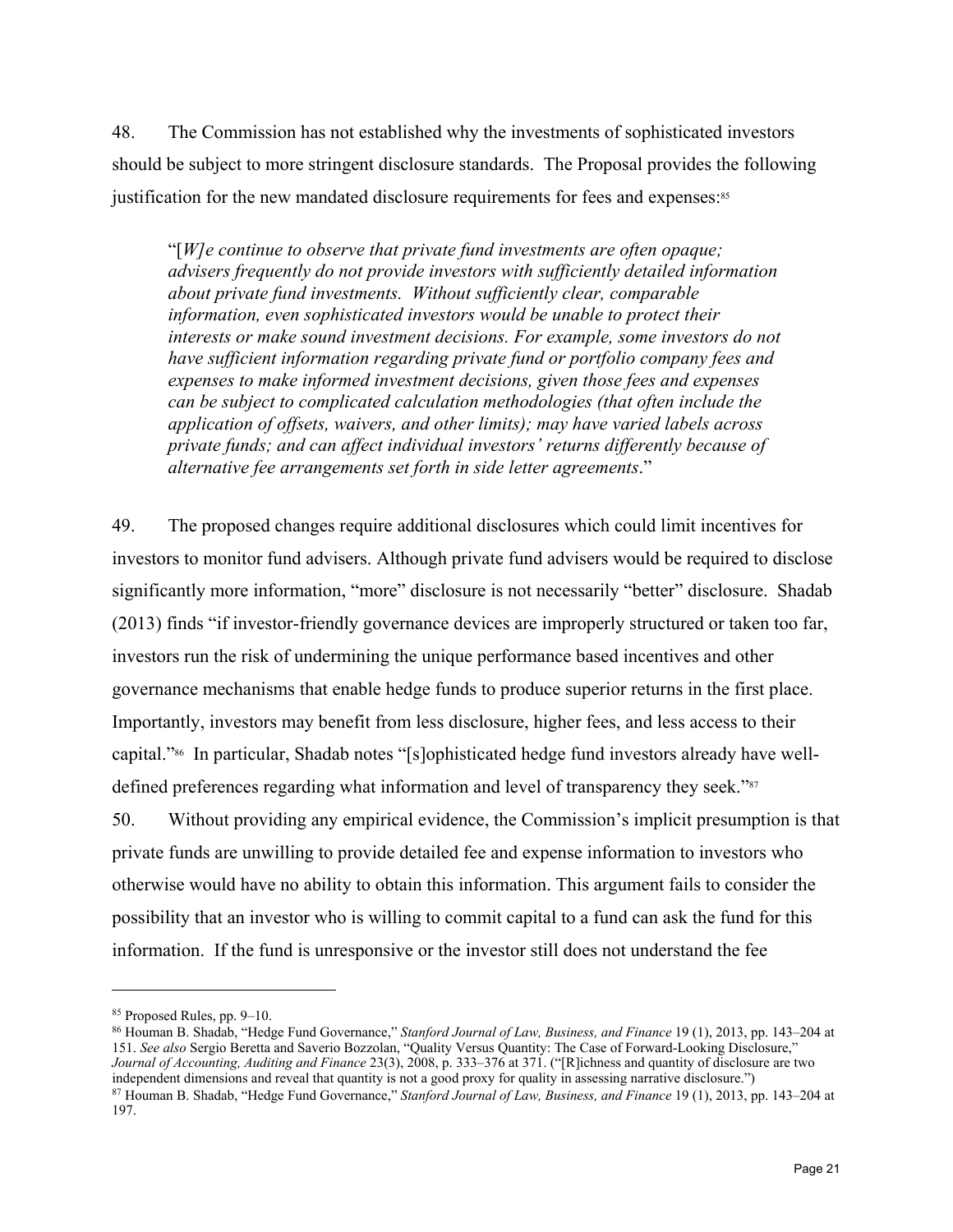structure, the solution is for the investor to invest elsewhere. The fact that private market solutions are not already established suggests that these considerations are of second-order importance.

### **4. The Proposed Rules Do Not Consider the Negative Effects of the Higher Standard of Care Imposed by the Proposal**

51. The Commission's justification for the new standard of care is as follows:<sup>88</sup>

*"[O]ur staff [] has encountered instances where advisers seek to limit their fiduciary duty or otherwise provide that the adviser and its related persons will not be liable to the private fund or investors for breaching its duties (including fiduciary duties) or liabilities (that exist at law or in equity). We believe an adviser that seeks to limit its liability in such a manner harms the private fund (and, by extension, the private fund investors) by putting the adviser's interests ahead of the interests of its private fund client*."

52. The Commission has not demonstrated a market failure with respect to the ban on exculpation and indemnification outlined in the Proposal. This market is populated by sophisticated investors who are able to contract on their own behalf. Exculpation and indemnification provisions are standard in private fund agreements.<sup>89</sup> As a matter of custom and practice, and as a negotiated term among the parties, it is common for private funds to exculpate and indemnify their advisers for losses other than those caused by the applicable adviser gross negligence or willful misconduct.<sup>90</sup> The parties have thus determined how best to allocate losses and liabilities between them. This allocation is fundamental to the economics of the private funds industry.

53. Whereas the current standard of care protects fund managers from routine secondguessing, the change to the higher standard included in the Proposal will substantially increase costs, such as insurance to cover expanded liability, and may negatively affect fund managers' investment choices if they pursue sub-optimal investment strategies that are designed to ameliorate litigation risk.91

1

<sup>88</sup> Proposed Rules, p. 15.

<sup>89</sup> MFA Comment Letter, Section IV. C.

<sup>90</sup> MFA Comment Letter, Section IV. B.

<sup>&</sup>lt;sup>91</sup> MFA Comment Letter, Section IV. C.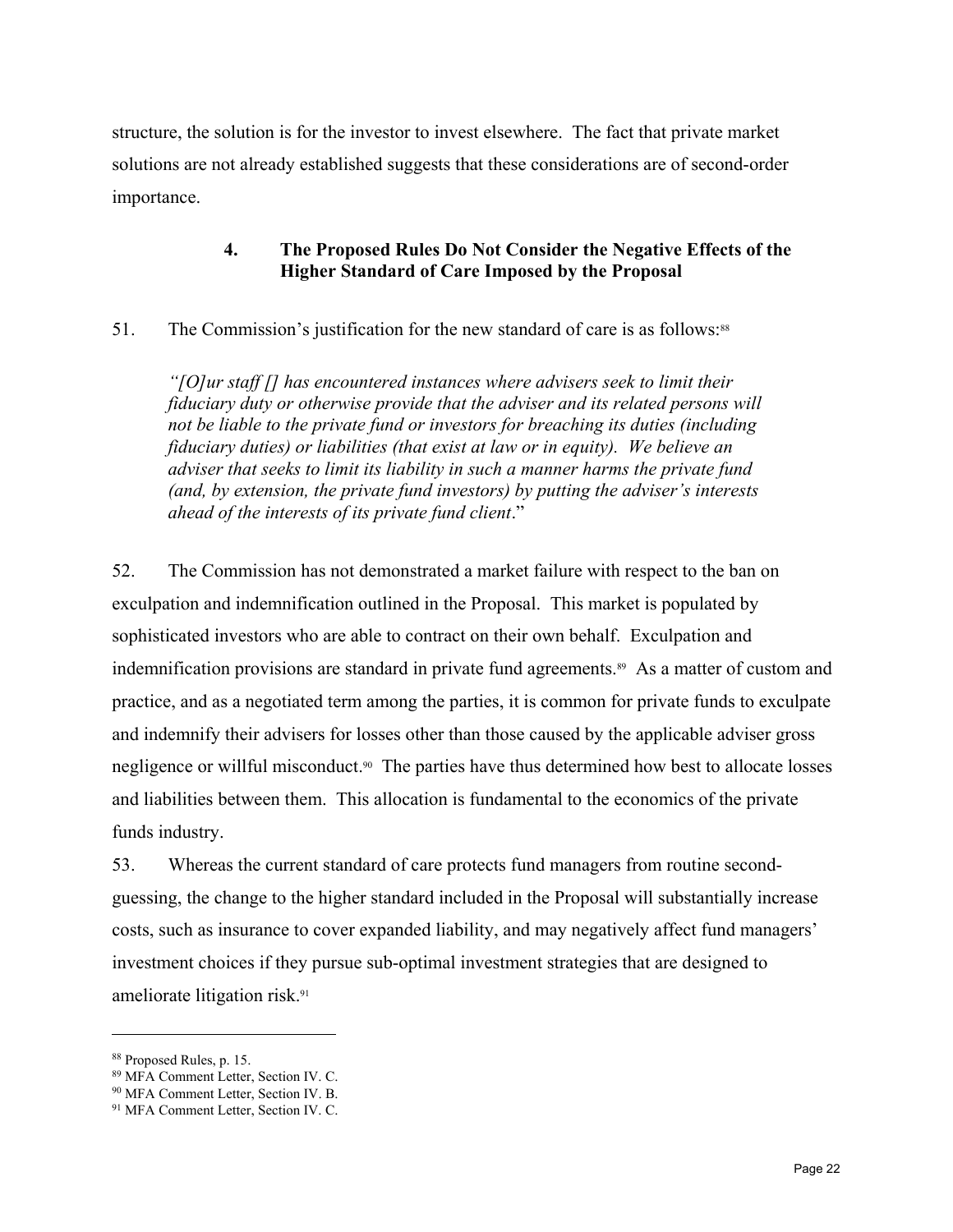54. The Proposed Rules would prevent advisers from negotiating and obtaining provisions in their agreements that would limit their liability.<sup>92</sup> The new standard of care is therefore likely to increase litigation risk and associated costs for fund advisers.<sup>93</sup> For example, if an adviser makes a mistake in executing a client's trade (such as a typo in the order adding an extra "0"), under current regulation, and depending on the terms and disclosures in the applicable fund's governing documents, the adviser could be indemnified for the loss. Under the Proposed Rules, the adviser's liability for such a mistake could not be limited. Additionally, "ordinary" investments that fail to achieve *ex ant*e expectations will be subject to litigation under the proposed standard. For example, a fund manager who bought Russian debt in early 2022 could be subject to litigation from an investor who, with the benefit of hindsight, might claim that it was "negligent" not to take account of the possibility of a Russia-Ukraine conflict. As discussed below, advisers for mutual funds are not held to this same standard. Additionally, this change in the standard of care may incentivize advisers to limit their client base to those parties who they believe present a low risk of litigation. This may specifically harm pension funds or other investors if they are considered litigious.<sup>94</sup> If so, these investors may not be able to access the private fund market as a result of this Proposal. This would make it harder for pension funds and other investors to diversify away from public markets.

55. It is puzzling that the new standard of care is a much stricter liability standard than those that apply to other SEC regulations. These standards include: (1) highly unreasonable conduct, (2) gross negligence, (3) reckless conduct, and (4) knowing or intentional conduct. The Commission fails to articulate why the Proposal mandates the most restrictive standard for a market that is populated by sophisticated investors who, at least in principle, should not need this level of protection.

 $92$  Proposed Rules, p. 133. ("Proposed rule 211(h)(2)-1 would prohibit an investment adviser to a private fund, directly or indirectly, from engaging in certain activities with respect to the private fund or any investor in that private fund, including: [...] Seeking reimbursement, indemnification, exculpation, or limitation of its liability by the private fund or its investors for a breach of fiduciary duty, willful misfeasance, bad faith, negligence, or recklessness in providing services to the private fund.") <sup>93</sup> MFA Comment Letter, Section IV. C.

<sup>94</sup> *See* discussion of ERISA investors in MFA Comment Letter, Section IV. C.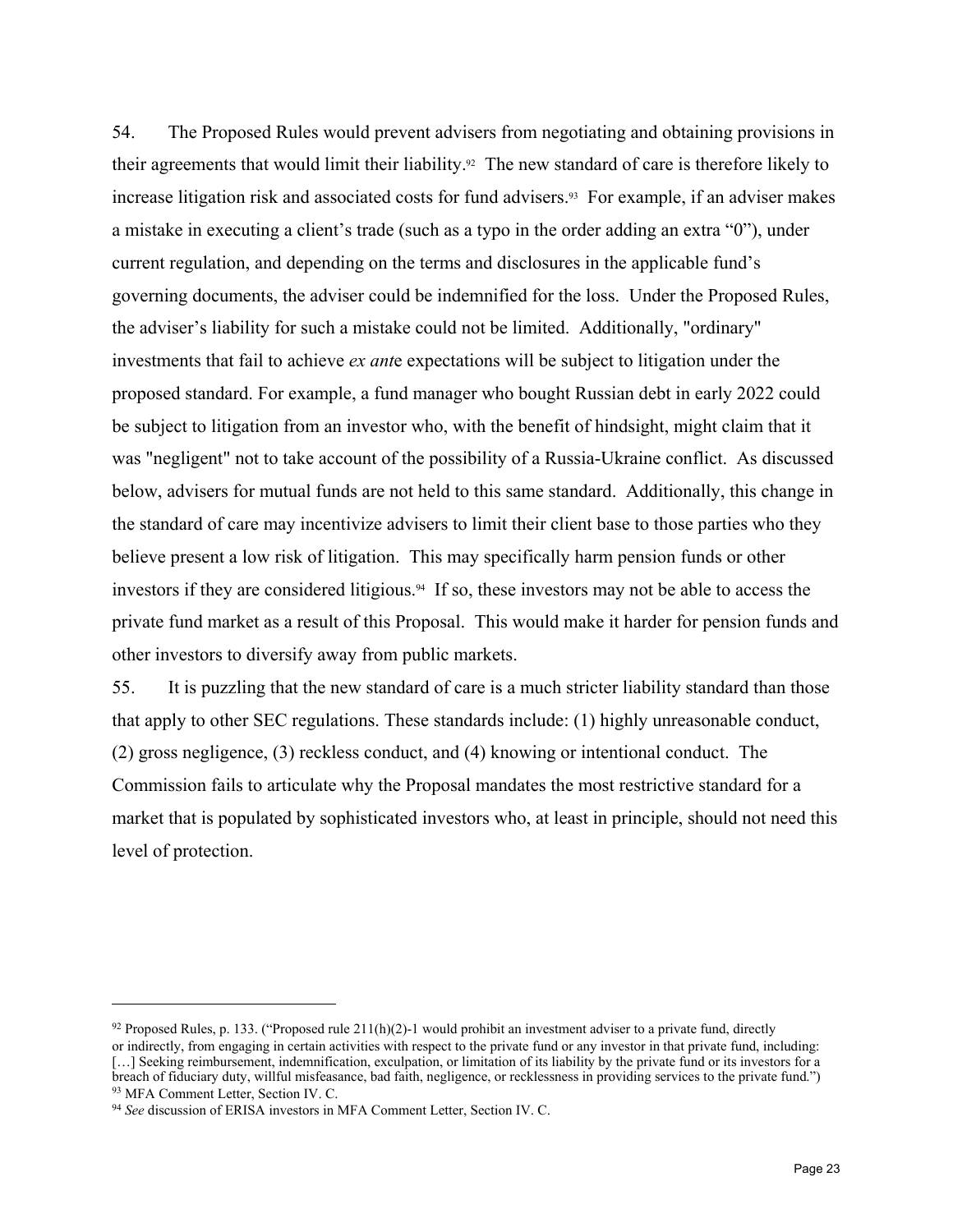#### **5. The Proposed Rules Overlook Other Costs**

56. Numerous costs are also likely to arise from other aspects of the Proposal. For example, the Commission fails to demonstrate why a pass-through expense model is not in the best interest of investors, relative to other types of fee arrangements.<sup>95</sup> Some investors may prefer to compensate advisers through a pass-through model because it ensures they are directly compensating the adviser for the adviser's expenses.96 Thus, a pass-through expense model may increase transparency for the investor.<sup>97</sup> Additionally, although the Commission claims that passthrough expenses are contrary to public interest, compensation from clients, whether in the form of a management fee or a pass-through fee, is required for the adviser to operate a business.<sup>98</sup> The prohibition on pass-through fees is also likely to disproportionately affect smaller and newly-formed investment advisers that have less ability to charge high management fees.<sup>99</sup> Moreover, the Commission cites to a *Seeking Alpha* article discussing high pass-through fees, but does not consider the article's conclusion that "*investors are willing to pay for an edge*."<sup>100</sup>

57. The Commission has not shown why it would be beneficial to impose restrictions on the amount or form in which advisers and fund investors agree to structure their economic relationship. For example, a seed investor in a fund would typically expect preferential treatment based on the additional risk they are taking by investing in an unproven start-up. Such compensation may come in the form of a share of the fees paid to the fund.101 Overall, the investors agreeing to such terms are sophisticated investors, and logic dictates that if they did not

1

<sup>95</sup> Proposed Rules, p. 141. ("We believe allocating these types of expenses to a private fund client is contrary to the public interest and is harmful to investors because they create an incentive for an adviser to place its own interests ahead of the private fund's interests and unfairly allocate expenses to the fund, even where fully disclosed. For example, in some circumstances, an adviser may charge a fund significant fees and expenses in connection with an investigation that may not be in the fund's best interest. Further, as discussed above, we believe the prohibited fees and expenses are related to forming and operating an advisory business and thus should be borne by the adviser and its owners rather than the private fund and its investors."); *See also* MFA Comment Letter, Section V. C.

<sup>96</sup> MFA Comment Letter, Section V. C.

<sup>97</sup> MFA Comment Letter, Section V. C.

<sup>98</sup> MFA Comment Letter, Section V. C.

<sup>99</sup> MFA Comment Letter, Section V. C.

<sup>&</sup>lt;sup>100</sup> Proposed Rules, p. 192 citing to Eli Hoffmann, "Welcome To Hedge Funds' Stunning Pass-Through Fees," Seeking Alpha<br>(Jan. 24, 2017), available at https://seekingalpha.com/article/4038915-welcome-to-hedge-funds-stunnin (Jan. 24, 2017), available at https://seekingalpha.com/article/4038915-welcome-to-hedge-funds-stunning-pass-through fees.<br><sup>101</sup> Christian-Oliver Ewald and Hai Zhang, "Hedge fund seeding via fees-for-seed swaps under idiosy *Economic Dynamics & Control* 71, 2016, pp. 45–59 at 46. ("This is an arrangement to which we refer as fees-for-seed swap that specifies that a seed investor (or seeder) commonly commits to providing a remarkable amount of seed capital to an ESFs manager as an "anchor investor" in a new fund in exchange for a share of "enhanced economics" which is usually the fees that the ESFs manager generates from the entire pool of assets in the fund. If structured properly, the seeding approach can be highly beneficial to the ESFs manager and to investors who provide the seed capital. It is not uncommon that the hedge fund seeder receives a portion of the hedge fund's revenue stream to get greater return potential than an ordinary investor").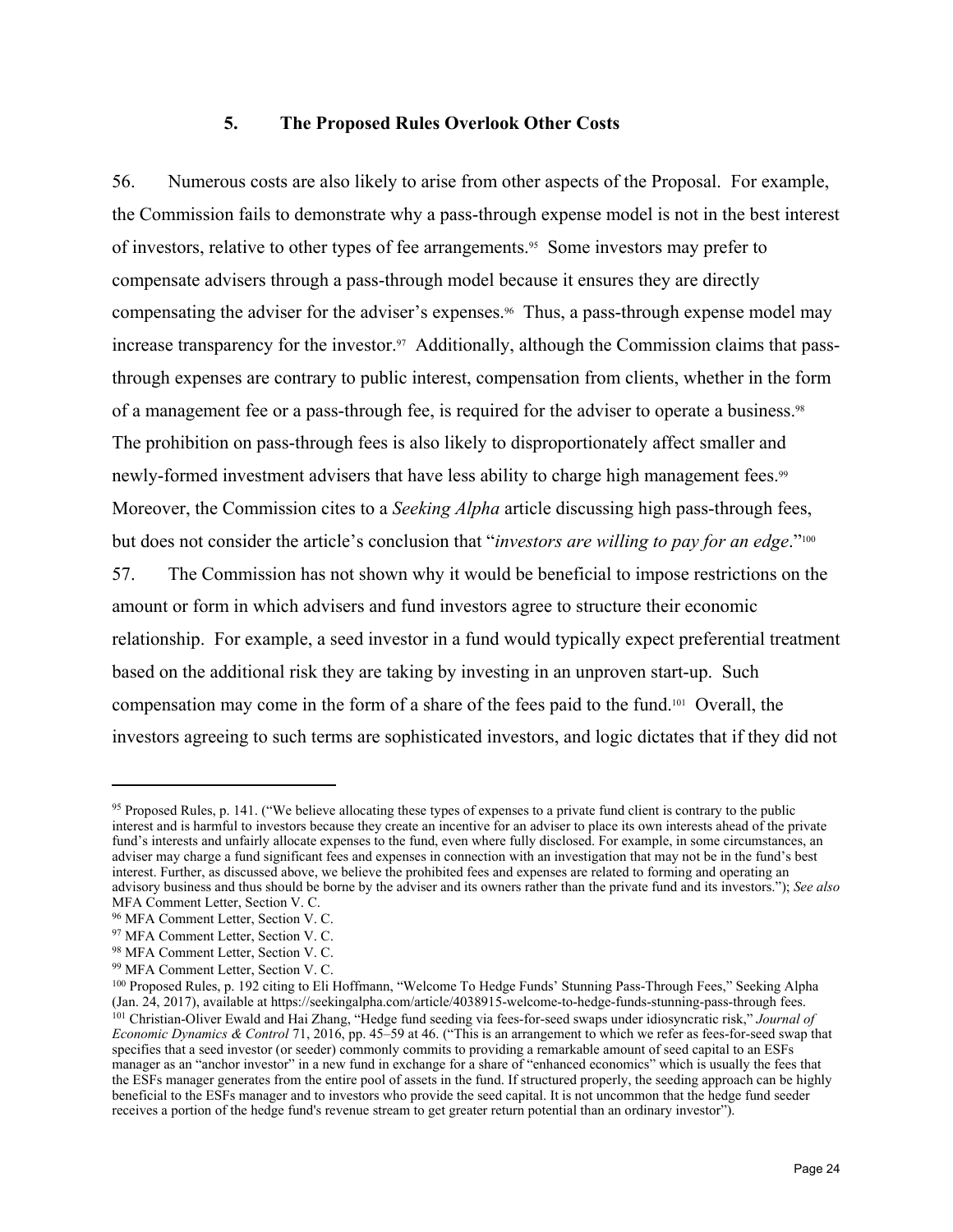want to invest in funds that charge pass-through fees, they would simply invest with other funds that offer alternative arrangements.102 The Proposed Rules do not adequately demonstrate the need for regulatory intervention for this private arrangement.

58. In addition, there is substantial evidence demonstrating that both the level and quality of investment returns generated by advisers who use a pass-through model are superior to those generated by advisers without a pass-through expense model. Analysis conducted by the Barclays Prime Services Capital Solutions team found that "multi-managers that include a partial or full pass through have outpaced both multi-managers that do not charge a pass through as well as those with traditional HF fees across net returns, alpha, and Sharpe."103 Specifically, from 2019 through 2021, multi-manager hedge funds with a full pass-through expense model generated annualized net returns of 12.7% with a Sharpe ratio of 2.2, while multi-manager hedge funds with a non-pass through expense model generated annualized net returns of 7.0% with a 1.2 Sharpe ratio and the range of annualized net returns generated by traditional hedge funds ranged from 8.6% to 9.7% with Sharpe ratios ranging from 0.6 to 0.9.104 Further, data from the Aurum Hedge Fund Data Engine shows that the cumulative performance on an AUM-weighted basis from January 2012 through March 2022 of hedge funds that charge a pass through was 190.6% compared to 68.8% for hedge funds that charge fixed fees.105 Over that period, the annualized Sharpe ratio of pass through hedge funds was 2.6, compared to an annualized Sharpe ratio for all hedge funds of 0.9.106

59. The proposed changes may ultimately harm investors, if as expected, advisers charge higher management fees to cover anticipated rather than actual expenses. The Commission admits that there are certain costs that may be passed through to investors but does not attempt to quantify the magnitude of these costs and ignores the impact they may have on individual investors. For example, the Commission states: "Advisers could alternatively attempt to introduce substitute charges (for example, increased management fees) in order to cover the costs of compliance with the rule, but their ability to do so may depend on the willingness of investors

<u>.</u>

<sup>&</sup>lt;sup>102</sup> MFA Comment Letter, Section V. C.<br><sup>103</sup> Barclays Prime Services Capital Solutions, "Fee Structures by HF Business Model," March 2022, pp. 1–4 at 2.<br><sup>104</sup> Barclays Prime Services Capital Solutions, "Fee Structures by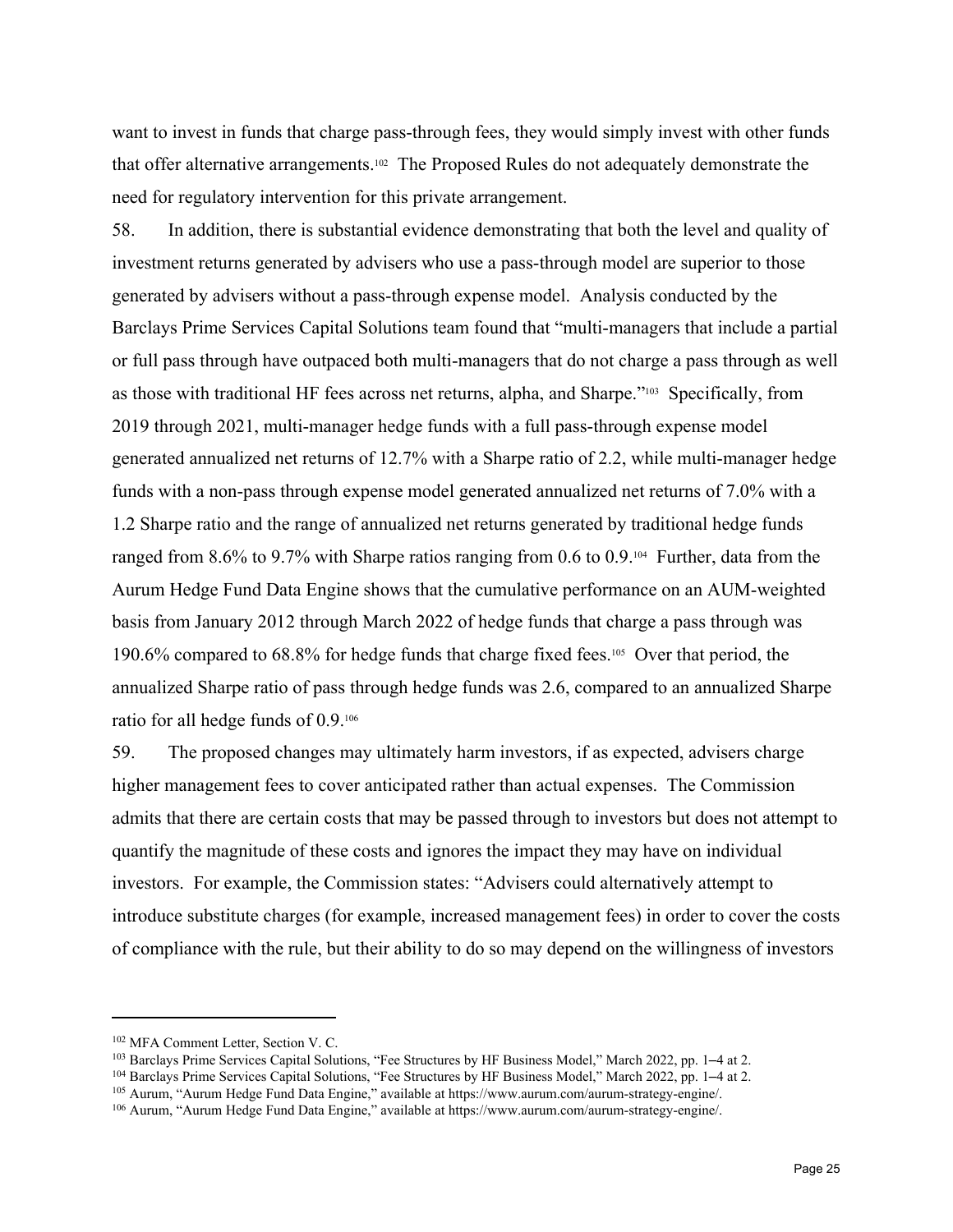to incur those substitute charges."<sup>107</sup> While the latter half of this statement may be hypothetically possible, the SEC has provided no evidence to justify this would be the case. It is just as likely that the Proposed Rules may cause an industry-wide shift in advisers charging higher management fees.

60. Additionally, I note that the 45-day quarterly statement limit discussed in the Proposal does not align with standard practice in other industries. For example, mutual funds are not subject to this time-frame for reporting quarterly results.<sup>108</sup> In the "Final Rule: Shareholder Reports and Quarterly Portfolio Disclosure of Registered Management Investment Companies," the Commission states:109

*"We are adopting the requirement that a fund file its complete portfolio holdings schedule with the Commission on a quarterly basis, with one modification. A fund will be required to file its complete portfolio schedules for the second and fourth fiscal quarters on Form N-CSR, and will be required to file its complete portfolio schedules for the first and third fiscal quarters on new Form N-Q, within 60 days of the end of the quarter. Form N-Q will require funds to file the same schedules of investments that are currently required in annual and semi-annual reports to shareholders. These schedules may be unaudited."* 

61. It is unclear why the mutual fund reporting requirement is less strict than that in the Proposal, where the Commission requires a quarterly statement to be furnished to private fund investors within 45 days after each calendar quarter end.110

62. There are other disadvantages that investors may bear as a result of the Proposal. For example, the SEC notes: "The costs associated with obtaining fairness opinions could dissuade some private fund advisers from leading these transactions, which could decrease liquidity opportunities for some private fund advisers. Under current practice, some investors bear the expense associated with obtaining a fairness opinion if there is one. To the extent not prohibited, we expect similar arrangements may be made going forward to comply with the proposed

<sup>&</sup>lt;sup>107</sup> Proposed Rules, p. 232.<br><sup>108</sup> "Shareholder Reports and Quarterly Portfolio Disclosure of Registered Management Investment Companies," Securities and Exchange Commission, 17 CFR Parts 210, 239, 249, 270, 274, Release Nos. 33-8393; 34-49333; File No. S7-51-02, May 10,

<sup>&</sup>lt;sup>109</sup> "Shareholder Reports and Quarterly Portfolio Disclosure of Registered Management Investment Companies," Securities and Exchange Commission, 17 CFR Parts 210, 239, 249, 270, 274, Release Nos. 33-8393; 34-49333; File No. S7-51-02, May 10, 2004, Section II. B. 4, available at https://www.sec.gov/rules/final/33-8393 htm. 110 Proposed Rules, p. 287.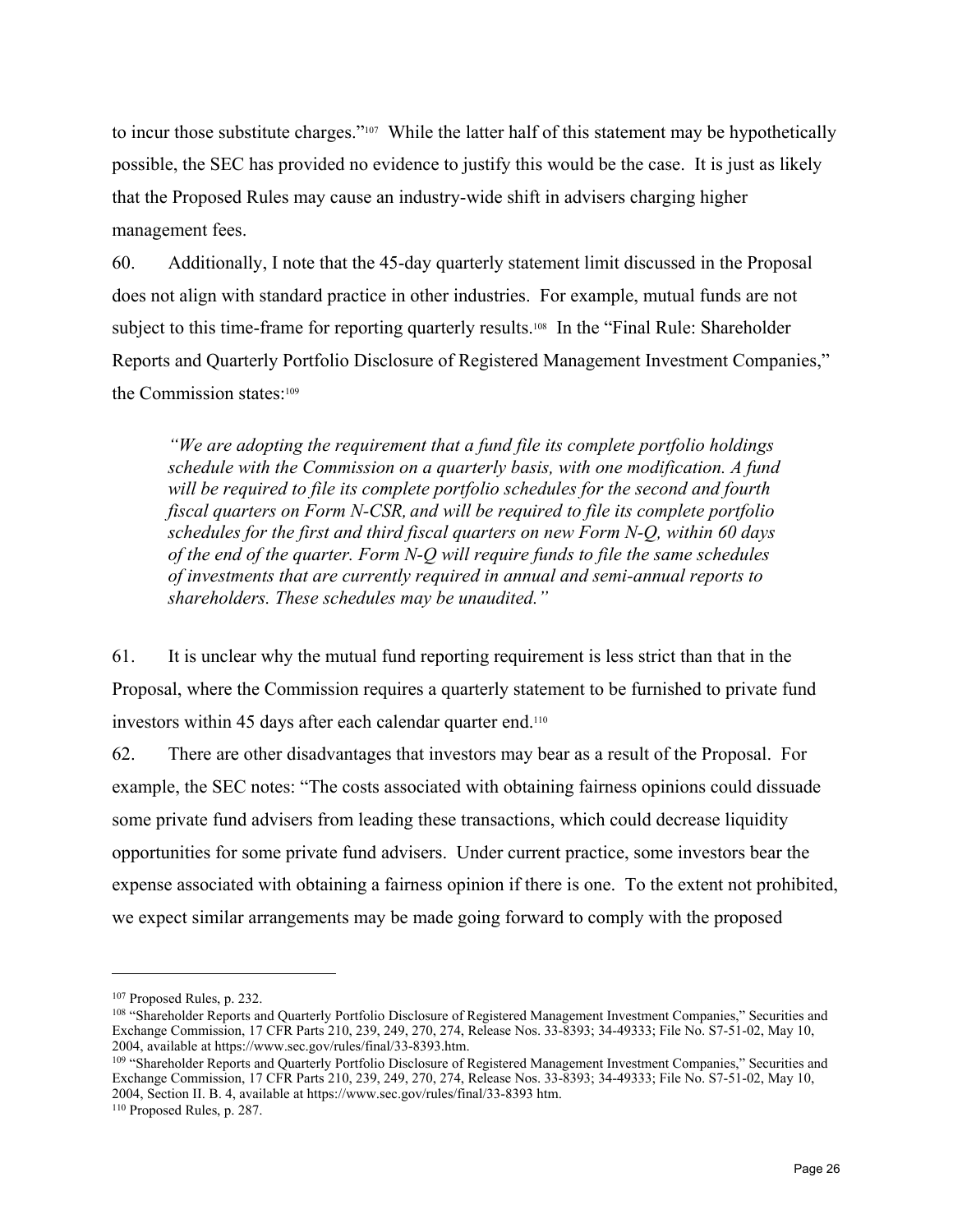rule."111 If the current practice already enables investors to obtain a fairness opinion if they should want one, it is unclear why the SEC would consider requiring all investors to bear the cost of obtaining a fairness opinion—even if the investor does not demand it. Moreover, certain investors may also have to bear indirect costs, even though the SEC has not shown that the benefit of these changes outweighs the costs. The SEC acknowledges this potential adverse effect:112

*"In addition, investors may incur costs from this prohibition that take the form of lower returns from some fund investments, depending on the extent to which the prohibition limits the adviser's efficiency or effectiveness in providing the services that generate returns from those investments. For example, in the case of passthrough expense models, fund advisers who would have to bear new costs of providing certain services under the prohibition may reduce or eliminate those services from the fund in order to reduce costs, which may be to the detriment of the fund's performance or lead to an increase of compliance risk."* 

## **D. The Commission Neglects to Consider Reasonable and Less Burdensome Alternatives to the Private Funds Proposal**

63. I note that there are a number of less costly, but still effective, alternatives the Commission has not considered. For one, the Commission could strengthen transparency and disclosure requirements for advisers around fees and expenses without a complete prohibition on preferential treatment without disclosure.113 Alternatively, the Commission could require advisers to allocate costs on a "fair and equitable basis" that would be disclosed to investors so that they may provide informed consent.114

64. As noted previously, many funds already provide annual audited statements to investors. The Commission could amend the Proposed Rules to state that quarterly statements should also be prepared in accordance with GAAP, so that investors receive consistent information from public and private entities.115

<sup>111</sup> Proposed Rules, p. 259.<br>
112 Proposed Rules, pp. 236–237.<br>
113 MFA Comment Letter, Section V. B.<br>
<sup>114</sup> MFA Comment Letter, Section XI.<br>
<sup>115</sup> MFA Comment Letter, Section XI.